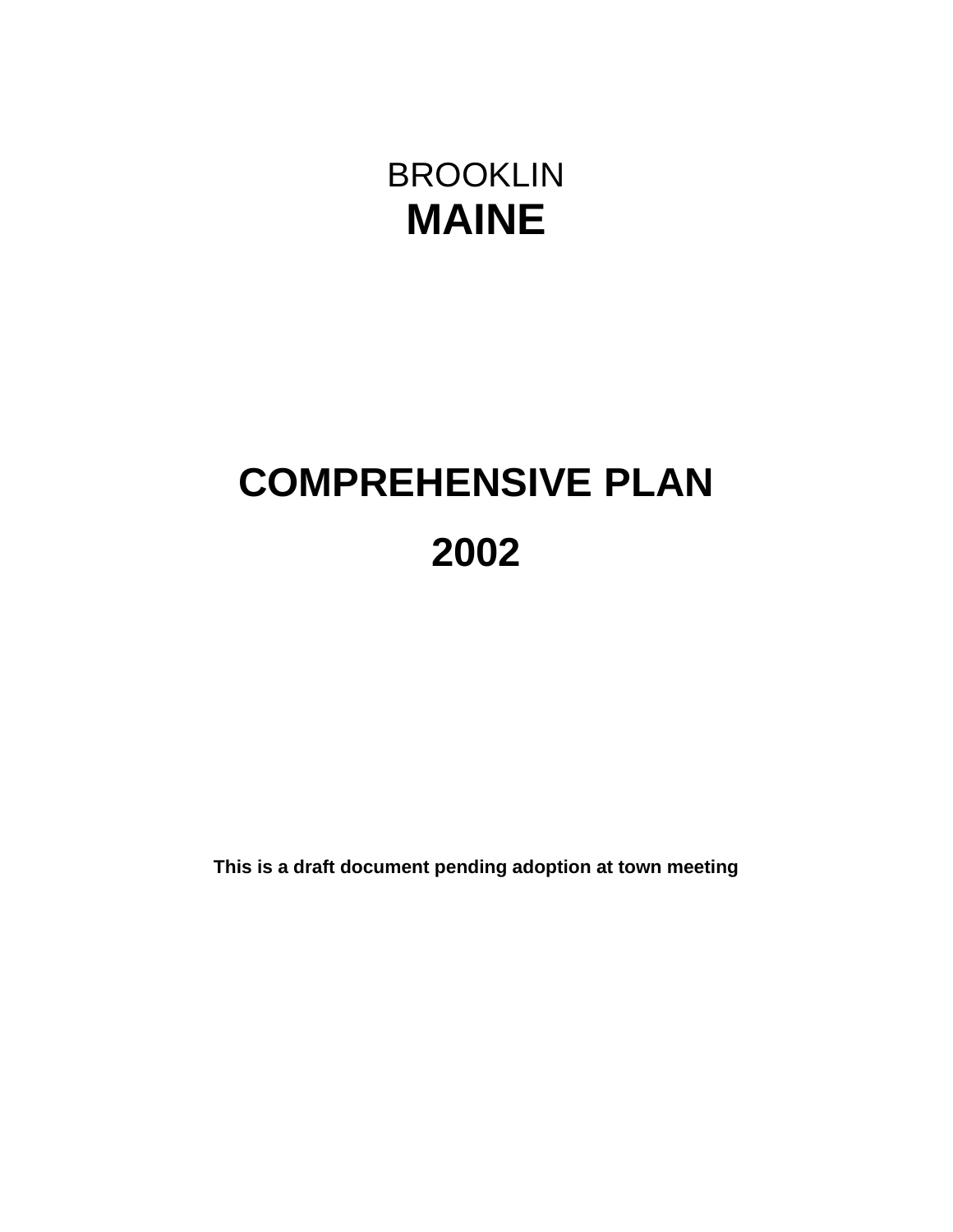#### **BROOKLIN COMPREHENSIVE PLAN, 2002**

# **Prepared by the Brooklin Comprehensive Planning Committee:**

Bill Hanley, Chairman Robert Austin

**Vivian Flanders**

Luke Freethy

Jon Hopkins

**Jerry Gray**

**Brian Larkin Nancy Randall Corrine Ricciardi-Jackson Mike Sealander Mike Sherman Susie Strout Pip Wick Dorothy Wurman**

With technical assistance from the Hancock County Planning Commission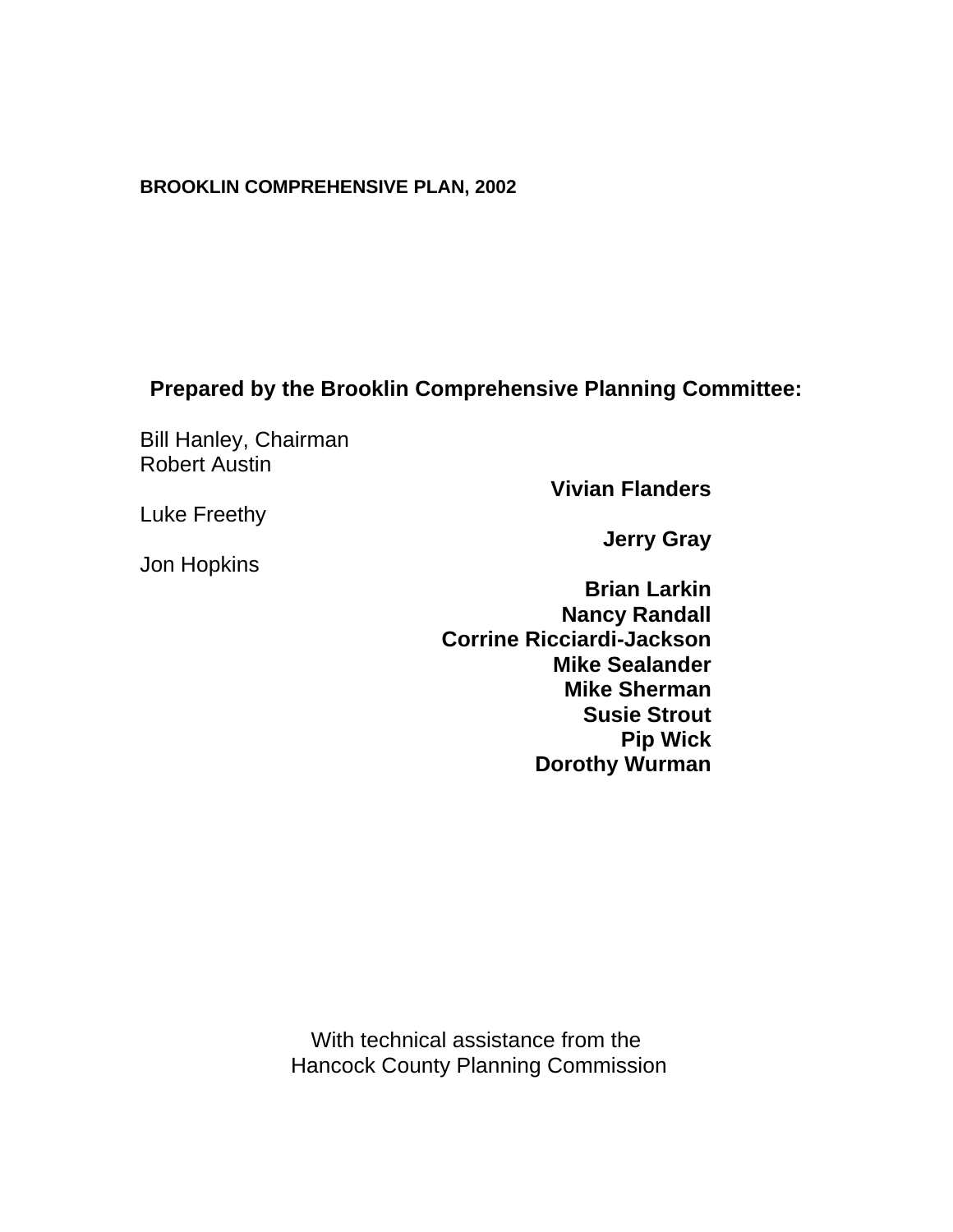## **TABLE OF CONTENTS**

#### **INTRODUCTION**

| A.        | A.1<br>A.2<br>A.3<br>A.4<br>A.5<br>A.6<br>A.7               | Population<br>Public Opinion Survey and Community Workshop Results 1                      |  |
|-----------|-------------------------------------------------------------|-------------------------------------------------------------------------------------------|--|
| <b>B.</b> | B.1<br>B.2<br>B.3<br>B.4<br>B.5                             | Economy<br>Public Opinion Survey and Community Workshop Results 1                         |  |
| $C_{1}$   | C.1<br>C.2<br>C.3<br>C.4<br>C.5<br>C.6<br>C.7               | Housing<br>Public Opinion Survey and Community Workshop Results 1                         |  |
| D.        | D.1<br>D.2<br>D.3<br>D.4<br>D.5<br>D.6<br>D.7<br>D.8<br>D.9 | <b>TRANSPORTATION AND ROADS</b><br>Public Opinion Survey and Community Workshop Results 1 |  |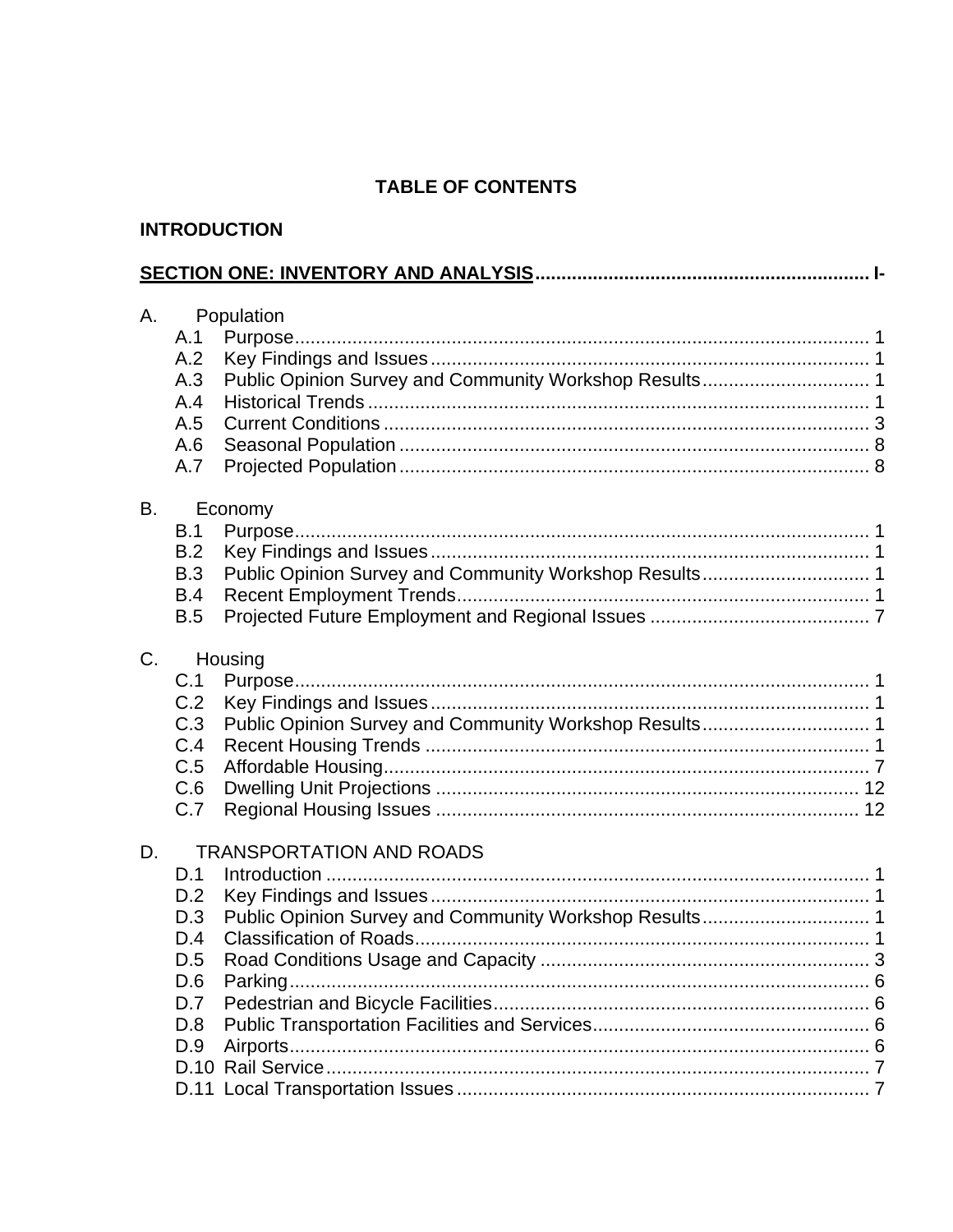| Е.           |     | <b>PUBLIC FACILITIES AND SERVICES</b>                               |
|--------------|-----|---------------------------------------------------------------------|
|              | E.1 |                                                                     |
|              | E.2 |                                                                     |
|              | E.3 | Public Opinion Survey and Community Workshop Results 1              |
|              | E.4 |                                                                     |
|              | E.5 |                                                                     |
|              | E.6 |                                                                     |
|              | E.7 |                                                                     |
|              | E.8 |                                                                     |
|              | E.9 |                                                                     |
|              |     |                                                                     |
|              |     |                                                                     |
|              |     |                                                                     |
|              |     |                                                                     |
|              |     |                                                                     |
| $F_{\rm{H}}$ |     | <b>RECREATION</b>                                                   |
|              | F.1 |                                                                     |
|              | F.2 |                                                                     |
|              | F.3 |                                                                     |
|              | F.4 |                                                                     |
|              | F.5 | Current and Future Adequacy of Brooklin's Recreational Resources  2 |
|              | F.6 |                                                                     |
|              | F.7 |                                                                     |
|              |     |                                                                     |
| G.           |     | <b>MARINE RESOURCES</b>                                             |
|              | G.1 |                                                                     |
|              | G.2 |                                                                     |
|              | G.3 | Public Opinion Survey and Community Workshop Results 1              |
|              | G.4 |                                                                     |
|              | G.5 |                                                                     |
|              | G.6 |                                                                     |
|              | G.7 |                                                                     |
|              | G.8 | Effectiveness of Existing Measures to Protect and Preserve Marine   |
|              |     |                                                                     |
|              | G.9 |                                                                     |
|              |     |                                                                     |
| Η.           |     | <b>WATER RESOURCES</b>                                              |
|              | H.1 |                                                                     |
|              | H.2 |                                                                     |
|              | H.3 | Public Opinion Survey and Community Workshop Results 1              |
|              | H.4 |                                                                     |
|              | H.5 |                                                                     |
|              | H.6 |                                                                     |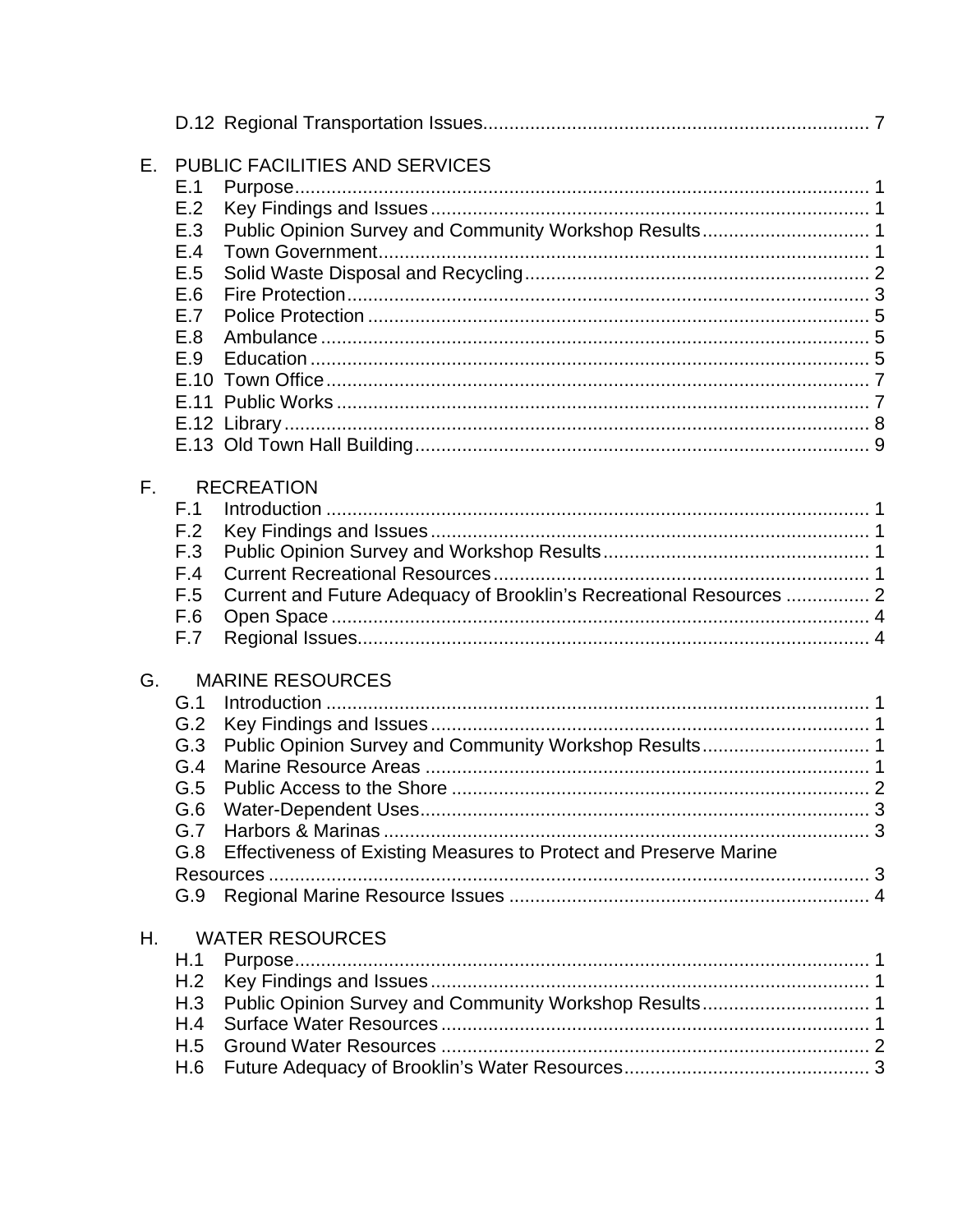|              | Water            | H.7 Adequacy of Existing Measures to Protect and Preserve Significant |  |
|--------------|------------------|-----------------------------------------------------------------------|--|
|              |                  |                                                                       |  |
|              | H.8              |                                                                       |  |
| $\mathbf{L}$ |                  | <b>NATURAL RESOURCES</b>                                              |  |
|              | 1.1              |                                                                       |  |
|              | 1.2              |                                                                       |  |
|              | 1.3              | Public Opinion Survey and Community Workshop Results 1                |  |
|              | $\overline{1.4}$ |                                                                       |  |
|              | 1.5              |                                                                       |  |
|              | 1.6              | Assessment of Threats to Brooklin's Natural and Scenic Resources 3    |  |
|              | 1.7              | Assessment of existing Efforts to Protect and Preserve Brooklin's     |  |
|              |                  |                                                                       |  |
|              | 1.8              |                                                                       |  |
| J.           |                  | AGRICULTURE AND FOREST RESOURCES                                      |  |
|              | J.1              |                                                                       |  |
|              | J.2              |                                                                       |  |
|              | J.3              | Public Opinion Survey and Community Workshop Results 1                |  |
|              | J.4              |                                                                       |  |
|              | J.5              |                                                                       |  |
|              | J.6              | An Analysis of Threats to Farm and Forest Land from Projected         |  |
|              |                  |                                                                       |  |
|              | J.7              | Adequacy of Existing Measures to Protect Farm and Forest Land  4      |  |
|              | J.8              |                                                                       |  |
| Κ.           |                  | HISTORICAL AND ARCHAEOLOGICAL RESOURCES                               |  |
|              | K.1              |                                                                       |  |
|              | K.2              |                                                                       |  |
|              | K.3              |                                                                       |  |
|              | K.4              |                                                                       |  |
|              | K.5              |                                                                       |  |
|              | K.6              | Threats to Brooklin's Historical and Archaeological Resources  6      |  |
|              | K.7              |                                                                       |  |
|              |                  | <b>LAND USE</b>                                                       |  |
|              | L.1              |                                                                       |  |
|              | L.2              |                                                                       |  |
|              | L.3              | Public Opinion Survey and Community Workshop Results 1                |  |
|              | K.4              |                                                                       |  |
|              | K.5              |                                                                       |  |
|              | L.6              |                                                                       |  |
|              | L.7              |                                                                       |  |
|              | L.8              |                                                                       |  |
|              | L.9              |                                                                       |  |
|              |                  |                                                                       |  |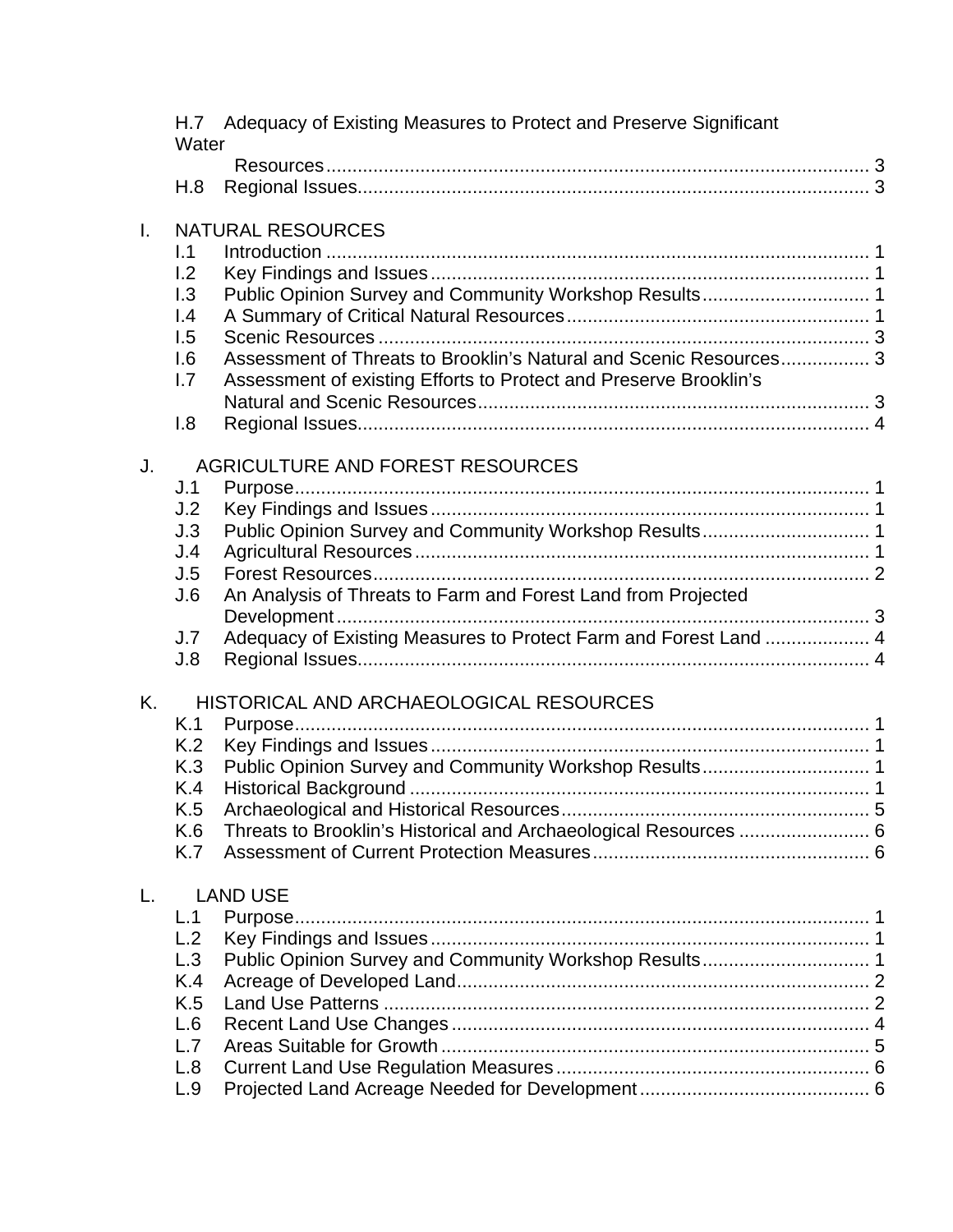|     | <b>FISCAL CAPACITY</b> |                |  |  |  |  |
|-----|------------------------|----------------|--|--|--|--|
| M.1 |                        |                |  |  |  |  |
| M.2 |                        |                |  |  |  |  |
| M.3 |                        |                |  |  |  |  |
| M.4 |                        |                |  |  |  |  |
| M.5 |                        |                |  |  |  |  |
| M.6 |                        |                |  |  |  |  |
| M.7 |                        |                |  |  |  |  |
|     |                        |                |  |  |  |  |
| N.1 |                        |                |  |  |  |  |
| N.2 |                        |                |  |  |  |  |
| N.3 |                        |                |  |  |  |  |
| N.4 |                        |                |  |  |  |  |
| N.5 |                        |                |  |  |  |  |
| N.6 |                        |                |  |  |  |  |
| N.7 |                        |                |  |  |  |  |
| N.8 |                        |                |  |  |  |  |
| N.9 |                        |                |  |  |  |  |
|     |                        |                |  |  |  |  |
|     |                        |                |  |  |  |  |
|     |                        |                |  |  |  |  |
|     |                        |                |  |  |  |  |
|     |                        |                |  |  |  |  |
|     |                        |                |  |  |  |  |
|     |                        | <b>SUMMARY</b> |  |  |  |  |

#### SECTION TWO: GOALS, OBJECTIVES, IMPLEMENTATION STRATEGIES AND **FUTURE LAND USE PLAN**

|    | II-A. Goals and Objectives |  |
|----|----------------------------|--|
|    |                            |  |
|    |                            |  |
|    |                            |  |
| А. |                            |  |
| В. |                            |  |
| C. |                            |  |
| D. |                            |  |
| F  |                            |  |
|    |                            |  |
| G. |                            |  |
| H. |                            |  |
|    |                            |  |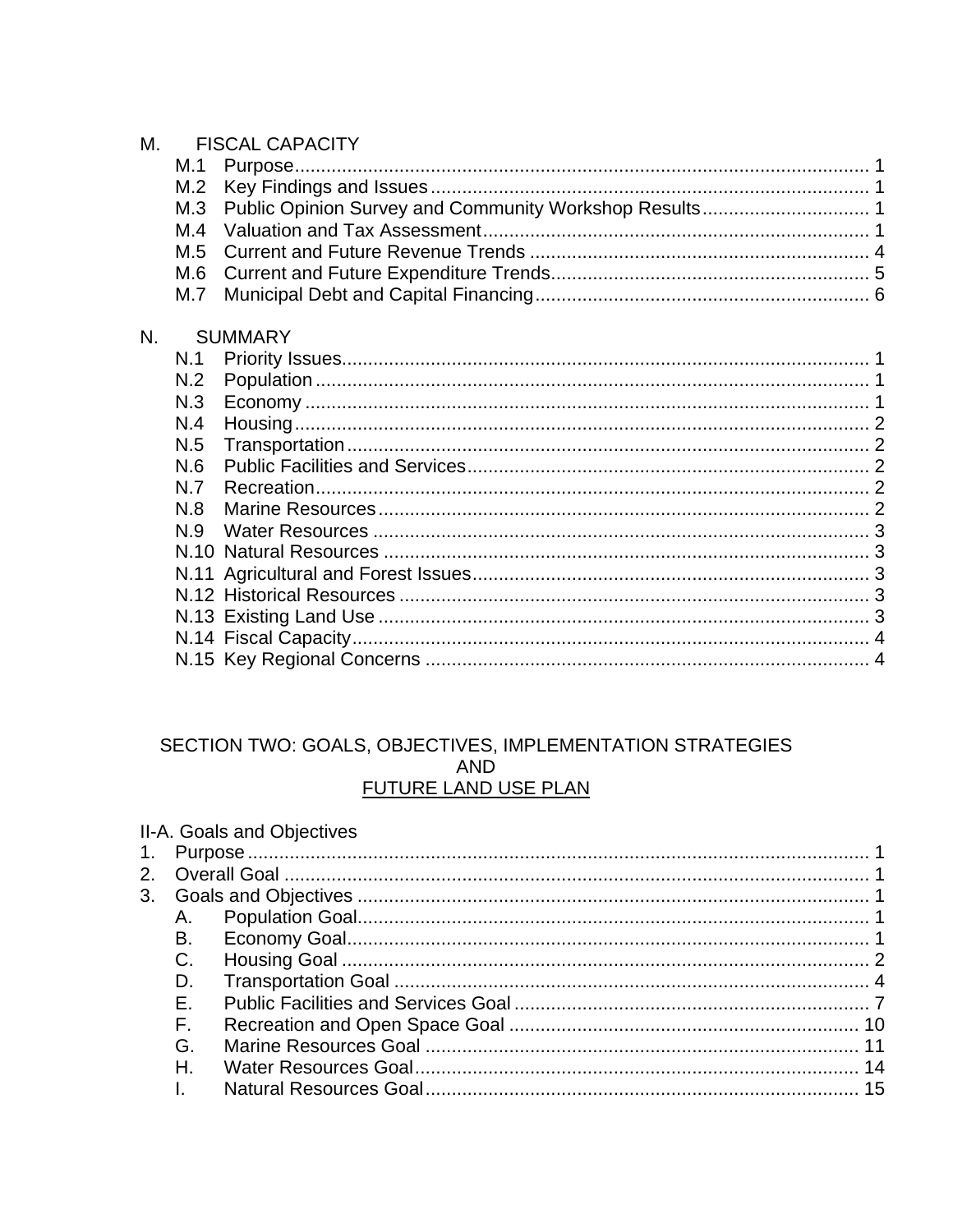| J.   |                                                                     |  |
|------|---------------------------------------------------------------------|--|
| - K. |                                                                     |  |
| L.   |                                                                     |  |
| М.   |                                                                     |  |
|      |                                                                     |  |
|      |                                                                     |  |
|      |                                                                     |  |
| N.   |                                                                     |  |
|      | Consistency of Brooklin's Policies with the State Goals and Coastal |  |
|      |                                                                     |  |

# II-B. Future Land Use Plan

# TABLES and MAPS

| Tables:    |                                                                             |            |
|------------|-----------------------------------------------------------------------------|------------|
| A.1        |                                                                             | $A-2$      |
| A.2        |                                                                             |            |
| A.3        |                                                                             | $A-5$      |
| A.4        | Change in Household Size, Brooklin and Hancock County                       | .A-6       |
| A.5        |                                                                             |            |
| B.1        | Employment Trends, Brooklin and Hancock County 1993-1999                    | $B-2$      |
| B.2        | Brooklin & Hancock County: Employment by Industry Sector, 1990              | <b>B-3</b> |
| <b>B.3</b> |                                                                             | $B-4$      |
| <b>B.4</b> | Hancock County & Brooklin Seasonal Unemployment Rates: 1999 & 2000          | $B-5$      |
| <b>B.5</b> |                                                                             | $B-6$      |
| C.1        | Change in Total Dwelling Units, Brooklin and Hancock County: 1980-2000      | $C-2$      |
| C.2        |                                                                             | $C-3$      |
| C.3        | Estimated Tenure of Occupied Year-Round Housing, Brooklin: 1990,2000        | $C-4$      |
| C.4        | Contract Rent of Renter-Occupied Units, Brooklin and Hancock Co.: 1990      | $C-5$      |
| C.5        | Value of Specified Owner-Occupied Housing Units                             | $C-6$      |
| C.6        | Housing Units Lacking Complete Plumbing, Brooklin & H.C.: 1980 & 1990 C-7   |            |
| C.7        |                                                                             | $C-8$      |
| C.8        |                                                                             | $$ C-9     |
| C.9        | Definitions of Household Incomes                                            | $C-9$      |
| C.10       | Average Selling Prices of Residential Units, Brooklin & H.C., 1995-2000C-10 |            |
|            | C.11 Real Estate Sales Data (partial) Brooklin 1994-2000                    | .C-11      |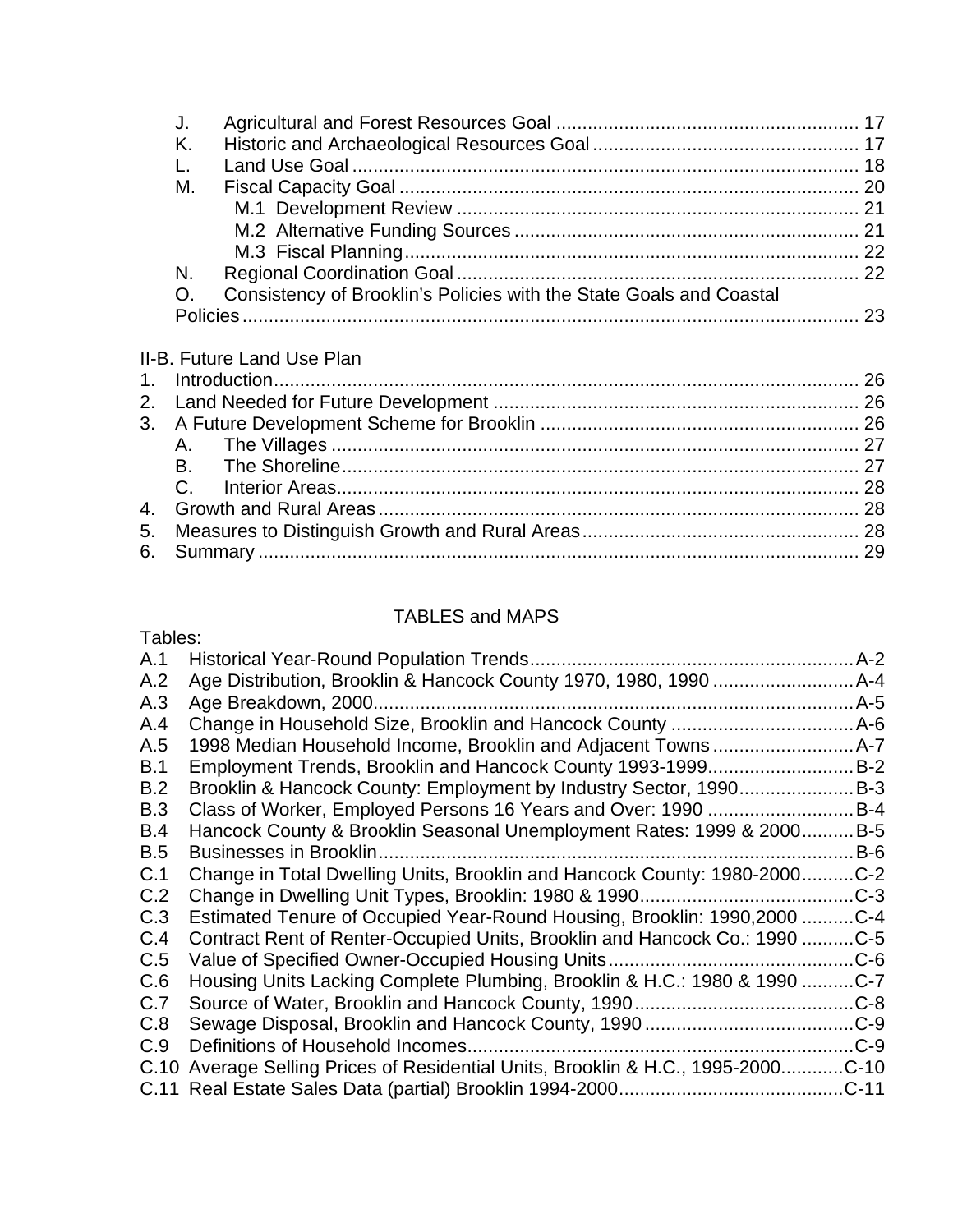|     | C.12 Projected Year-Round Occupied Dwelling Units, BrooklinC-12           |  |
|-----|---------------------------------------------------------------------------|--|
| D.1 |                                                                           |  |
| D.2 |                                                                           |  |
| D.3 | Brooklin Accident Summary for Roads with CRF>1, 1996-1998D-5              |  |
| E.1 |                                                                           |  |
| E.2 |                                                                           |  |
| E.3 |                                                                           |  |
| E.4 |                                                                           |  |
| E.5 |                                                                           |  |
| E.6 |                                                                           |  |
| F.1 |                                                                           |  |
| F.2 |                                                                           |  |
| G.1 |                                                                           |  |
| J.1 |                                                                           |  |
| J.2 | Farm and Open Space Taxation Parcels in Brooklin, 1994-1999  J-2          |  |
| J.3 |                                                                           |  |
| L.1 |                                                                           |  |
| L.2 | Soil Potential Ratings for Low-Density Development, Brooklin  L-5         |  |
| L.3 |                                                                           |  |
| M.1 | State Equalized Valuation and Property Tax Assessment Trends, 1991-99 M-2 |  |
| M.2 |                                                                           |  |
| M.3 |                                                                           |  |
| M.4 |                                                                           |  |
| M.5 |                                                                           |  |
| M.6 |                                                                           |  |
|     |                                                                           |  |

Maps: (Note: Maps are not included in this draft, but may be viewed on the HCPC website under Land Use: www.hcpcme.org )

- Map 1: Marine Resources and Water Dependent Uses
- Map 2: Soil Suitability for Development
- Map 3: Existing Land Use<br>Map 4: Future Land Use
- Future Land Use

#### APPENDICES:

Appendix I, Public Opinion Survey & Workshop Results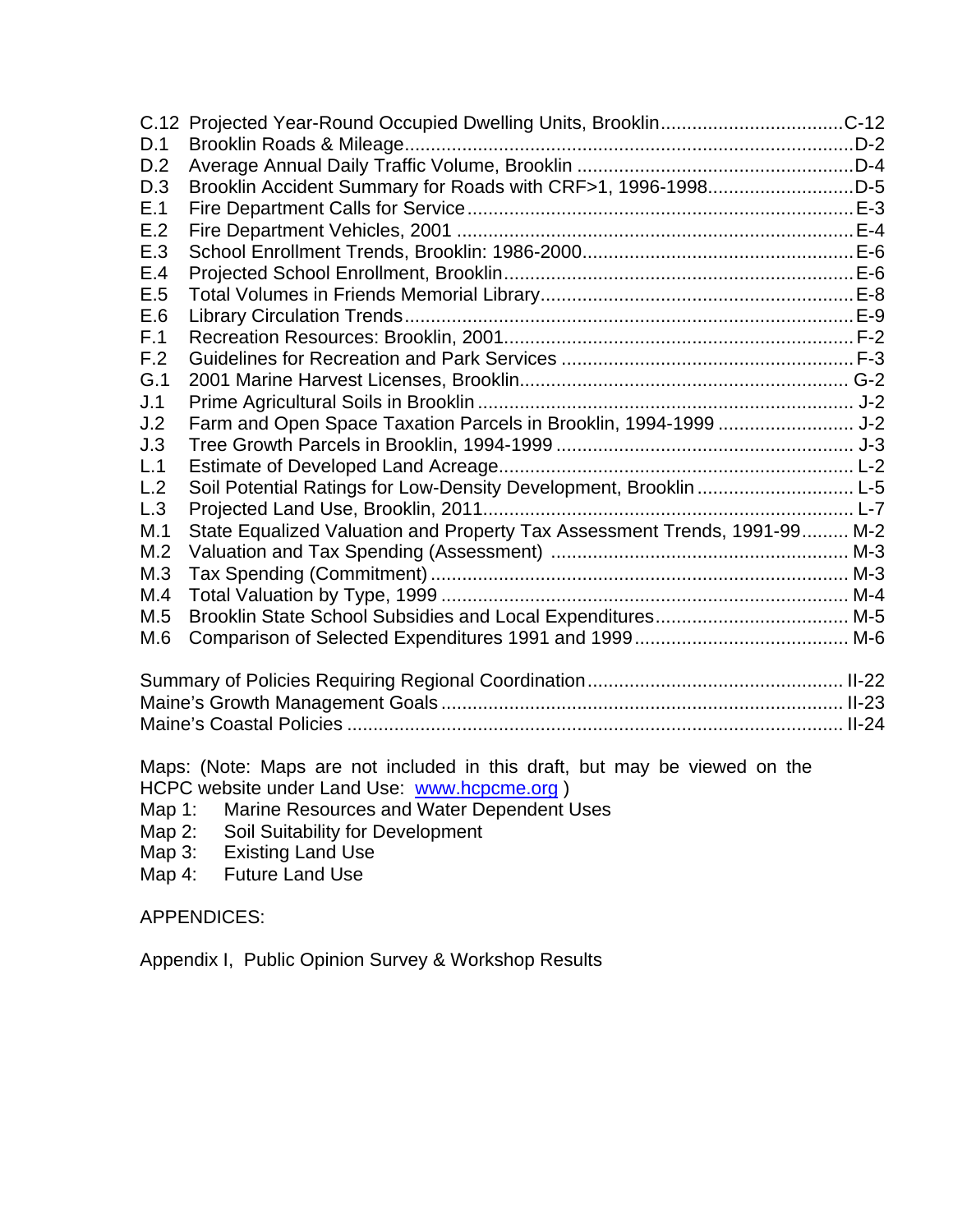#### **A. POPULATION**

#### **1. Purpose**

Population is one of the most basic elements of a comprehensive plan. In order to understand the town's current and future needs, a detailed examination of population characteristics is necessary. For example, the age structure of the population will affect the provision of school facilities. This section aims to:

- a. describe Brooklin's recent population trends;
- b. discuss how these trends relate to and contrast with those in Hancock County and the state; and
- c. review likely future population trends.

#### **2. Key Findings and Issues**

Brooklin's year-round population increased by about 3.5 percent in the 1970's and at a 27 percent rate during the 1980s. There was a 7.1 percent growth rate in the 1990s. The U.S. Census lists the 2000 year-round population at 841 and the town is projected to have a population of 946 by the year 2010. After increasing during the 1980s, the number of pre-school-aged children is now decreasing. This may result in declining school enrollments.

Household incomes in Brooklin are somewhat lower than those of Hancock County as a whole. Educational attainment levels, however, are higher than the county average. The town does experience an influx of summer population, but the numbers are hard to quantify. A rough estimate is that the town's population at least doubles in the summer months.

#### **3. Public Opinion Survey and Community Workshop Results**

About 78 percent of survey respondents wanted the population to stay the same. Twenty-eight percent felt that population growth was a problem, while 56 percent said it was not a problem. Forty-six of the seasonal resident respondents said that they planned someday to make Brooklin their year-round home.

#### **4. Historical Trends**

Brooklin's year-round population has fluctuated over the years. In 1850, the year after its incorporation, it had 1002 inhabitants. The remainder of the 19<sup>th</sup> century was characterized by increases and decreases. From 1910 to 1960, the town's population decreased steadily.

Since then the town has experienced steady population growth, with the largest ten-year increase occurring from 1980-1990 when the town gained 166 residents, a 27 percent growth rate. Overall, the town's year-round population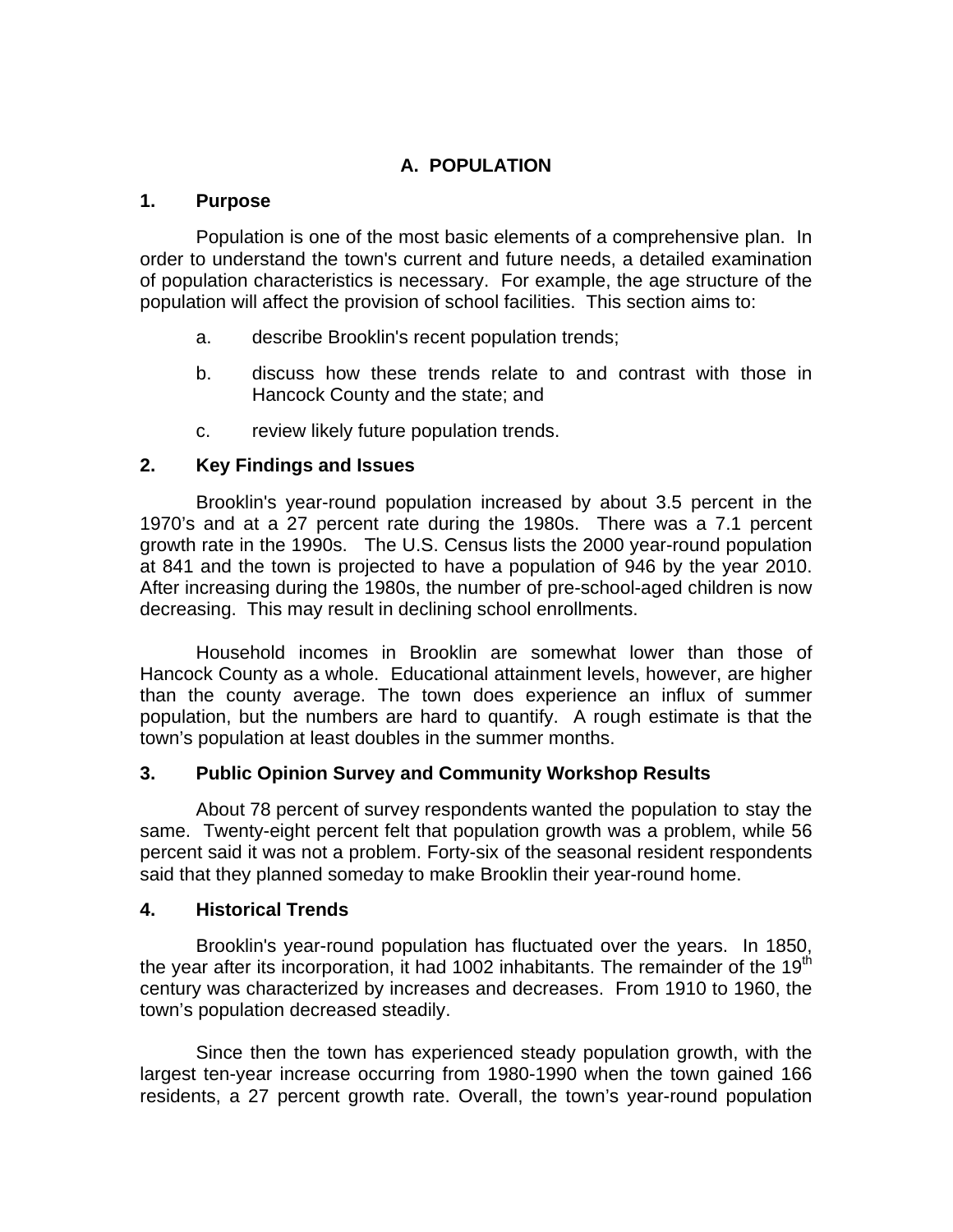increased by 30 percent between 1970 and 1990. According to 2000 Census, Brooklin's population increased by about 7 percent from 1990 to 2000, with 841 residents in 2000. Therefore, it is predicted that Brooklin will continue to experience a steady population growth. Population projections are discussed in more detail in Section 7 of this chapter (see Table A.1).

| Table A.1                                                                                            |       |                |        |          |  |  |  |  |  |
|------------------------------------------------------------------------------------------------------|-------|----------------|--------|----------|--|--|--|--|--|
| <b>Historical Year-Round Population Trends</b>                                                       |       |                |        |          |  |  |  |  |  |
| <b>Brooklin and Hancock County</b><br>Hancock Cty<br><b>Brooklin</b><br>% change<br>Year<br>% change |       |                |        |          |  |  |  |  |  |
|                                                                                                      |       |                |        |          |  |  |  |  |  |
| 1850                                                                                                 | 1,002 |                | N/A    |          |  |  |  |  |  |
| 1860                                                                                                 | 1,043 | 4.1%           | 37,379 |          |  |  |  |  |  |
| 1870                                                                                                 | 956   | $-8.3%$        | 36,360 | $-2.7%$  |  |  |  |  |  |
| 1880                                                                                                 | 977   | 2.2%           | 37,975 | 4.4%     |  |  |  |  |  |
| 1890                                                                                                 | 1,046 | 7.1%           | 37,016 | $-2.5%$  |  |  |  |  |  |
| 1900                                                                                                 | 936   | $-10.5%$       | 37,039 | 0.1%     |  |  |  |  |  |
| 1910                                                                                                 | 936   | $\overline{0}$ | 35,515 | $-4.1%$  |  |  |  |  |  |
| 1920                                                                                                 | 856   | $-8.5%$        | 30,457 | $-14.2%$ |  |  |  |  |  |
| 1930                                                                                                 | 782   | $-8.6%$        | 30,760 | 1.0%     |  |  |  |  |  |
| 1940                                                                                                 | 656   | $-16.1%$       | 32,388 | 5.3%     |  |  |  |  |  |
| 1950                                                                                                 | 546   | $-16.8%$       | 32,083 | $-0.9%$  |  |  |  |  |  |
| 1960                                                                                                 | 525   | $-3.8%$        | 30,812 | $-4.0%$  |  |  |  |  |  |
| 1970                                                                                                 | 598   | 13.9%          | 34,505 | 12.0%    |  |  |  |  |  |
| 1980                                                                                                 | 619   | 3.5%           | 41,781 | 21.1%    |  |  |  |  |  |
| 1990                                                                                                 | 785   | 26.8%          | 46,948 | 12.4%    |  |  |  |  |  |
| 2000                                                                                                 | 841   | 7.1%           | 51,791 | 10.3%    |  |  |  |  |  |
| 2010                                                                                                 | 964   | 12.5%          | 56,564 | 9.2%     |  |  |  |  |  |

**Source:** U.S. Census Historical Records; 2010 estimates for Hancock County by State Planning Office. 2010 estimate for Brooklin by the Hancock County Planning Commission.

.

Despite this recent growth, Brooklin has not reached the population of 1,043 that it had in 1860. Although the current year-round population is under its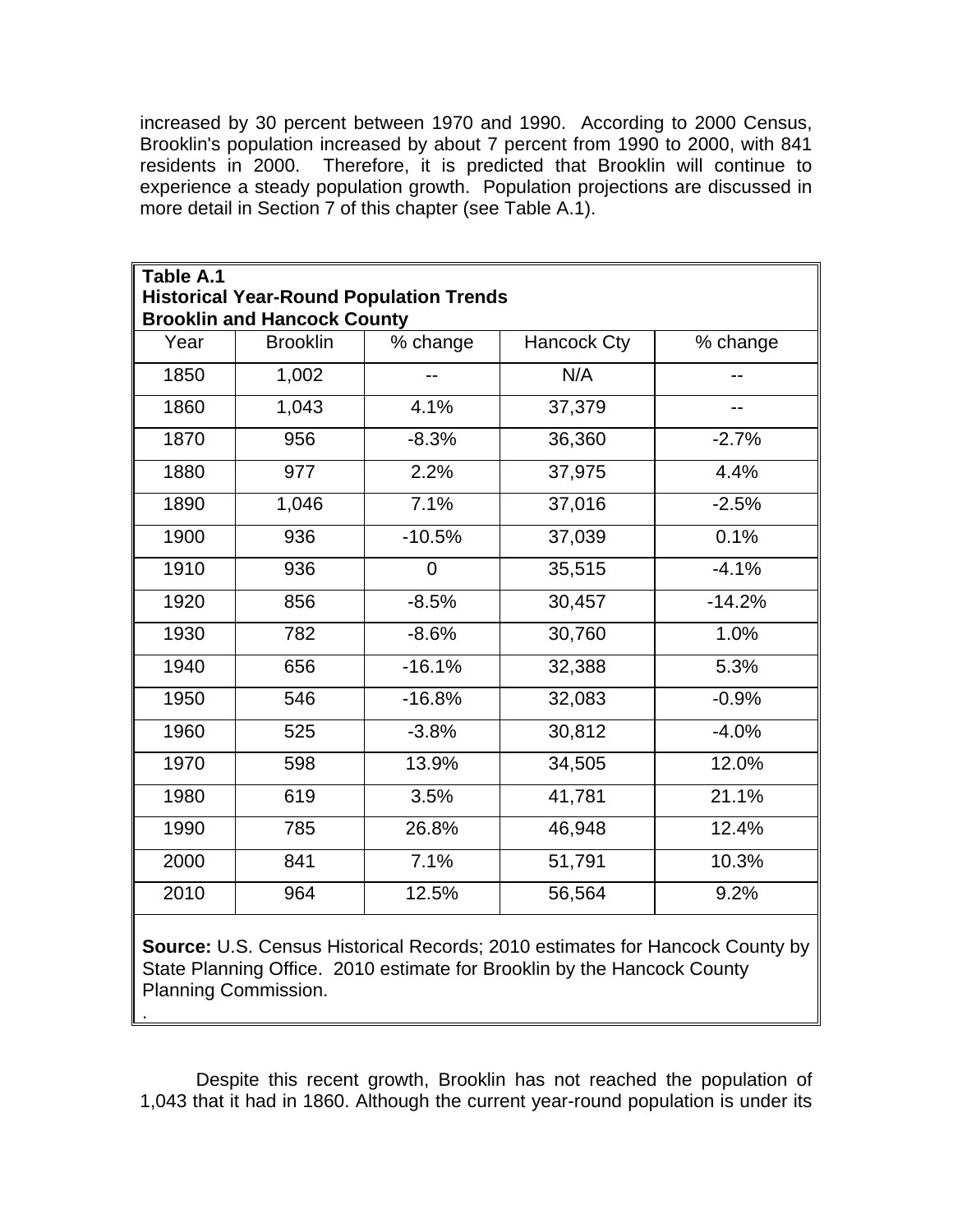mid-nineteenth century levels, the impact of these residents on the town is more pronounced. First, as will be discussed in Section 5.C of this chapter, average household sizes are smaller than they were, meaning that more homes have been built to accommodate the same population (see Table A.4). Second, it is more expensive to provide municipal services to these homes, which means a greater impact on the tax base. Third, these population figures do not include Brooklin's seasonal residents.

#### **5. Current Conditions**

#### **a. Age Characteristics**

The change in age distribution in Brooklin between 1970 and 1990 is shown in Table A.2. Overall, the median age decreased from 44 in 1980 to 40.5 in 1990. There was a 77 percent increase in the number of pre-school-aged children over the 20-year period. This was the fastest growing segment of the population. The number of school-aged children (primarily those 5-17 years old) increased by about 15 percent between 1970 and 1990. This trend is significant since school costs are a major component of the municipal budget. Enrollment trends are discussed further in the Public Services and Facilities chapter (Chapter E).

There was a 34 percent increase in 18-44 age group over the 20 year period. This increase may be significant because 18-44 year olds are in their prime child-bearing years. This could lead to future increases in school enrollment. Overall, the proportion of young adults in Brooklin is less (34 percent) than that of Hancock County as a whole (41 percent).

There was a less significant increase of those in the 45 to 64 age group from 1970-1990. In 1990, this group comprised 22 percent of Brooklin's yearround population compared to 20 percent for Hancock County. This group constitutes the pre-retirement group and are less likely to have school-aged children. The age 65 years and older group increased by 34 percent from 1970- 1990. In 1990 this group accounted for 21 percent of Brooklin's population, which is considerably more than the county-wide proportion of 15 percent.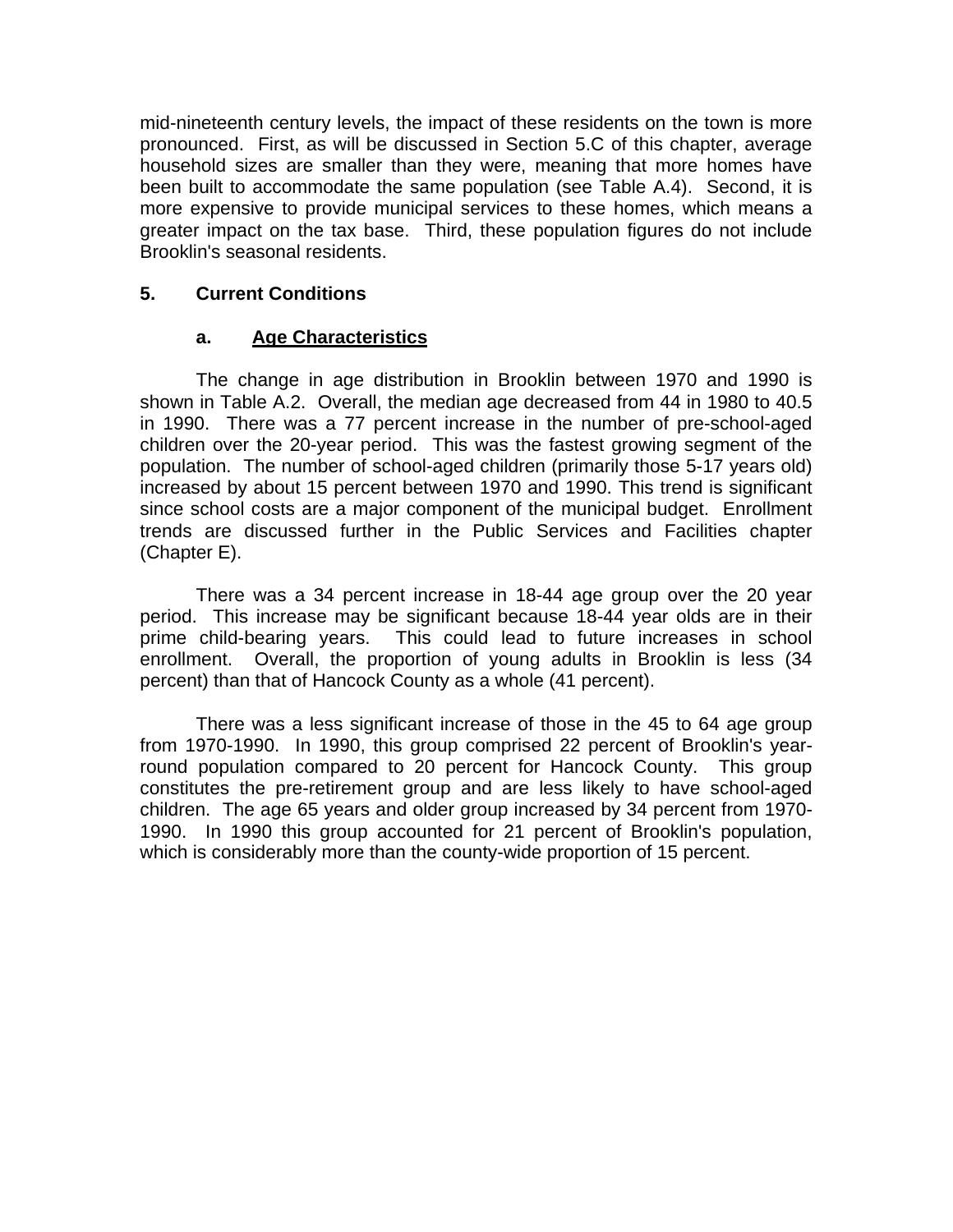|                  | Table A.2                                                                |        |       |        |        |               |        |        |                        |               |
|------------------|--------------------------------------------------------------------------|--------|-------|--------|--------|---------------|--------|--------|------------------------|---------------|
|                  | <b>Age Distribution</b><br>Brooklin and Hancock County: 1970, 1980, 1990 |        |       |        |        |               |        |        |                        |               |
|                  | Years of                                                                 | 1970   | % of  | 1980   | $%$ of | $\frac{0}{0}$ | 1990   | $%$ of | $\frac{0}{0}$          | $\frac{0}{0}$ |
|                  | Age                                                                      |        | total |        | total  | chang         |        | total  | chang                  | change        |
|                  |                                                                          |        |       |        |        | e '70-<br>'80 |        |        | $\mathbf e$<br>'80-'90 | '70-'90       |
| B                | $0 - 4$                                                                  | 35     | 6.0%  | 31     | 5%     | $-11.4%$      | 62     | 8.0%   | 100.%                  | 77.1%         |
|                  |                                                                          |        |       |        |        |               |        |        |                        |               |
| R                | $5 - 17$                                                                 | 104    | 17.0% | 94     | 15%    | $-9.6%$       | 118    | 15.0%  | 25.5%                  | 13.5%         |
| $\mathbf O$      | 18-44                                                                    | 178    | 30.0% | 191    | 31.0%  | 7.3%          | 268    | 34.0%  | 40.3%                  | 50.6%         |
| $\mathbf O$      | 45-64                                                                    | 160    | 27.0% | 165    | 27.0%  | 3.1%          | 175    | 22.0%  | 6.1%                   | 9.4%          |
| K                | $65 +$                                                                   | 121    | 20.0% | 138    | 22.0%  | 14.0%         | 162    | 21.0%  | 17.4%                  | 33.9%         |
| L<br>L           | <b>Brooklin</b>                                                          | 598    | 100%  | 619    | 100.0% | 3.5%          | 785    | 100.0% | 26.8%                  | 31.3%         |
| N                | <b>Total</b>                                                             |        |       |        |        |               |        |        |                        |               |
| Н<br>A           | $0 - 4$                                                                  | 2,652  | 7.7%  | 2,610  | 6.2%   | $-1.6%$       | 3,205  | 6.8%   | 22.8%                  | 20.9%         |
| N<br>$\mathbf C$ | $5 - 17$                                                                 | 8,491  | 24.5% | 8,409  | 20.1%  | $-1.0%$       | 8,130  | 7.3%   | $-3.3%$                | $-4.3%$       |
| $\mathbf O$<br>C | 18-44                                                                    | 10,912 | 31.5% | 15,865 | 38.0%  | 45.4%         | 19,057 | 40.6%  | 20.1%                  | 74.6%         |
| K                | 45-64                                                                    | 7,596  | 22.0% | 8,465  | 20.3%  | 11.4%         | 9,401  | 20.0%  | 11.1%                  | 23.8%         |
| $\mathbf C$<br>O | $65 +$                                                                   | 4,939  | 14.3% | 6,432  | 15.4%  | 30.2%         | 7,155  | 15.2%  | 11.2%                  | 44.9%         |
| U<br>N<br>Τ<br>Y | <b>Hancock</b><br><b>County</b><br><b>Total</b>                          | 34,590 | 100%  | 41,781 | 100%   | 20.8%         | 46,948 | 100%   | 12.4%                  | 35.7%         |
|                  | <b>Source: U.S. Census 1970-1990</b>                                     |        |       |        |        |               |        |        |                        |               |

Until the release of the detailed 2000 U.S. Census data, 2000 data on age breakdowns are limited. Those that are available are shown in Table A.3. Since the age groups are not exactly the same as those used by the 1990 Census, it is difficult to make comparisons. The following should be noted, however. First, the number of pre-school-age children decreased from 62 in 1990 to 27 in 2000.

Second, while there were 118 persons in the 5-17 age cohort in 1990, there were 171 in the age 5-19 cohort in 2000. This indicates an increase in the number of school-age children. As discussed in the Public Facilities and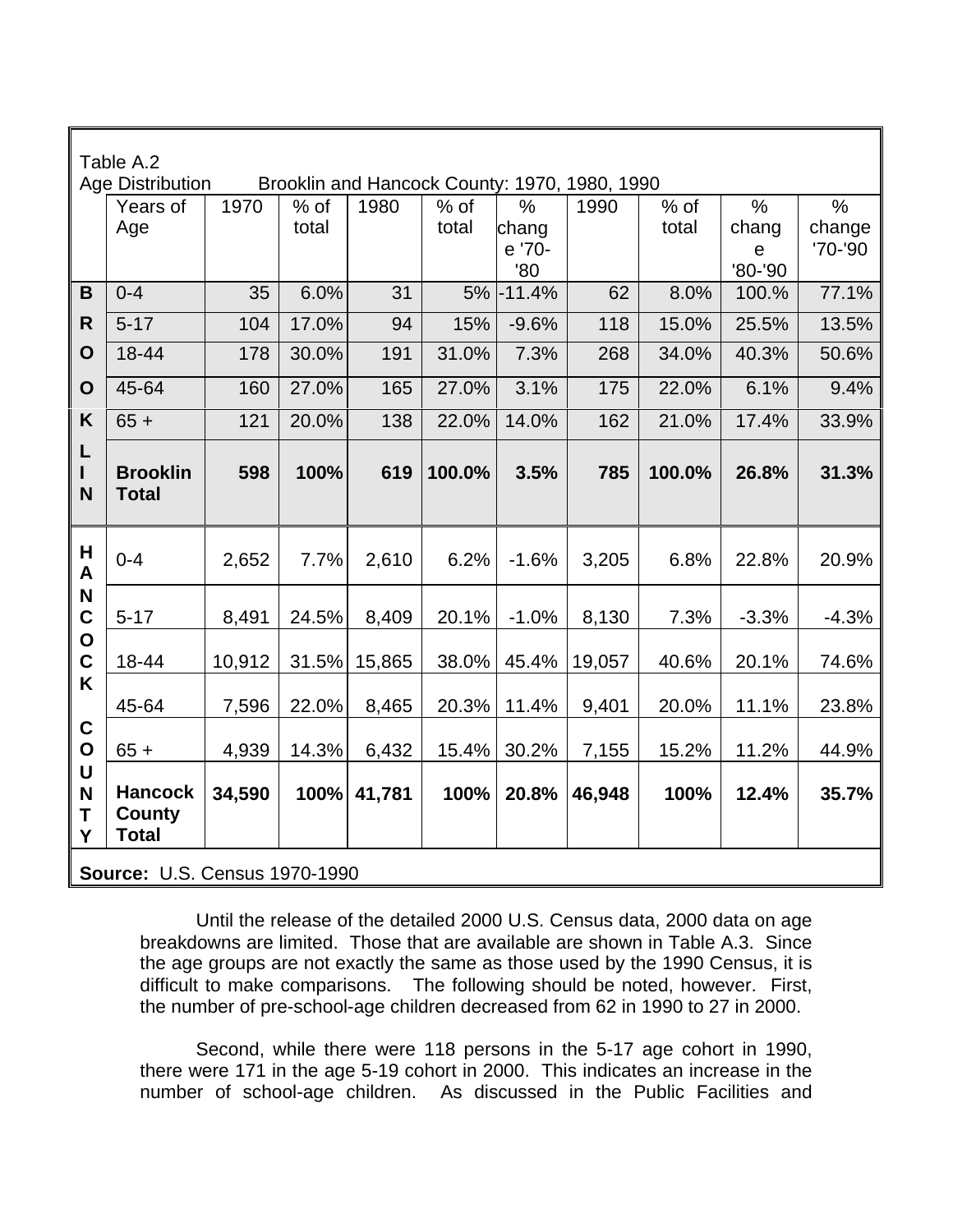Services chapter, school enrollment actually has been decreasing in recent years. Most of those in this cohort may thus be older since the Brooklin school is grades K-8.

Third, the number of persons of prime child-bearing years (18-44) decreased from 268 in 1990 to 211 in 2000. The decrease may be partially explained by the fact that the 2000 Census counts the age 20-44 group rather than 18-44. It may also be due to the general aging of the population. The median age in Brooklin in 2000 was 45.9 compared to 40.7 for Hancock County. Brooklin thus has an older population than Hancock County and its median age increased from its 1990 level of 40.5

Fourth, there was a nearly 60 percent increase (103 persons) in the age 45-64 group. Since this group is generally past child-bearing years, it may mean a future decline in the school-age population. Finally, there was a minor (about 5 percent) decrease in the number of persons aged 65 and over.

| Table A.3                |                |         |
|--------------------------|----------------|---------|
| Age Breakdown, 2000      |                |         |
| <b>Brooklin</b>          |                |         |
| Years of Age             | <b>Numbers</b> | Percent |
| $0 - 4$                  | 27             | 3.2%    |
| $5 - 19$                 | 171            | 20.3%   |
| 20-44                    | 211            | 25.1%   |
| 45-64                    | 278            | 33.1%   |
| $65+$                    | 154            | 18.3%   |
| Total                    | 841            | 100%    |
| <b>Hancock County</b>    |                |         |
| Years of Age             | <b>Numbers</b> | Percent |
| $0 - 4$                  | 2516           | 5%      |
| $5 - 19$                 | 10292          | 20%     |
| 20-44                    | 16809          | 32%     |
| 45-64                    | 13889          | 27%     |
| $65+$                    | 8285           | 16%     |
| Total                    | 51791          | 100%    |
| Source: U.S. Census 2000 |                |         |

#### **b. Educational Attainment**

.

The US Census tracks the educational attainment of persons aged 25 years and older. According to the 1990 Census, there were 591 persons in this age group. Of this group, about 89 percent of Brooklin residents were high school graduates or higher, compared to about 83 percent for Hancock County.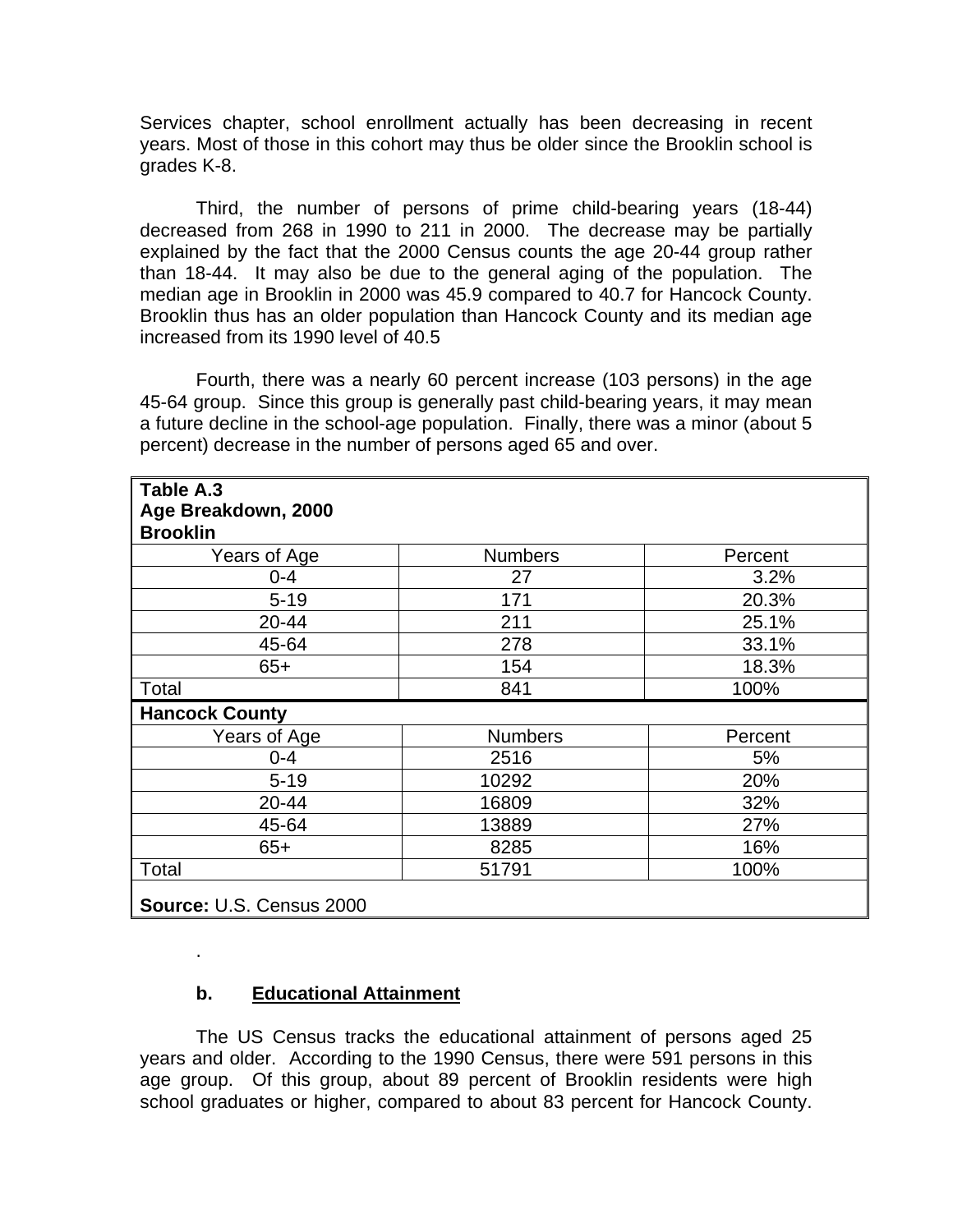Approximately 26 percent of this age group had a bachelor's degree or higher, compared to a 21.4 percent rate for the county. Thus, educational attainment levels in Brooklin are slightly above those of Hancock County.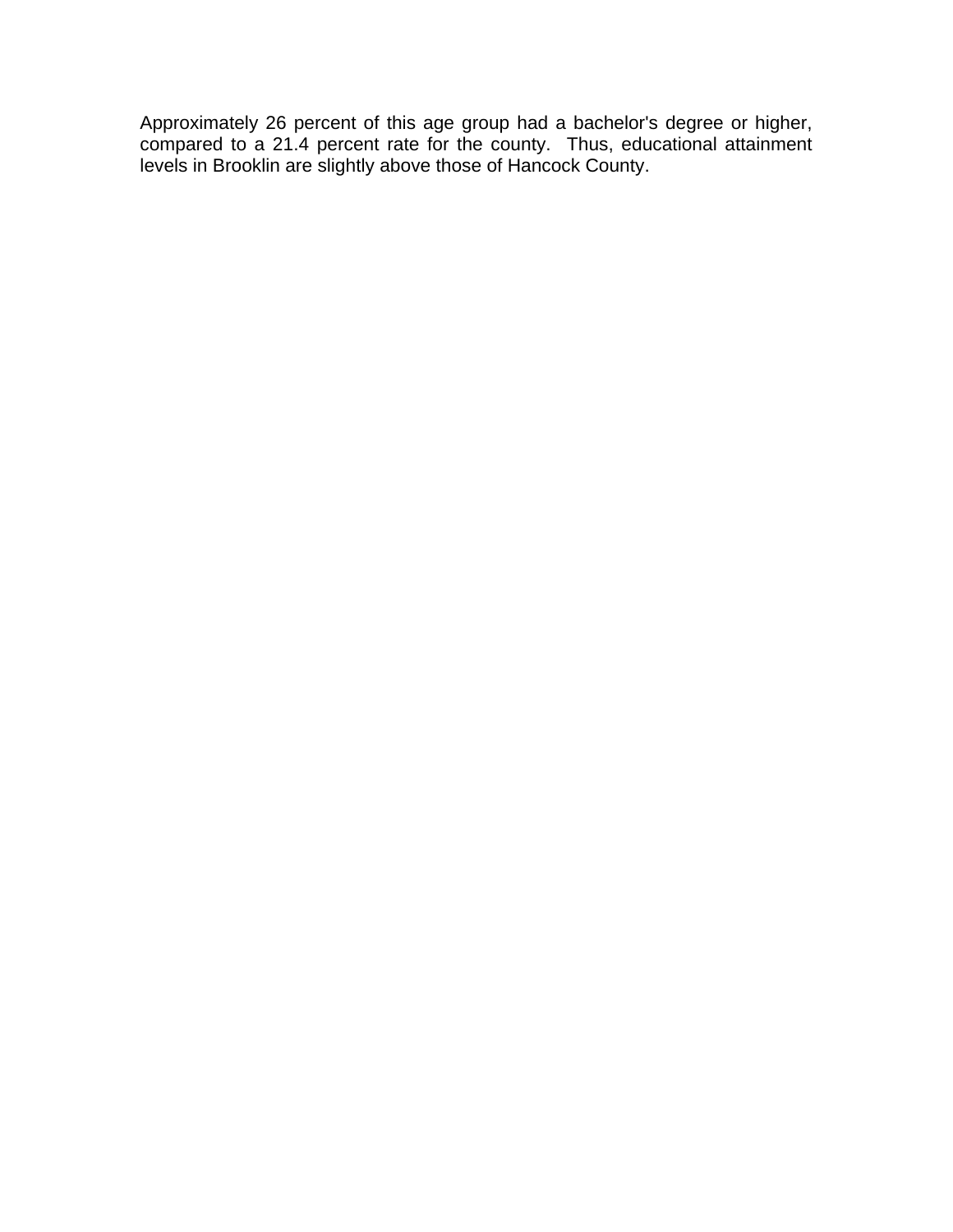#### **c. Household Size**

According to the 1990 Census, Brooklin's median household size was 2.43 compared to 2.48 for Hancock County. In 1980, average household size in Brooklin was 2.27, compared to 2.62 in Hancock County as a whole (see Table A.5). In recent years household sizes in Brooklin have remained below the Hancock County average. In the year 2000, household sizes in Brooklin had declined to their 1980 level of 2.27, which was slightly below the county average of 2.31.

| Table A.4                                                    |                            |        |        |        |        |        |
|--------------------------------------------------------------|----------------------------|--------|--------|--------|--------|--------|
| <b>Change in Household Size, Brooklin and Hancock County</b> |                            |        |        |        |        |        |
|                                                              |                            | 1970   | 1980   | 1990   | 2000   | 2010*  |
| <b>Brooklin</b>                                              | # households               | 213    | 273    | 337    | 371    | 425    |
|                                                              | # persons per<br>household | 2.80   | 2.27   | 2.43   | 2.27   | 2.27   |
| <b>Hancock County</b>                                        | # households               | 11,334 | 15,442 | 18,342 | 21,864 | 22,114 |
|                                                              | # persons per<br>household | 2.97   | 2.62   | 2.48   | 2.31   | 2.48   |
| <b>Source: U.S. Census;</b>                                  |                            |        |        |        |        |        |

\* Year 2010 estimates for # of households are extrapolations obtained using the following formula: (pop projection for 2010 - persons living group quarters ÷ persons per household)

> Household sizes in both nationally and Hancock County have shown a steady decrease between 1970 and 1990 due to factors such as higher divorce rates and the tendency for families to have fewer children. The 1980-1990 increase in Brooklin may be due to the influx of families with young children. Household sizes are important in estimating the number of housing units that will be built in the future. It is expected that further decreases in household size will be minimal. All year-round Brooklin residents are assumed to live in households as opposed to group quarters such as nursing homes, dormitories or other institutions.

#### **d. Income**

 $\overline{a}$ 

According to the 1990 Census, Brooklin's 1989 median household income<sup>1</sup> was \$20,879. This was about 83 percent of the county median of \$25,247 and 75 percent of the state median of \$27,854. There was a comparable to the gap in 1979 when Brooklin's median income was \$10,156,

 $1$  Median household income represents the middle value of the income distribution. Exactly one half of the incomes fall above this value, and one half fall below this value.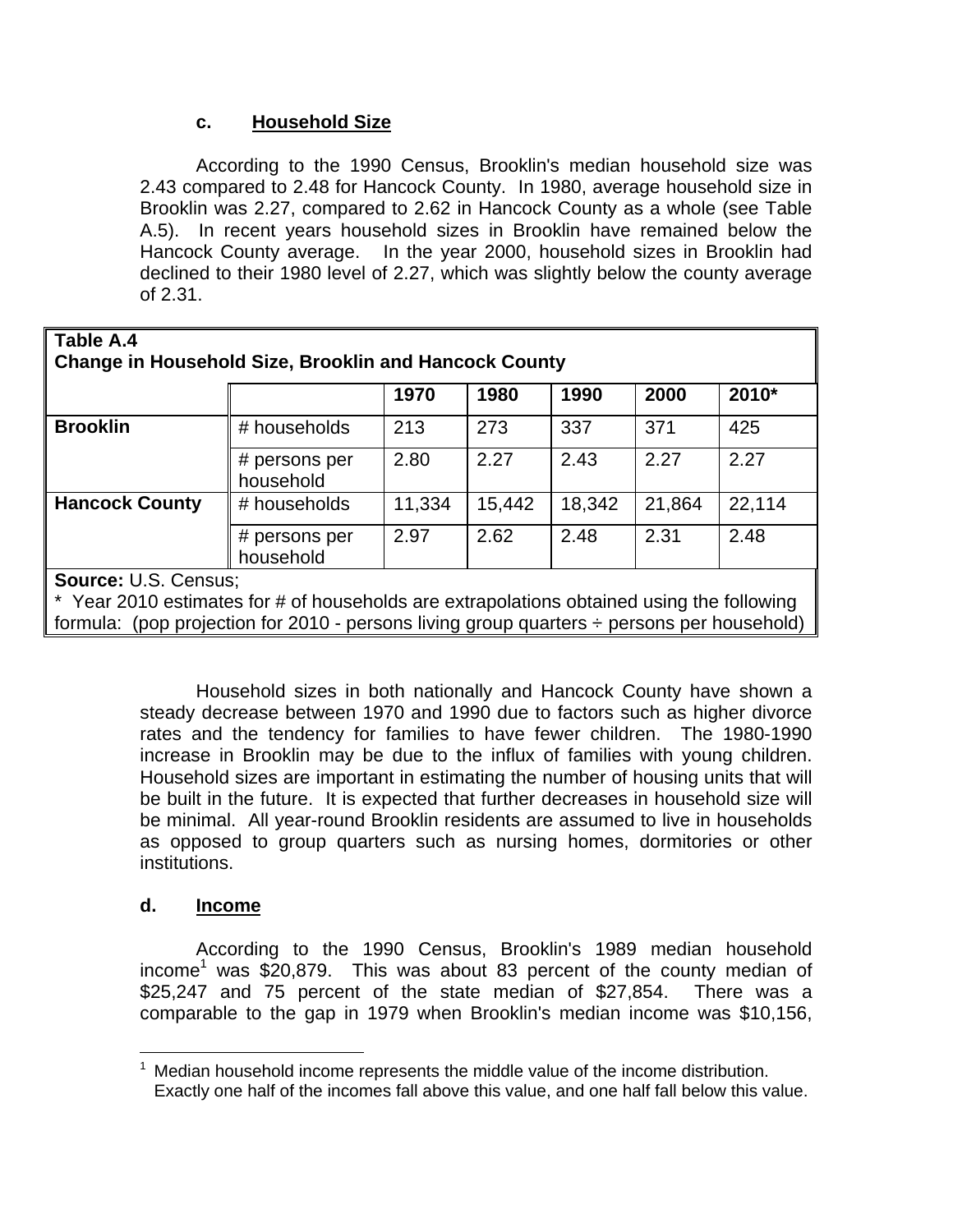which was 84 percent of the \$12,146 figure for the county and 74 percent of the \$13,816 for the state.

According to the 1998 estimates by the State Planning Office, Brooklin had a median household income of \$27,663. Table A.5 compares household incomes in Brooklin to immediately surrounding towns. While well below the figure for Blue Hill, its income is comparable to Brooksville and slightly higher than Sedgwick.

| Table A.5<br>1998 Median Household Income, Brooklin and Adjacent Towns |                         |  |  |  |  |
|------------------------------------------------------------------------|-------------------------|--|--|--|--|
| Town                                                                   | <b>Median Household</b> |  |  |  |  |
|                                                                        | Income                  |  |  |  |  |
| <b>Brooklin</b>                                                        | \$27,663                |  |  |  |  |
| <b>Brooksville</b>                                                     | \$27,625                |  |  |  |  |
| <b>Blue Hill</b>                                                       | \$33,056                |  |  |  |  |
| Sedgwick                                                               | \$26,445                |  |  |  |  |
| Deer Isle                                                              | \$28,356                |  |  |  |  |
| <b>Source: State Planning Office</b>                                   |                         |  |  |  |  |

Economic conditions in Brooklin have improved slightly. For example, the town's 15.2 percent poverty rate in 1979 had dropped to 13.9 percent by 1989. Hancock County had a 10 percent poverty rate in 1989. Poverty is thus slightly more of a problem in Brooklin than in Hancock County.

The various age groups in 1989 had different poverty rates. For persons eighteen years and older the rate was 13.6 percent, compared to a 14.8 percent rate for related children under eighteen. About 16 percent of those related children under age five lived in poverty compared to 12.7 percent of children aged 5-17. The lowest poverty rate, 9.1 percent, was for those 65 years and older. Poverty would appear to be the greatest problem for families with young children. Thus, this is the group that may have the most need for human services programs.

#### **e. Other Information**

The 1990 Census figures show mobility rates among Brooklin residents. About 62 percent of those aged five or older had lived in the same house in 1985, compared to 57 percent for Hancock County. About 81 percent had lived in Maine, 23 percent had lived in a different county or state. Similarly, 18.8 percent of Hancock County residents had lived in a different county or state.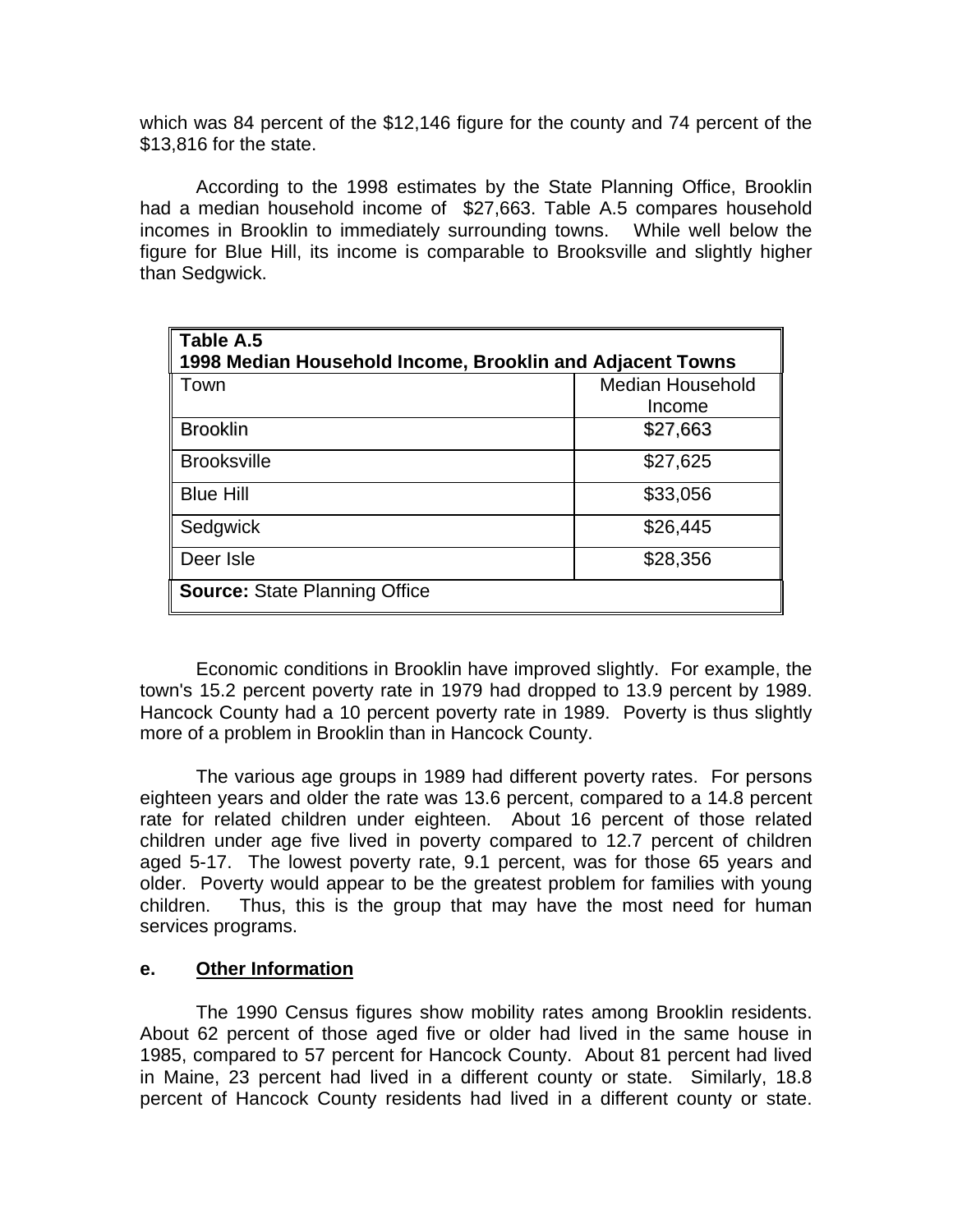Therefore, Brooklin residents have a slightly higher rate of mobility than the county as a whole.

Racially, the town was 98.4 percent white in 2000. The U.S. Census reported five residents of Asian origin and two of Native American descent. There were also eight of Hispanic origin, one black, three of other races and three of two or more races.

#### **6. Seasonal Population**

The 2000 Census identified 306 housing units for seasonal, recreational or occasional use. Assuming a household size of one and a half to two times the year-round average, Brooklin could conceivably gain anywhere from 1,051 to 1,401 additional residents during the summer. This number could overstate the number of summer residents if some of the summer homes are owned by yearround residents. Other sources of summer population include guests staying in inns and bed and breakfasts and campground residents.

#### **7. Projected Population**

Small town populations are very difficult to project because there are a large number of factors affecting growth and decline. Any estimate must be considered general and should be revised at least every 5 years as more up-todate projections become available from the Maine Department of Human Services.

It appears likely, however, that Brooklin will continue to grow. State Planning Office projections assume continued population growth for Hancock County and Brooklin is a highly desirable place to live within the county. A general estimate of future population growth can be made by assuming that the town will grow at an average of its rate over the past 30 years. This gives the town an estimated population of 964 by 2010.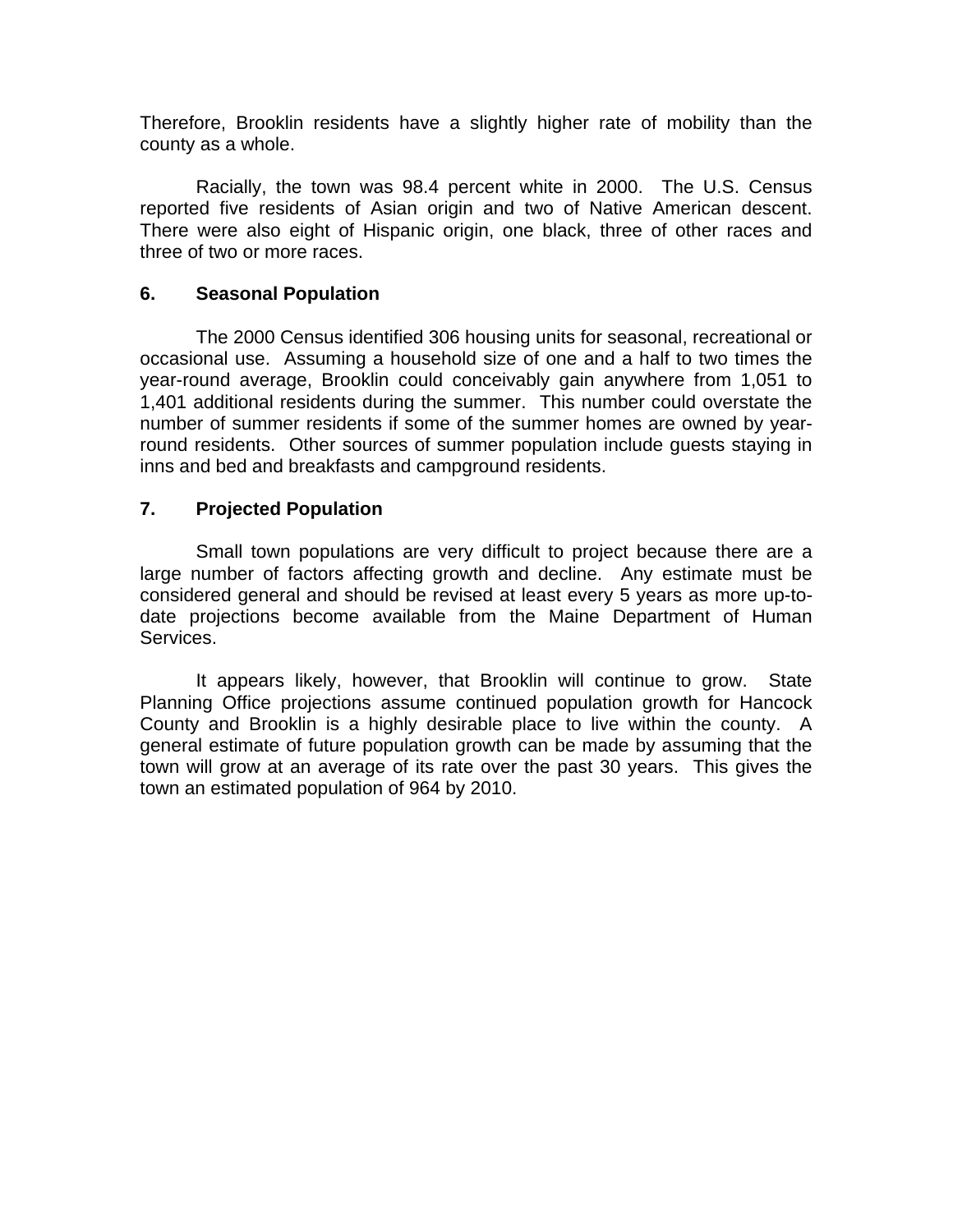#### **B. ECONOMY**

#### **1. Purpose**

An understanding of the local and regional economy is important in assessing a town's current and future needs. The number of local jobs will affect future growth. If the town attracts large numbers of commuters, this could affect traffic patterns and mean that Brooklin is becoming more of a "bedroom" community. Specifically, this section aims to:

- a. describe employment trends;
- b. describe the local and regional economy; and
- c. discuss likely future economic activity in Brooklin.

#### **2. Key Findings and Issues**

While Brooklin is a rural town with limited infrastructure, it does offer some local jobs through the boat building industry. Unemployment rates in Brooklin are generally lower than those of Hancock County as a whole. There is also less seasonal fluctuation than there is in Hancock County.

#### **3. Public Opinion Survey and Community Workshop Results**

During the first workshop there were several comments about the need to build tourism and light, "high-tech," clean industry. While some survey respondents complained about the remoteness from jobs, others saw this as an asset. About 23 percent or respondents said that job opportunities were a problem and 56 percent felt they were not a problem.

#### **4. Recent Employment Trends**

#### **a. Employment and Unemployment**

The labor force is comprised of those persons aged 18 to 64 who are able to work. According to 1998 figures from the Maine Department of Labor, approximately 453 people, or about 49 percent of Brooklin's year-round population was in the labor force (see Table B.1). These figures, compiled by the Maine Department of Labor, only consider persons employed or looking for work. Therefore, these figures do not include self-employed persons or those who are not looking for work. Overall, unemployment rates in Brooklin are below the Hancock County average. However, as mentioned in the Population chapter, incomes in Brooklin are also below the county average. This may indicate a shortage of well paying jobs.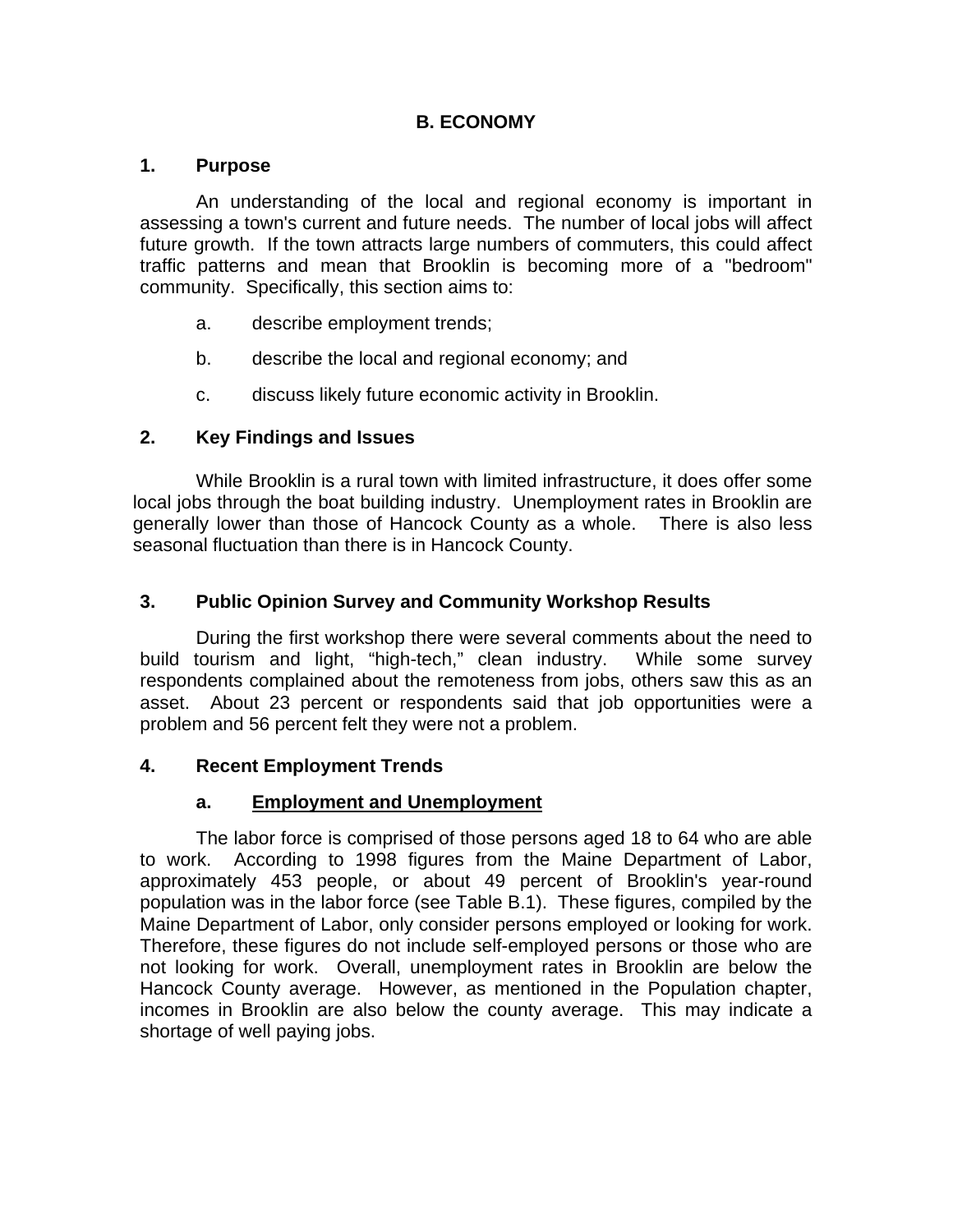|                                                           | Table B.1<br><b>Employment Trends</b><br><b>Brooklin and Hancock County: 1993-1999</b> |        |        |        |        |        |        |        |  |
|-----------------------------------------------------------|----------------------------------------------------------------------------------------|--------|--------|--------|--------|--------|--------|--------|--|
|                                                           |                                                                                        | 1993   | 1994   | 1995   | 1996   | 1997   | 1998   | 1999   |  |
| B<br>R                                                    | Labor force                                                                            | 414    | 395    | 374    | 385    | 463    | 453    | 490    |  |
| $\mathbf O$<br>O                                          | <b>Employment</b>                                                                      | 392    | 373    | 353    | 371    | 447    | 441    | 472    |  |
| K                                                         | <b>Unemployme</b><br>nt                                                                | 22     | 22     | 21     | 14     | 16     | 12     | 18     |  |
| N                                                         | <b>Unemployme</b><br>nt<br>Rate                                                        | 7.0%   | 5.6%   | 5.6%   | 3.6%   | 3.5%   | 2.6%   | 3.7%   |  |
| H<br>A<br>C                                               | <b>Labor force</b>                                                                     | 25,490 | 25,780 | 26,410 | 26,850 | 27,650 | 27,240 | 28,740 |  |
| N<br>$\mathbf 0$<br>U<br>$\mathbf{C}$                     | <b>Employment</b>                                                                      | 23,330 | 23,710 | 24,670 | 25,260 | 26,010 | 25,860 | 27,230 |  |
| $\mathbf N$<br>$\mathbf O$<br>$\mathbf c$<br>$\mathsf{T}$ | <b>Unemployme</b><br>nt                                                                | 2,160  | 2,070  | 1,740  | 1,590  | 1,610  | 1,380  | 1,580  |  |
| K Y                                                       | <b>Unemployme</b><br>nt<br>Rate                                                        | 8.5%   | 8.0%   | 6.6%   | 5.9%   | 5.9%   | 5.1%   | 5.3%   |  |
|                                                           | <b>Source:</b> Maine Dept. of Labor, Bureau of Employment Security                     |        |        |        |        |        |        |        |  |

#### **b. Employment by Sector**

Table B.2 compares employment by industry sector for Brooklin and Hancock County as reported by the 1990 US Census. The industry sector refers to the type of industry the employer operates, not the actual jobs performed by workers. This table refers to all Brooklin residents who are employed, whether they worked in Brooklin or commuted elsewhere.

The largest percent of the Brooklin's labor force, 24 percent, was employed in construction. This is reflective of the importance of boat and home building to the Brooklin economy. This percentage is more than double the proportion of Hancock County's labor force in this sector.

The next largest employers were education and health services, which accounted for 13 and 12 percent of the labor force respectively. Area schools and heath care facilities (such as the Blue Hill Memorial Hospital) are clearly significant employers. Here again, Brooklin had a larger percentage of persons employed in these sectors than did Hancock County.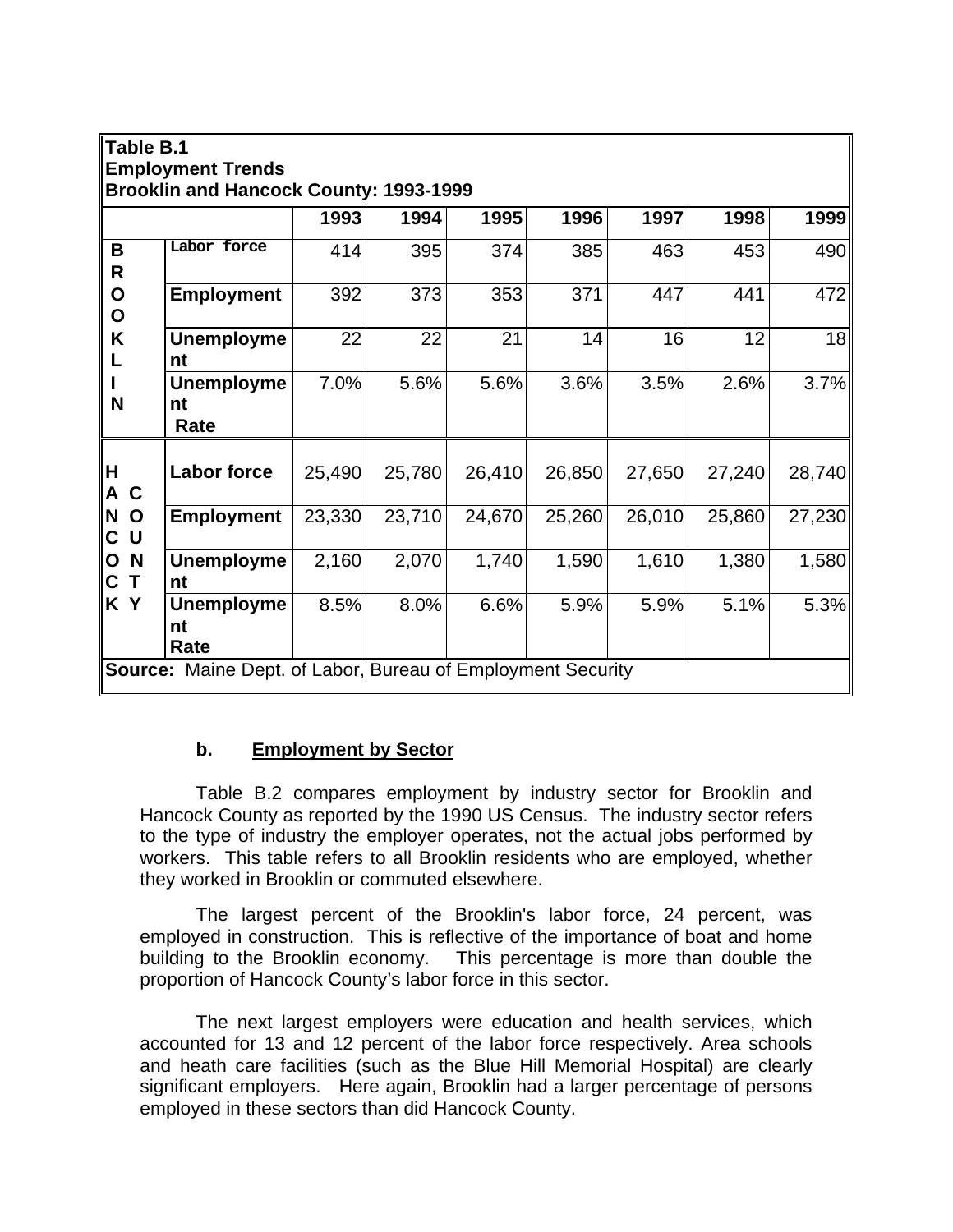Agriculture, forestry and fisheries accounted for about 10 percent of the labor force, roughly double the proportion for Hancock County as a whole. This indicates the importance of natural resources to Brooklin's economy. Marine resources are discussed further in Chapter G. and natural resources and agricultural and forest resources are discussed in Chapters I and J respectively.

|                                           | <b>Brooklin</b> |         | <b>Hancock County</b> |         |
|-------------------------------------------|-----------------|---------|-----------------------|---------|
| Category                                  | <b>Numbers</b>  | Percent | <b>Numbers</b>        | Percent |
| Agriculture, Forestry, & Fisheries        | 30              | 10.0%   | 1,108                 | 5.3%    |
| Mining                                    | $\Omega$        | 0.0%    | 22                    | 0.1%    |
| Construction                              | 73              | 24.4%   | 2,297                 | 10.9%   |
| Manufacturing, Non-durable Goods          | $\overline{2}$  | 0.7%    | 1,406                 | 6.7%    |
| Manufacturing, Durable Goods              | 10              | 3.3%    | 1,254                 | 6.0%    |
| Transportation                            | 19              | 6.4%    | 681                   | 3.2%    |
| <b>Communications and Utilities</b>       | $\overline{2}$  | 0.7%    | 399                   | 1.9%    |
| <b>Wholesale Trade</b>                    | $\overline{7}$  | 2.3%    | 636                   | 3.0%    |
| <b>Retail Trade</b>                       | 16              | 5.4%    | 3,799                 | 18.1%   |
| Finance, Insurance & Real Estate          | 6               | 2.0%    | 913                   | 4.3%    |
| <b>Business &amp; Repair Services</b>     | 17              | 5.7%    | 801                   | 3.8%    |
| <b>Personal Services</b>                  | 20              | 6.7%    | 1,089                 | 5.2%    |
| <b>Entertainment/Recreation Services</b>  | $\Omega$        | 0.0%    | 175                   | 0.8%    |
| <b>Health Services</b>                    | 37              | 12.4%   | 1,958                 | 9.3%    |
| <b>Educational Services</b>               | 40              | 13.4%   | 1,993                 | 9.5%    |
| <b>Other Professional/Retail Services</b> | 6               | 2.0%    | 1,653                 | 7.9%    |
| <b>Public Administration</b>              | 14              | 4.7%    | 816                   | 3.9%    |
| <b>Total</b>                              | 299             | 100%    | 21,000                | 100%    |

**Table B.2**

In 1990, about 65 percent of the labor force was employed in the private sector, which is close to the Hancock county average (see Table B.3). About 22 percent employed persons in Brooklin were government workers compared to a 17 percent rate for Hancock County. The county has a higher rate of selfemployed persons than does Brooklin. In other parts of Hancock County, there are large numbers of self-employed farmers, foresters and fisher folk.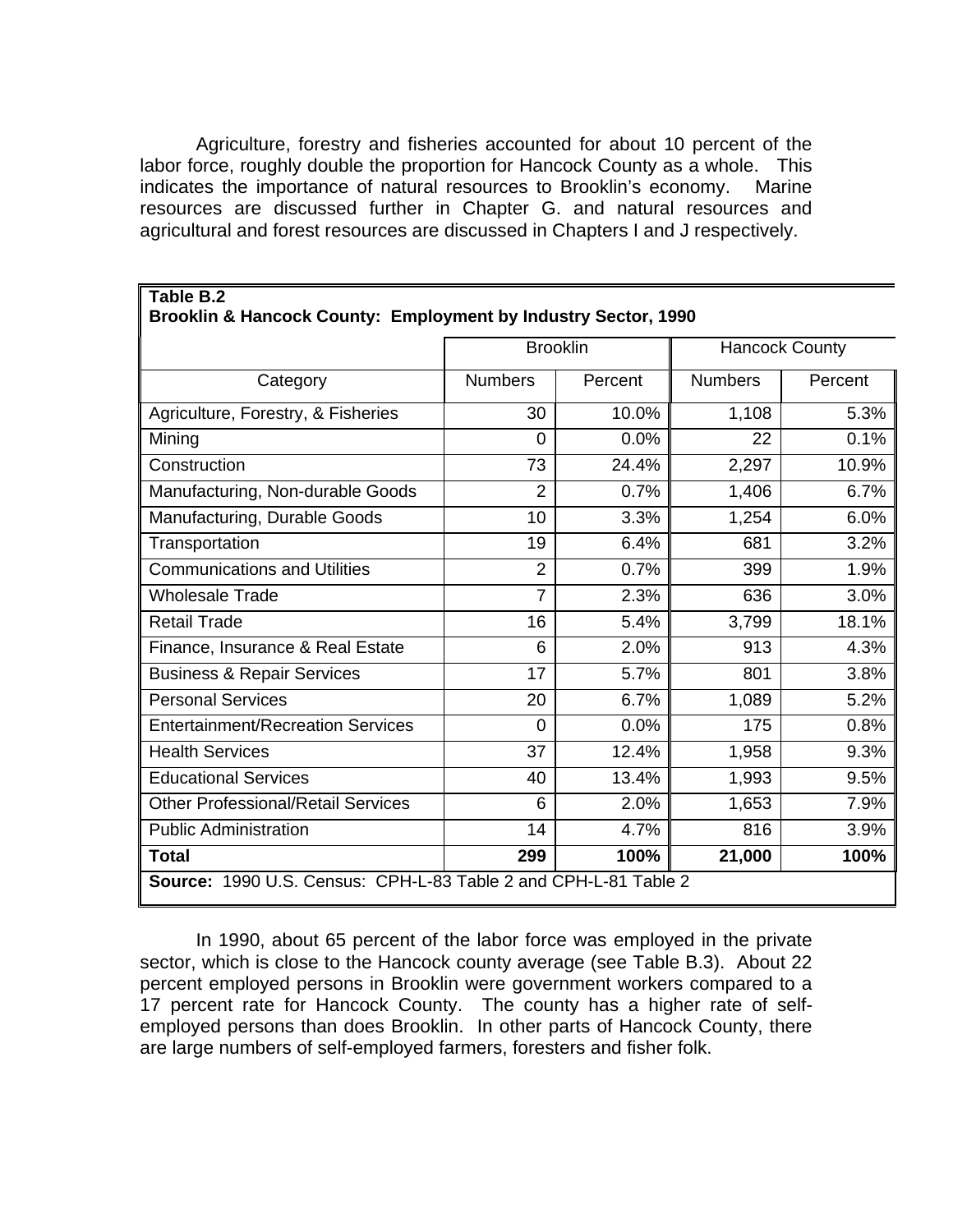| Table B.3                                           |  |
|-----------------------------------------------------|--|
| Class of Worker, Employed Persons 16 Years and Over |  |
| <b>Brooklin and Hancock County: 1990</b>            |  |

|                             | <b>Brooklin</b> |         | <b>Hancock County</b> |         |
|-----------------------------|-----------------|---------|-----------------------|---------|
|                             | <b>Number</b>   | Percent | <b>Number</b>         | Percent |
| Private Wage & Salary       | 194             | 64.9%   | 14,604                | 69.5%   |
| Fed/State/Local Govt.       | 65              | 21.7%   | 2,998                 | 14.3%   |
| Self-Employed               | 38              | 12.7%   | 3,325                 | 15.8%   |
| <b>Unpaid Family Member</b> | 2               | 0.7%    | 73                    | 0.3%    |
| <b>Total</b>                | 299             | 100.0%  | 21,000                | 100%    |
| <b>Source: U.S. Census</b>  |                 |         |                       |         |

Hancock County, as a whole, experiences considerable seasonal fluctuations in its employment rates. Table B.4 compares seasonal rates in Brooklin to the county. For 1999 and 2000, the unemployment rate in Brooklin remained close to its summer levels through December. For example, in December 2000 Brooklin had an unemployment rate of 1 percent compared to 4.2 percent for Hancock County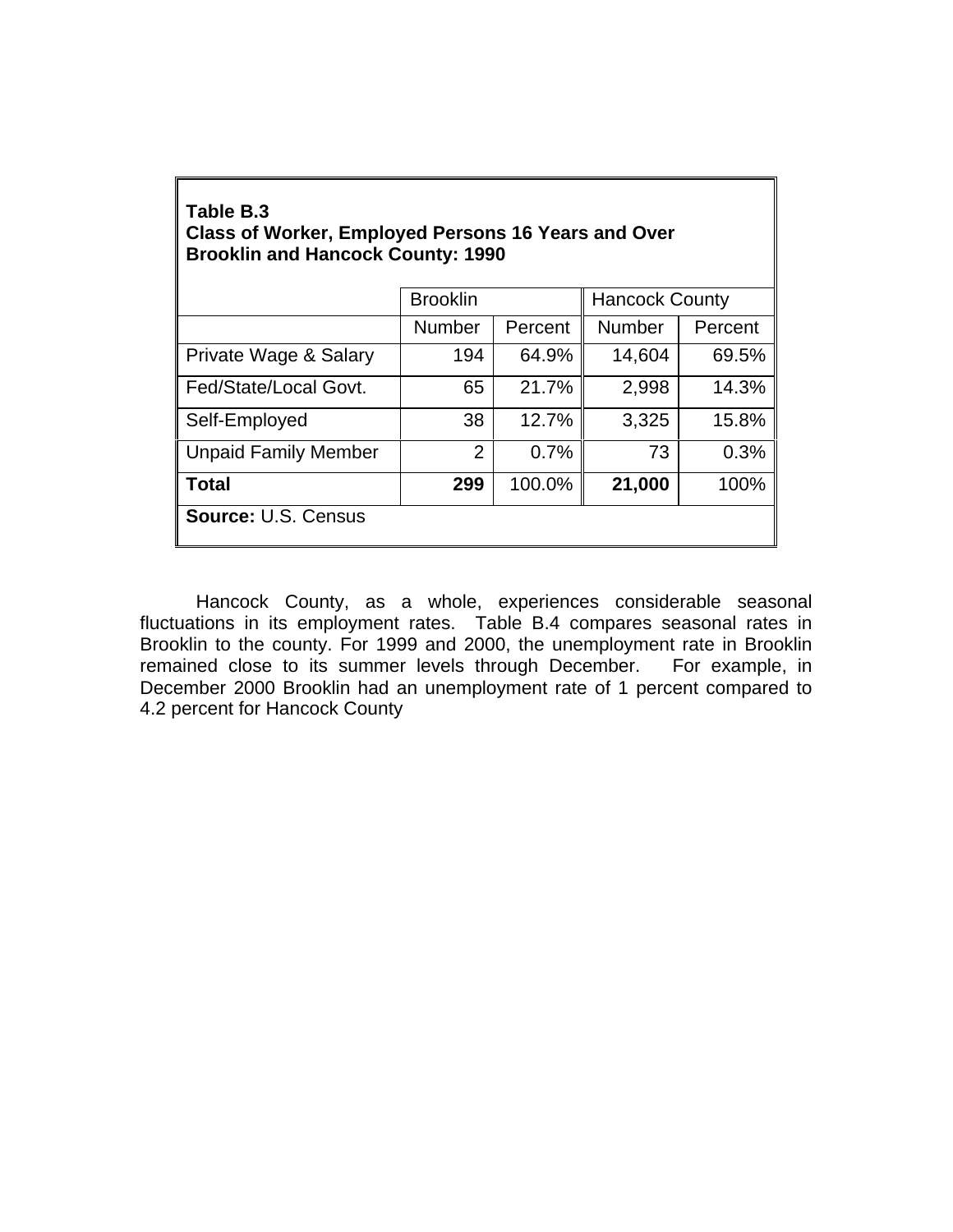|           |                          | 1999                      | 2000                      |                 |  |
|-----------|--------------------------|---------------------------|---------------------------|-----------------|--|
|           |                          | <b>Unemployment Rates</b> | <b>Unemployment Rates</b> |                 |  |
|           | <b>Hancock</b><br>County | <b>Brooklin</b>           | <b>Hancock</b><br>County  | <b>Brooklin</b> |  |
| January   | 8.2                      | 4.8                       | 8.1                       | 4.6             |  |
| February  | 8                        | 5.9                       | 8.1                       | 4.6             |  |
| March     | 7.8                      | 5.1                       | 7.5                       | 4.7             |  |
| April     | 6                        | 6.4                       | 5                         | $\overline{2}$  |  |
| May       | 4.5                      | 1.9                       | 3.7                       | 0.4             |  |
| June      | 3.8                      | 4.8                       | 3.1                       | 1.6             |  |
| July      | 2.8                      | 1.8                       | 2.3                       | 0.2             |  |
| August    | 2.7                      | 1.8                       | 1.9                       | 0.2             |  |
| September | 2.5                      | 3.6                       | 1.9                       | 0.2             |  |
| October   | 2.8                      | 0.4                       | 2.3                       | 0.2             |  |
| November  | 5.1                      | 2.6                       | 3.7                       | 0.6             |  |
| December  | 5.8                      | 2.1                       | 4.2                       | 1               |  |

**Table B.4**

#### **c. Commuting Patterns**

 The employment data cited above refer to the entire civilian labor force in Brooklin, regardless of where they work. Many Brooklin residents commute to jobs out of town while residents from other towns commute to work in Brooklin. The 1990 U.S. Census reported a mean travel time of 18.4 minutes for Brooklin residents. This is fractionally lower than the 18.0 minutes for Hancock County as a whole. While 73 percent drove to work alone, about 15 percent worked at home or walked to work.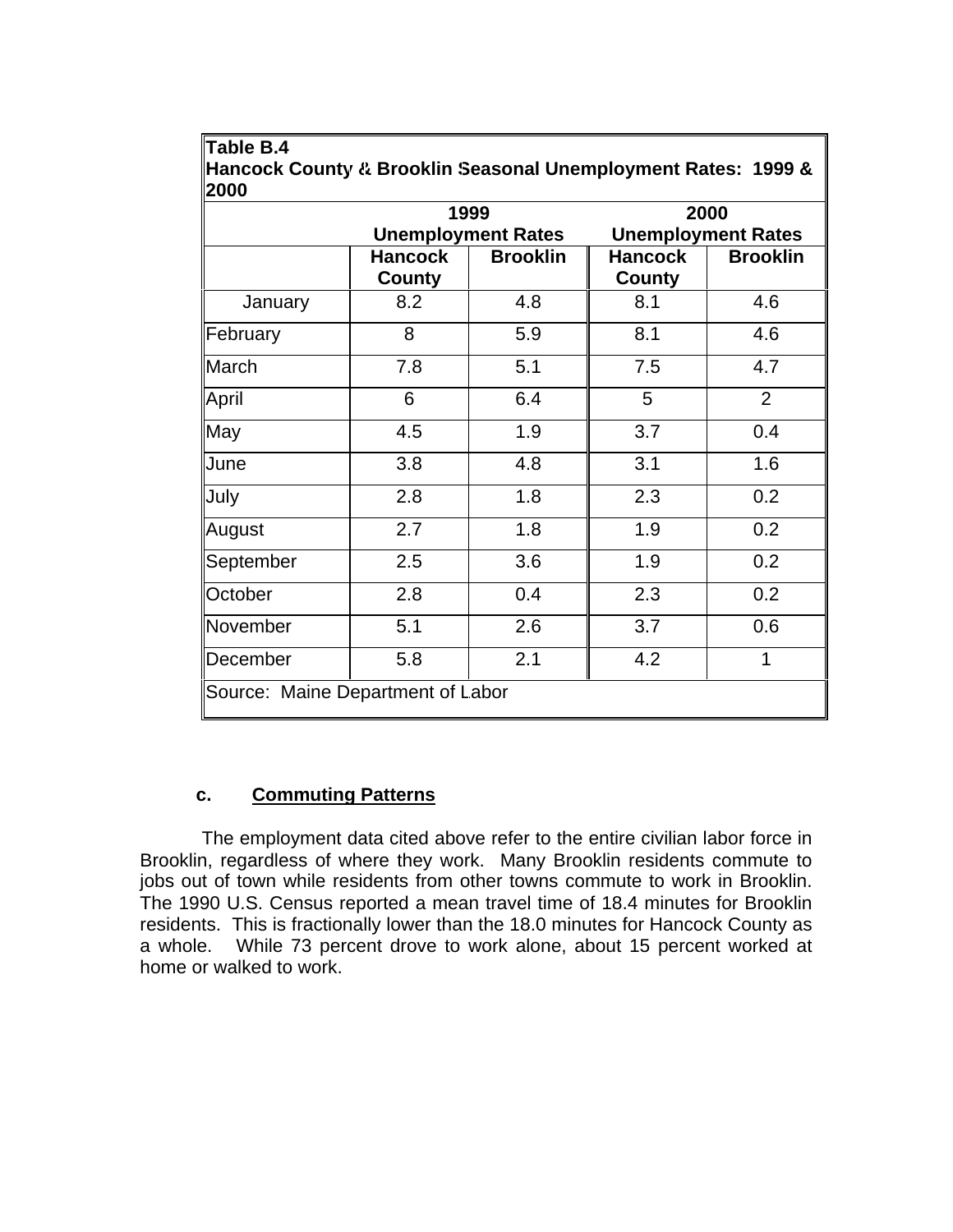#### **d. Major Employers**

Significant local employers are shown in Table B.5. While there is a diversity of businesses, a few general observations can be made. First, the coastal environment is very important to the economy. This is seen in the boat building and marine supply operations as well as the Marine Environmental Research Institute. Second, tourism is another significant contributor as seen through food, lodging, art galleries and other businesses that cater in large part to tourists.

Third, there are a number of "footloose" businesses. These are operations that could locate almost anywhere such as an Internet company and a magazine publisher. The owners have located in Brooklin because they wish to live in the town.

Fourth, home-based businesses are an important source of jobs. It is important that any land use regulations allow these businesses to operate. Many towns set standards that require such operations to provide adequate parking and meet other standards such as buffering and noise restrictions.

| Table B.5<br><b>Businesses in Brooklin</b>               |
|----------------------------------------------------------|
| Atlantic Boat                                            |
| Benjamin River Boat Yard                                 |
| <b>Bridges Point Maine</b>                               |
| <b>Brooklin Boat Yard</b>                                |
| <b>Brooklin General Store</b>                            |
| <b>Brooklin Inn</b>                                      |
| <b>Brooklin Marine Supply Store</b>                      |
| <b>Brooklin School</b>                                   |
| Hope Mag.                                                |
| Hypermedia                                               |
| <b>Maine Coast Experience</b>                            |
| <b>Marine Environmental Research Institute</b>           |
| Morning Moon Café                                        |
| Prin A. Allen & Sons                                     |
| The Look Out                                             |
| Wooden Boat                                              |
| <b>Source: Brooklin Comprehensive Planning Committee</b> |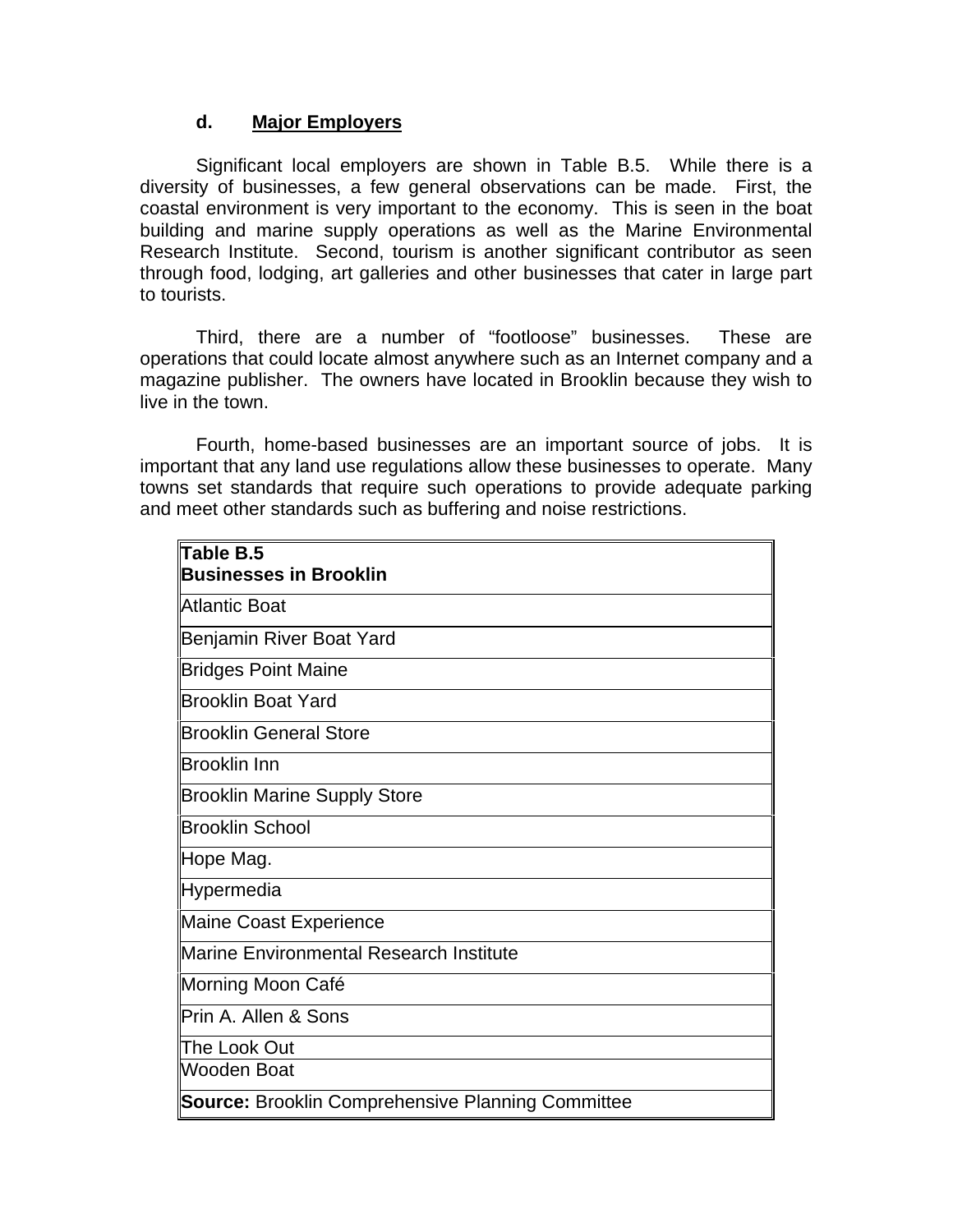#### **5. Projected Future Employment and Regional Issues**

As a relatively small town, Brooklin's future economy will remain dependent on the region as a whole for sources of new jobs. At the same time, it will have its own sources of employment such as the boatyards and small businesses. It is thus important that the town remain involved in regional economic development activities while also taking steps to preserve and assist local businesses. It is also important to anticipate a likely increase in the number of "footloose" businesses and people who, using the Internet, and other communication technology, may connect electronically to a distant employer. More people may start working out of their homes.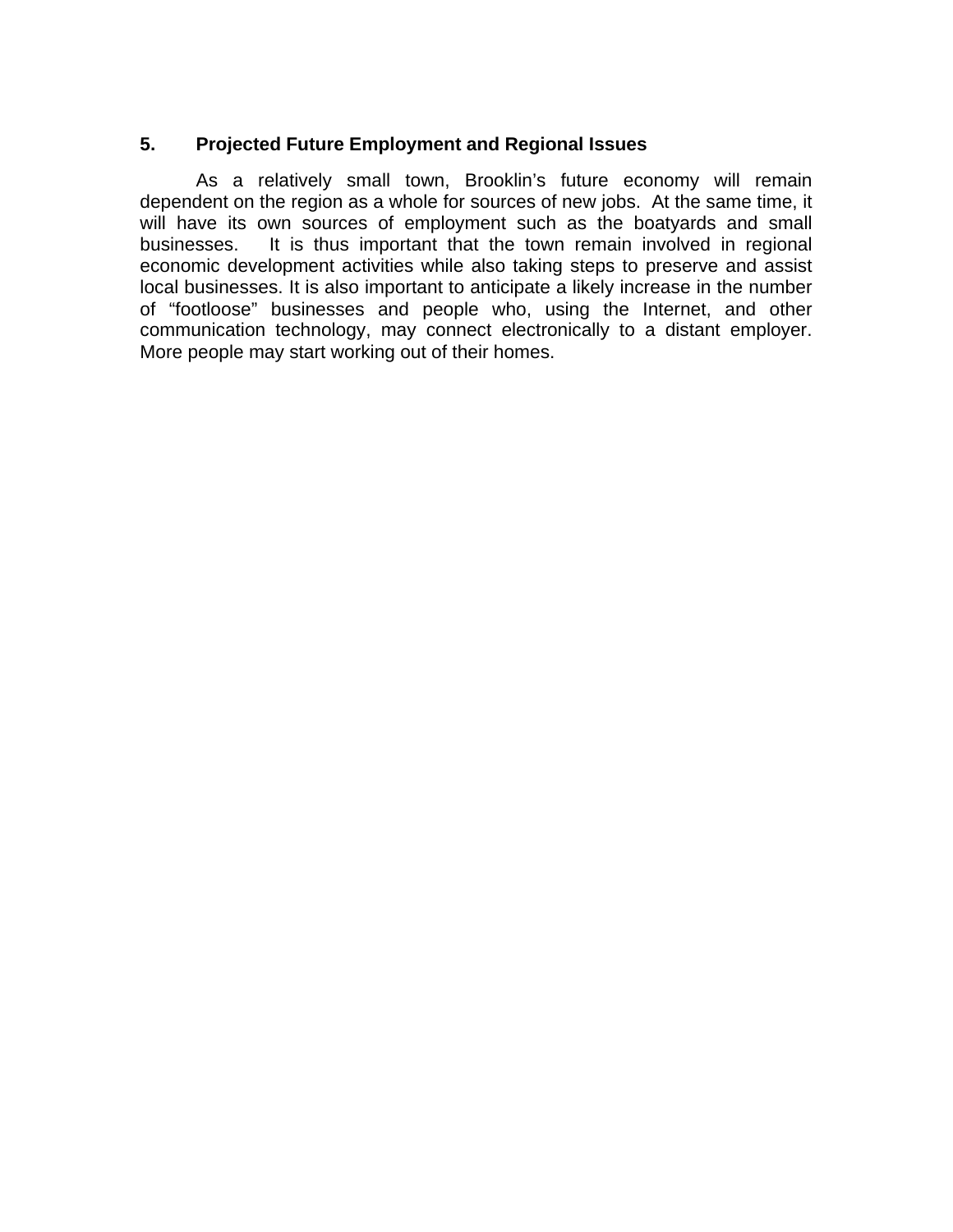#### **C. HOUSING**

#### **1. Purpose**

A comprehensive plan should contain a thorough analysis of a town's housing trends. Critical issues include housing conditions, affordability, and the projected rate of new house building. Specifically, this section aims to:

- a. describe recent trends in Brooklin's housing stock in terms of the types and number of units created;
- b. discuss housing affordability; and
- c. project future housing needs.

#### **2. Key Findings and Issues**

Brooklin has seen a rapid increase in the number of year-round and seasonal homes since 1970. The number of dwellings between 1970 and 2000 increased by just over 30 percent. As of 2000 there were an estimated 697 dwelling units (year-round and seasonal) in town, compared to 454 in 1970.

Decent, affordable housing is a problem in Brooklin. While recent sales prices are above the county average, there is a greater percentage of homes lacking amenities such as complete plumbing than there is in Hancock County as a whole. Brooklin is part of the Stonington area housing market. Purchase prices in 1998 for the average first-time home were second only to the greater Portland area, where household incomes were 50 percent higher. These costs have made it difficult for young families to buy a home in Brooklin. This is at least one factor in the aging of the population, which is discussed in the Population section and declining school enrollment, which is addressed in the Community Facilities and Services section.

#### **3. Public Opinion Survey and Community Workshop Results**

During the first workshop and in the survey comments concerns were expressed about overly large houses being built on the shore. Thirty-nine percent of respondents felt that affordable housing was a problem and 41 percent said it was not a problem. Fifty-four percent did not want apartments anywhere in town and 52 percent wanted mobile home parks in as few places as possible.

#### **4. Recent Housing Trends**

#### **a. Total Number of Year-Round and Seasonal Units**

It is difficult to determine accurately which of the housing stock is in yearround or seasonal use. It should be cautioned that U.S. Census estimates of seasonal homes are sometimes subject to error because the Census is taken in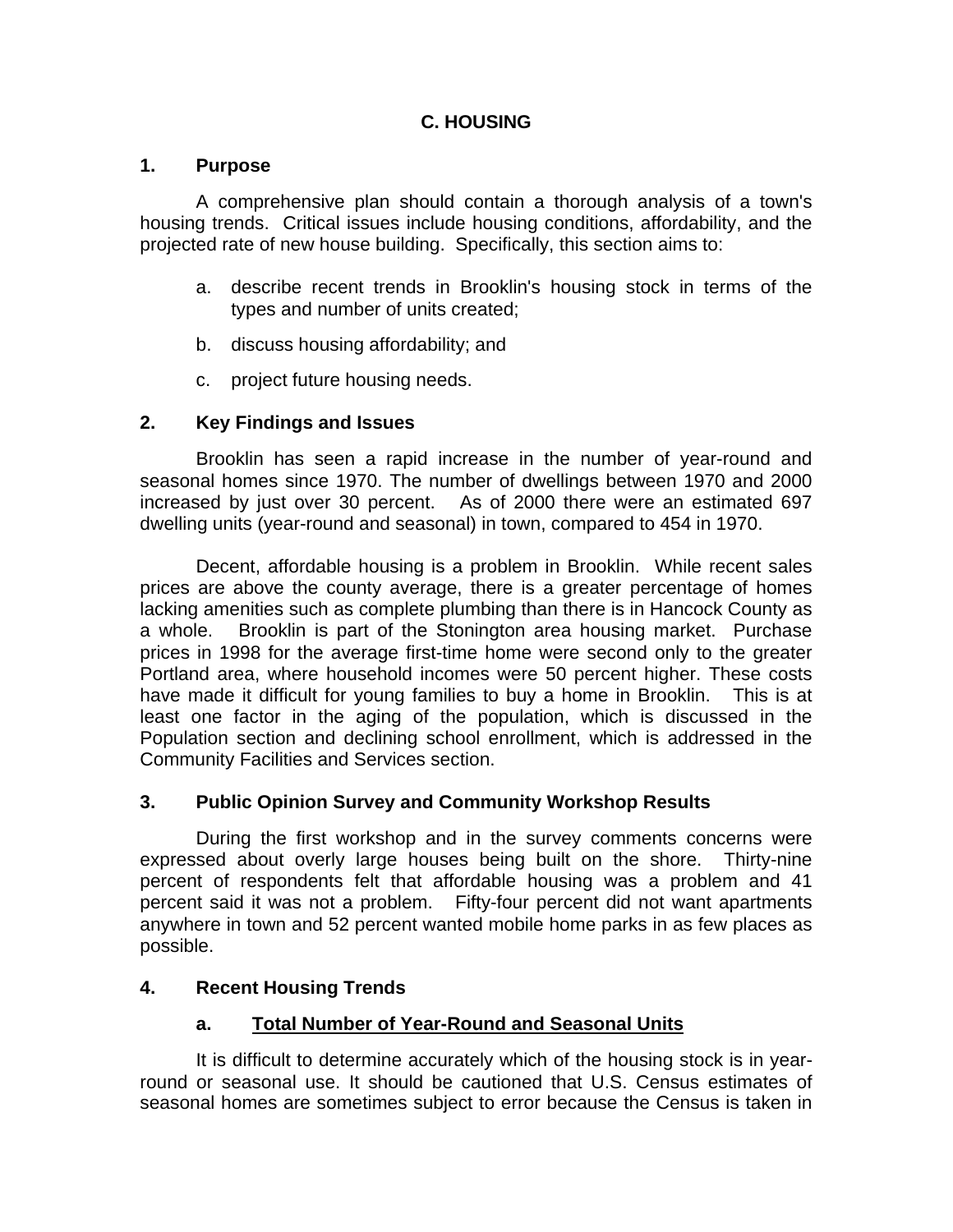April during mud season. This means that some seasonal homes on back roads may not be accessible. Furthermore, because some year-round residents take their vacations at that time of the year, their homes may be reported as seasonal. Additionally, census takers may assume that a vacant year-round house is a seasonal residence.

Between 1980 and 2000, the total number of housing units (year-round and seasonal) in Brooklin increased by about 30 percent, from 534 to 697. By contrast, there were only 454 homes in Brooklin in 1970. There was thus a 53 percent increase in the number of homes in a 30-year period. As seen in Table C.1, the rate of increase between 1980-1990 (24%) was faster than that for 1990-2000 (5.3%).

Year-round housing has increased at a slightly faster rate (31 percent) than seasonal homes (29 percent) between 1980 and 2000. Between 1990 and 2000, however, the number of second homes increased at a slightly faster rate than year-round homes. Brooklin has attracted many buyers of second homes. Year-round residents may previously have owned some of these homes. The overall rate of increase of all dwelling units (year-round and seasonal) in Brooklin has been slower than Hancock County as a whole.

| ∥Table C.1               |                                                                                        |        |        |        |                   |                   |                   |
|--------------------------|----------------------------------------------------------------------------------------|--------|--------|--------|-------------------|-------------------|-------------------|
|                          | <b>Change in Total Dwelling Units</b><br><b>Brooklin and Hancock County: 1980-2000</b> |        |        |        |                   |                   |                   |
|                          |                                                                                        |        |        |        | $\%$              | $\frac{0}{0}$     | %                 |
|                          |                                                                                        | 1980   | 1990   | 2000   | change<br>'80-'90 | change<br>'90-'00 | change<br>'80-'00 |
| B<br>$\mathsf R$         | Year-<br>Round                                                                         | 298    | 375    | 391    | 25.8%             | 4.3%              | 31.2%             |
| O<br>$\circ$             | Seasonal                                                                               | 236    | 287    | 306    | 21.6%             | 6.6%              | 29.7%             |
| Κ<br>$\mathsf{N}$        | Total                                                                                  | 534    | 662    | 697    | 24.0%             | 5.3%              | 30.5%             |
| <b>H</b><br>A C          | Year-<br>Round                                                                         | 16,944 | 20,260 | 23,273 | 19.6%             | 14.9%             | 37.4%             |
| N<br>$\circ$<br> C <br>U | Seasonal                                                                               | 7,484  | 10,136 | 12,081 | 35.4%             | 19.2%             | 61.4%             |
| lO.<br>N<br>IC T<br>KY   | Total                                                                                  | 24,428 | 30,396 | 35,354 | 24.4%             | 16.3%             | 44.7%             |
|                          | Source: U.S. Census                                                                    |        |        |        |                   |                   |                   |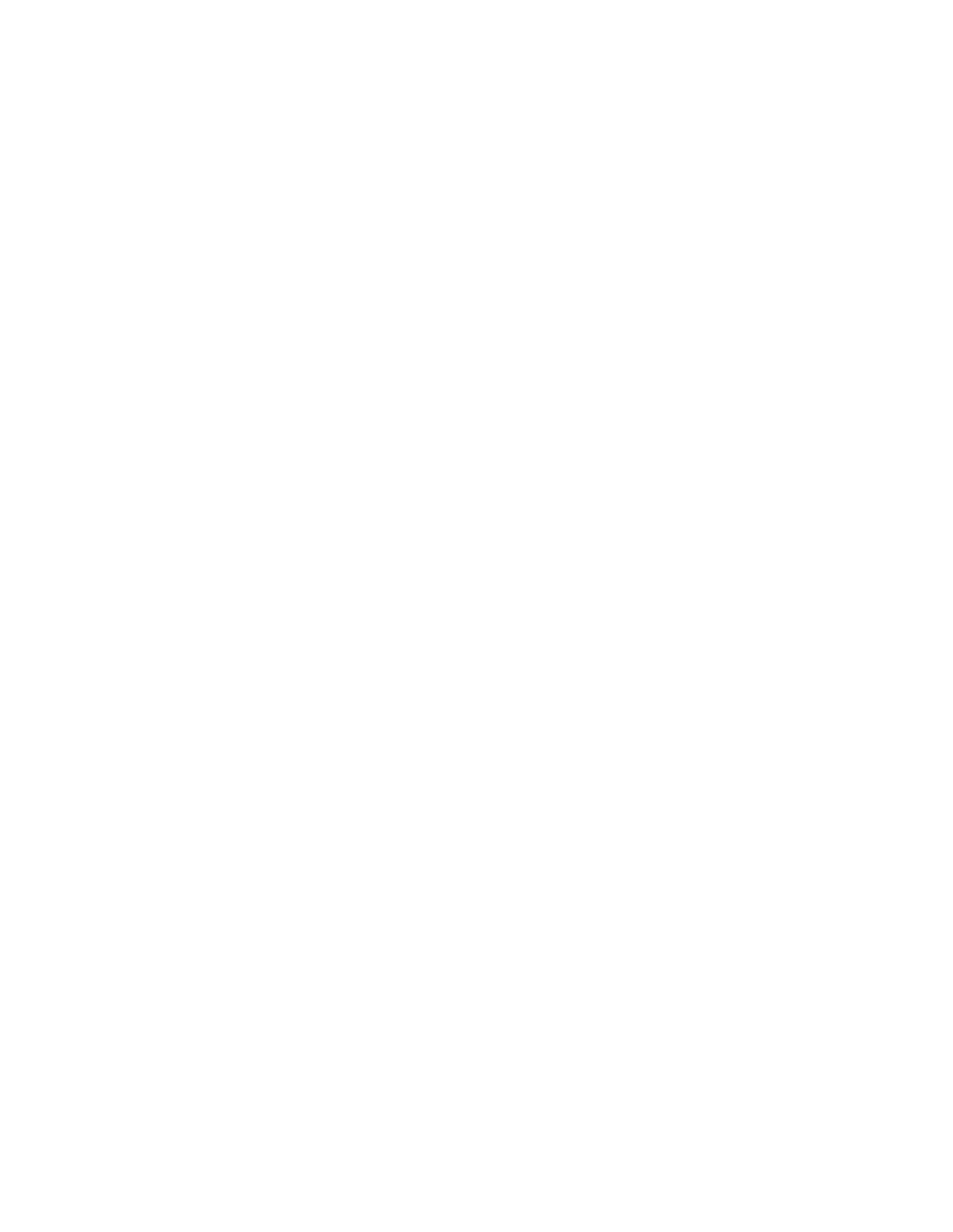#### **b. Housing Unit Type**

Table C.2 shows that the about 89 percent of the dwelling units in Brooklin were single-family homes in 1990 *(detailed data on housing types for 2000 are not yet available)*. Duplexes accounted for about 2 percent of all units and there were no multi-family units (buildings with more than two apartments). Mobile homes accounted for about 9 percent of the housing stock, compared to just over 4 percent of all units in 1980. In fact, mobile homes had the fastest rate of increase (about 170 percent) of any dwelling unit type during the 1980s. As home construction costs increase, mobile homes and pre-site-built modular homes have become an affordable alternative for many families. Issues on affordable housing are discussed in more detail in part 5 of this chapter.

| Table C.2<br><b>Change in Dwelling Unit Types</b><br><b>Brooklin: 1980 &amp; 1990</b> |               |                |               |                |  |
|---------------------------------------------------------------------------------------|---------------|----------------|---------------|----------------|--|
| <b>Total Dwellings</b>                                                                |               | 1980           | 1990          |                |  |
|                                                                                       | <b>Number</b> | <b>Percent</b> | <b>Number</b> | <b>Percent</b> |  |
| <b>Single Family</b>                                                                  | 504           | 94.4%          | 590           | 89.1%          |  |
| <b>Duplex</b>                                                                         | 8             | 1.5%           | 13            | 2.0%           |  |
| Multi-Family                                                                          | O             | $0.0\%$        |               | 0.0%           |  |
| Mobile Home                                                                           | 22            | 4.1%           | 59            | 8.9%           |  |
| <b>Total Units</b>                                                                    | 534           | 100.0%         | 662           | 100.0%         |  |
| <b>Source: U.S. Census (1990 CPH-1-21 Table 7, 1980 STF3A, pg. 10)</b>                |               |                |               |                |  |

The quality of mobile homes has improved significantly in recent years. All mobile homes built after June 15, 1976 have been built in accordance with the National Mobile Home Construction and Safety Standards Act of 1974. Thus, newer mobile homes do not suffer the physical deterioration seen in many of the older homes. In fact, many of the new mobile home models are doublewide and have pitched roofs. This means that some of the mobile homes recorded by the Census may be mistaken for single-family homes by the casual observer.

Under 30-A MRSA 4358 (the state statute regulating manufactured housing), municipalities must allow mobile homes on individual lots in a number of locations where other single-family residences are permitted. Mobile homes may not be restricted solely to mobile home parks, and towns may not impose overly restrictive standards on parks. Towns may, however, establish design criteria to assure that mobile homes are well sited and look attractive, provided that these standards don't have the effect of banning mobile homes. As of 2001,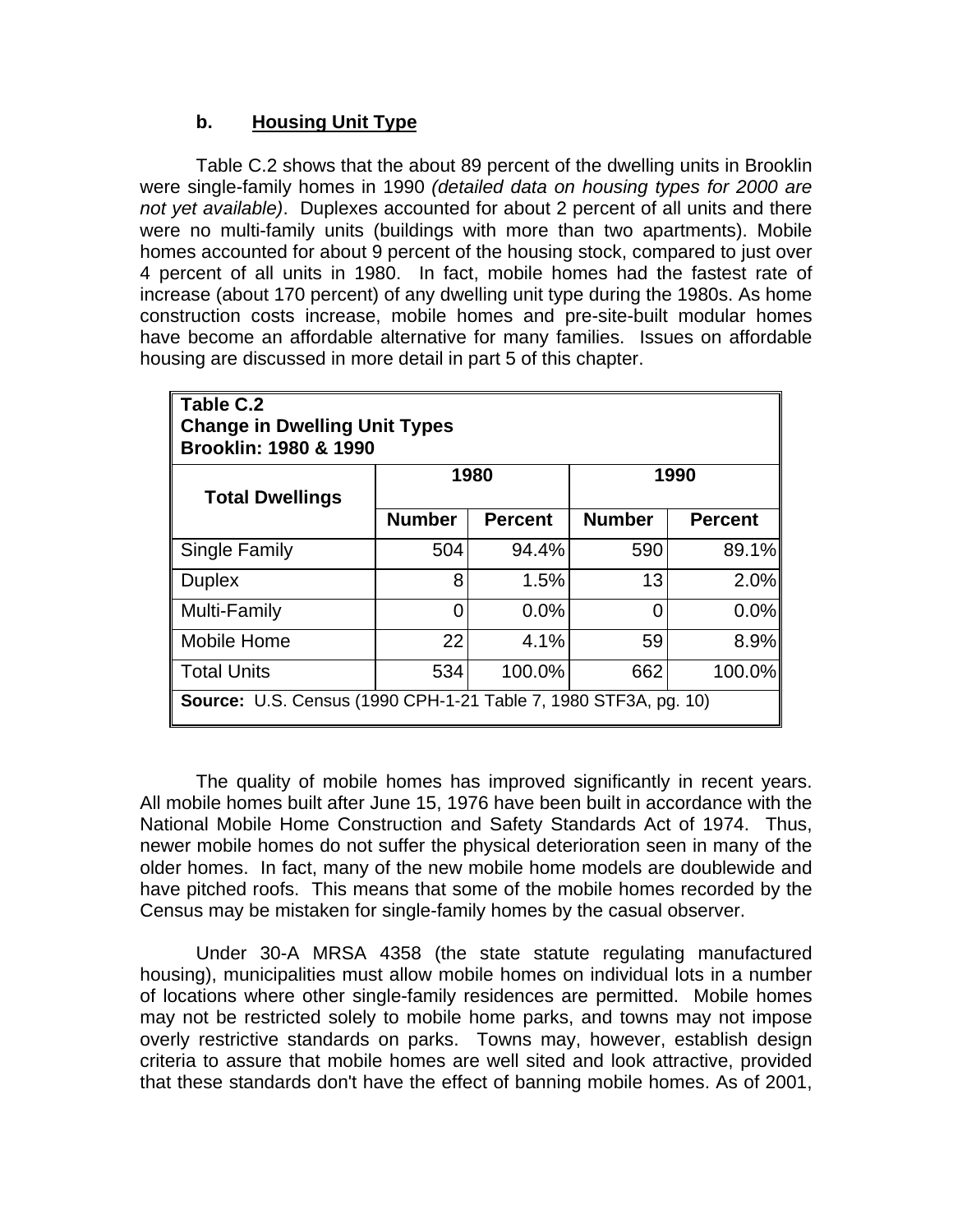there are no mobile home parks in Brooklin. Such parks are one potential source of affordable housing.

#### **c. Rental Housing**

The 2000 US Census indicates that about 84 percent of all occupied yearround housing units in Brooklin are owner occupied (Table C.3). These figures show that the number of renter-occupied units decreased by about 10 percent, from 64 to 58, while owner-occupied units increased by nearly 13 percent, from 273 to 313, between 1990 and 2000. Brooklin is thus a community of primarily owner-occupied homes.

| Table C.3<br><b>Estimated Tenure of Occupied Year-Round Housing</b><br>(does not include seasonal and vacant units)<br><b>Brooklin: 1990, 2000</b> |               |                |               |                |  |  |
|----------------------------------------------------------------------------------------------------------------------------------------------------|---------------|----------------|---------------|----------------|--|--|
|                                                                                                                                                    | 1990          |                |               | 2000           |  |  |
|                                                                                                                                                    | <b>Number</b> | <b>Percent</b> | <b>Number</b> | <b>Percent</b> |  |  |
| <b>Renter Occupied</b>                                                                                                                             | 64            | 19.0%          | 58            | 15.6%          |  |  |
| <b>Owner Occupied</b>                                                                                                                              | 273           | 81.0%          | 313           | 84.4%          |  |  |
| <b>Total Occupied Units</b>                                                                                                                        | 337           | 100.0%         | 100%          | 100.0%         |  |  |
| <b>Source:</b> U.S. Census (1990 CPH-1-21, Tables 10 & 11; initial 2000 print-<br>outs)                                                            |               |                |               |                |  |  |

According to the U.S. Census, the median monthly rent in Brooklin in 1990 was \$313 compared to \$325 for Hancock County (Table C.4). Only two units had rents over \$500 none had rents greater than \$750. Thus, rental prices for year-round units in Brooklin are below the Hancock County average. These data do **not** reflect the high value of short-term seasonal rentals.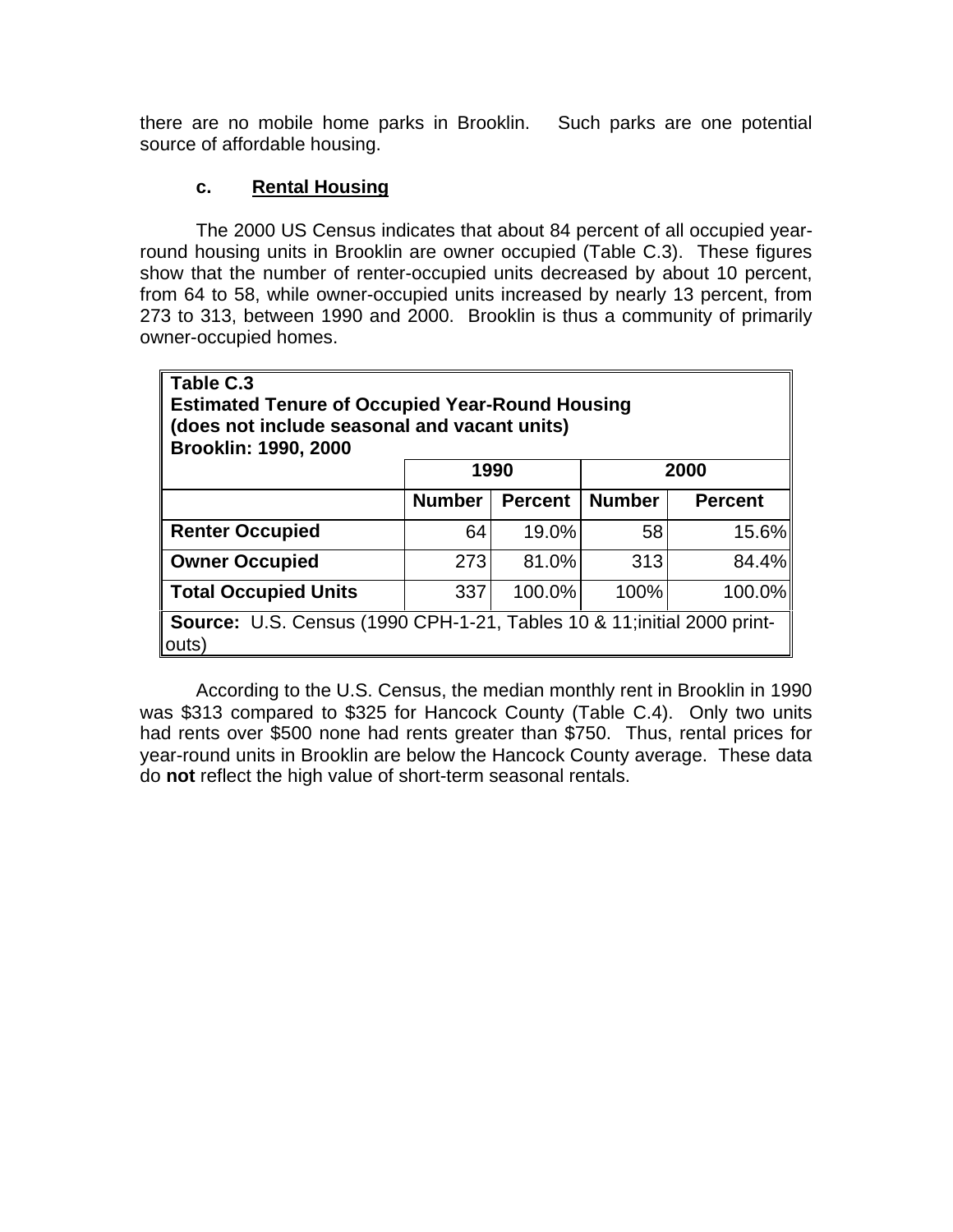| Table C.4<br><b>Contract Rent of Renter-Occupied Units</b><br><b>Brooklin and Hancock County: 1990</b> |                 |                |                       |                |  |
|--------------------------------------------------------------------------------------------------------|-----------------|----------------|-----------------------|----------------|--|
|                                                                                                        | <b>Brooklin</b> |                | <b>Hancock County</b> |                |  |
| <b>Monthly Rent</b>                                                                                    | <b>Number</b>   | <b>Percent</b> | <b>Number</b>         | <b>Percent</b> |  |
| Less than \$250                                                                                        | 11              | 17.2           | 1,072                 | 24.0%          |  |
| \$250 to \$499                                                                                         | 18              | 28.1%          | 2,152                 | 48.2%          |  |
| \$500 to \$749                                                                                         |                 | 1.6%           | 252                   | 5.6%           |  |
| \$749 or more                                                                                          | 4               | 1.6%           | 19                    | 0.4%           |  |
| <b>Rent Not Specified</b><br>in Census Data                                                            | 33              | 56.1%          | 971                   | 21.7%          |  |
| Total                                                                                                  | 64              | 100.0%         | 4,466                 | 100%           |  |
| <b>Median Rent</b>                                                                                     | \$313           |                | \$325                 |                |  |
| <b>Source: U.S. Census 1990, CPH-1-21, Table 11</b>                                                    |                 |                |                       |                |  |

Table C.5 shows the median value of owner-occupied units. Although there were 273 owner-occupied housing units in Brooklin in 1990, a value was specified for only 148 of those units in the U.S. Census. The median value of owner-occupied units in Brooklin was estimated to be \$94,100, compared to \$85,200 for Hancock County. For the lower quartile, or the bottom one-fourth of units, the value in Brooklin was \$61,300 compared to \$58,700 for the county.

The value of upper quartile in Brooklin, or the top one-fourth of units, was \$142,300, compared to \$126,300 for Hancock County. These numbers reflect the diversity of Brooklin's housing stock. While there are some year-round units in relatively poor condition (see the discussion in Section 4.D below), there are also some very high value waterfront and water view properties. These high values are reflected in recent sales prices (section C.5 below).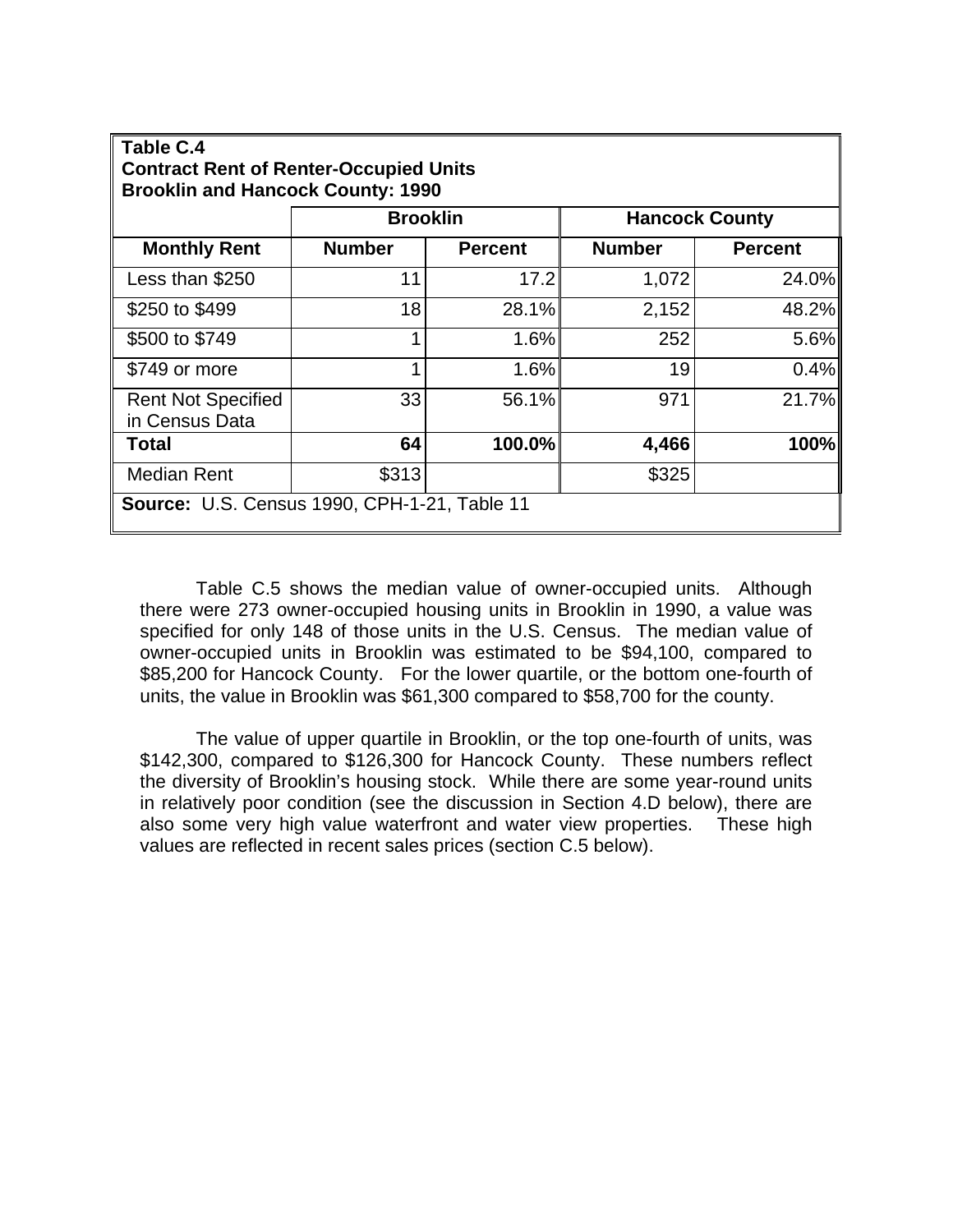| Table C.5<br><b>Value of Specified Owner-Occupied Housing Units</b>                               |                 |         |                       |         |  |
|---------------------------------------------------------------------------------------------------|-----------------|---------|-----------------------|---------|--|
|                                                                                                   | <b>Brooklin</b> |         | <b>Hancock County</b> |         |  |
| <b>Value</b>                                                                                      | number          | percent | number                | percent |  |
| Less than<br>\$50,000                                                                             | 28              | 18.9%   | 1,535                 | 17.9%   |  |
| \$50,000 to<br>\$99,999                                                                           | 54              | 36.5%   | 3,894                 | 45.5%   |  |
| \$100,000 to<br>\$149,999                                                                         | 33              | 22.3%   | 1,573                 | 18.4%   |  |
| \$150,000 to<br>\$199,999                                                                         | 12              | 8.1%    | 718                   | 8.4%    |  |
| \$200,000 to<br>\$299,999                                                                         | 8               | 5.4%    | 517                   | 6.0%    |  |
| \$300,000 or<br>more                                                                              | 13              | 8.8%    | 315                   | 3.7%    |  |
| <b>Total</b>                                                                                      | 148             | 100.0%  | 8,552                 | 100.0%  |  |
| <b>Median Value</b>                                                                               | \$94,100        |         | \$85,200              |         |  |
| <b>Lower Quartile</b>                                                                             | \$61,300        | --      | \$58,700              |         |  |
| <b>Upper Quartile</b>                                                                             | \$142,300       |         | \$126,300             |         |  |
| Source: 1990 Census, CPH-1-21 Summary Population and<br>Housing Characteristics, Table 9, Page 71 |                 |         |                       |         |  |

In 1990, Brooklin had a 2.3 percent vacancy rate for owner-occupied homes compared to a 2.1 percent rate for Hancock County. Normally, a 2 percent vacancy rate is considered desirable for such units. A lower rate may mean that there are insufficient units for sale, indicating a possible housing shortage. A significantly higher rate may mean a depressed housing market. Brooklin's vacancy rate was within the acceptable range.

Brooklin had a 1.5 percent vacancy rate for rental housing, compared to an 8.5 percent rate for the county. A 5 percent vacancy rate is normally considered desirable for rental housing to allow people reasonable opportunities to find lodging. Vacancy rates decreased between 1990 and 2000 for owneroccupied homes. In 2000 the rate was 1.3 percent. The rental vacancy rate, however, increased to 9.4 percent.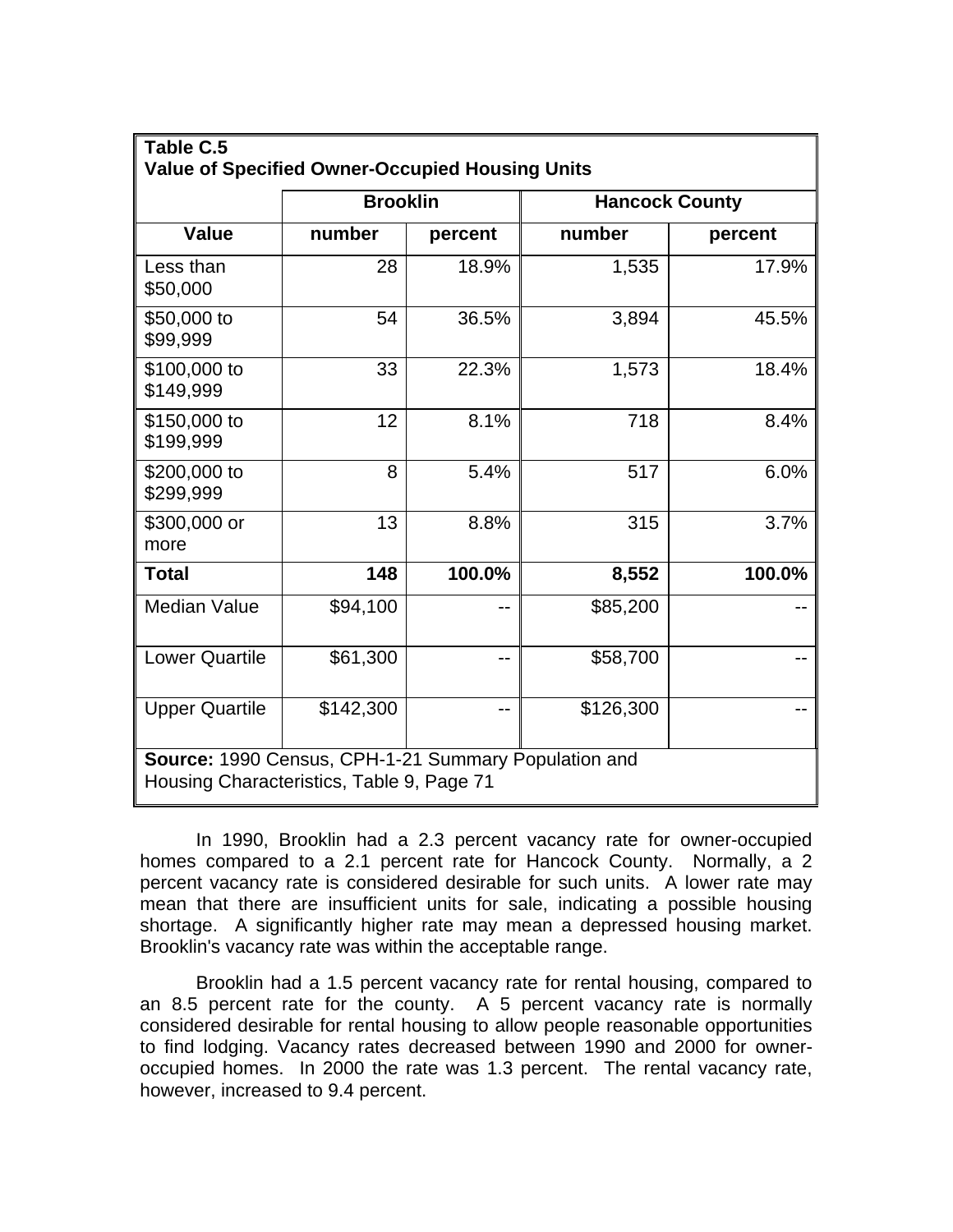#### **d. Housing Conditions**

Housing is generally rated as standard and substandard. A standard home is one that is in good condition with basic amenities such as adequate heating, complete plumbing and kitchen facilities. A substandard house usually either requires repairs beyond normal maintenance or lacks some basic amenities.

While there are no data on the number of homes that are substandard due to overall condition, the U.S. Census has data on basic amenities. As noted in Table C.6, due to changes in the methodology of data collection by the U.S. Census from 1980 to 1990, an even comparison of housing units lacking complete plumbing can't be made. The 1980 data include year-round housing units, while the 1990 data include all housing units.

#### **Table C.6 Housing Units Lacking Complete Plumbing, Brooklin and Hancock County 1980 and 1990\***

|                       | <b>Total Year-round</b><br><b>Total</b><br><b>Housing Units 1980</b><br><b>Housing Units 1990</b> |                |               |                |
|-----------------------|---------------------------------------------------------------------------------------------------|----------------|---------------|----------------|
|                       | <b>Number</b>                                                                                     | <b>Percent</b> | <b>Number</b> | <b>Percent</b> |
| <b>Brooklin</b>       | 42                                                                                                | 15.3%          | 104           | 15.8%          |
| <b>Hancock County</b> | 1,766                                                                                             | 10.4%          | 1,752         | 5.8%           |

**\*Note:** Due to changes in the methodology of data collection by the US Census from 1980 to 1990, an even comparison of this data can not be made. The 1980 data include year-round housing units, while the 1990 data includes all housing units.

**Source:** 1980 Census, STF1A, Page 6, Table 47, 1990 Census CPH-L-83, Table 4

In 1980, approximately 15 percent of the occupied year-round units in Brooklin lacked complete plumbing, compared to 10 percent for Hancock County (table C.6). The figures show an increase in the number of units lacking complete plumbing in 1990. It is important to observe that the 1990 data includes both seasonal and year-round housing units. This may explain the increase in the number of substandard units. Housing conditions in Brooklin, however, do appear worse than those of Hancock County as a whole.

Another indicator of overall housing conditions is water supply and sewage disposal methods. Here again, Brooklin is worse than the county average. About 13 percent of the units in Brooklin depended on a water source other than a well or public or private system, compared to 7 percent of the units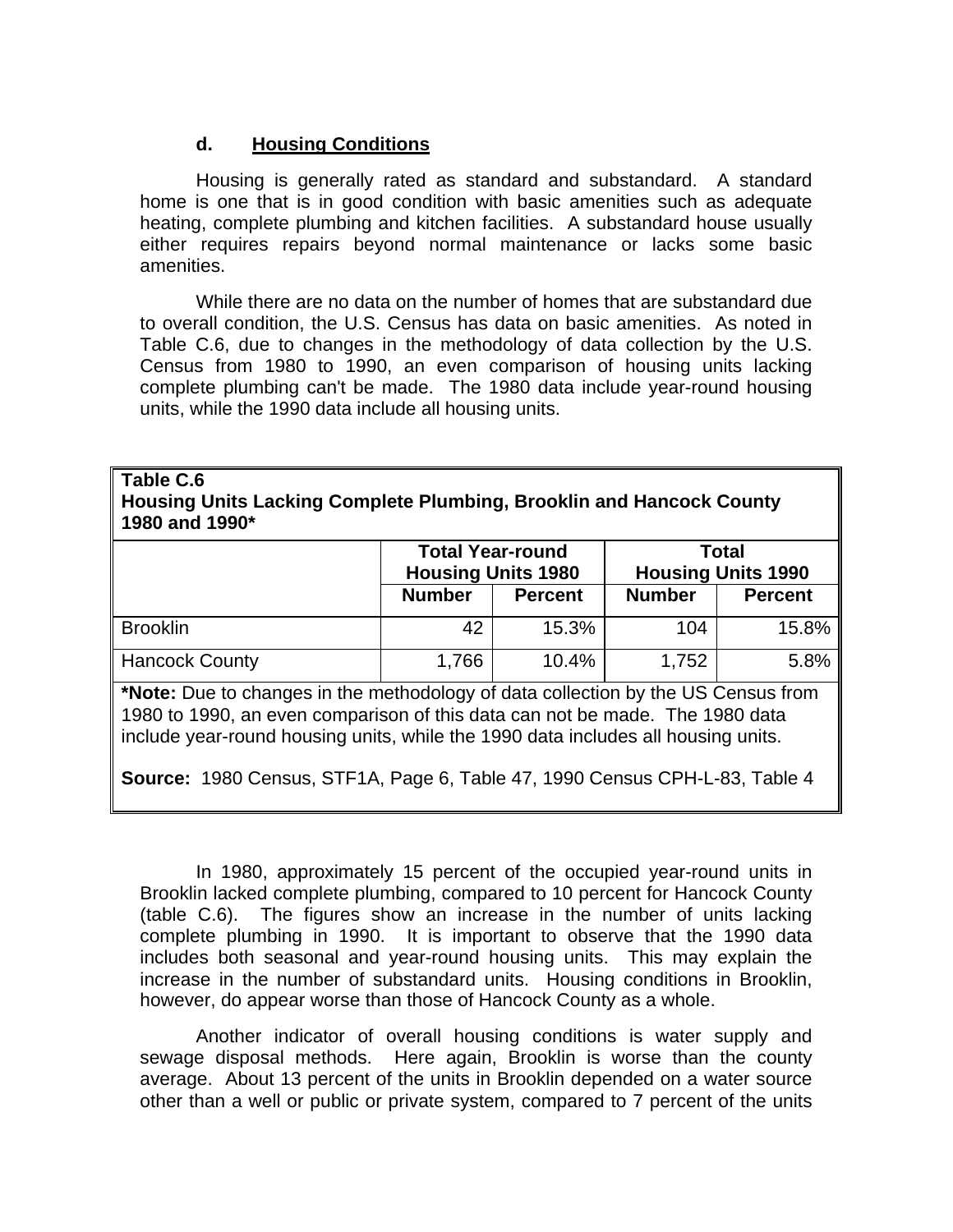in Hancock County. Generally, such units depend on a spring or an open source of water that may be unsafe. Since the data are for all housing units, some of these units may be seasonal camps that get their water from a fresh water pond or spring and would thus not be considered substandard.

| Table C.7                                                 |               |                 |                       |         |  |
|-----------------------------------------------------------|---------------|-----------------|-----------------------|---------|--|
| <b>Source of Water</b>                                    |               |                 |                       |         |  |
| <b>Brooklin and Hancock County, 1990</b>                  |               |                 |                       |         |  |
|                                                           |               | <b>Brooklin</b> | <b>Hancock County</b> |         |  |
|                                                           | <b>Number</b> | Percent         | <b>Number</b>         | Percent |  |
| ∥Public system or<br>private company                      | 0             | $0\%$           | 7,570                 | 24.9%   |  |
| Individual drilled<br>well                                | 469           | 71.3%           | 17,437                | 57.4%   |  |
| Individual dug well                                       | 102           | 15.5%           | 3,127                 | 10.3%   |  |
| Other                                                     | 86            | 13.1%           | 2,262                 | 7.4%    |  |
| <b>Total</b>                                              | 657           | 100%            | 30,396                | 100%    |  |
| Source: 1990 Census: CPH-L-81, Table 4; CPH-L-83, Table 4 |               |                 |                       |         |  |

Approximately 6 percent of Hancock County dwellings disposed of their sewage by a method other than a septic tank, cesspool, or public sewer, compared to nearly 15 percent of the units in Brooklin (Table C.8). This means that unhealthy conditions may exist, such as discharges of untreated sewage into water bodies. There are matching state grant monies available through the Maine Department of Environmental Protection's Small Community Grants Program to help install acceptable disposal systems.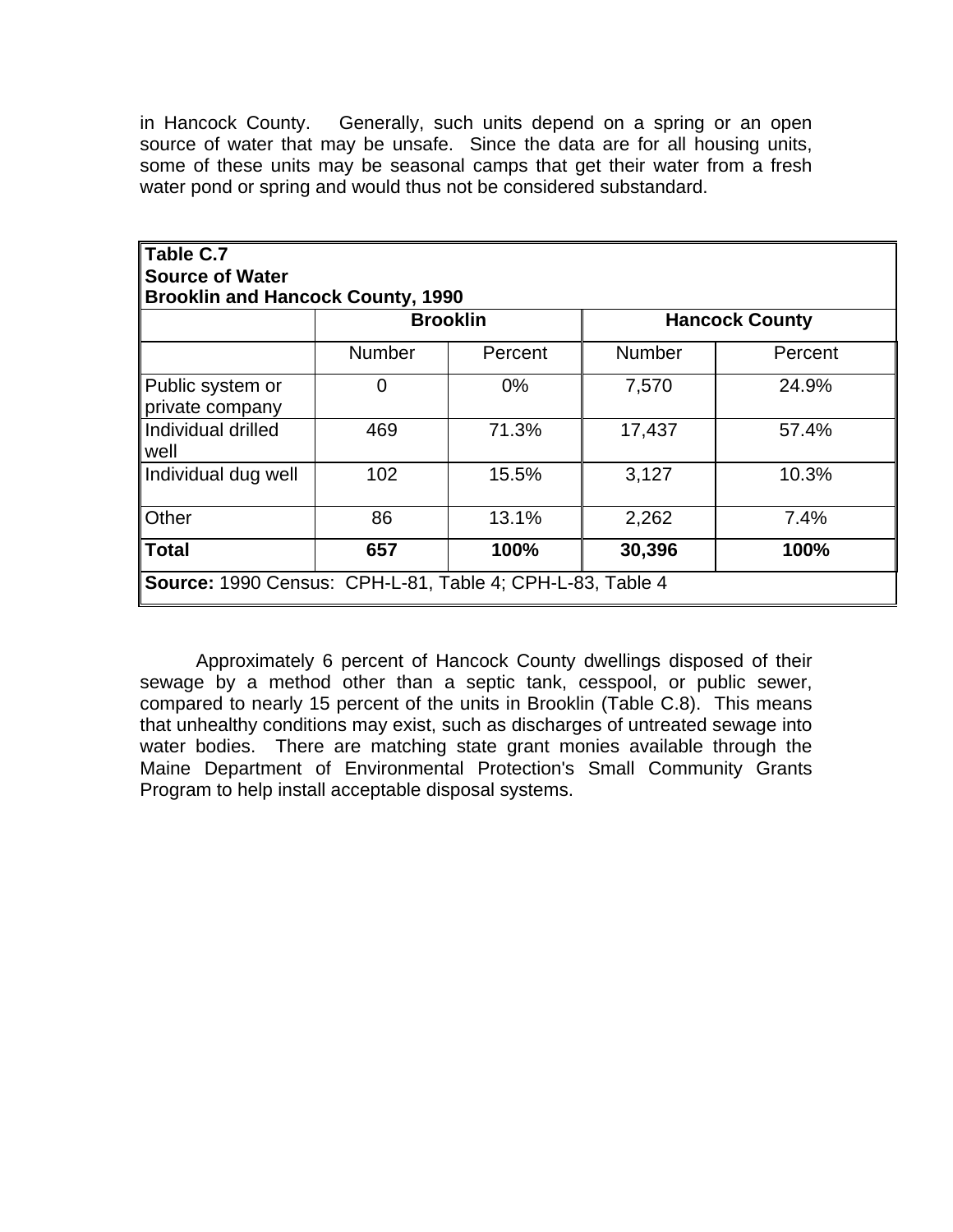| Table C.8<br><b>Sewage Disposal</b><br><b>Brooklin and Hancock County, 1990</b> |                |                 |                       |         |  |
|---------------------------------------------------------------------------------|----------------|-----------------|-----------------------|---------|--|
|                                                                                 |                | <b>Brooklin</b> | <b>Hancock County</b> |         |  |
|                                                                                 | <b>Number</b>  | Percent         | <b>Number</b>         | Percent |  |
| Public sewer                                                                    | $\overline{0}$ | $0\%$           | 7,084                 | 23.3%   |  |
| Septic tank or<br>cesspool                                                      | 561            | 85.3%           | 21,557                | 70.9%   |  |
| Other                                                                           | 96             | 14.6%           | 1,755                 | 5.8%    |  |
| <b>Total</b>                                                                    | 657            | 100%            | 30,396                | 100%    |  |
| Source: 1990 Census: CPH-L-81, Table 4; CPH-L-83, Table 4                       |                |                 |                       |         |  |

A home is also considered substandard if it is overcrowded, having more than one person per room. Overcrowding, however, is not a problem in Brooklin. The 1990 U.S. Census reported that only seven units (1.7 percent of all occupied units) had more than one person per room. This is slightly lower than the 1.9 percent rate for Hancock County.

#### **5. Affordable Housing**

Affordable housing is a concern for most coastal Maine towns. While even middle-income households are affected by the high cost of housing, it is a particular problem for very low-income and low-income households (table C.9). According to 2000 figures, a family of four in Hancock County would be considered very low-income if it earned \$18,805 or less, and low-income if its income were at or below \$30,100. These figures are updated periodically by the state. According to the 1990 Census, about 46 percent of Brooklin's household's were very low-income or low-income.

| Table C.9                                  |                                                                 |  |  |
|--------------------------------------------|-----------------------------------------------------------------|--|--|
| Definitions of Household Incomes           |                                                                 |  |  |
| Very low income                            | annual income is less than or equal to 50% of the County median |  |  |
|                                            | family income                                                   |  |  |
| Low income                                 | annual income is more than 50% but less than or equal to 80% of |  |  |
|                                            | the County median family income                                 |  |  |
| Moderate income                            | annual income is more than 80% but less than or equal to 150%   |  |  |
|                                            | of the County median family income                              |  |  |
| <b>Source:</b> Maine State Planning Office |                                                                 |  |  |

For comprehensive planning purposes, the State of Maine defines affordable housing as decent, safe, and sanitary living accommodations that are affordable to very low and low-income households. To be considered affordable,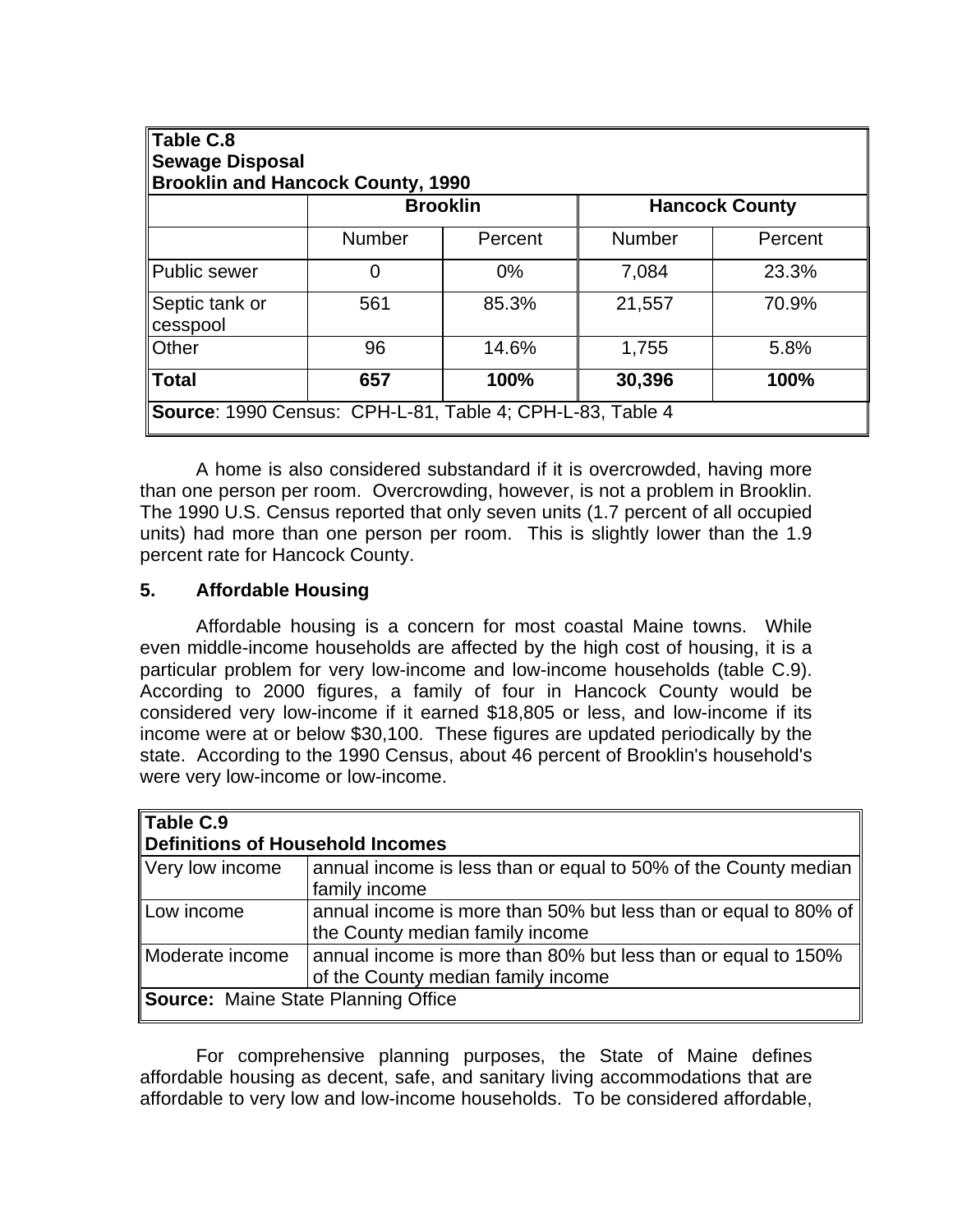such housing should cost less than 30 percent of income for renters and less than 33 percent of income for homeowners. The state encourages all towns to assure that 10 percent of all new housing is affordable to very low-income and low-income groups.

Data from the Maine State Housing Authority (MSHA) indicate affordable housing is a problem in the greater Brooklin area. MSHA includes Brooklin in the Stonington area housing market. This market had the second highest average price (\$92,500) for a first time home of any market in the state in 1998. The highest prices were in the greater Portland area, where incomes were 50 percent higher.

MSHA uses an affordability index to compare the cost of housing to incomes. An index of 1.00 would indicate that household incomes were sufficient to allow the purchase of the average priced house. The Stonington housing market has an index of 0.86, which is well below the ideal. Construction costs in this market are 27 percent above the state average, which is due largely to land costs according to MSHA.

Actual sales prices of homes as compiled by MSHA are shown in Table C.10. Since these data are from two different sources, real estate transfer tax transactions for 1995 through 1997 and Multiple Listing Service (MLS) data for subsequent years they are not entirely comparable. The MLS data account for only a portion of real estate transactions and do not distinguish between waterfront and non-waterfront homes. The data do show, however, that recent sales prices have been above the Hancock County average.

| Table C. 10 | <b>Average Selling Prices of Residential Units</b>                            |        |                   |                   |           |
|-------------|-------------------------------------------------------------------------------|--------|-------------------|-------------------|-----------|
|             | Brooklin and Hancock County, 1995-2000*<br>Brookl in<br><b>Hancock County</b> |        |                   |                   |           |
|             |                                                                               | Sal es |                   | <b>Aver</b> Sales | Average   |
| Year        | Type of Unit                                                                  |        | <b>Volu Price</b> | <b>Volume</b>     | Pı        |
| 1995        | Waterfront                                                                    | 5      | \$282,500         | 121               | \$146,744 |
|             | Non-Waterfront                                                                | 6      | 105,500           | 364               | 101,838   |
| 1996        | Waterfront                                                                    | 5      | \$506,490         | 130               | \$210,729 |
|             | Non-Waterfront                                                                | 8      | \$122,714         | 409               | \$96,048  |
| 1997        | N/A                                                                           | --     | --                | 170               | \$118,923 |
| 1998        | N/A                                                                           |        | --                | 275               | \$140,376 |
| 1999        | N/A                                                                           | --     | --                | 311               | \$160,376 |
| 2000        | N/A                                                                           | 4      | \$299,125         | 396               | \$147,332 |

**\*NOTE:** Post 1996 data are from the Multiple Listing Service, which does not include all real estate transactions.

**Source:** Maine State Housing Authority, Real Estate Transfer Tax 1995-1996, Multiple Listing Service Compilation, 1997-2000

Other data are available on housing costs are available from a compilation of local real estate sales by a member of the comprehensive plan committee.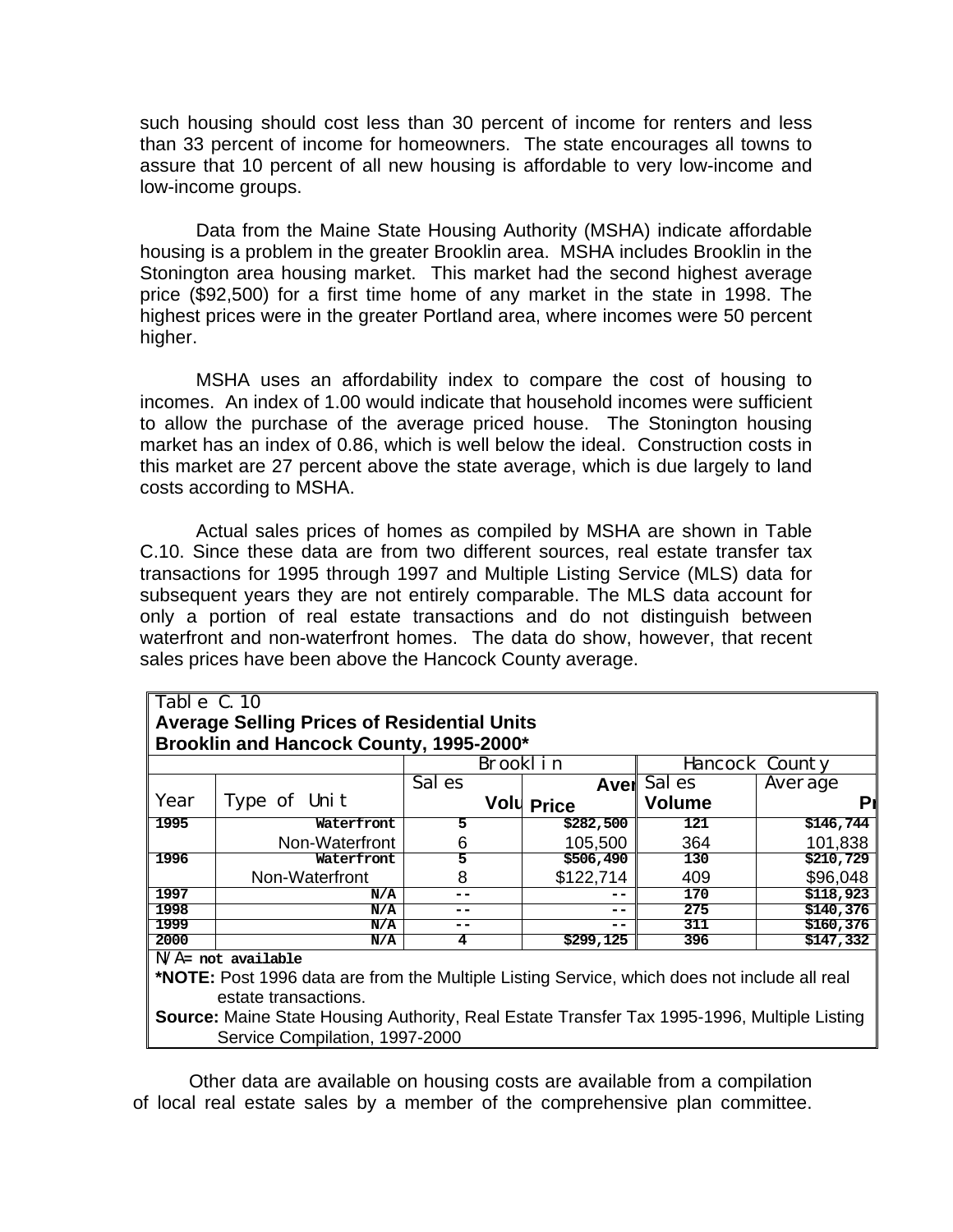These are show in Table C.11. These show the diversity of sales prices in town. While some homes sold for over \$500,00, there were also a few that sold for under \$100,000.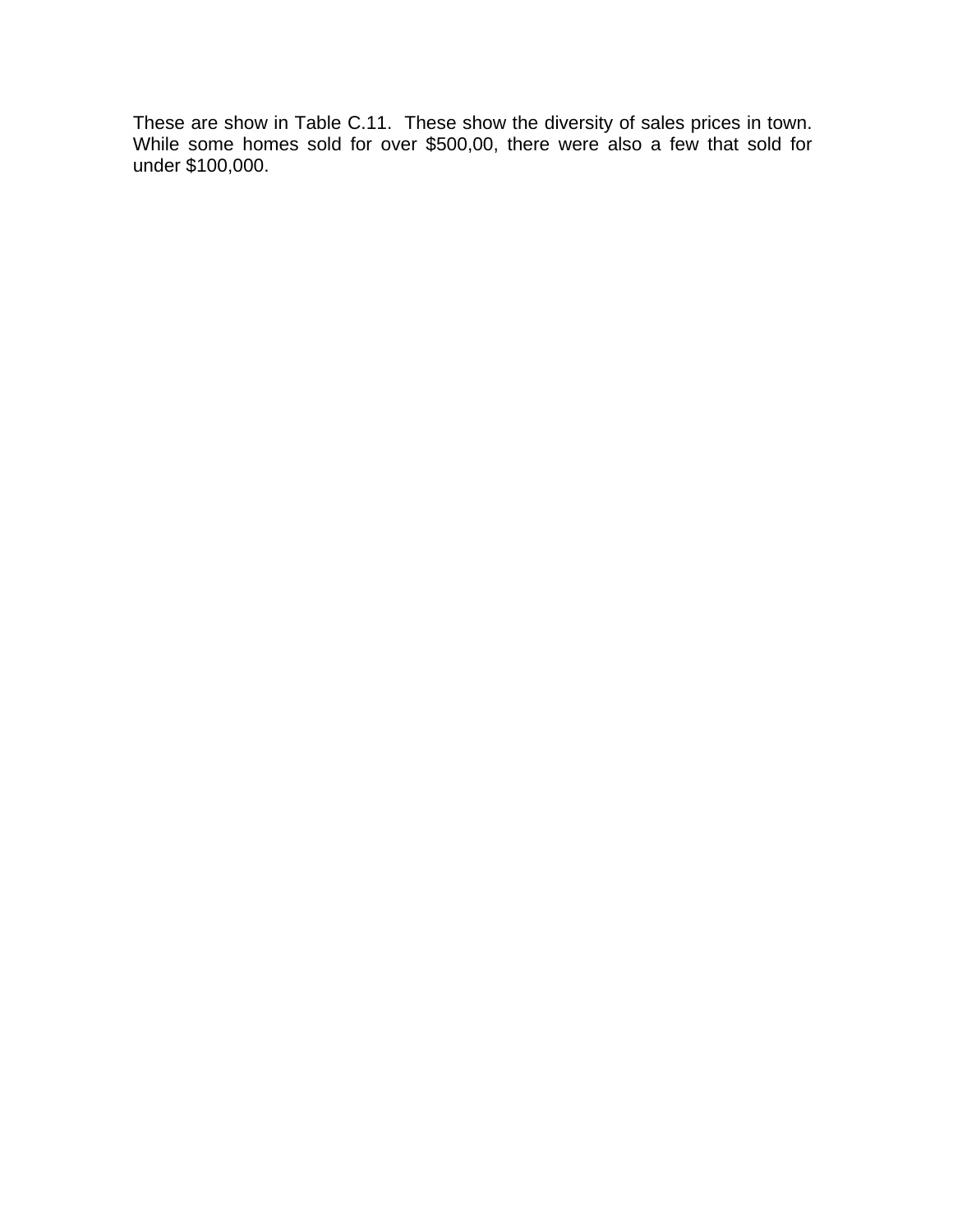| Real Estate Sales Data (partial) Brooklin 1994-2000<br>Table C.11 |                |                |  |  |
|-------------------------------------------------------------------|----------------|----------------|--|--|
| Year                                                              | Sales Price \$ | Location       |  |  |
| 1994                                                              | 300,000        |                |  |  |
|                                                                   | 315,000        |                |  |  |
|                                                                   | 325,000        |                |  |  |
| 1995                                                              | 165,000        |                |  |  |
|                                                                   | 340,000        | <b>Rte 175</b> |  |  |
|                                                                   | 350,000        | Naskeag        |  |  |
|                                                                   | 460,000        | Naskeag        |  |  |
| 1996                                                              | 153,000        | Harriman Pt    |  |  |
|                                                                   | 159,000        | Naskeag        |  |  |
|                                                                   | 233,750        | <b>Rte 175</b> |  |  |
|                                                                   | 320,000        | <b>Rte 175</b> |  |  |
|                                                                   | 282,450        | <b>Rte 175</b> |  |  |
|                                                                   | 300,000        |                |  |  |
| 1997                                                              | 67,000         |                |  |  |
|                                                                   | 72,000         |                |  |  |
|                                                                   | 89,000         |                |  |  |
|                                                                   | 105,000        |                |  |  |
|                                                                   | 105,000        |                |  |  |
|                                                                   | 135,000        |                |  |  |
|                                                                   | 150,000        |                |  |  |
|                                                                   | 170,000        |                |  |  |
|                                                                   | 249,000        |                |  |  |
|                                                                   | 265,000        |                |  |  |
|                                                                   | 400,000        | Naskeag        |  |  |
|                                                                   | 500,000        | Harriman Pt    |  |  |
| 1998                                                              | 112,000        |                |  |  |
|                                                                   | 160,000        | τ              |  |  |
|                                                                   | 85,000         |                |  |  |
|                                                                   | 107,000        |                |  |  |
|                                                                   | 90,000         |                |  |  |
|                                                                   | 110,000        |                |  |  |
|                                                                   | 460,000        | Flye Pt        |  |  |
| 1999                                                              | 44,000         |                |  |  |
|                                                                   | 45,000         |                |  |  |
|                                                                   | 75,000         |                |  |  |
|                                                                   | 88,300         |                |  |  |
|                                                                   | 115,000        |                |  |  |
|                                                                   |                |                |  |  |
|                                                                   | 168,000        |                |  |  |
|                                                                   | 205,000        | Naskeag        |  |  |
|                                                                   | 267,000        | <b>Back Rd</b> |  |  |
|                                                                   | 275,000        | <b>Rte 175</b> |  |  |
|                                                                   | 385,000        | Bay Rd         |  |  |
|                                                                   | 685,000        | Harriman Pt    |  |  |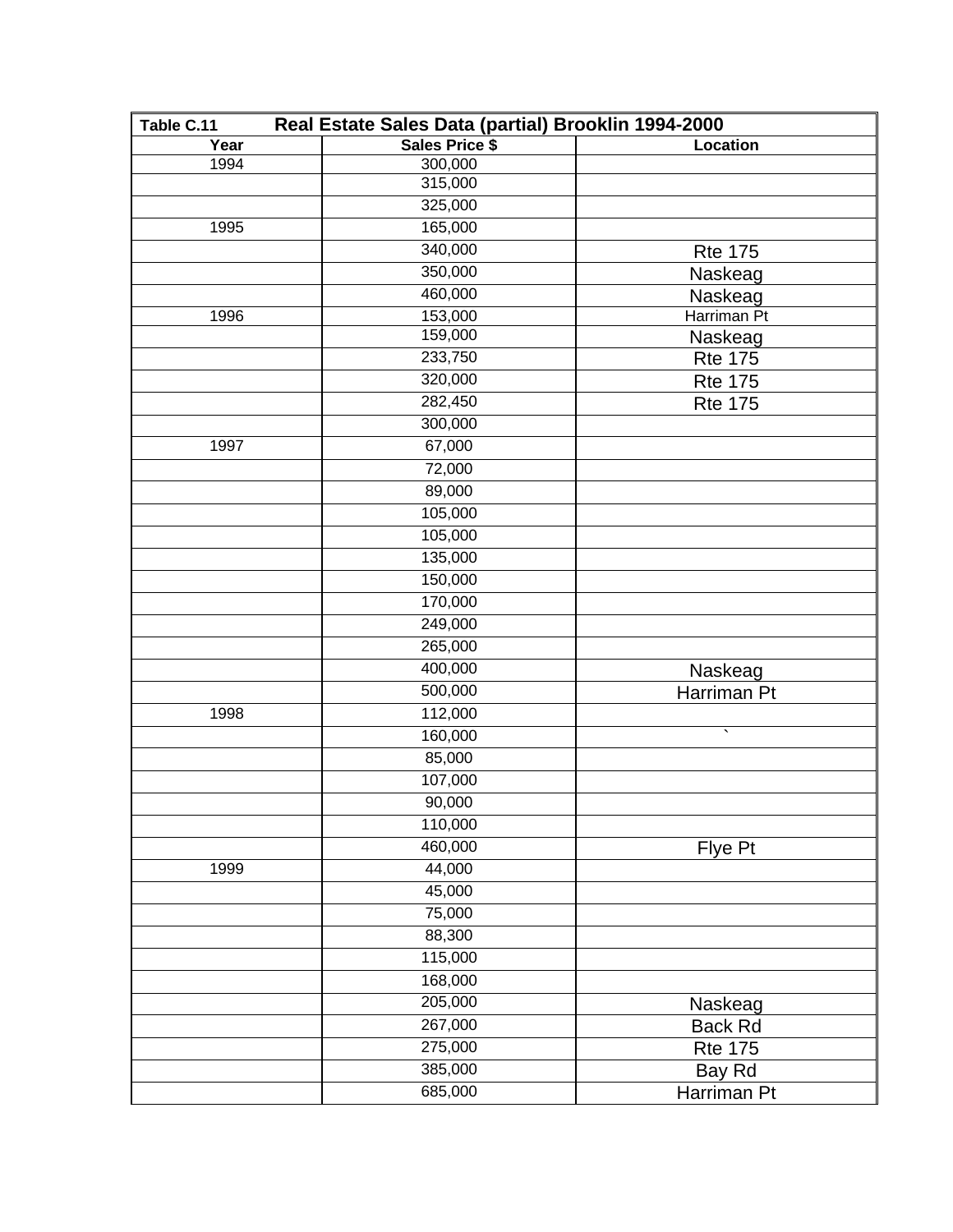| 2000 | 46,000  |  |
|------|---------|--|
|      | 90,000  |  |
|      | 108,000 |  |
|      | 125,000 |  |
|      | 137,500 |  |
|      | 210,000 |  |
|      | 215,000 |  |
|      | 309,000 |  |

## **6. Dwelling Unit Projections**

The number of year-round homes needed in the future can be estimated by dividing the projected household population by the projected household size. As seen in Table C.12, a total of 425 year-round households are expected by the year 2010, a 54-unit increase over 2000. Given recent trends in Brooklin, it is likely that most of these units will be single-family homes. These figures, however, do **not** include seasonal homes. As indicated earlier in this chapter, second homes have been increasing at a faster rate than year-round homes. There is, however, no reliable way to estimate the number of second homes that will be built.

| Table C.12<br><b>Projected Year-Round Occupied Dwelling Units, Brooklin</b>                                                              |       |      |  |  |  |
|------------------------------------------------------------------------------------------------------------------------------------------|-------|------|--|--|--|
|                                                                                                                                          | 2000* | 2010 |  |  |  |
| <b>Projected Population Residing in</b><br><b>Households</b>                                                                             | 841   | 964  |  |  |  |
| <b>Projected Household Size</b>                                                                                                          | 2.27  | 2.27 |  |  |  |
| <b>Projected Occupied Dwelling Units</b>                                                                                                 | 371   | 425  |  |  |  |
| <b>*Note:</b> 2000 figures are actual numbers from the U.S. Census.<br><b>Source:</b> Analysis by the Hancock County Planning Commission |       |      |  |  |  |

## **7. Regional Housing Issues**

The most pressing regional housing issue may be that of affordability. There have been previous attempts on the Blue Hill peninsula to address this issue on a regional basis. For example, the Blue Hill Memorial Hospital sought funds in 2001 to assess affordable housing needs due to the difficulty of recruiting and retaining employees. As a result of this study, the hospital is considering undertaking measures to create a rental apartment complex. The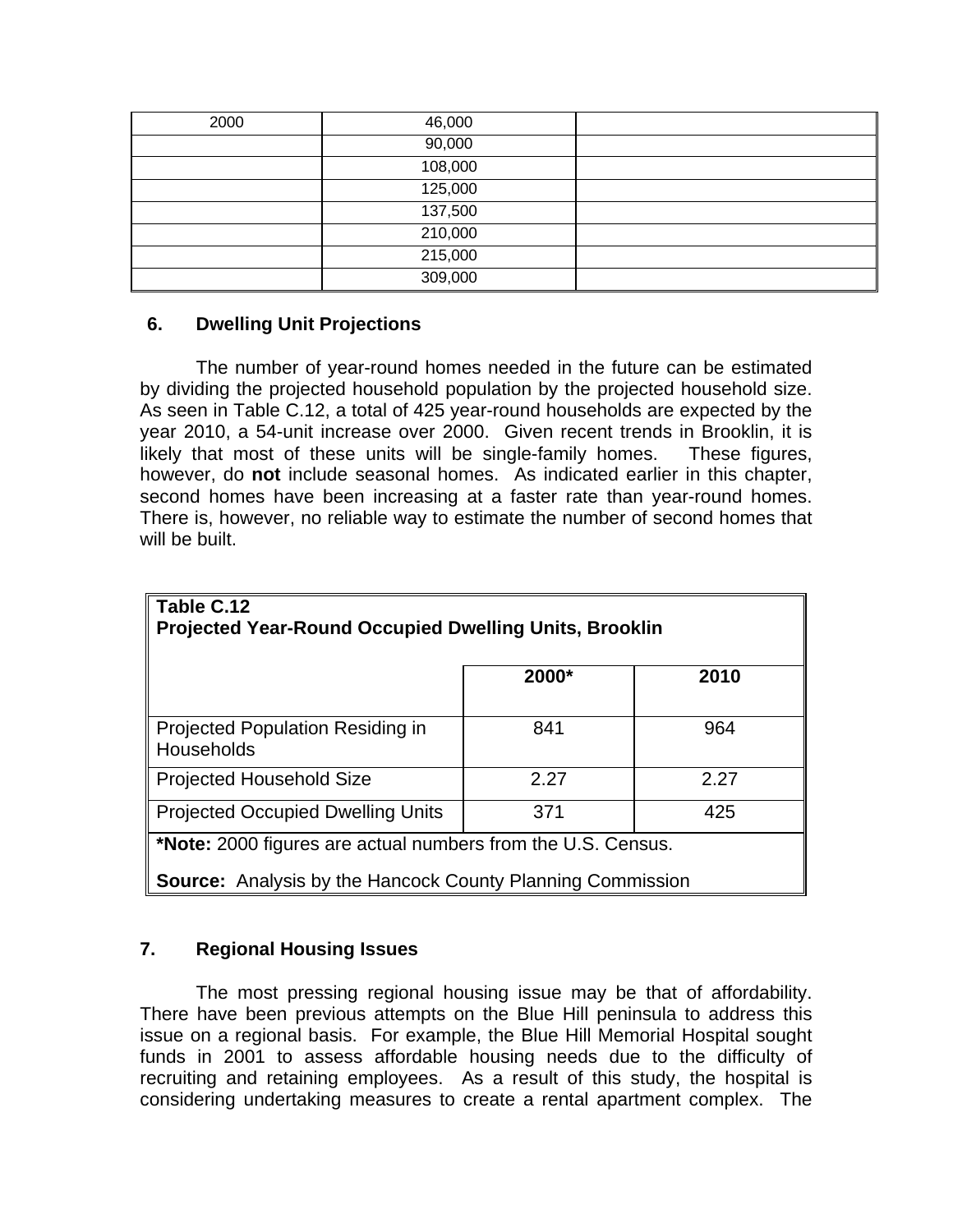study estimated that at 25 rental apartments were needed and 15 units for purchase by low income households. While this study was focussed on the needs of the hospital, it does indicate that the entire peninsula is facing a lack of affordable housing.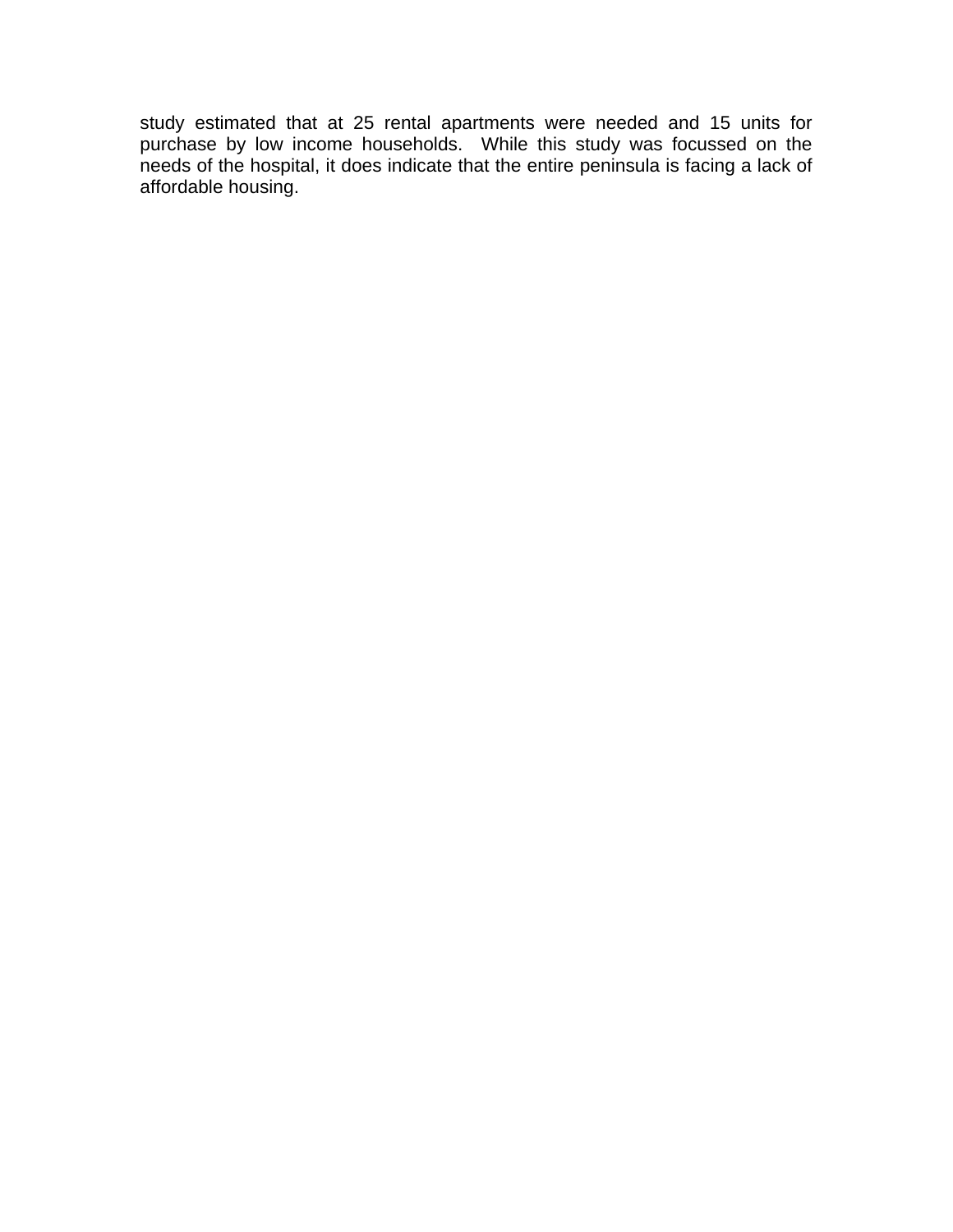# **D. TRANSPORTATION and ROADS**

## **1. Introduction**

A transportation system is one of the most important factors influencing a town's growth. This section will discuss the major transportation issues facing Brooklin. Specifically, it will:

- a. discuss the extent, use, condition, and capacity of Brooklin's transportation systems;
- b. assess the adequacy of these systems to handle current and projected demands; and
- c. discuss any parking problems.

## **2. Key Findings and Issues**

Brooklin has about 30 miles of public ways, of which about 11 miles are state highways and the rest are town ways. One major issue facing the town is the poor condition of Route 175, the only state road in town. Another issue is several road segments with high accident rates. Two particularly hazardous areas are Hales Hill Road north of Hales Wood Road and the Back-Naskeag road intersection.

## **3. Public Opinion Survey and Community Workshop Results**

There were many survey and public workshop comments about excessive speeding and bicycle and pedestrian conflicts with vehicles. About 64 percent of survey respondents said they would like to see bike lanes on Route 175 and 52 percent felt that other improvements were needed to this road. Forty percent felt that summer traffic was a problem.

#### **4. Classification of Roads**

Roads are separated into both an administrative and functional classification. The administrative classification refers to who has responsibility for maintaining a road, while the functional classification refers to the function that the road serves. These two classifications are described in more detail below.

#### **a. Administrative Classification**

Administrative classification refers to who is responsible for maintaining a given road. The three major administrative categories are state roads, town roads, and private roads. Towns assume complete responsibility for the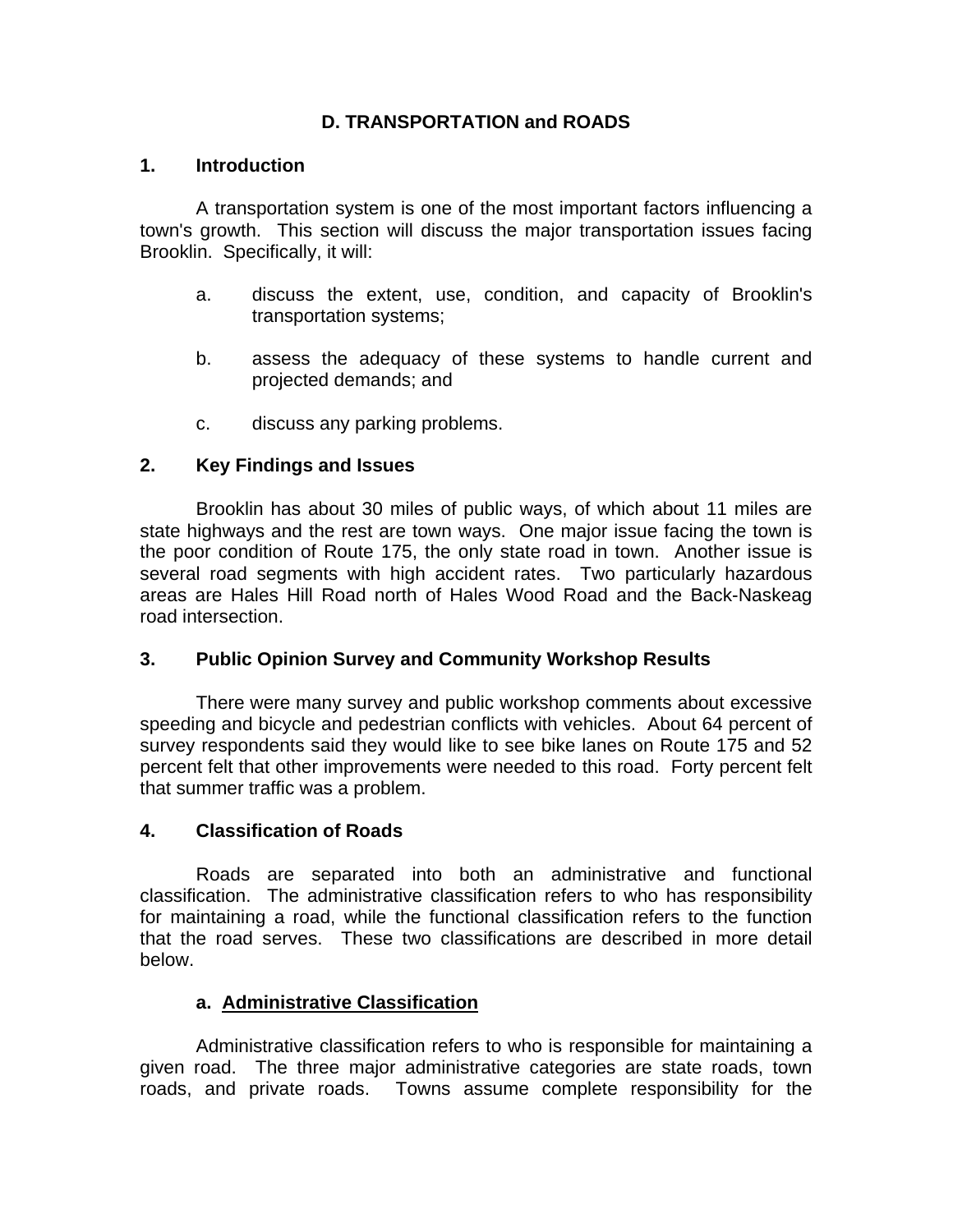maintenance of town roads. Maine Department of Transportation (MDOT) records show that there are approximately 29.75 miles of public road in Brooklin, of which 19.07 miles (64%) are town roads and the remaining are state roads (see Table D.1). The road mileage data on D.1 are important since they are used by the MDOT in determining the state road block grant to the town. The town may want to contact MDOT officials to assure that the state mileage figures are accurate.

| ∥Table D.1   |                                       |                 |                  |       |              |
|--------------|---------------------------------------|-----------------|------------------|-------|--------------|
|              | <b>Brooklin Roads &amp; Mileage*</b>  |                 |                  |       |              |
| <b>MDOT#</b> | <b>Road Name</b>                      | <b>Arterial</b> | <b>Collector</b> | Local | <b>Total</b> |
| 01688        | East Rd                               | 0               |                  | 0.240 | 0.240        |
| 01267        | <b>Center Harbor Rd</b>               | 0               |                  | 0.200 | 0.200        |
| 00445        | <b>Flye Point Rd</b>                  | $\overline{0}$  |                  | 1.390 | 1.390        |
| 00455        | Folly Rd                              | 0               |                  | 0.270 | 0.270        |
| 00442        | Hales Hill Rd                         | 0               |                  | 3.930 | 3.930        |
| 00440        | Hales Woods Rd                        | 0               |                  | 0.840 | 0.840        |
| 00443        | Harriman Pt Rd                        | 0               |                  | 2.680 | 2.680        |
| 01269        | Haven Rd                              | 0               |                  | 0.190 | 0.190        |
| 01189        | <b>High Street</b>                    | 0               |                  | 0.320 | 0.320        |
| 01187        | Hillside Rd                           | 0               |                  | 0.560 | 0.560        |
| 00449        | Naskeag Rd                            | 0               |                  | 3.680 | 3.680        |
| 00451        | Poodock                               | 0               |                  | 0.830 | 0.830        |
| 00440        | <b>River Rd</b>                       | 0               |                  | 1.610 | 1.610        |
| 00444        | <b>Black Rd</b>                       | 0               |                  | 1.500 | 1.500        |
| 0175X        | Route 175                             | 0               | 10.680           | 0     | 10.680       |
| 01485        |                                       | 0               |                  | 0.260 | 0.260        |
| 01184        |                                       | 0               |                  | 0.570 | 0.570        |
|              | <b>Total Mileage</b>                  | $\mathbf 0$     | 10.68            | 19.07 | 29.75        |
| Source: MDOT | *NOTE: Does not include private roads |                 |                  |       |              |

## **b. Functional Classification**

Roads are also classified according to their function. The three primary functional classifications used by the MDOT are arterials, collectors, and local roads defined as follows:

arterials Such roads connect major areas of settlement and are generally designed for high-speed travel with limited or restricted access carrying a high proportion of through traffic.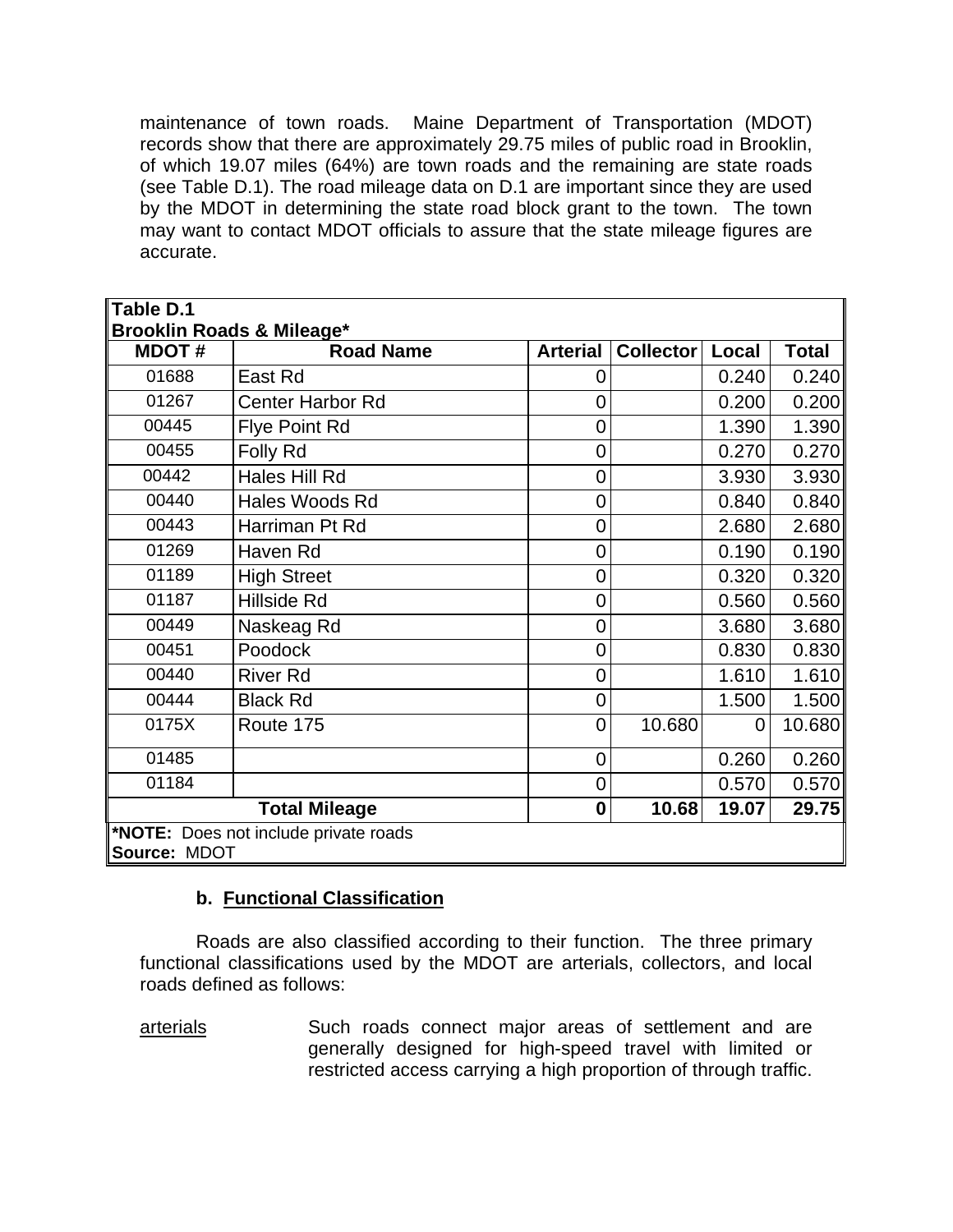The nearest arterial to Brooklin is Route 1 between Bucksport and Ellsworth.

- collectors These roads handle internal traffic movements within a town or group of small, rural towns. They are designed for moderate-speed travel and carry a moderate proportion of through traffic. The only minor collector in Brooklin is Route 175.
- local These are lightly traveled streets whose primary purpose is to serve residential areas. They are designed for low-speed travel and to carry low volumes of traffic relatively short distances. The MDOT classifies all town-maintained roads in Brooklin as local roads.

A road's functional classification is one of the factors that should be considered when planning growth and rural areas for the future development of the town. Local streets are best suited for either village-residential-type or verylow-density rural development. While some commercial and other nonresidential development might be appropriate for an appropriate land use along collectors, it is important that such development be designed so that it minimally disrupts traffic flow.

## **5. Road Conditions, Usage, and Capacity**

An understanding of usage and capacity of Brooklin's roads is important in identifying potential congestion problems and traffic hazards. This information is important in planning for future growth in town. For example, a major subdivision may not be appropriate near a hazardous intersection. Similarly, stricter standards for access management in commercial development may be needed in areas with traffic congestion.

Since Brooklin is a rural town with a relatively low volume of through traffic, it does not experience the same level of traffic problems when compared to many coastal towns in Maine. Nowhere in town does the traffic level approach the capacity of the highways. This will be discussed below in the traffic count and automobile accident data. The town, however, does face some transportation-related challenges.

One major issue is poor maintenance of Route 175. Town-owned roads also require substantial improvement. Many of the town ways are too narrow to allow easy passage of larger vehicles.

## **a. Traffic Counts**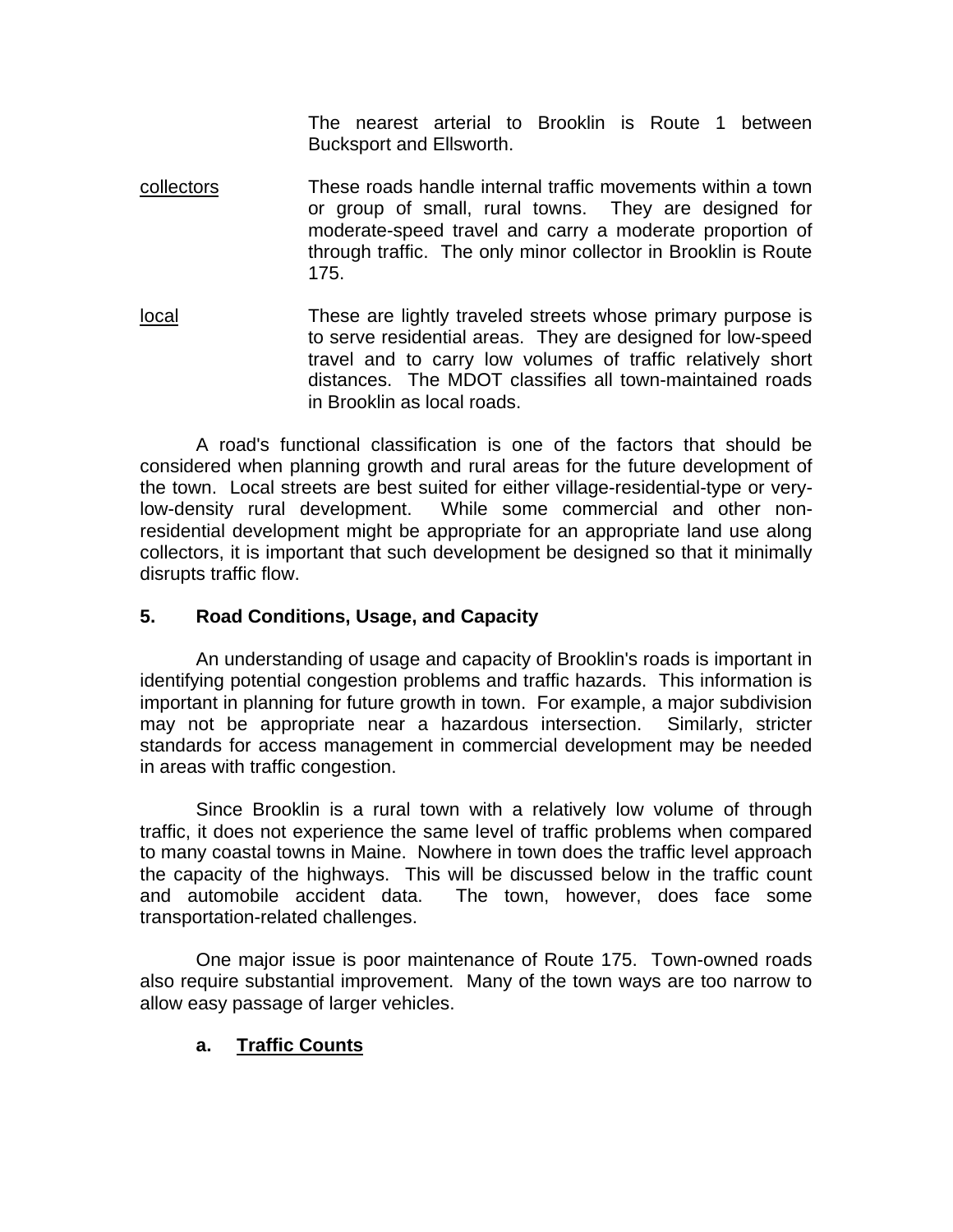The Maine Department of Transportation (MDOT) conducts periodic traffic counts in Brooklin using portable traffic counters for 24 or 48 hours. These counts are then factored for seasonal variations from counters that run 365 days a year on similar types of highways around the state. An estimate of Average Annual Daily Traffic (AADT) is then made.

Traffic count data are shown in Table D.2. While data are somewhat limited, they do show an increase in traffic in several places in town. The highest counts are along most portions of Route 175. These counts, however, are still well below those found on arterials elsewhere in Hancock County. For example, Route 3 at Thompson Island in Trenton in 1998 had an AADT of 13,442. Travel at peak summer times was far more than this amount.

| Table D.2                                                                           |      |      |      |      |      |
|-------------------------------------------------------------------------------------|------|------|------|------|------|
| <b>Average Annual Daily Traffic Volume, Brooklin</b>                                |      |      |      |      |      |
|                                                                                     |      |      |      |      |      |
| Location                                                                            | 1979 | 1988 | 1991 | 1993 | 1996 |
| Rte. 175 at Sedgwick town line                                                      | 547  |      |      |      |      |
| Rte. 175 e/o River Road near<br>Sedgwick town line                                  | 518  |      |      |      | 760  |
| Rte. 175 n/o River Road (No.<br>Brooklin)                                           | 106  |      |      |      | 150  |
| Rte. 175 n/o Naskeag Rd.                                                            | 891  | 1010 | 950  | 1020 | 810  |
| Naskeag Rd. s/o Rte 175                                                             | 604  | 780  | 800  | 890  | 1080 |
| Naskeag Rd. e/o Smith (Back) Rd.                                                    | 188  |      |      |      | 390  |
| <b>Source:</b> MDOT 24- and 48-hour traffic counts factored for seasonal variations |      |      |      |      |      |

## **b. Accident Records and Road Safety**

The MDOT compiles data from files for reported accidents. During the 1996-1998 period, 36 accidents were reported by the MDOT in Brooklin. It is likely that there were at least some unreported accidents.

The Maine Department of Transportation evaluates the accident rate of a road segment through a critical rate factor (CRF). A segment with a CRF greater than 1.00 has an accident rate greater than an average comparable road segment elsewhere in Maine. In Brooklin, several sections of road had accident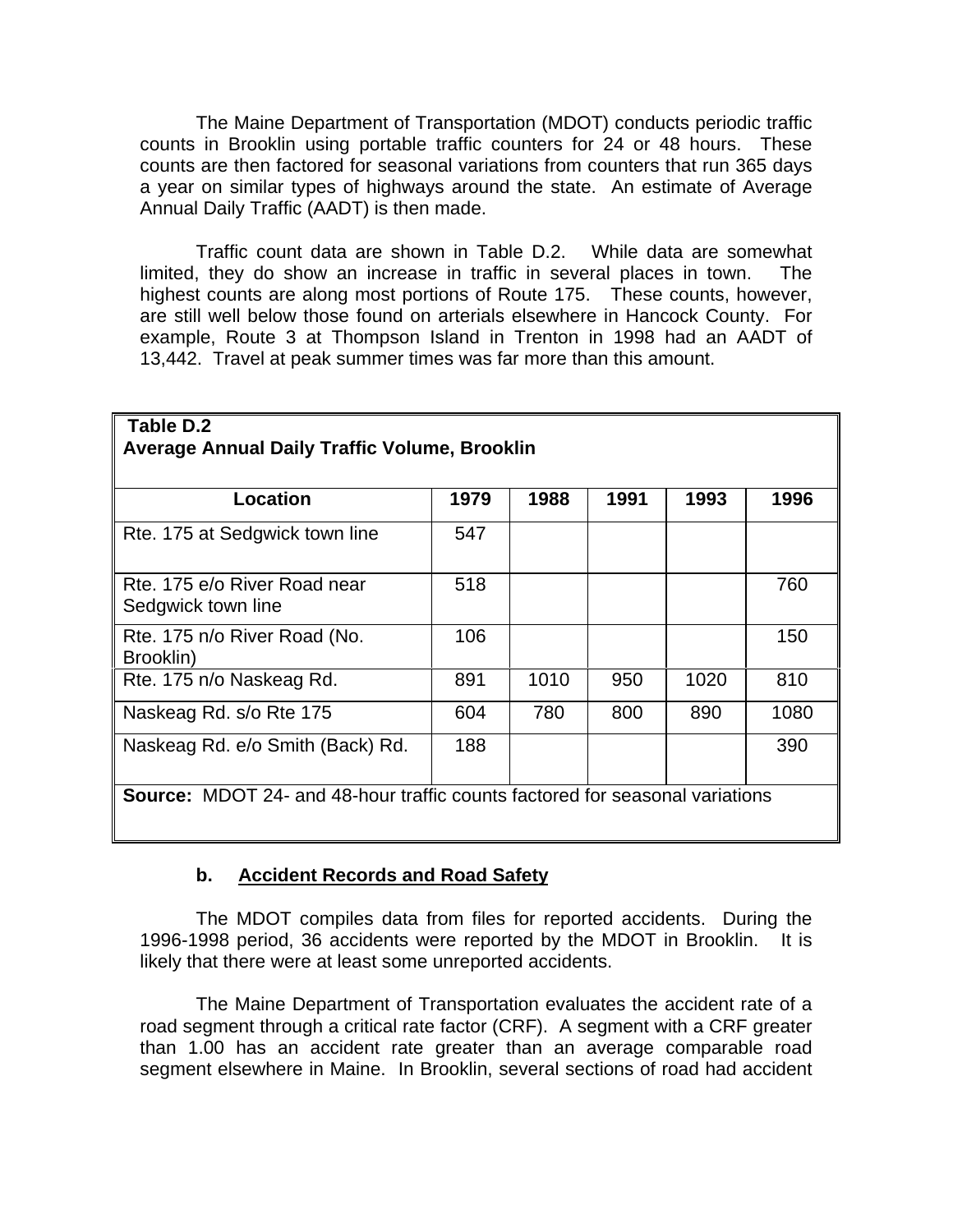rates significantly higher than state averages for this type of road/intersection (see Table D.3).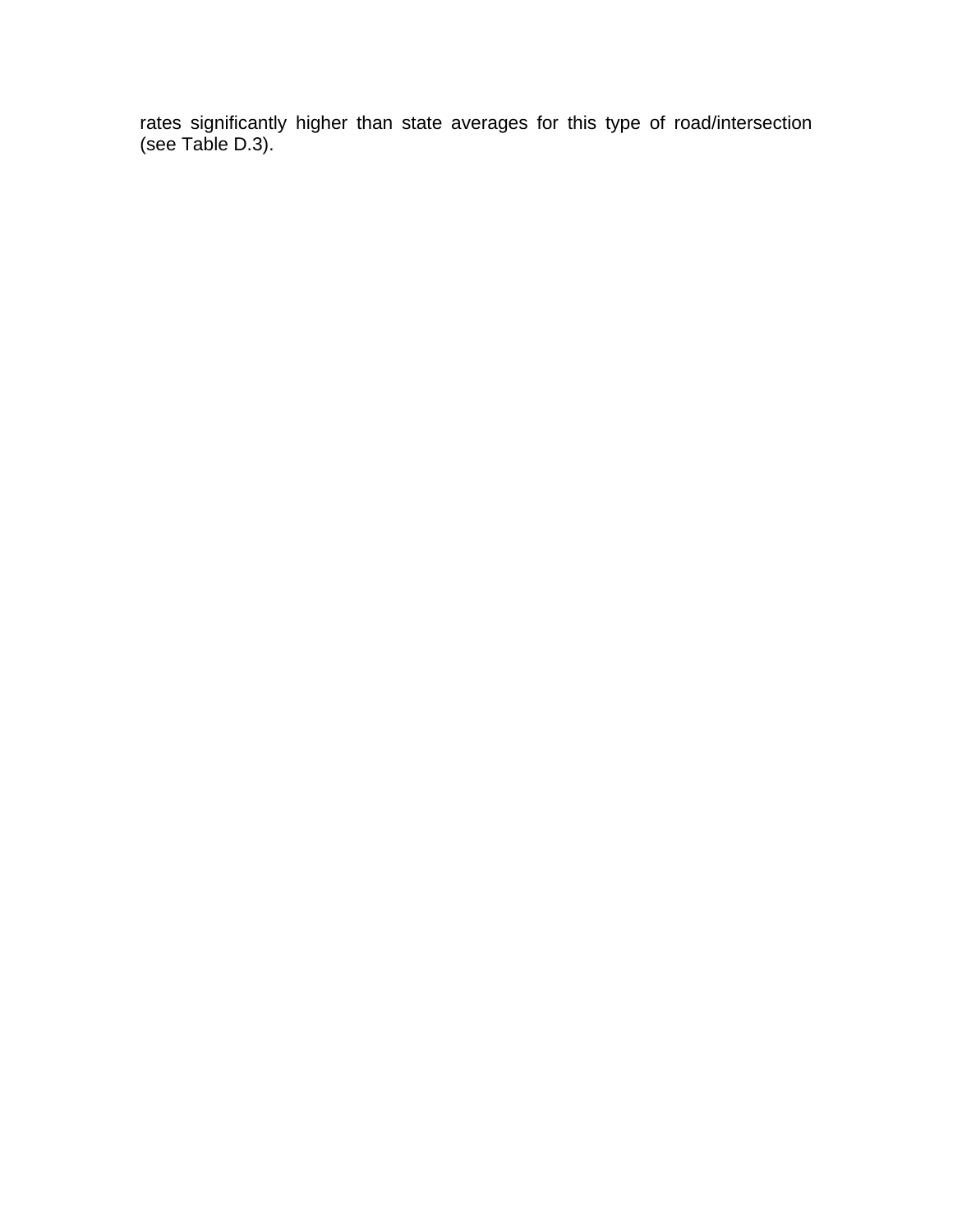| Table D.3    | Brooklin Accident Summary for Roads with CRF >1, 1996-1998            |                |                      |  |  |  |
|--------------|-----------------------------------------------------------------------|----------------|----------------------|--|--|--|
| <b>MDOT#</b> | <b>Road Segment</b>                                                   | # Accidents    | <b>Critical Rate</b> |  |  |  |
| 3005-3006    | So. Blue Hill Road @ Sedgwick<br>town line                            | 3              | 1.92                 |  |  |  |
| 2160-2161    | So. Blue Hill Road @ Hales Hill &<br>Harriman Pt. Rd.                 | $\overline{7}$ | 1.87                 |  |  |  |
| 2154         | Naskeag-Smith Road intersection                                       | 1              | 3.24                 |  |  |  |
| 2173-2175    | Hales Hill Road n/o Hales Wood                                        | 1              | 10.44                |  |  |  |
| 3003-3004    | Hales Hill Road near High Street                                      | 1              | 1.70                 |  |  |  |
| 2173-2174    | Hales Wood Road e/o Hales Hill                                        | 2              | 1.02                 |  |  |  |
| 2158-2161    | Harriman Pt. Road, southern<br>portion                                | 1              | 1.09                 |  |  |  |
| 2158-2162    | Harriman Pt. Road, east to<br>northern portion                        | $\mathcal{P}$  | 1.31                 |  |  |  |
| 2158-2159    | Flye Pt. Road                                                         | $\overline{2}$ | 3.12                 |  |  |  |
|              | <b>Source:</b> Maine Department of Transportation, Bureau of Planning |                |                      |  |  |  |

The segment with the highest critical rate factor (10.44) in Brooklin is on the Hales Hill Road. In fact, this segment has a rate that is more than three times larger than the next highest segment. Other segments with high CRF's are the Flye Point and the Naskeag-Smith Road intersection.

Most accidents nationwide are caused by speed, alcohol, or driver inattention. The road sections listed in Table D.3 should be examined for possible improvements to reduce the relatively high accident rates. Specifically, sharp curves could be eliminated. However, improvements in roadway design will not eliminate the danger of vehicle-animal collisions or the tendency for drivers to exceed the speed limit.

A review of accident records for Brooklin indicates that unsafe speed was a factor in nine accidents. Driver inattention was a factor in another eight accidents. Nineteen of the accidents involved a vehicle running off the road and six were collisions with deer. Six were due to head-on or side-swipe collisions and three to intersection movements.

Since overall volumes of traffic in Brooklin are comparatively low and the MDOT faces a backlog of needed highway improvements, it is likely that the state will have a limited ability to address the problems identified in this section. Therefore, it is important to identify priorities that can be discussed with the MDOT. It is also important to consider road safety conditions when reviewing various land development proposals. A development could aggravate traffic problems if driveways and/or access roads are poorly sited.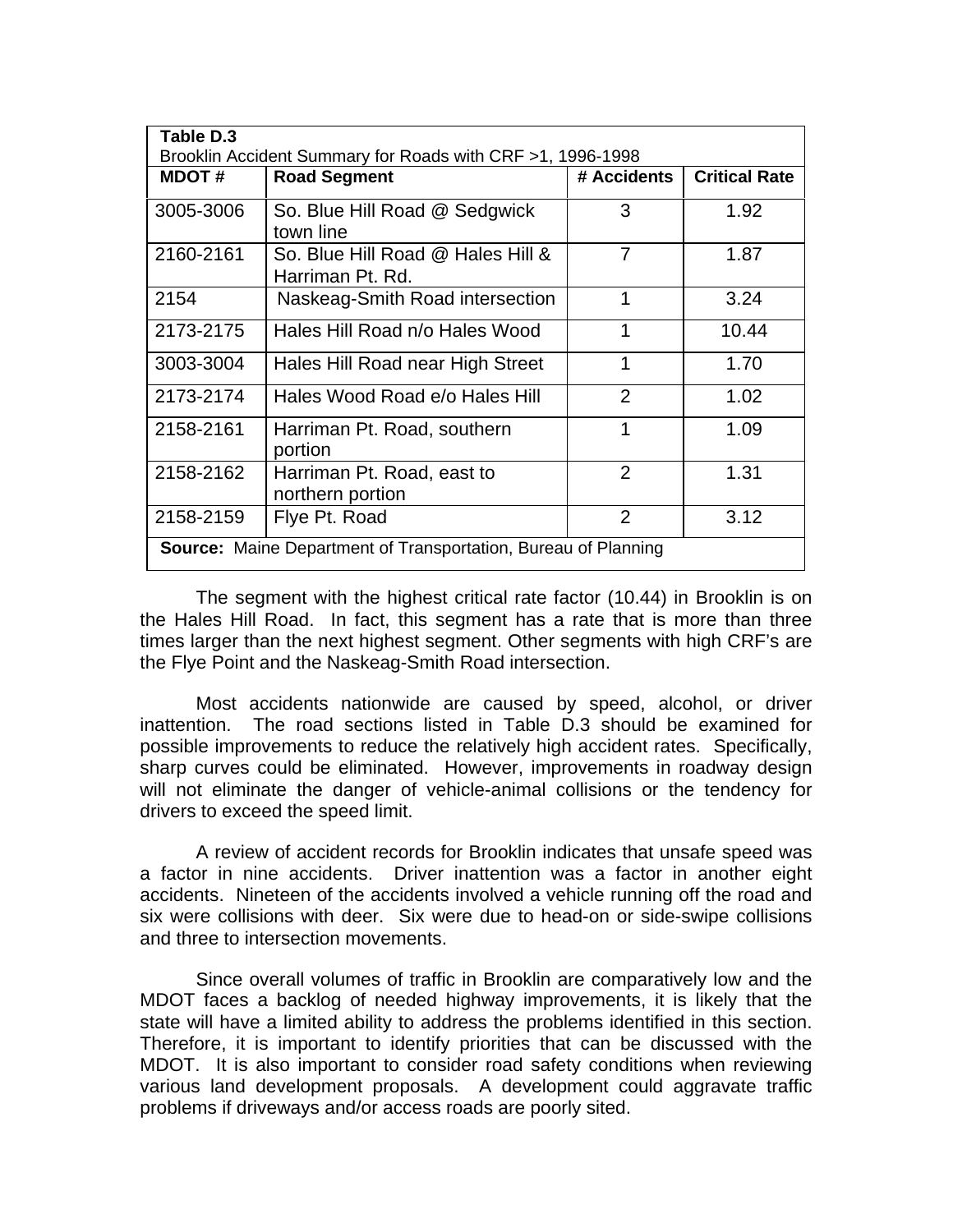## **6. Parking**

Parking is inadequate in the general store area and adjacent to the library. It is also a problem at Naskeag Point and the other public access points to salt water. Most towns with town-wide zoning require that any commercial property (or other non-single family residential use) provide adequate on-site parking. These standards may include setback requirements from the road as well as general landscaping standards. They can also assure that there is sufficient turning space on the parking lot so that vehicles do not back out into traffic.

## **7. Pedestrian and Bicycle Facilities**

Although no firm numbers are available, Brooklin does attract some bicycle traffic in the summer. Several public workshop participants mentioned bicycle conflicts. The town may want to explore ways to improve the separation of bicycle and vehicular traffic. Federal and state legislation usually provides some funding for such improvements.

One possible improvement could be the provision of bicycle lanes along some highways. The narrow shoulders mean that bicyclists have little room on the pavement when a motorist is passing. Pedestrian facilities could also be explored; increased traffic means that residents are less safe walking along the road. This is a particular problem in the village area. There are also people who walk along Route 175.

## **8. Public Transportation Facilities and Services**

There is no regular public transportation service in Brooklin. Limited service is provided by the Washington-Hancock Community Agency for eligible clients referred to them by the Maine Department of Human Services. The closest yearround scheduled inter-city bus service is in Bangor. Greyhound Bus Lines has regular service to Portland and Boston and offers connections to Aroostook County and other locations. St. Croix Bus Lines provides year-round, daily (excluding Sundays) service between Machias and Bangor with a stop in Ellsworth. Concord Trailways also serves Bangor and points south.

Brooklin's small size limits the potential of any public transportation service. The town could explore the possibility of van pools, park and ride lots and other ride-sharing measures to reduce the amount of commuting to and from town.

## **9. Airports**

Bangor International Airport is the nearest major commercial and cargo airport. An 11,500-foot runway serves scheduled domestic flights and refuels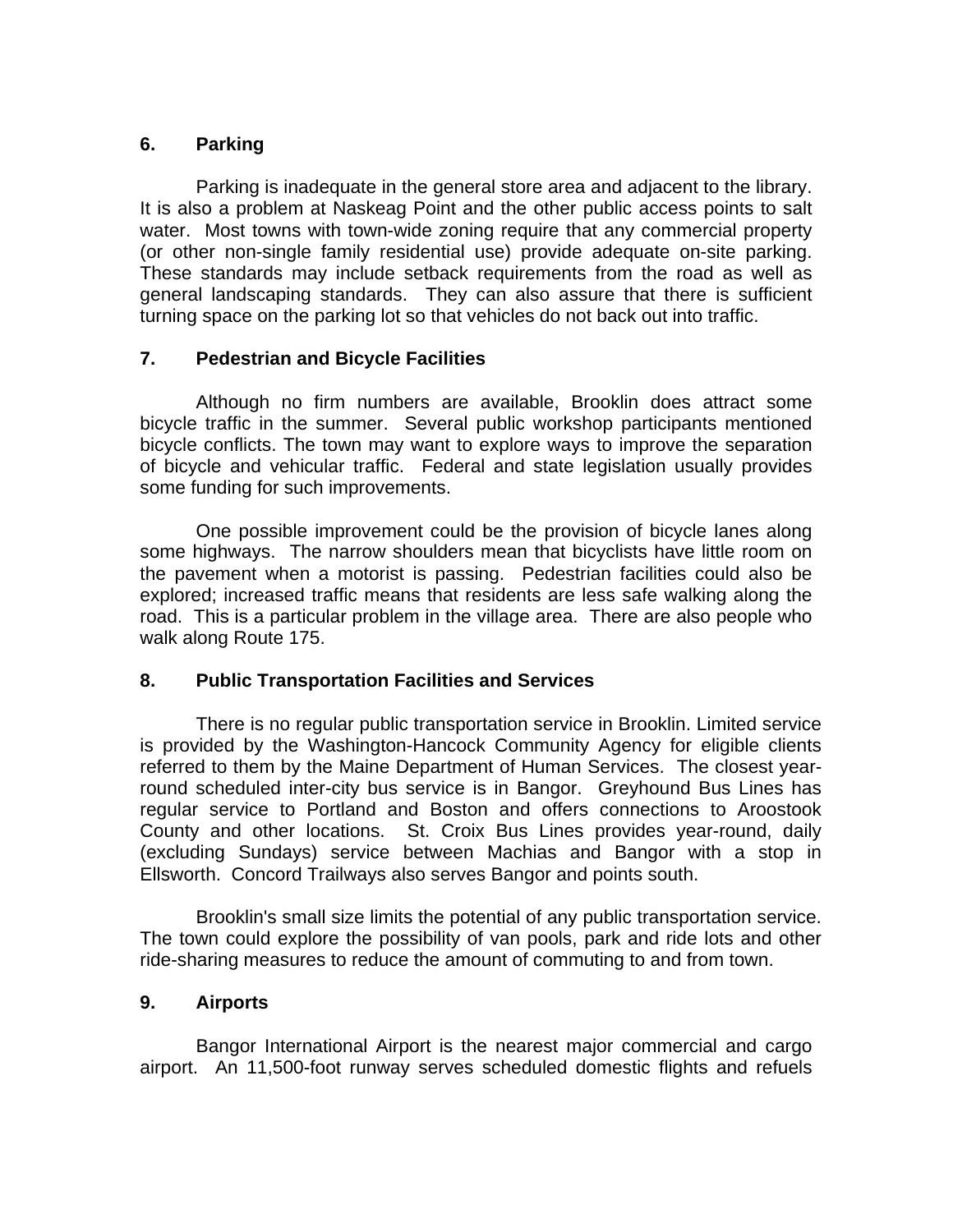flights from Europe and has customs facilities. There is also short-haul scheduled service to Boston available at the Hancock County Airport in Trenton.

### **10. Rail Service**

The nearest freight rail service is in Bucksport and use is currently restricted to the Champion International mill. As of 2001, there is no regularly scheduled passenger service in Maine, although service is proposed between Boston and Portland. There are also plans to restore freight service on the Bangor to Calais rail line. Various passenger transportation options are being explored for segments of this line.

## **11. Local Transportation Issues**

The major local transportation issues are speeding and safety. It is difficult to enforce speed limits due to the limited police coverage. The town may want to undertake a local road improvement program that would involve developing a planned schedule of improvements over a multi-year period.

Many small towns have found that their road costs have increased due to increased traffic and road maintenance associated with new subdivisions. It is possible through subdivision ordinances to address both on and off-site traffic impacts. For example, the ordinance could require that all subdivision roads be built to town standards. This would reduce the cost of maintaining such roads if they are ever accepted as town ways.

Subdivision ordinances can also address off-site traffic impacts. An increased flow of traffic from a given subdivision can often affect the capacity of a road. The ordinance should require that a traffic impact study be prepared by the developer to determine what specific road improvements may be needed. The developer can be asked to contribute the development's fair share of the costs needed for the improvements. Such measures can reduce the cost of future maintenance on Brooklin's 19 miles of local roads.

## **12. Regional Transportation Issues**

One regional transportation issue is the poor condition of state roads on the Blue Hill Peninsula. Brooklin may want to work with adjoining towns in lobbying MDOT to establish maintenance priorities for roads on the Peninsula.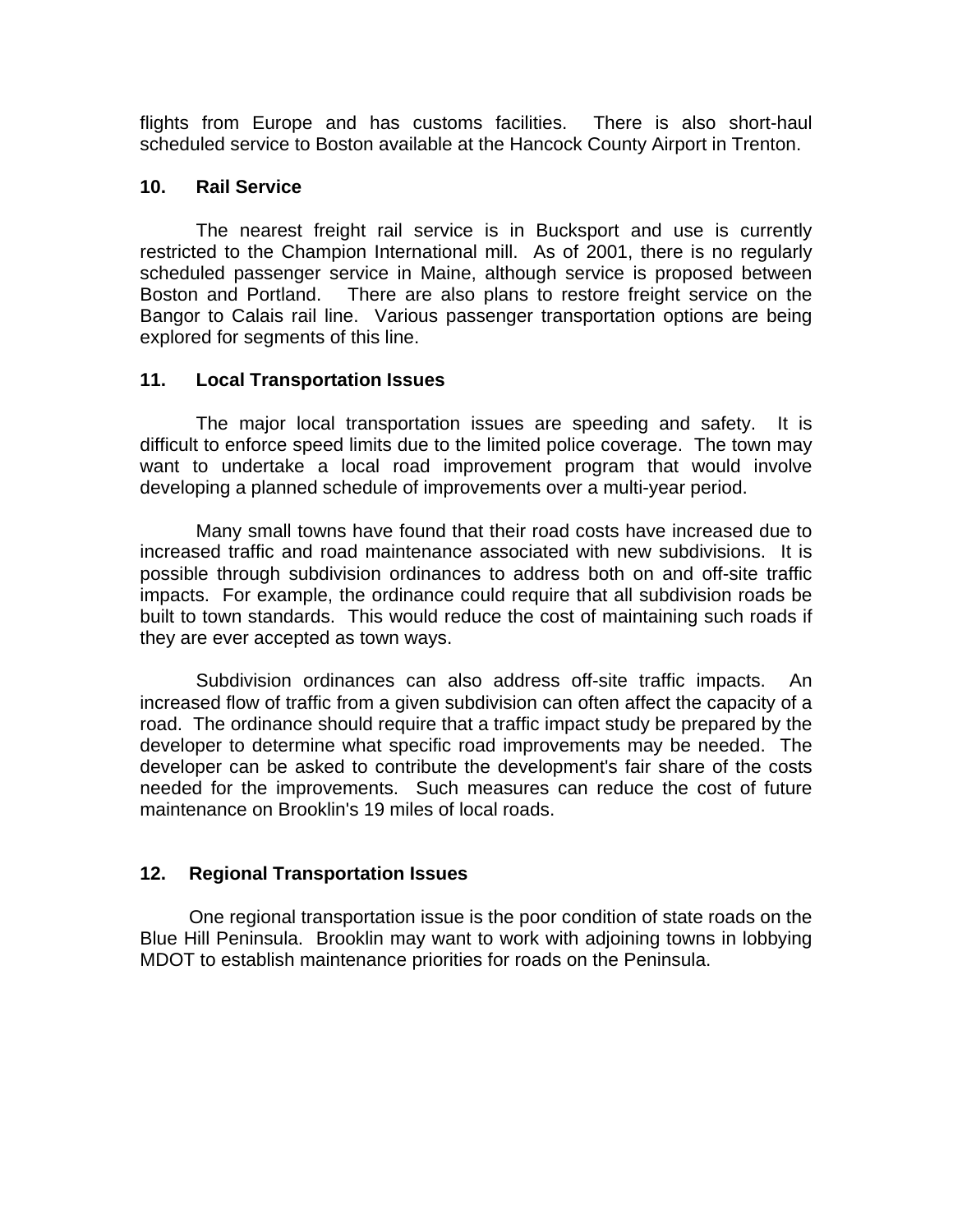# **E. PUBLIC FACILITIES AND SERVICES**

## **1. Purpose**

A thorough understanding of a town's public services is necessary to determine any current constraints to growth and identify any growth-related problems that the town is likely to face in the future. A plan should also identify likely future capital improvements. Specifically, this section will:

- a. identify and describe Brooklin's public facilities and services; and
- b. assess the adequacy of these services to handle current and projected demands.

Town expenditures are discussed in detail in the Fiscal Analysis Chapter. The complete Capital Investment Plan (CInP) is included in the Implementation Section.

## **2. Key Findings and Issues**

One major public facility issue facing Brooklin is the need for a new fire station. Another is declining enrollment in the Brooklin School, there were 67 students enrolled in the fall of 2000 and the facility has a rated capacity of 120 students. The town also faces increased solid waste and recycling costs.

## **3. Public Opinion Survey and Community Workshop Results**

About 81 percent of survey respondents said that they felt that town government was responsive to their needs. There many positive comments about the library and 95 percent of respondents felt that it was adequate. Concerns were expressed during workshop and in the survey comments about declining school enrollments and the cost of maintaining the school. There was also concern about inadequate police protection.

## **4. Town Government**

## **a. Current Conditions**

Brooklin has a town meeting form of government. Day-to-day affairs are handled by the three selectmen. There are no full-time staff. The tax collector/clerk, treasurer and code enforcement officer all serve part-time.

## **b. Current and Future Adequacy**

Overall, current staffing arrangements appear adequate. However, the work load of the town clerk has been increasing.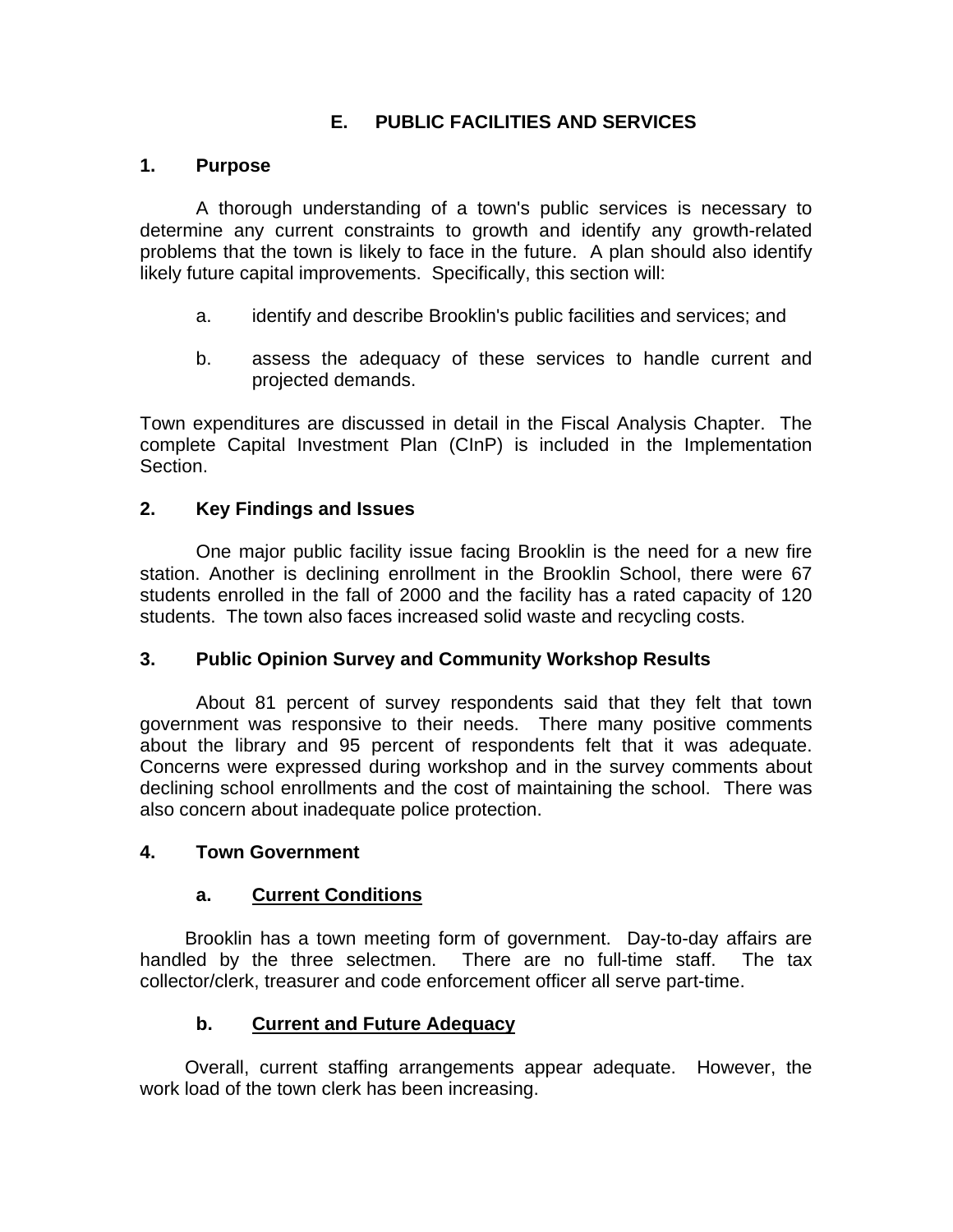## **5. Solid Waste Disposal and Recycling**

### **a. Current Conditions**

Brooklin uses the Blue Hill-Surry Transfer Station for all municipal solid waste disposal and recycling. In 1999 the facility had, according to State Planning Office records, an adjusted recycling rate of 19.3 percent. This compares to a 17.9 percent rate in Penobscot, 36.3 in Bucksport-Orland, 25.9 in Deer Isle and 20.3 percent in Stonington. The facility thus has a lower recycling rate than many adjoining facilities. The recycling rate increased in the early 1990's, but the trend has reversed in recent years. For example, it had a 13.3 percent rate in 1991, 31 percent in 1994 and 33.3 percent in 1995.

Recent and planned changes in transfer station operation are designed to increase the rate of recycling and decrease potential municipal fee increases by the facility. For example, there has been an addition to the recycling building for a reuse area and changes in the layout of the facility to facilitate recycling are planned. Proposed fees for all CDD (Construction Demolition Debris), wood waste and perhaps even municipal solid waste (MSW) will provide incentives to recycle, while closer monitoring of loads by transfer station staff should assure that materials brought into the site go on the appropriate piles.

Materials that are not recycled are generally hauled to the regional PERC incineration facility in Orrington. The Blue Hill facility also boasts the only stateapproved CDD landfill in Hancock County. Wood waste is currently burned, but plans to work with a local contractor to grind and compost wood are under consideration.

## **b. Current and Future Adequacy**

The facility faces several challenges in the next few years. First, overall costs are increasing. Brooklin's annual share of the facility's costs have increased by 34 percent from \$60,000 in 2000 to \$80,500 in 2001. This is due in part to the cost of meeting DEP requirements for placing final cover on a closed portion of the CDD landfill. It is also due to the construction of an addition, purchase of new equipment and increased maintenance costs.

Second, the CDD landfill is filling up more quickly than had been anticipated. It will need to be covered and replaced with other means of disposal before the end of the decade if changes are not made. Current rates of disposal may be reduced by strictly eliminating materials from the landfill that can be disposed of economically elsewhere.

Third, increased operating costs may require other management changes to be made. These could include reduced hours, a disposal fee system and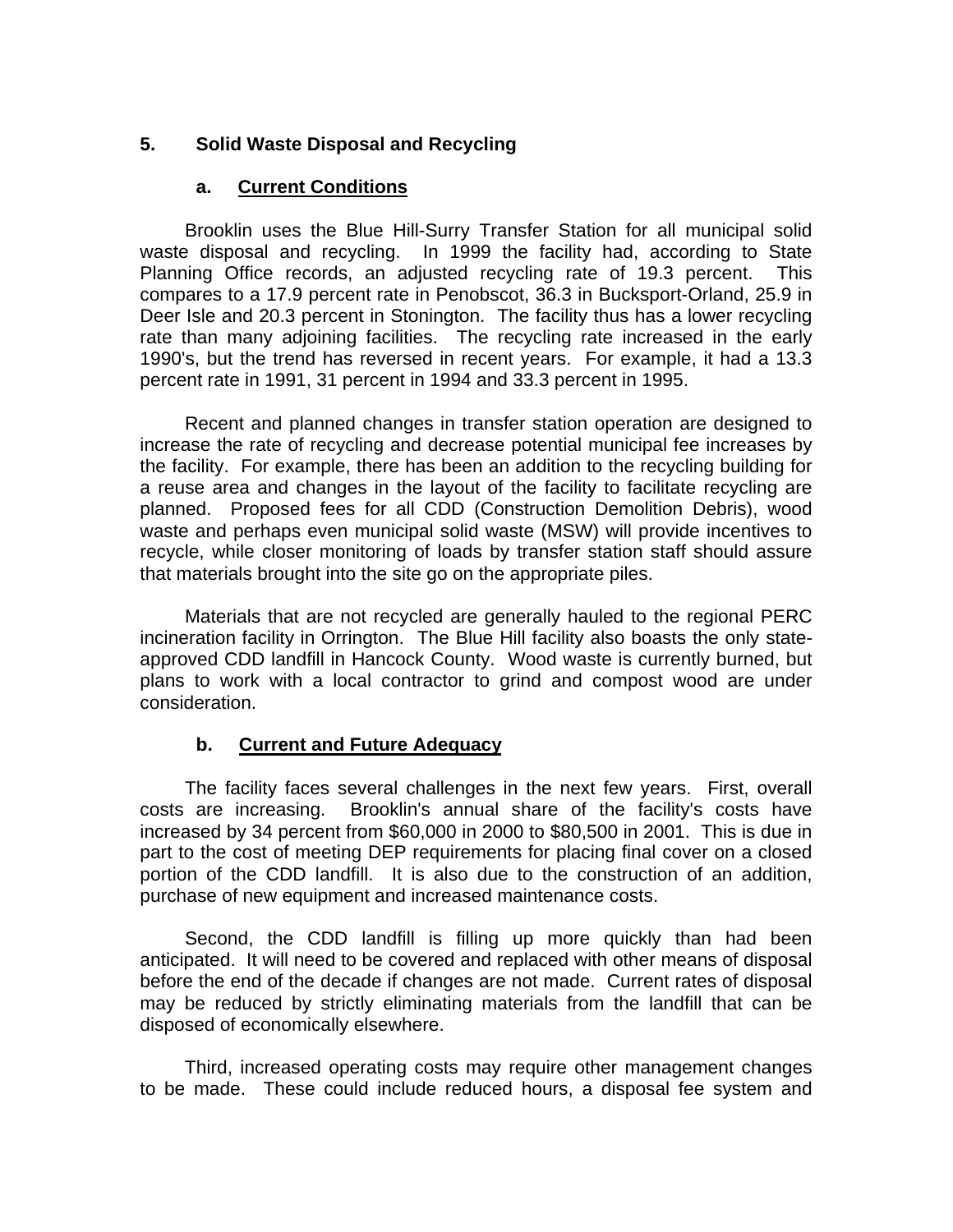greater enforcement of disposal policies. As of 2001, the transfer station committee is exploring these and other options.

## **6. Fire Protection**

### **a. Current Conditions**

Fire protection is provided by the Brooklin Fire Department. Additional coverage is available through automatic mutual aid arrangements with the Sedgwick and Blue Hill Fire Departments. The average response time to a fire is 7-1 0 minutes. The response time to the most remote part of town is 12-15 minutes.

## **1).**. **Facilities**

The present fire station is a 2,300-square-foot structure on Route 175, which was built in 1952. It consists of a 512-square-foot training room, a 132 square-foot storage/furnace room, a 32-square-foot bathroom and a 42-squarefoot radio room. There are three bays for the storage of vehicles and one vehicle is stored outside. There are no branch stations.

## **2). Staffing**

As of 2001, there were 24 volunteers in the department. Fourteen of these were available to respond to calls during the day. It has been difficult to sustain a sufficient number of volunteers. Training in hazardous materials handling and other matters demands considerable time and many volunteers simply don't have the time.

In addition to fighting fires, the department sponsors fire prevention programs at the school and in day care centers. It also has a junior fire fighter program in conjunction with the Boy Scouts. It would like to expand this program.

Calls for service are shown on Table E.l. The table shows a fluctuation in calls in recent years. Overall, however, there have been an increased number of calls.

| Table E.1<br><b>Fire Department Calls for Service</b> |                        |  |  |  |  |
|-------------------------------------------------------|------------------------|--|--|--|--|
| Year                                                  | <b>Number of Calls</b> |  |  |  |  |
| 1993                                                  | 23                     |  |  |  |  |
| 1994                                                  | 23                     |  |  |  |  |
| 1995                                                  | 27                     |  |  |  |  |
| 1996                                                  | 20                     |  |  |  |  |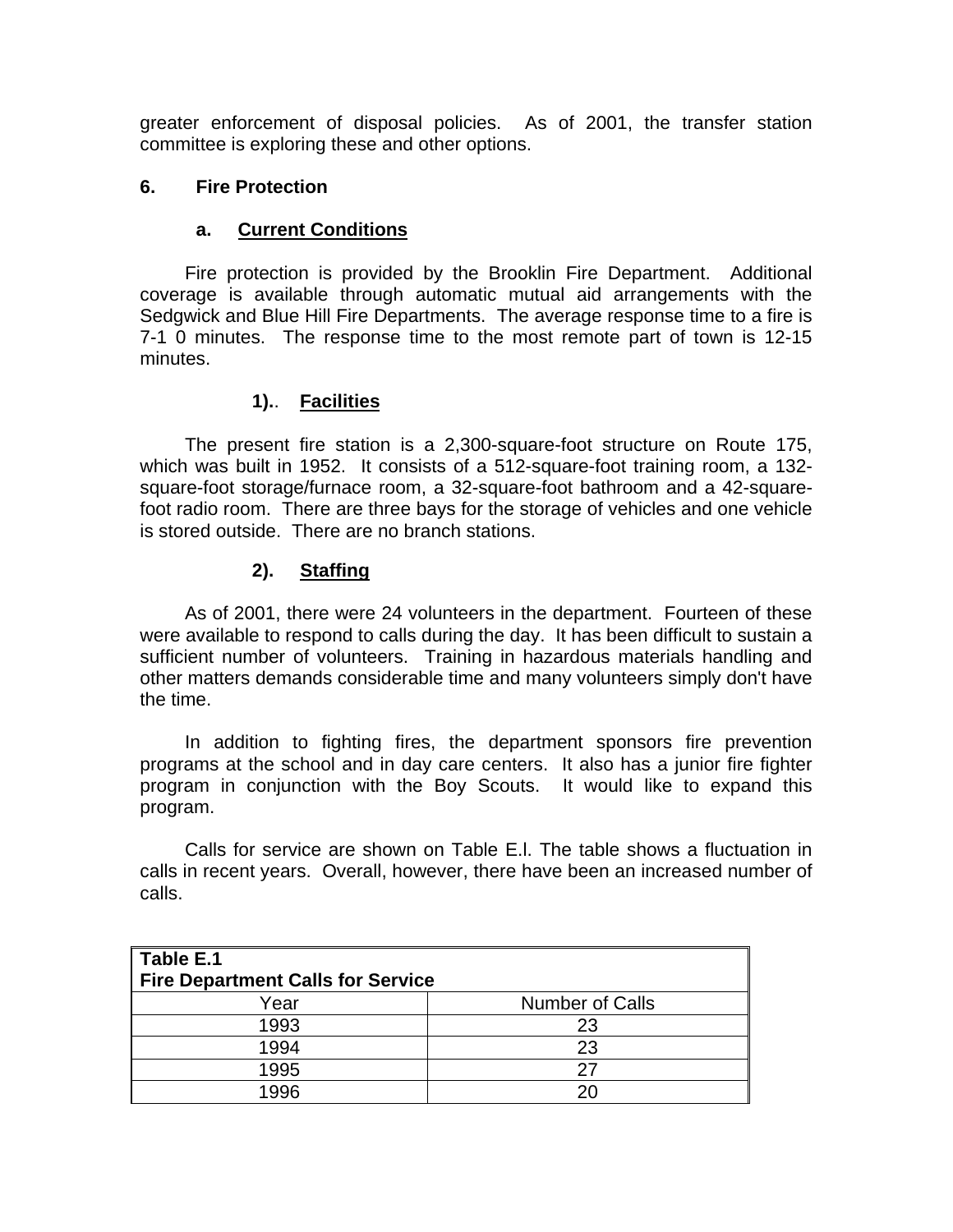| 1997                                   | っっ        |  |  |
|----------------------------------------|-----------|--|--|
| 1998                                   | <b>5C</b> |  |  |
| 1999                                   |           |  |  |
| 2000                                   | າດ        |  |  |
| <b>Source: Fire Department Records</b> |           |  |  |

## **3). Equipment**

The current inventory of vehicles is shown in Table E.2. As seen, there are two older vehicles that will reach the end of their useful life in three years (i.e., 2004). The department does not foresee the need for additional pieces of equipment. Any anticipated purchases should be to replace current vehicles rather than to acquire additional trucks.

| Table E.2<br><b>Fire Department Vehicles, 2001</b>      |      |           |              |  |  |  |
|---------------------------------------------------------|------|-----------|--------------|--|--|--|
| Type                                                    | Year | Condition | Years of     |  |  |  |
|                                                         |      |           | Service Left |  |  |  |
| International 1,000 GPM/1,000 Gallon                    | 1992 | Prime     | 25           |  |  |  |
| Pumper-Tanker                                           |      |           |              |  |  |  |
| GMC 450 GPM/1250 Gallon Tanker                          | 1983 | Good      | 12           |  |  |  |
| Chevrolet 750 GPM/ 600 Gallon Pumper                    | 1972 | Good      | 3            |  |  |  |
| Ford Aerostar Van, Equipment Truck<br>Fair<br>1988<br>3 |      |           |              |  |  |  |
| <b>Source:</b> Brooklin Fire Department                 |      |           |              |  |  |  |

## **b. Current and Future Adequacy**

The major capital need facing the fire department is a new fire station. The current facility is too small. The vehicle storage area does not allow for easy storage of three vehicles and one vehicle must be stored outside. The bathroom does not meet the standards required for hazardous materials clean-up operations. The radio room and storage room are also too small.

Furthermore, the town does not own the land on which the station rests

#### and the

land is needed by the owner. The department will build a new station on townowned land. This should address the most pressing fire fighting need in town.

The department indicates that water supplies throughout town are generally adequate for fire fighting purposes. The only areas where additional fire ponds or dry hydrants are needed are in Naskeag and Flye Points. While no emergency vehicle access problems have been reported on town roads, the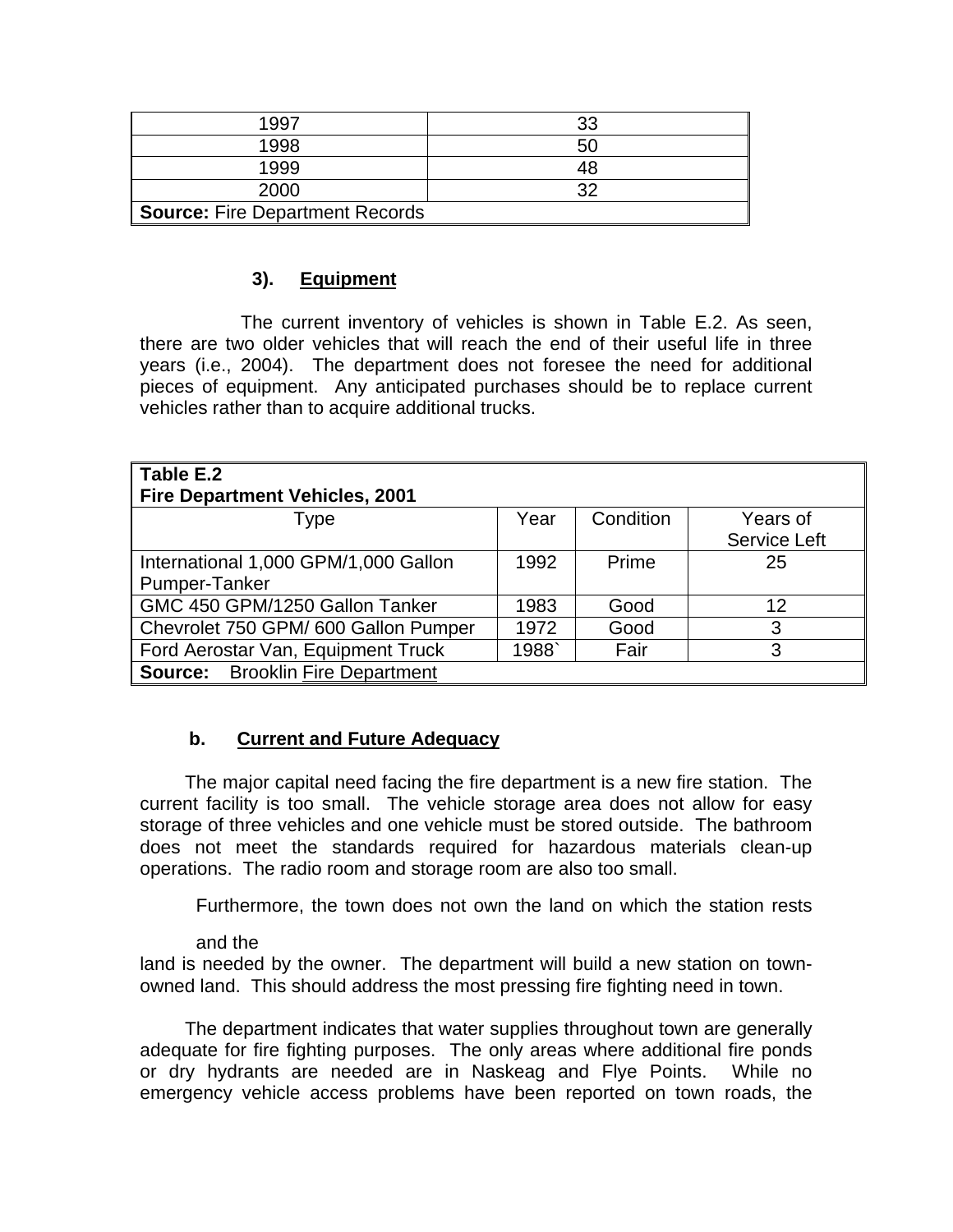department reports a problem with overly narrow private driveways. This a problem with both summer and year-round dwellings.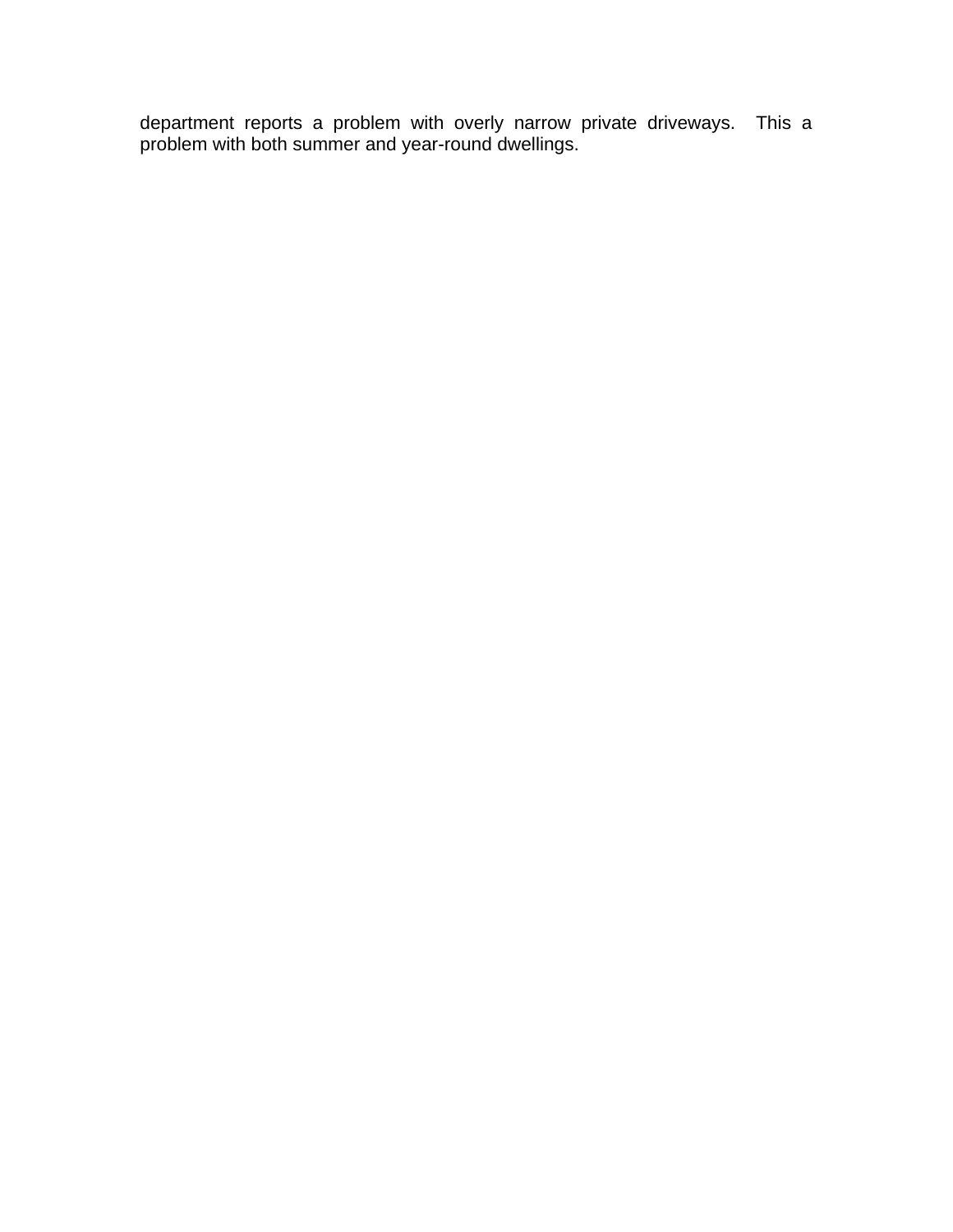# **7. Police Protection**

## **a. Current Conditions**

There is no municipal police department in Brooklin. Police protection is provided by the County Sheriff's department and the State Police.

# **b. Current and Future Adequacy**

Given the town's rural nature and low demand for police services, current police protection arrangements are generally adequate. There were some concerns raised during the first public workshop about lack of enforcement of speeding laws and a slow response time by police officers. Police protection also received a relatively low 49 percent adequacy rating in the public opinion survey. However, the cost of contracting for any additional police protection makes it very unlikely that there would be an expansion of police service in the future.

## **8. Ambulance**

Ambulance coverage is provided by Peninsula Ambulance Service. It normally

takes about 15 minutes to respond to a call. There are no plans to change this service and it was rated adequate by 56 percent of the public opinion survey respondents.

## **9. Education**

## **a. Current Conditions**

Brooklin students attend grades K-8 at the Brooklin School, which has a rated capacity of 120 students and a current (2000-2001 school year) enrollment of 67. The town is a member of School Union 76, whose other members are Deer Isle, Sedgwick and Stonington.

The Brooklin school has six classrooms with an average size of 576 square-feet. Other facilities include a gymnasium (4,144-square feet), a library (520 square-feet), and cafeteria/art room (98 square-feet). There is also a kitchen (242 square-feet) and a computer lab (72 square-feet). The facility is only six-years-old and in good condition. As mentioned above, it is presently well below capacity. There are currently 22 faculty and staff. There is presently no need for any additional positions.

Enrollment trends since 1986 are show on Table E.3 below. While the total number of Brooklin students, including those in grades 9-12, increased from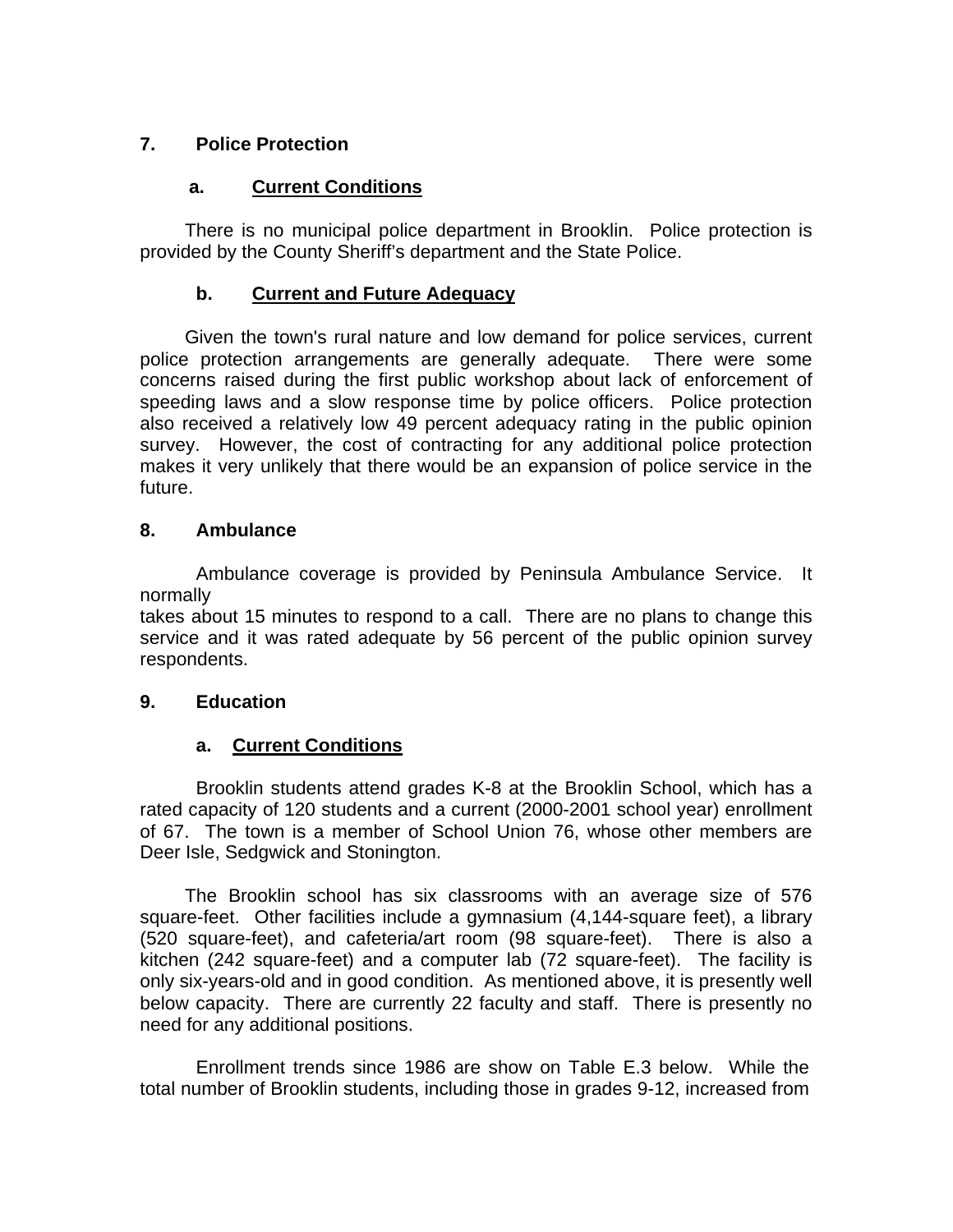1986 through 1998, there has been a decrease since that time. For example, total enrollment was 139 in 1998 compared to 109 in 2000, a 21 percent decrease. The number of K-6 students fell from 72 in 1995 to 54 in 2000, a 25 percent decrease.

|      | $K-6$ | $7 - 8$ | $9 - 12$ | <b>Total Brooklin</b> |
|------|-------|---------|----------|-----------------------|
| 1986 | 51    | 14      | 34       | 99                    |
| 1987 | 60    | 15      | 27       | 102                   |
| 1988 | 61    | 18      | 32       | 111                   |
| 1989 | 56    | 14      | 33       | 103                   |
| 1990 | 66    | 13      | 33       | 112                   |
| 1991 | 71    | 10      | 31       | 112                   |
| 1992 | 75    | 13      | 24       | 112                   |
| 1993 | 69    | 16      | 29       | 114                   |
| 1994 | 67    | 23      | 28       | 118                   |
| 1995 | 72    | 24      | 34       | 130                   |
| 1996 | 70    | 18      | 43       | 131                   |
| 1997 | 67    | 23      | 45.5     | 135.5                 |
| 1998 | 63    | 21      | 50       | 139                   |
| 1999 | 66    | 16      | 54       | 136                   |
| 2000 | 54    | 13      | 42       | 109                   |

## **b. Current and Future Adequacy**

The major issue facing the Brooklin school is declining enrollment. This will

affect the per-pupil cost of education. It is reflective of the aging population, as

discussed in the Population chapter.

Data from the Brooklin School (see Table E.4) indicate several more years of declining enrollment. The number of K-6 students is projected to fall to 38 by 2003, which is just over half of the 1995 enrollment of 72. While K-6 enrollment is projected to increase from 2003 to 2006, the 2006 enrollment of 45 is still less than current (2000) enrollment.

| ∥ Table E.4<br>Projected School Enrollment, Brooklin<br>2001-2006 |       |     |          |                       |  |
|-------------------------------------------------------------------|-------|-----|----------|-----------------------|--|
|                                                                   | $K-6$ | 7-8 | $9 - 12$ | <b>Total Brooklin</b> |  |
| 2001                                                              | 48    | 20  | 37       | 105                   |  |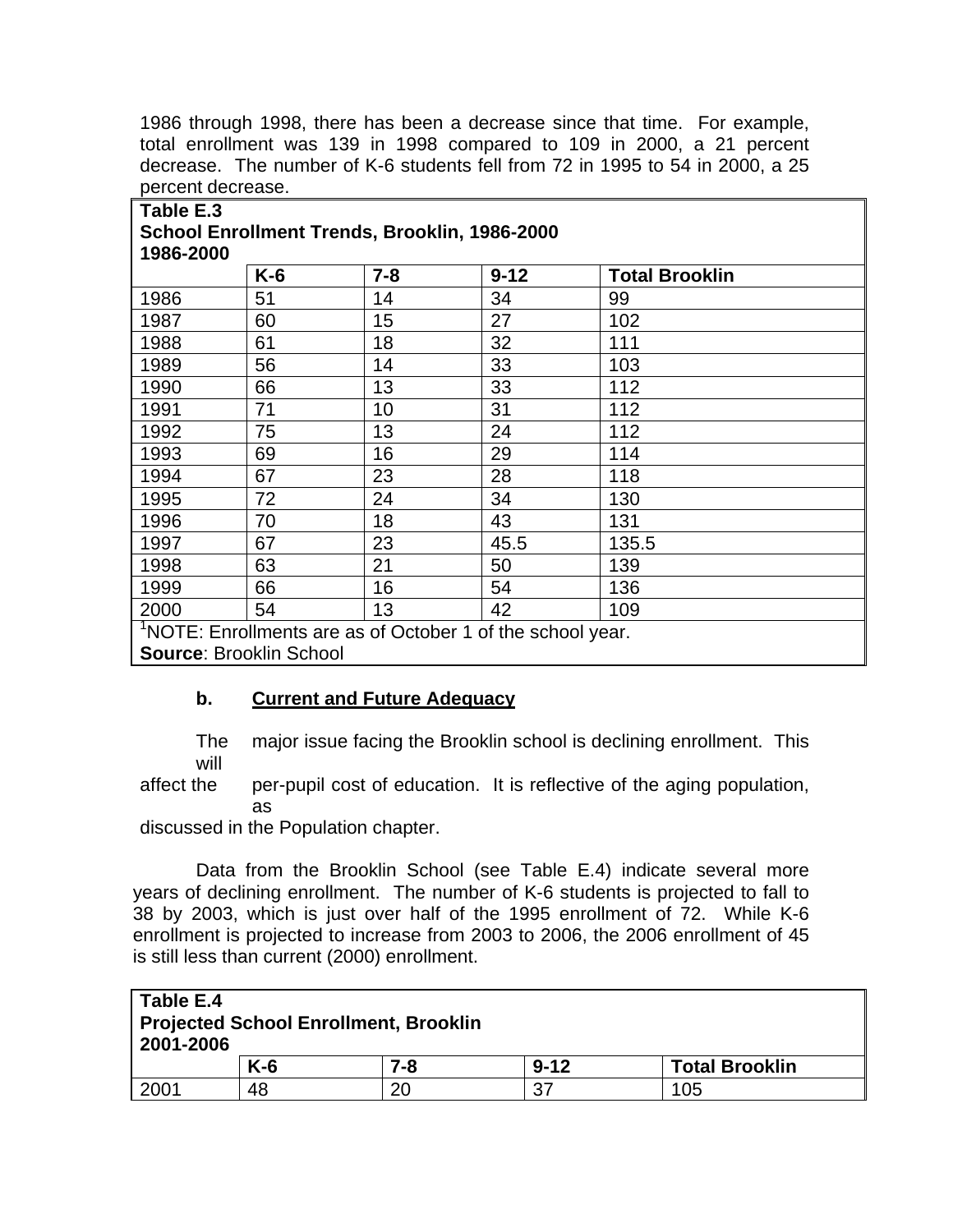| 2002                    | 40 | 24 | 35 | 99  |
|-------------------------|----|----|----|-----|
| 2003                    | 38 | 21 | 35 | 94  |
| 2004                    | 40 | 18 | 37 | 95  |
| 2005                    | 39 | つ1 | 36 | 96  |
| 2006                    | 45 | າາ | 37 | 104 |
| Source: Brooklin School |    |    |    |     |

### **10. Town Office**

## **a. Current Conditions**

The primary town building, apart from those mentioned under the descriptions of other facilities, is the 2,200 square-foot town office. This facility was originally built as a school in 1925 and was acquired as a town office in 1996.

Major rooms include a 572 square-foot selectmen's/treasurer's office, a 660 square-foot voting area and a 768 square-foot youth program coordinator's office. Other rooms include a 60 square-foot entryway, a coatroom and two bathrooms. There is also an 81 -square-foot record storage area

#### **b. Current and Future Adequacy**

According to the selectmen, these rooms are adequate for their purpose both in terms of their size and condition. No additional rooms or space are needed at this time or in the foreseeable future. No repairs are needed beyond regular maintenance and upkeep.

#### **11. Public Works**

works tasks are overseen by the road commissioner. No change in current arrangements is foreseen. Most of the complaints about road conditions appear focused on state rather than town roads. About 71 percent of public survey respondents felt that snow removal and sanding was adequate.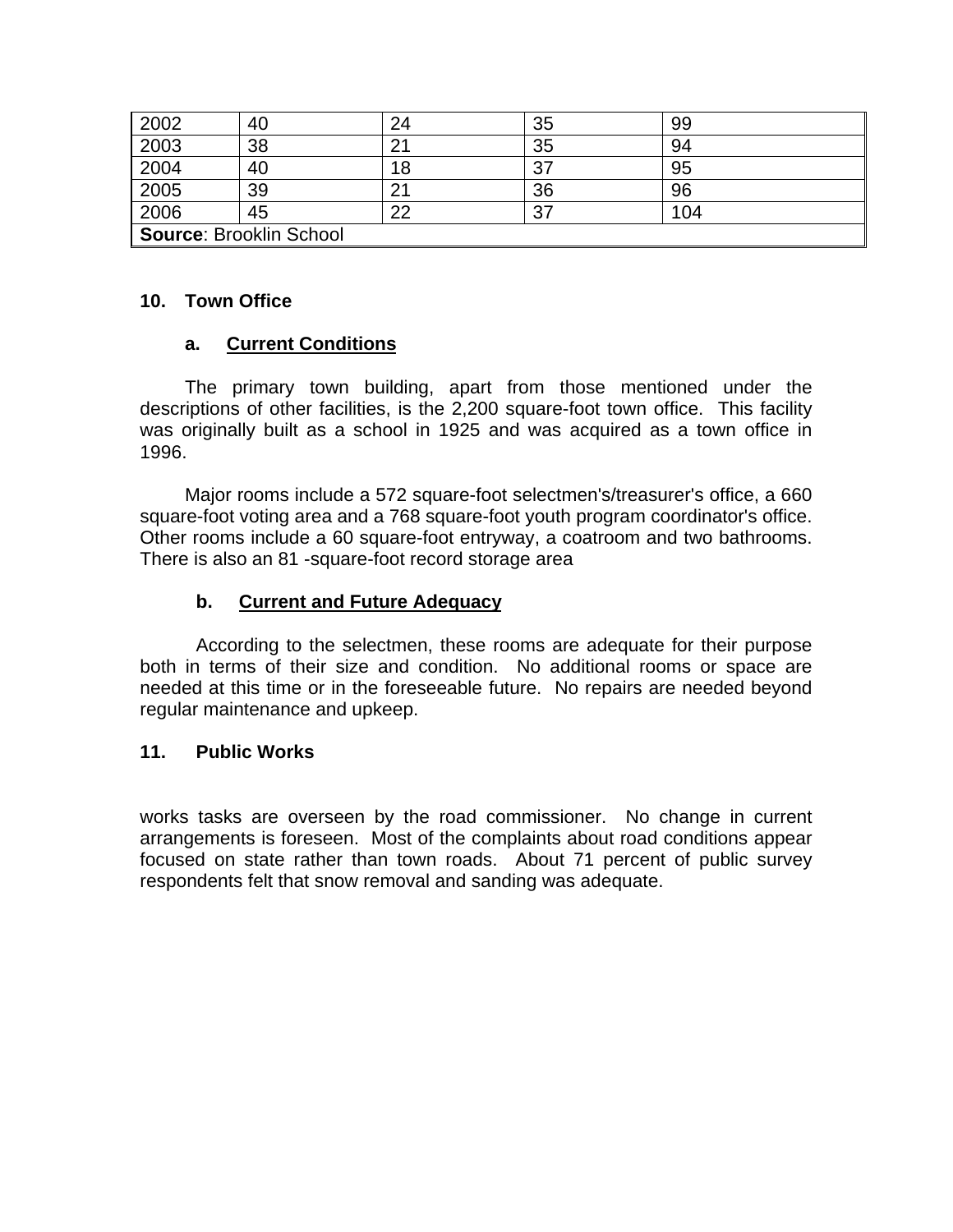## **12. Library**

### **a. Current Conditions and Usage**

The Friends Memorial Library was originally built in 1912 with additions in the 1940s, 1950s and 1999. The present facility has about 2,192 square-feet of floor space plus a basement and crawl space area. Major rooms include a 550 square-foot main room and circulation area, a 294 square-foot children's room and a 765 square-foot back stack area. There is also a 256 square-foot meeting/art exhibit area and an office and bathroom, which are 80-square-feet each.

Year-round operating hours are presently Tuesday from 10:00 AM to 4:00 PM, Thursday from 10:00 AM to 6-00 PM and Fridays and Saturdays from 10:00 AM to 4-00 PM. During the summers the library is also open Wednesdays from 10:00 AM to 8-00 PM. According to the librarian, these hours are sufficient.

As of 2000, the library had a total of 15,510 volumes and an annual circulation of 17,109 volumes. As seen in Table E.4, the total number of volumes has fluctuated in recent years. This is normal in small libraries where out-of-date books are periodically purged from the collection. Circulation has also fluctuated (see Table E.5). According to the staff, the library is one of the top circulating libraries in the state based on its service population.

| Table E.5                                        |        |  |  |  |  |
|--------------------------------------------------|--------|--|--|--|--|
| <b>Total Volumes in Friends Memorial Library</b> |        |  |  |  |  |
| <b>Number of Volumes</b><br>Year                 |        |  |  |  |  |
| 1993                                             | 14,756 |  |  |  |  |
| 1994                                             | 15,461 |  |  |  |  |
| 1995                                             | 15,799 |  |  |  |  |
| 1996                                             | 15,565 |  |  |  |  |
| 1997                                             | 15,802 |  |  |  |  |
| 1998                                             | 14,985 |  |  |  |  |
| 1999                                             | 15,239 |  |  |  |  |
| 2000                                             | 15,510 |  |  |  |  |
| <b>Source: Friends Memorial Library</b>          |        |  |  |  |  |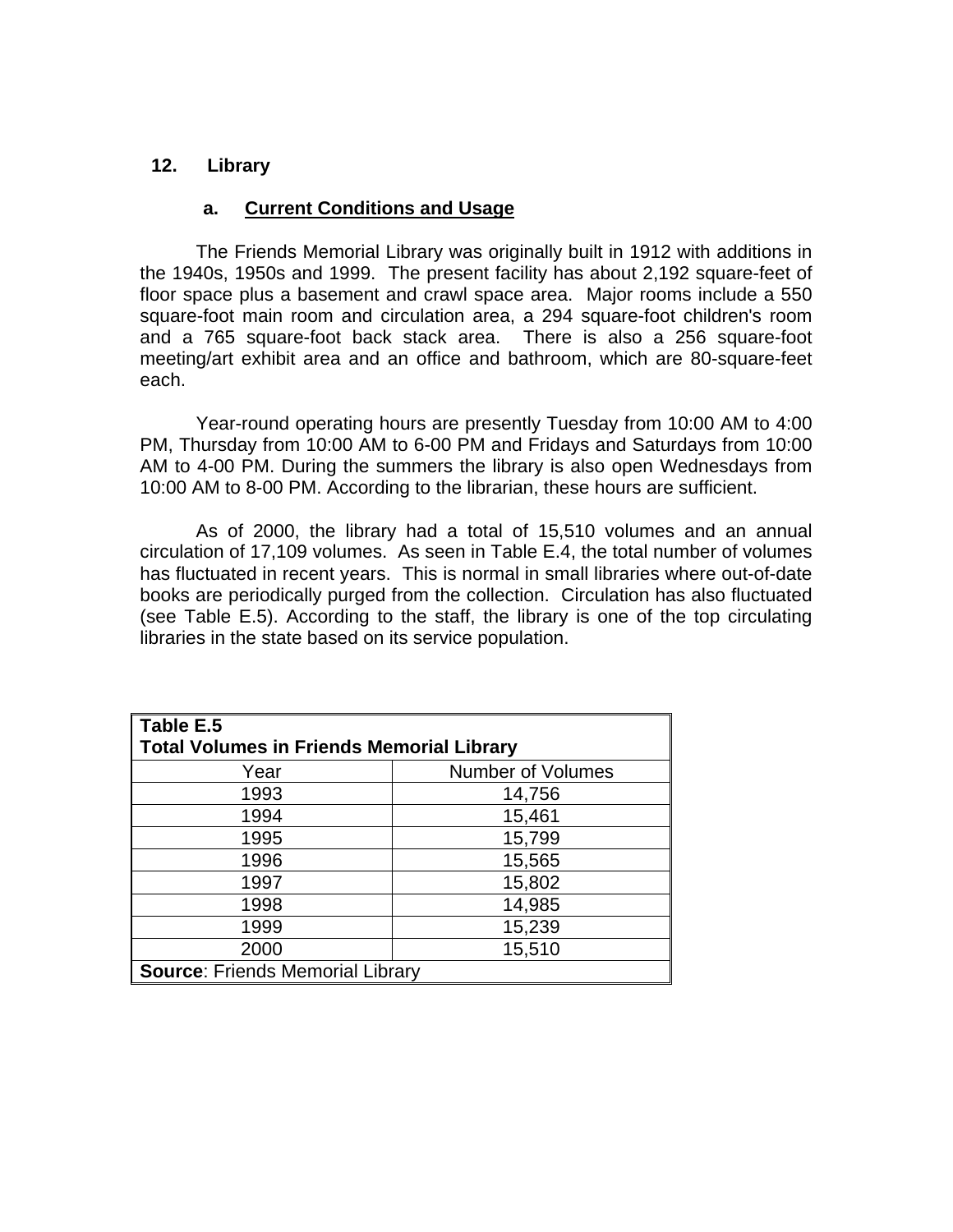| Table E.6<br><b>Library Circulation Trends</b> |                           |
|------------------------------------------------|---------------------------|
| Year                                           | <b>Volumes Circulated</b> |
| 1993                                           | 18,324                    |
| 1994                                           | 18,255                    |
| 1995                                           | 17,946                    |
| 1996                                           | 18,125                    |
| 1997                                           | 18,142                    |
| 1998                                           | 16,396                    |
| 1999                                           | 14,900                    |
| 2000                                           | 17,109                    |
| <b>Source: Friends Memorial Library</b>        |                           |

The library has special collections of Maine books and genealogical materials. It also has video and audio collections and a large print book collection. It provides interlibrary loan services to its users and also provides books to other libraries It has one public access computer with Internet services and one computer for staff use.

Staff consists of a full-time head librarian and a part-time assistant librarian. There is another part-time person in the summer as well as someone who fills in when regular staff is not available. There is an approximately 100 member Friends of the Library group and about 7-10 working volunteers who regularly assist in library operations.

## **b. Current and Future Adequacy**

According to the librarian, the library meets all current professional guidelines for a facility serving a town of Brooklin's size. No expansions of staff, services or facilities are presently planned. The only deficiency noted with the building was inadequate parking.

## **13. Old Town Hall Building**

The old town hall, adjacent to the village green, is no longer actively used and

requires substantial repairs. However, it is a building of considerable historic interest and is basically structurally sound. There have been various proposals for its reuse in recent years including conversion to a day care center. Future uses of this building should be considered as part of the overall comprehensive planning process.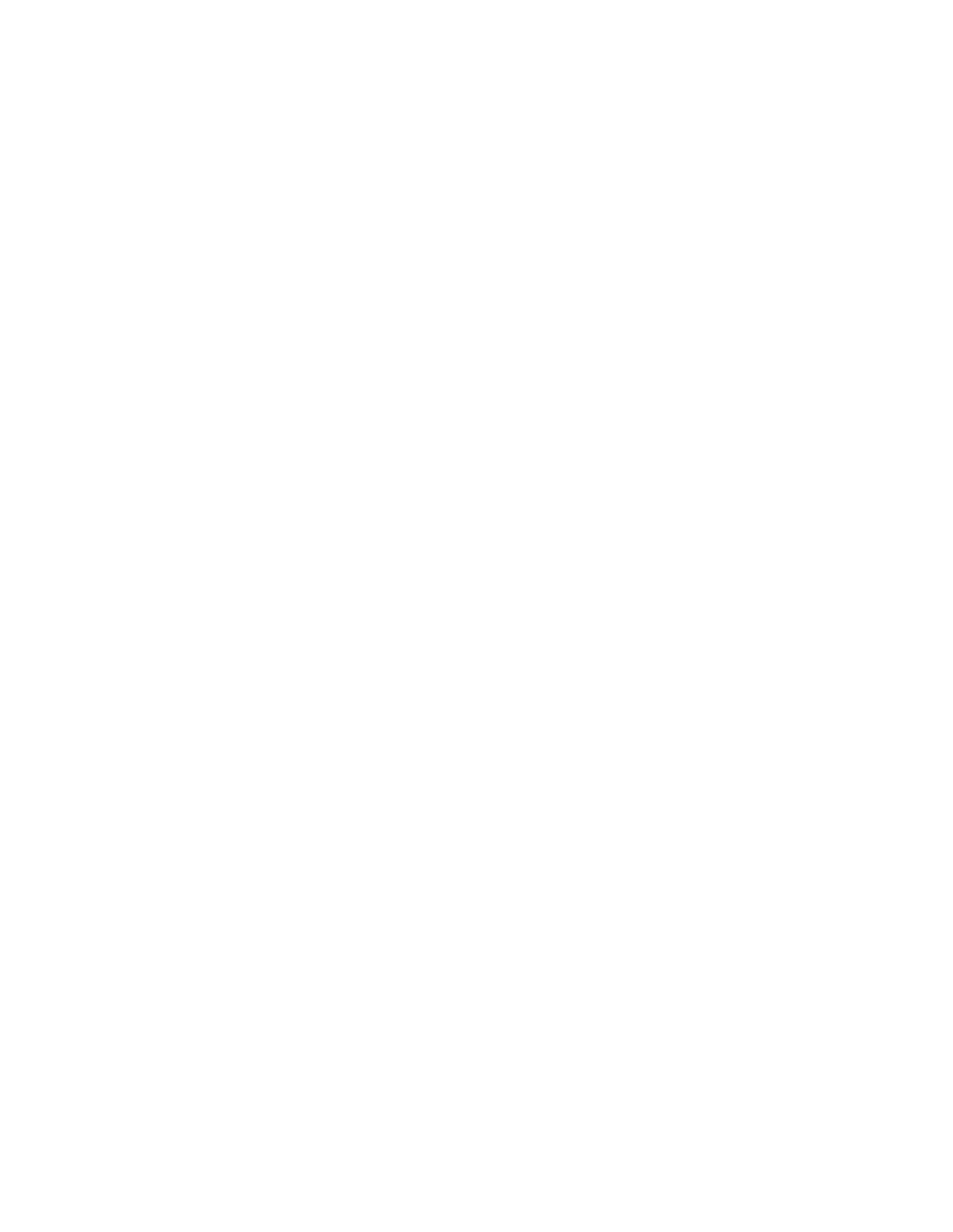# **F. RECREATION**

### **1. Introduction**

A comprehensive plan should contain an inventory of current recreational facilities and needs in a community and determine what may be needed in the future. Specifically, this section will:

- a. describe current recreational resources in Brooklin;
- b. assess the current and future adequacy of these resources; and
- c. predict whether the availability of open space areas for public recreation and access will be threatened by future growth and development.

#### **2. Key Findings and Issues**

Brooklin has limited recreation facilities and programs. It is unlikely that there could be a major upgrade of facilities due to the town's low year-round population and the many demands already placed on its tax base. One particular need, however, that the town might want to address is more parking spaces at the various town landings.

#### **3. Public Opinion Survey and Community Workshop Results**

Only 6 percent of respondents felt that recreational facilities were adequate and 39 percent said current recreational programs were adequate. Survey results on public access to salt water are discussed in the Marine Resources chapter.

#### **4. Current Recreational Resources**

#### **a. Facilities**

Brooklin's recreational facilities are summarized on Table F.1. As seen, these facilities are limited. They consist of an approximately 2-acre Little League (Reggie Sherman) ball field owned by the town and another two-acre ball field at the school. There is also a playground at the school. Behind the school is a walking trail, approximately 0.5 miles long.

The playground has been recently renovated and is good condition. The school ball field appears adequate, but may be under-used. The Reggie Sherman field needs some improvements to the infield area. These might be addressed through reseeding of the grass.

Brooklin has three public landings for surface water access. These are at North Brooklin (also known as Dodge's Wharf), Center Harbor (next to the Brooklin Boat Yard) and Naskeag Point *(see Map 1)*. The Naskeag site also has some picnic tables. These sites are all natural, there are no man-made ramps.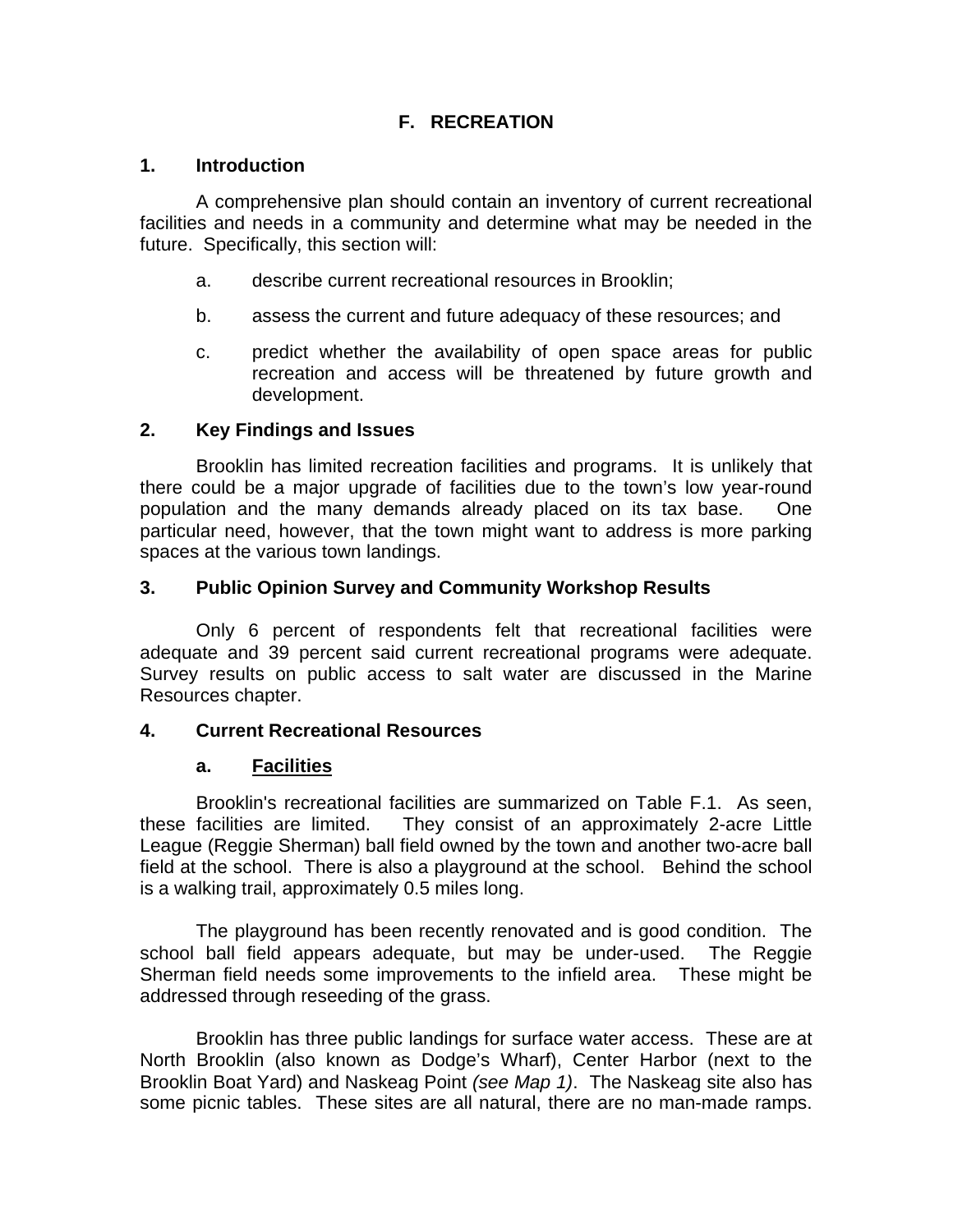Parking is inadequate at all three sites, particularly at Naskeag where there is heavy use by the fishing community.

## **b. Recreational Programs and Activities**

Recreational programs include Little League and active Boy and Girl Scout programs. Local churches have become more active in providing programs. These include camping trips and roller skating.

## **5. Current and Future Adequacy of Brooklin's Recreational Resources**

The adequacy of Brooklin's recreational resources can be evaluated in two ways. First, the town's current facilities and programs can be compared to recommended state standards for communities of comparable size. The town's projected population can be used to determine future adequacy. Second, the subjective impressions of residents and information gathered through the public opinion survey and public meetings may be used. Since every town is different, the state standards should be considered as general guidelines. Table F.2 shows the recommended state standards for towns under 1,000 population as well as those between 1,000 and 1,500. Brooklin has relatively few of these facilities. Residents , as indicated in the public opinion survey responses, feel that recreational facilities are inadequate. However, only 28 percent of the respondents were willing to improve facilities through increased local taxes.

Brooklin may want to explore options for sharing additional facilities with adjoining towns. The town may also want to develop a long-range recreation plan so that facilities could be upgraded gradually in a manner that reflects the limited tax dollars available.

| Table F.1<br><b>Recreation Resources: Brooklin, 2001</b> |       |                     |              |                 |               |              |               |                                   |                           |
|----------------------------------------------------------|-------|---------------------|--------------|-----------------|---------------|--------------|---------------|-----------------------------------|---------------------------|
| <b>Facility</b><br><b>Name</b>                           | Owner | <b>Water Body</b>   | <b>Acres</b> | Play-<br>ground | <b>Fields</b> | <b>Beach</b> | <b>Trails</b> | <b>Parking</b><br><b>Capacity</b> | <b>Other</b>              |
| Reggie<br>Sherman<br>Field                               | Town  | No                  | 2            |                 | Yes           | <b>No</b>    | No            | ?                                 | Little<br>League<br>Field |
| No. Brooklin<br>boat landing                             | Town  | <b>Allen Cove</b>   | っ            | <b>No</b>       | <b>No</b>     | <b>No</b>    | No            | ?                                 |                           |
| Center<br>Harbor<br>boat landing                         | Town  | Eggemoggin<br>Reach | 2            | No              | <b>No</b>     | <b>No</b>    | No            | ?                                 |                           |
| Naskeag<br>boat landing                                  | Town  | Naskeag<br>Harbor   | ◢            | <b>No</b>       | <b>No</b>     | <b>No</b>    | No            | ?                                 | Picnic<br>tables          |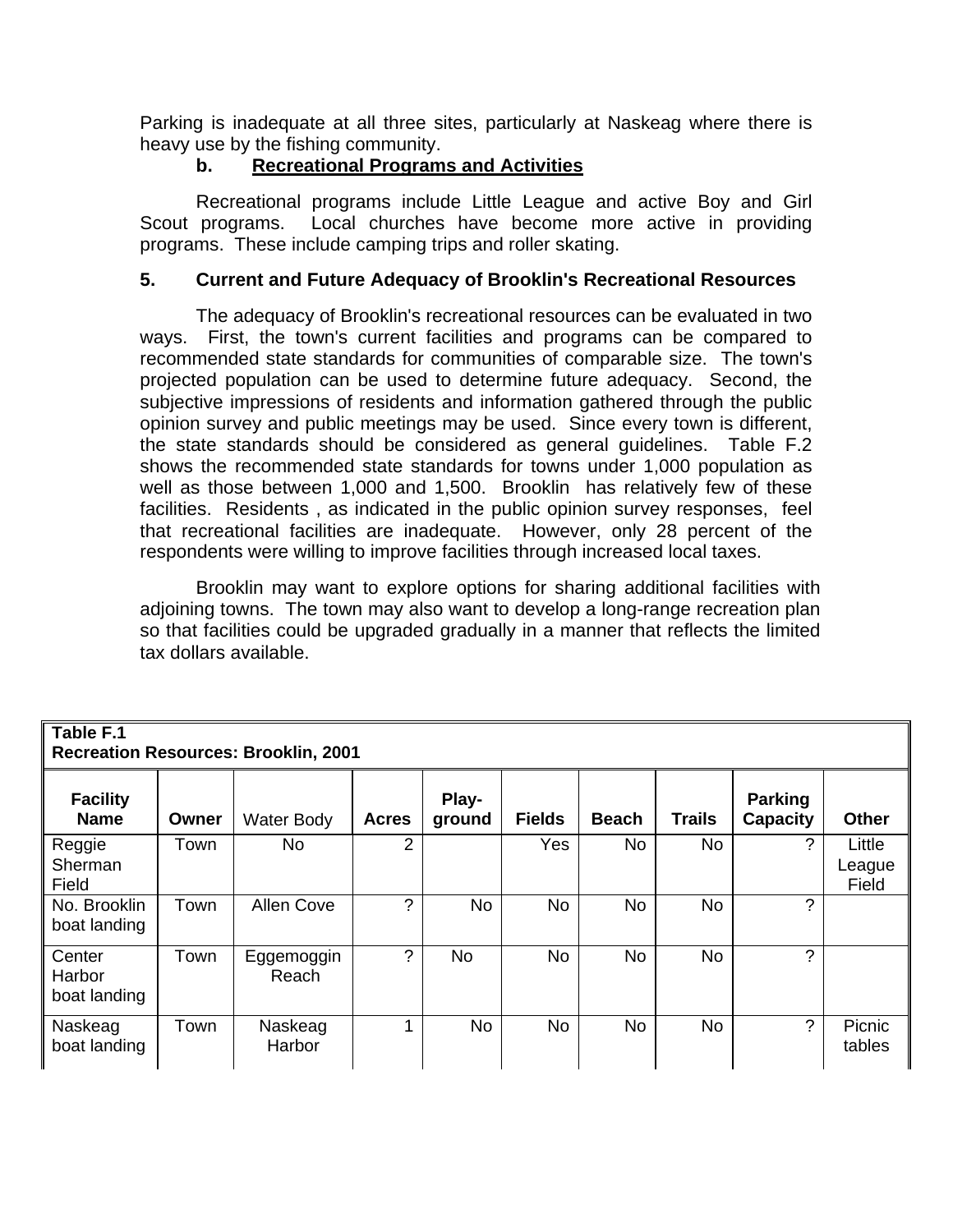| <b>Brooklin</b><br>School                                | Town                                                                                                    | <b>No</b>                                             | 3 | Yes | Yes | <b>No</b> | Yes                |              | ?            |
|----------------------------------------------------------|---------------------------------------------------------------------------------------------------------|-------------------------------------------------------|---|-----|-----|-----------|--------------------|--------------|--------------|
| ball field                                               |                                                                                                         |                                                       |   |     |     |           |                    |              |              |
| <b>Source: Brooklin Comprehensive Planning Committee</b> |                                                                                                         |                                                       |   |     |     |           |                    |              |              |
|                                                          |                                                                                                         |                                                       |   |     |     |           |                    |              |              |
|                                                          |                                                                                                         | Table F.2 Guidelines for Recreation and Park Services |   |     |     |           |                    |              |              |
|                                                          | Population Criteria<br><b>Under</b>                                                                     |                                                       |   |     |     | 1,000     | $1,500 -$<br>2,000 |              |              |
|                                                          | I. Administration                                                                                       |                                                       |   |     |     |           |                    |              |              |
|                                                          |                                                                                                         | A. Recreation & Park Board or Committee               |   |     |     |           |                    | $\mathsf{X}$ | X            |
|                                                          | II. Leadership                                                                                          |                                                       |   |     |     |           |                    |              |              |
|                                                          |                                                                                                         | 1. Summer Swim Instructor                             |   |     |     |           |                    | $\mathsf{X}$ | $\sf X$      |
|                                                          |                                                                                                         | 2. Summer Recreation Director                         |   |     |     |           |                    |              | $\mathsf{X}$ |
|                                                          | III. Program                                                                                            |                                                       |   |     |     |           |                    |              |              |
|                                                          |                                                                                                         | A. Swim Instruction Program                           |   |     |     |           |                    | $\sf X$      | $\sf X$      |
|                                                          | B. Supervised Playground Program                                                                        |                                                       |   |     |     |           |                    | $\mathsf{X}$ | $\mathsf{X}$ |
|                                                          | C. Senior Citizen Club                                                                                  |                                                       |   |     |     |           |                    |              | X            |
|                                                          | D. Skiing Instruction Program                                                                           |                                                       |   |     |     |           |                    |              | $\sf X$      |
|                                                          | E. Ice Skating                                                                                          |                                                       |   |     |     |           |                    | $\mathsf{X}$ | X            |
|                                                          | F. Community-wide Special Events                                                                        |                                                       |   |     |     |           |                    | X            | $\sf X$      |
|                                                          | G. Arts and Crafts Program                                                                              |                                                       |   |     |     |           |                    |              | $\sf X$      |
|                                                          | H. Evening Adult Education. Recreation Program                                                          |                                                       |   |     |     |           |                    |              | $\mathsf{X}$ |
|                                                          | IV. Facilities (to include School Area)                                                                 |                                                       |   |     |     |           |                    |              |              |
|                                                          |                                                                                                         | A. Outdoor Facilities                                 |   |     |     |           |                    |              |              |
|                                                          | 1. Community Recreation Area: 12-25 acres w/<br>ball fields, tennis courts, swimming, ice skating, etc. |                                                       |   |     |     |           | X                  | X            |              |
|                                                          | 2. Special Facilities                                                                                   |                                                       |   |     |     |           |                    |              |              |
|                                                          | a. Softball &/or Little League Diamond (.75 per 1,000 pop.)                                             |                                                       |   |     |     |           |                    | $\mathsf{X}$ | $\sf X$      |
|                                                          | b. Basketball Court (.50 per 1,000 pop.)                                                                |                                                       |   |     |     |           |                    | $\mathsf{X}$ | $\sf X$      |
|                                                          | c. Tennis Court (.67 per 1,000 pop.)                                                                    |                                                       |   |     |     |           | $\mathsf{X}$       | X            |              |
|                                                          | d. Multi-purpose Field: football, soccer, field hockey (.5 per<br>1,000 pop.)                           |                                                       |   |     |     |           | X                  |              |              |
|                                                          |                                                                                                         | e. Ice Skating (5,000 s.f. per 1,000 pop.)            |   |     |     |           |                    | X            | $\sf X$      |
|                                                          | X<br>X<br>f. Playgrounds (.50 per 1,000 pop.)                                                           |                                                       |   |     |     |           |                    |              |              |
|                                                          | g. Horseshoe Courts                                                                                     |                                                       |   |     |     |           |                    | X            |              |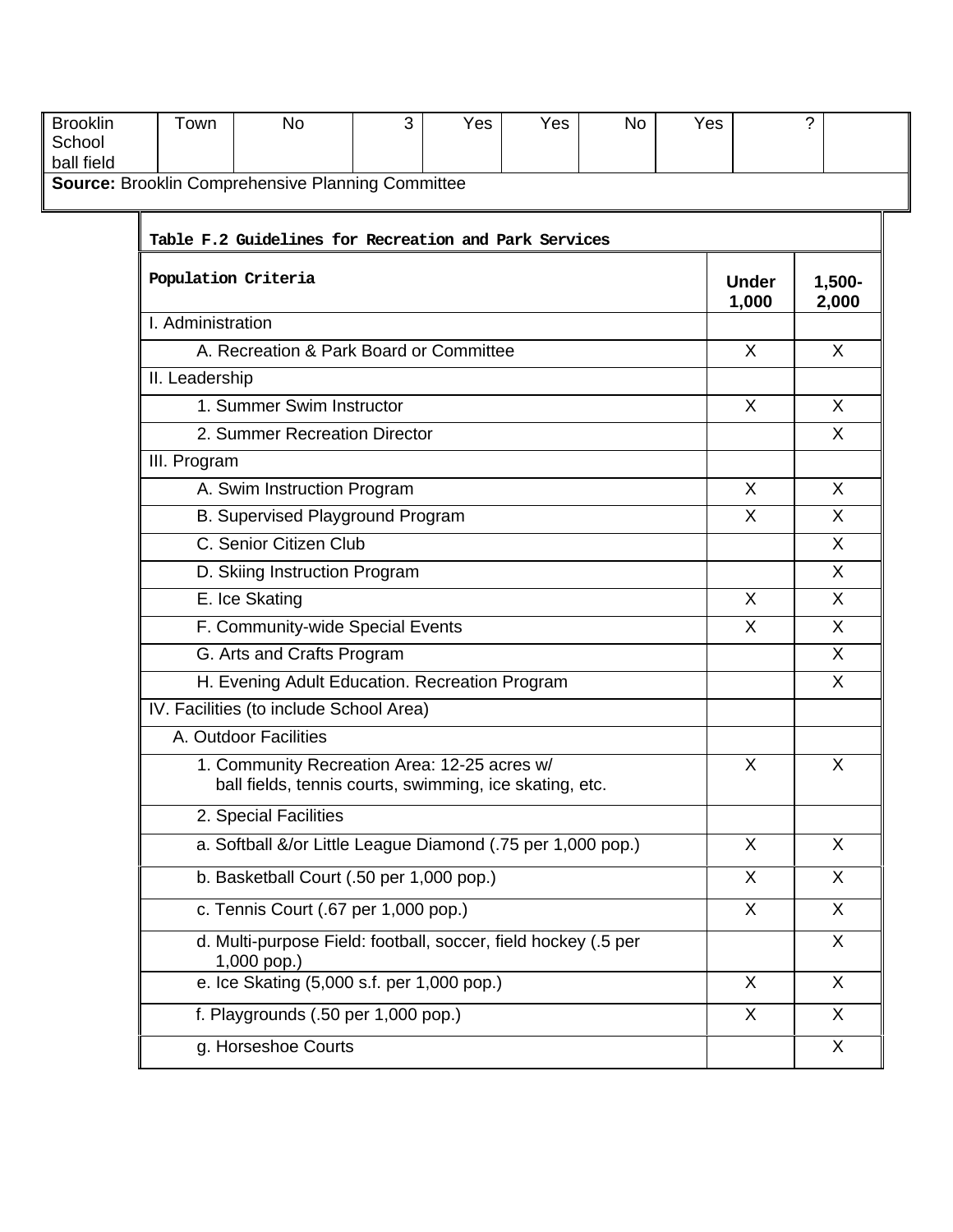| Table F.2, continued: Population Criteria                                                                                                        |                       |                 |  |  |
|--------------------------------------------------------------------------------------------------------------------------------------------------|-----------------------|-----------------|--|--|
| <b>Population Criteria</b>                                                                                                                       | <b>Under</b><br>1,000 | 1,500-<br>2,000 |  |  |
| h. Shuffleboard Courts                                                                                                                           |                       | X               |  |  |
| i. Picnic Areas w/ tables & grills (2 tables per 1,000 pop.)                                                                                     | X                     | X               |  |  |
| <b>B. Indoor Facilities</b>                                                                                                                      |                       |                 |  |  |
| 1. School Facilities Available for Public Use                                                                                                    | X                     | X               |  |  |
| 2. Gym or Large Multi-purpose Room (.20 per 1,000 pop.)                                                                                          | X                     | X               |  |  |
| 3. Auditorium or Assembly Hall                                                                                                                   | X                     | X               |  |  |
| 4. Public Library                                                                                                                                | X                     | X               |  |  |
| V. Finance (funds for operation and maintenance - not capital)                                                                                   |                       |                 |  |  |
| A. Minimum \$6 per capita for part-time program                                                                                                  | X                     | X               |  |  |
| Source: Recreation and Open Space Planning Workbook, Office of Comprehensive Planning,<br>Dept. of Economic and Community Development; May 1991. |                       |                 |  |  |

## **6. Open Space**

## **a. Inventory**

The publicly owned open space parcel is the town green near the village center. While small, it is an attractive area and enhances the quality of the village. The other open space in town is privately owned. One 28-acre parcel is listed by the Maine Bureau of Taxation, Property Tax Division as being held in open space taxation. There are no other protected open space parcels.

## **b. Assessment of Threats to Open Space**

Since Brooklin has minimal protected open space areas, many areas presently taken for granted could be developed in the future. Even if the outright acquisition of conservation easements isn't possible, some open space areas could be preserved from development through the use of cluster subdivisions should the town decide to pursue this option in the future. Clusters allow for lot layouts that preserve areas of open space by concentrating individual building lots in one portion of a development.

## **7. Regional Issues**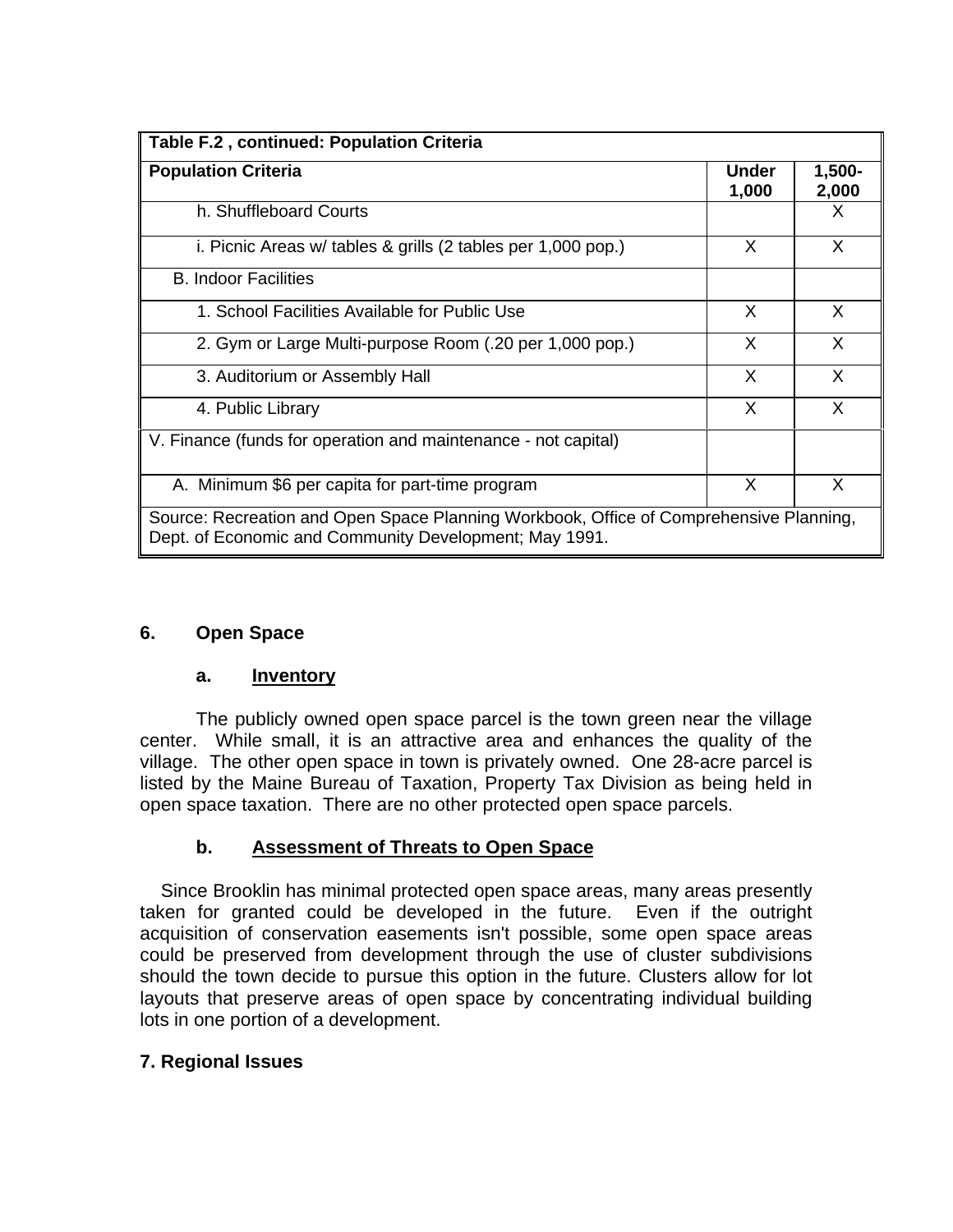Given Brooklin's low year-round population and limited infrastructure, it is important that it approach some recreational issues regionally. For example, after-school recreational programs can be developed in concert with other towns on the Blue Hill Peninsula. The town may also want to become involved in efforts to develop a regional recreational center that would serve all age groups.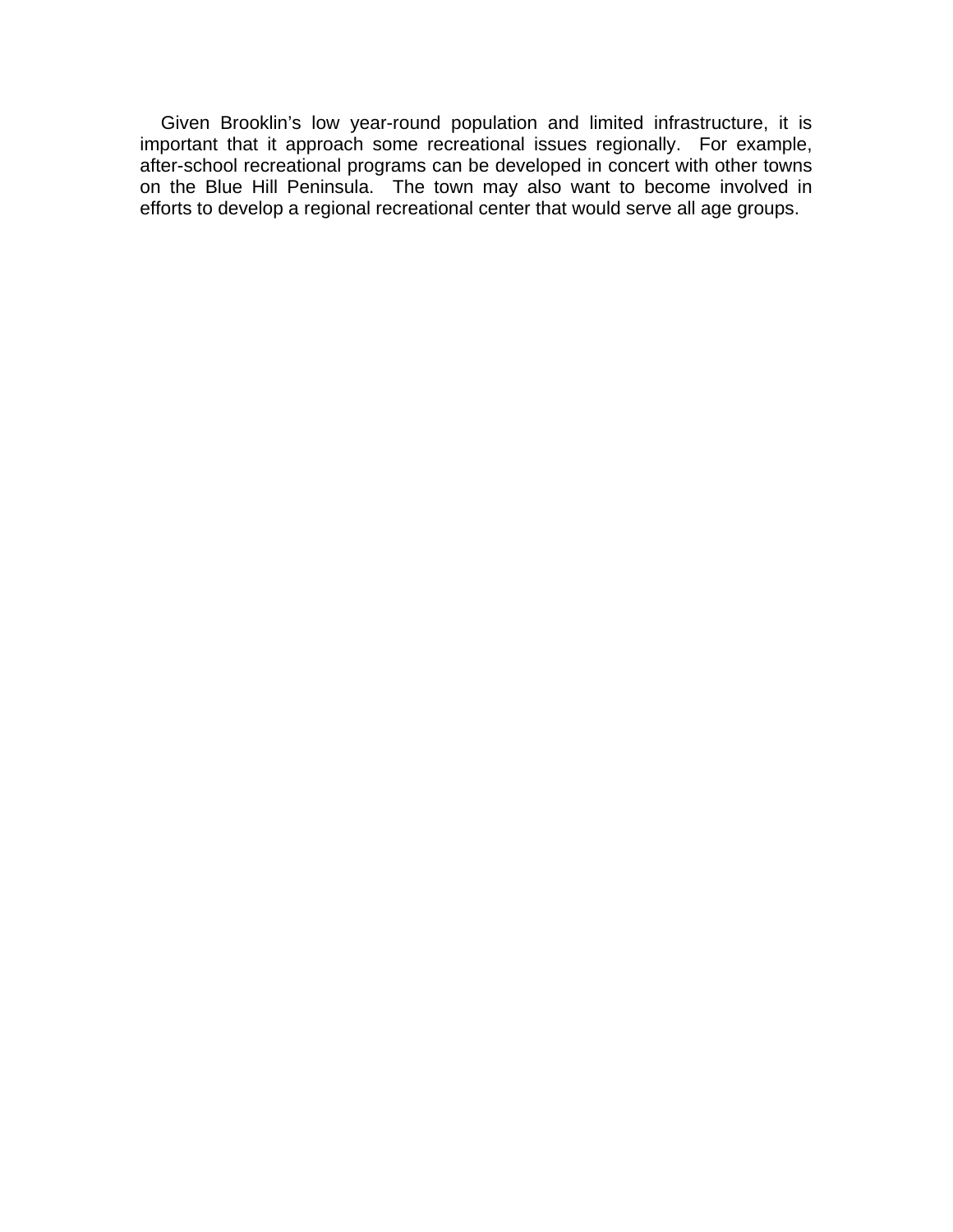# **G. MARINE RESOURCES**

### **1. Introduction**

It is important that a Comprehensive Plan provide a thorough analysis of marine resources. Specifically, this section:

- a. describes Brooklin's marine resource areas, facilities, and waterdependent uses;
- b. assesses the adequacy of existing facilities, and public access points to handle current and projected use demands; and
- c. assesses the effectiveness of existing measures to protect and preserve marine resource areas and important water-dependent uses.

## **2. Key Findings and Issues**

While marine resources still contribute in important ways to Brooklin's economy, the fishing community faces serious challenges. Harbor facilities lack adequate parking and have not been well maintained. Public access to the water is inadequate to handle current demand. The town lacks a harbor master and a harbor policy.

## **3. Public Opinion Survey and Community Workshop Results**

There were many comments in the survey and during the workshop about the inadequacy of current docking facilities and public access opportunities to salt water. These comments focused on inadequate parking, overuse, trash and aquaculture. Only 35 percent of respondents felt that town docking facilities were adequate and 42 percent felt public access to the shore was adequate.

Opinions were divided over the need for a harbor master. Twenty-four percent favored hiring a harbor master, 39 percent opposed and 32 percent were undecided. Sixty-one percent supported policies to promote commercial fishing and 59 percent supported policies for recreational boating. Only 13 percent supported the promotion of fish processing.

## **4. Marine Resource Areas**

**a. Shellfish**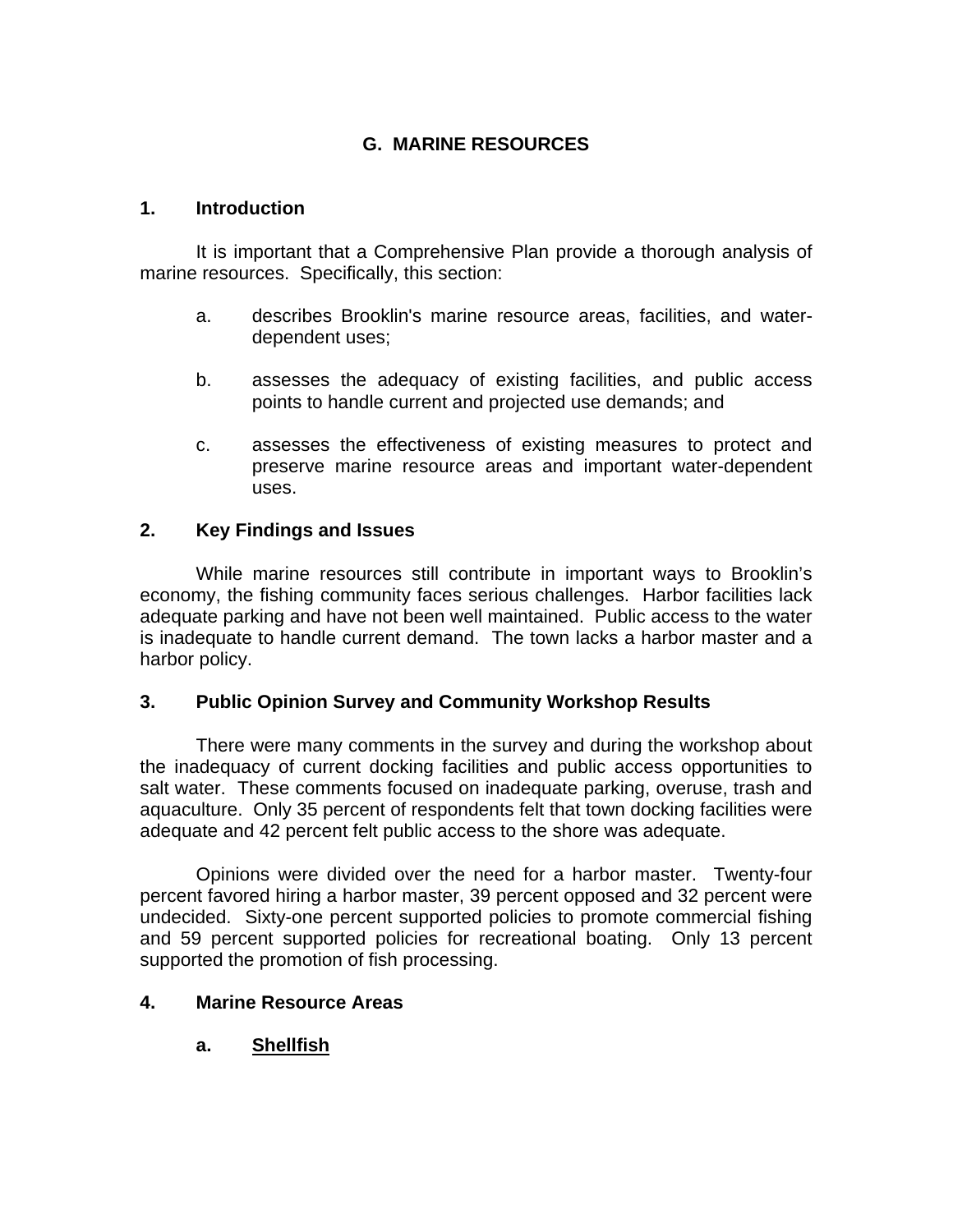While no data on shellfish resources or harvesting are presently available from the Maine Department of Marine Resources (DMR), local accounts indicate that clams and mussels are harvested "to some extent." There have also been areas that are closed to shellfish due to polluted water. As of 2001 these areas include the Pooduck area, the area from the E.B. White property to Bartlett Brook and Well's Cove. The closed areas change from year to year. Contamination of shellfish areas is a major concern of the town's shellfish committee.

## **b. Marine Fishing Licenses**

The licenses listed here are those sold by the Maine Department of Marine Resources to Brooklin residents. These include Brooklin residents who may fish out of town but do **not** include non-residents who may fish in Brooklin. The public opinion survey indicated that there are many non-residents who fish in Brooklin. The numbers below thus understate the full use of Brooklin's harbors.

Lobster fishing is clearly a very important source of employment. Commercial fishing and urchin harvesting also contribute to the economy as do sea urchins. While not shown on the table, there is also some worm harvesting.

| Table G.1<br>2001 MARINE HARVEST LICENSES, BROOKLIN                    |               |  |  |  |
|------------------------------------------------------------------------|---------------|--|--|--|
|                                                                        |               |  |  |  |
| License Type                                                           | <b>Number</b> |  |  |  |
| Lobster                                                                | 39            |  |  |  |
| Commercial Fishing (ground fish,<br>periwinkles etc)                   | 6             |  |  |  |
| Shrimp                                                                 | 1             |  |  |  |
| Elver                                                                  | 5             |  |  |  |
| Seaweed                                                                |               |  |  |  |
| Urchin                                                                 | 7             |  |  |  |
| <b>SOURCE:</b> Department of Marine Resources Harvester Count for 2001 |               |  |  |  |

## **5. Public Access to the Shore**

## **a. Publicly owned points**

There are three public access points. These are at the Dodge's Wharf area, Center Harbor and Naskeag Point. There are no floats, ramps or piers at any of these sites. There is heavy use of the Naskeag Point site by commercial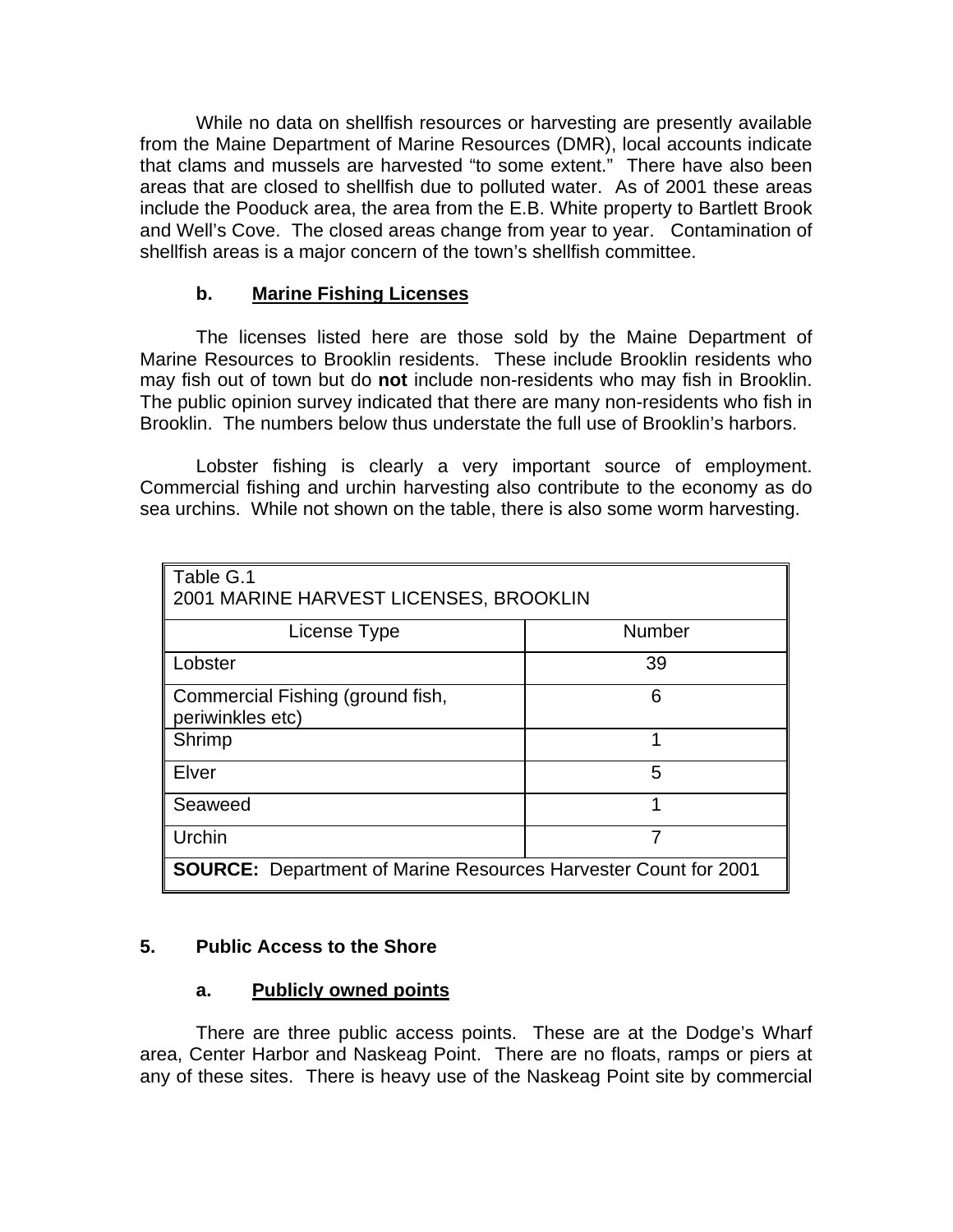fishermen and recreational boaters. There is limited use of the Center Harbor facility due to the lack of parking.

# **b. Privately Owned Access Points**

There are no privately owned access points that are open to the general public.

# **c. Adequacy of Access**

The public opinion survey revealed that only 35 percent of respondents felt that town docking facilities were adequate. The lack of parking is one of the major concerns. While parking is adequate at Naskeag Point, there are 2 parking spots at Dodge's Wharf and "hardly any" parking at Center Harbor.

## **6. Water-Dependent Uses**

Water-dependent uses are defined as those uses that would require direct access to coastal waters and cannot be located away from these waters. These would include fishing operations, piers, and the like. Boat building is a major contributor to Brooklin's economy. Since the boatyards require at least some access to coastal waters, their needs should be considered in evaluating waterdependent uses.

Brooklin's current water-dependent uses are shown on Map 1. These are primarily boat yards. The remaining uses are harbors and boat landings.

# **7. Harbors & Marinas**

## **a. Facilities**

There are 20-30 moorings at Naskeag and over 100 at Center Harbor. There are presently no town mooring plans or regulation of moorings. Atlantic Boat Company also has about 25 moorings adjacent to Flye Point. These are leased to the public on a fee basis.

## **b. Adequacy**

All town landings require major improvements. One way to determine the full extent of needs would be to conduct an in-depth assessment of the harbor facilities. The town has not made major investments in its harbor facilities in recent years. They have many deficiencies that need to be addressed.

## **8. Effectiveness of Existing Measures to Protect and Preserve Marine Resources**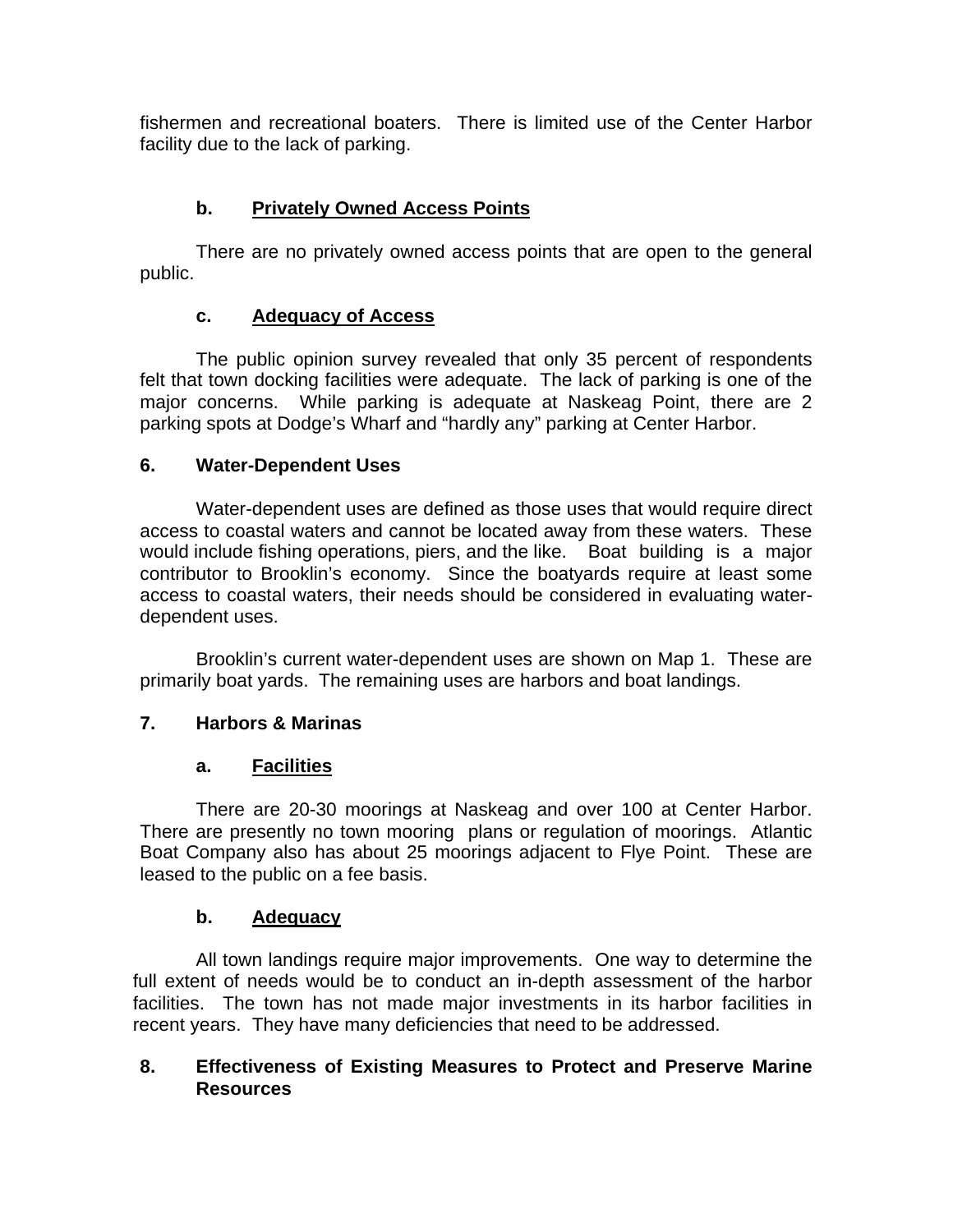The primary way that marine resources are protected in Brooklin is through the shoreland zoning ordinance. This is the basic ordinance that all Maine towns are required to have. When Brooklin is revising its land use ordinances, it may also want to review its current treatment of water quality concerns such as storm water runoff from development. The ordinance revisions could call for stricter attention to erosion and sedimentation prevention in new subdivisions. Site plan review procedures could stress standards for the extent of impervious surface and drainage. Such measures could build on those already in place.

Brooklin also has to decide if it needs a harbor policy and a harbor master. Overall, it is becoming more difficult for Brooklin to retain its fishing heritage. The higher price of land, competition for public access and federal fishing restrictions are making fishing less attractive. One specific measure that could be considered is shoreland zoning restrictions to protect water-dependent uses from being converted to other uses (such as a fish pier being converted to shorefront condominiums). There is presently no such zoning in town, which means that is little protection from water-dependent uses being converted to other uses.

#### **9. Regional Marine Resource Issues**

Brooklin shares its marine resources with other communities adjoining Blue Hill Bay and Eggemoggin Reach. It thus may want to address issues such as water quality and public access cooperatively with these towns.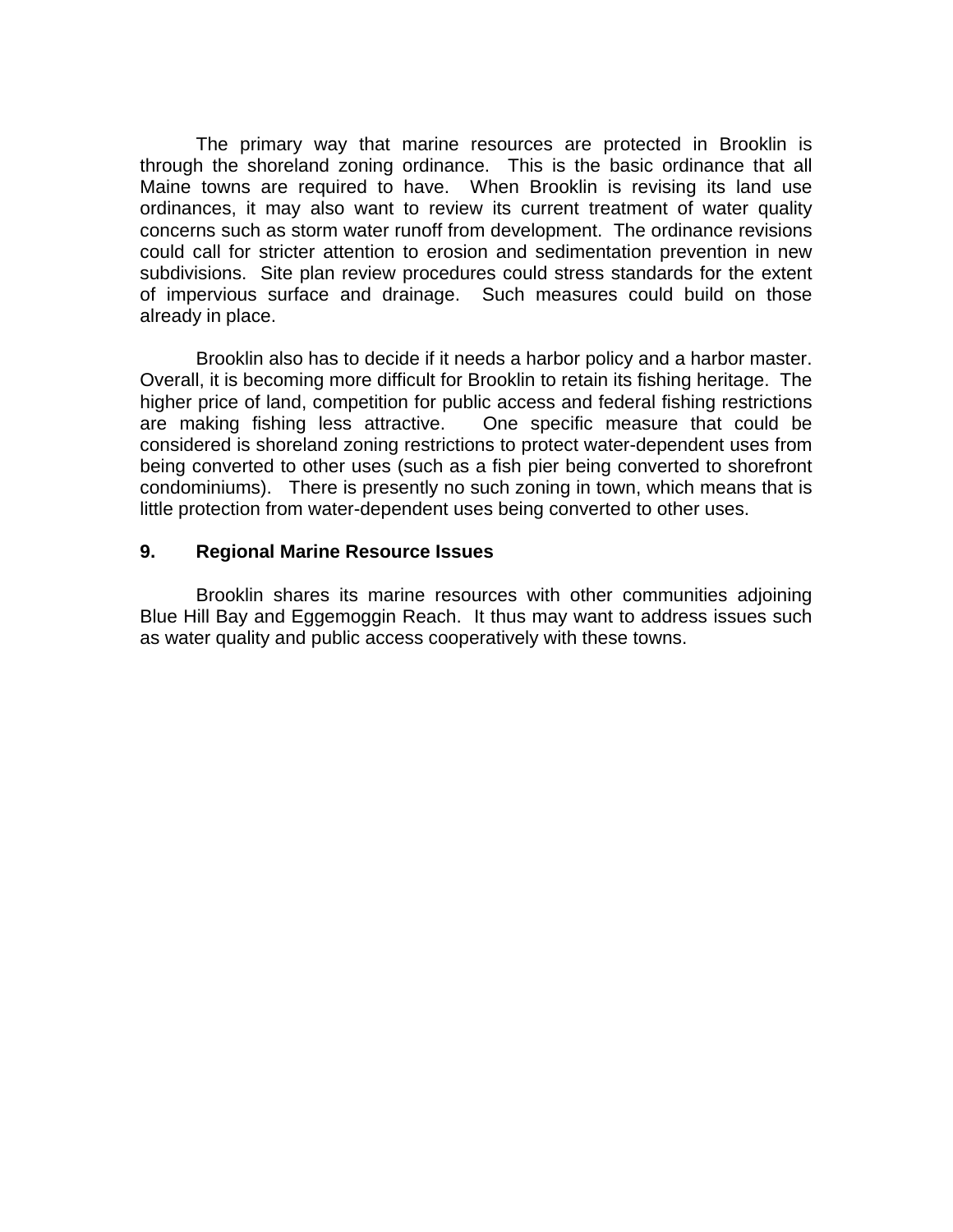## **H. WATER RESOURCES**

## **1. Purpose**

This section will present an overview of Brooklin's water resources. An understanding of water resources is important since all residents must have a reliable source of drinking water. Specifically, this question will:

- a. describe the characteristics, uses, and quality of Brooklin's significant water resources;
- b. predict whether the quantity or quality of significant water resources will be threatened by the impacts of future growth and development; and
- c. assess the effectiveness of existing measures to protect and preserve significant water resources.

## **2. Key Findings and Issues**

Brooklin residents depend primarily upon bedrock wells for their drinking water. There are no serious threats to the town's ground water resources. Since there are no lakes or great ponds in town, the major surface water resources are salt water. There are only two licensed overboard discharges in town and no known threats to surface water resources.

## **3. Public Opinion Survey and Community Workshop Results**

About 77 percent of respondents favored ordinances to protect aquifers. Only 16 percent said that potable water was a problem. About 15 percent felt that air and water quality were problems.

#### **4. Surface Water Resources**

## **a. Fresh Water Bodies and Watersheds**

There are no great ponds (naturally made fresh water ponds greater than 10 acres) in Brooklin. There are about a dozen small ponds, some of which are man-made. These small ponds are not subject to state laws such as the Natural Resources Protection Act. Lake and great pond protection is thus not an issue in Brooklin.

## **b. Marine Water Quality**

The DEP classifies all surface water in Maine. These classifications set the standards allowed for discharges of pollutants. The majority of waters in the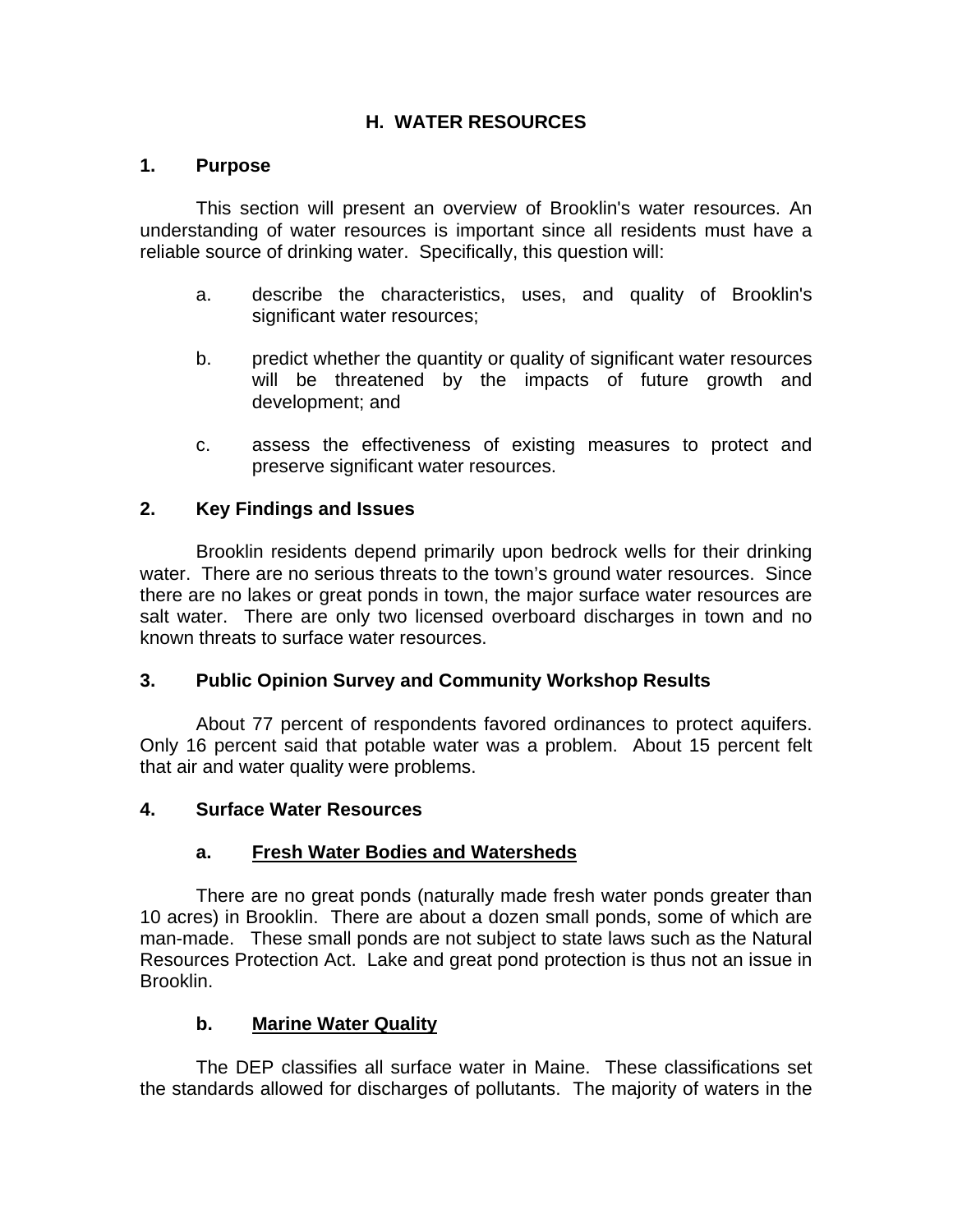state, including those adjacent to Brooklin, are classified "SB," which is the second highest classification. Per DEP standards, habitats in these waters "shall be characterized as unimpaired." No discharges that would cause closure of open shellfish areas are permitted. Dissolved oxygen contents are set at 85 percent.

# **c. Threats to Surface Water Resources**

There are two types of pollution that threaten surface water: point and non-point. Point pollution is attributable to a specific source such as a pipe discharging into a stream. Non-point pollution comes from a general source such as stormwater runoff that carries oil spilled on a road into a stream.

The only known source of point pollution in Brooklin are two licensed overboard discharges. These are private residences who discharge of their treated wastewater into the water. DEP licensing standards should assure that there is no threat of pollution.

There has been no inventory of non-point sources in Brooklin. These are likely to occur where there are large areas of impervious surfaces. Other possible sources include roads that are subject to erosion or areas where there has been major clearing of vegetation.

# **5. Ground Water Resources**

As mentioned in the Housing chapter, the majority of Brooklin residents depend on individual wells for their water supply. There is, however, a small communal water supply serving the Haven Colony. Areas that normally yield large quantities of water to wells are called sand and gravel aquifers. There are, however, no sand and gravel aquifers in Brooklin. Rather, most wells in Brooklin are drilled in bedrock. Bedrock wells generally yield from about 10 to 50 gallons per minute (gpm). Normally, a well yielding about 1 gpm is considered sufficient for domestic use.

Overall, there are no problems in Brooklin with ground water supply. There have been some complaints of hard water. Also, there have been isolated cases of inadequate wells. It is not known if these are due to poorly drilled wells or other problems.

## **a. Ground Water Quality**

The DEP has rated Brooklin's ground water as GW-A. This is the highest DEP classification and it applies to all ground water in the state unless specifically noted otherwise. DEP standards mandate that these waters be of such quality that they can be used for public water supplies. They shall, per DEP standards, be free of radioactive matter or any matter that affects their taste or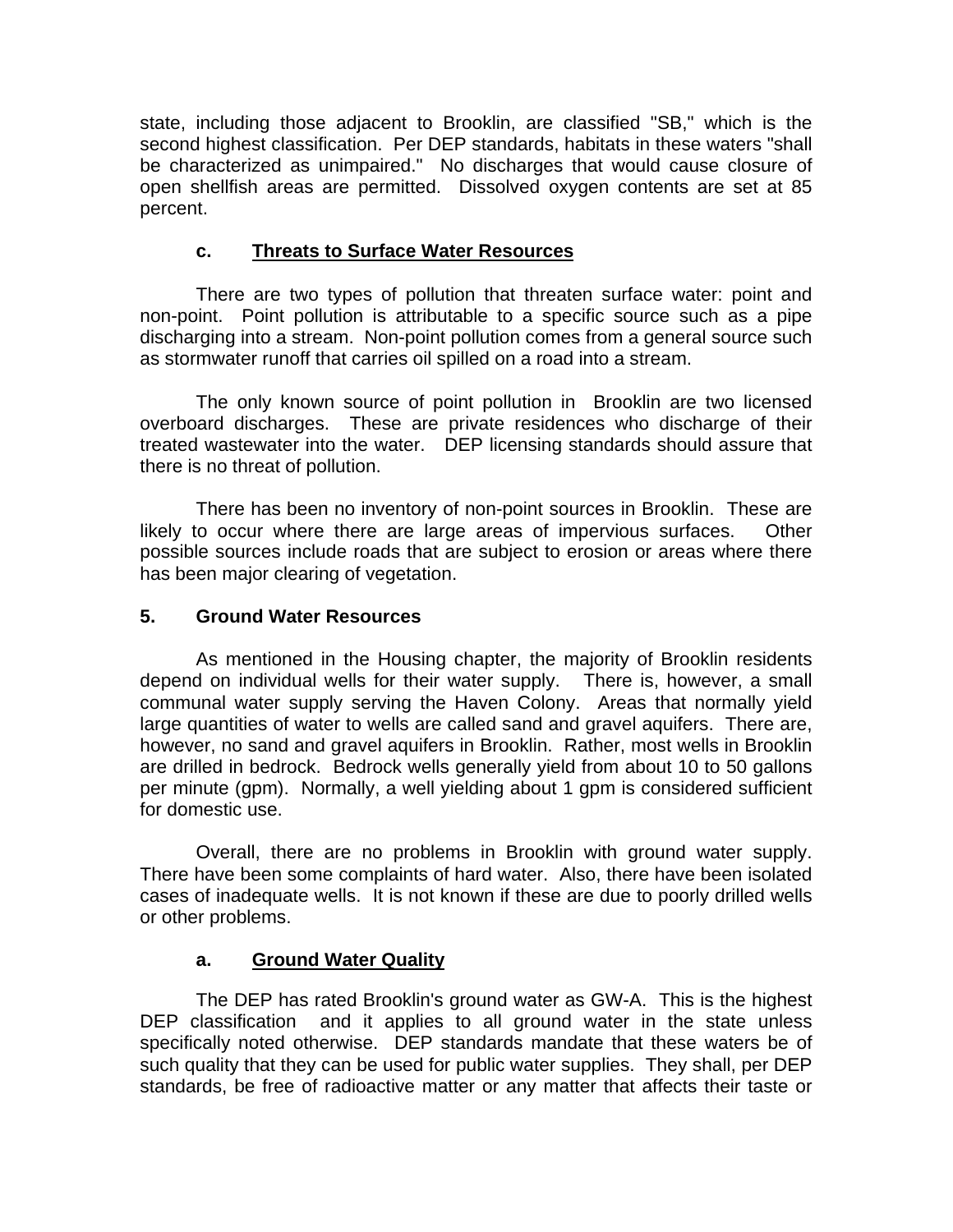odor. Brooklin's 1979 *Land Use Data Base* noted that some of the wells in the Harriman Point area had a high iron content.

# **b. Threats to Ground Water**

Given the low incidence of non-point pollution in Brooklin and the overall low density of the population, there are no significant threats to ground water.

## **6. Future Adequacy of Brooklin's Water Resources**

Given the relatively slow rate of growth projected for Brooklin, current drinking water supplies should be adequate for the foreseeable future. The only possible problem would be threats to individual wells from contamination.

7. Adequacy of Existing Measures to Protect and Preserve Significant Water Resources

Brooklin's current measures to protect water resources consist of the shoreland zoning ordinance and the subdivision review standards. Its current site plan review ordinance has standards to protect against water pollution, assure adequate sewage disposal and storm water drainage. If the town decides to enact town-wide zoning, it could develop additional measures to protect water quality. These could include standards for maximum impervious surface, drainage provisions and storage of pollution-causing materials.

## **8. Regional Issues**

There are no immediate regional water resource issues facing Brooklin. The town does not share any sand and gravel aquifers with a surrounding town. Given the relatively low rates of growth projected for the town, there is no foreseeable likelihood of the town needing to tap into a public water system from a surrounding town.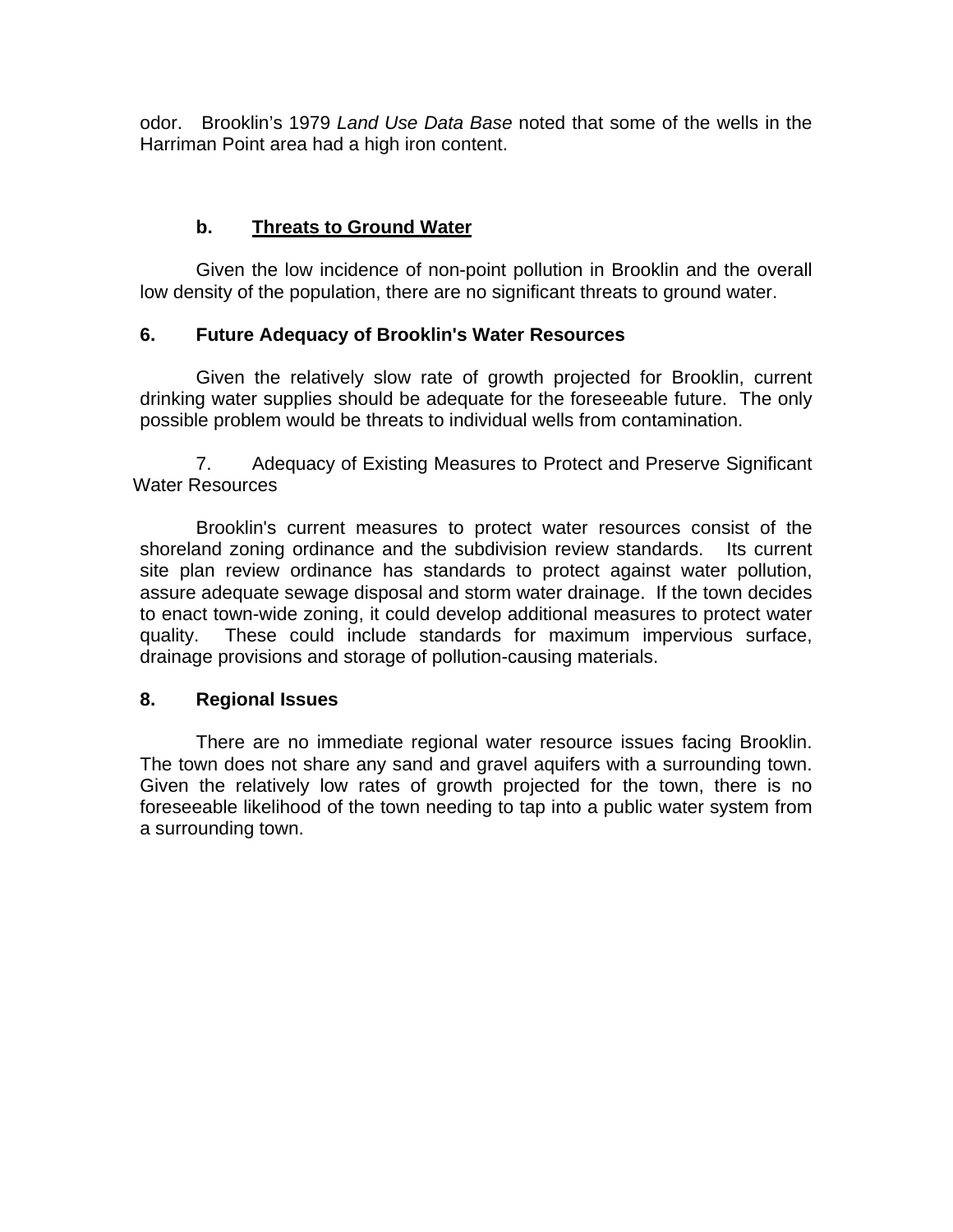# **I. NATURAL RESOURCES**

## **1. Introduction**

A comprehensive plan should provide an overview of a town's natural resources. These resources are important to the town in several ways. First, they provide critical wildlife and fisheries habitats. Second, inappropriate development in environmentally fragile areas could be costly to the entire town. For example, disruption of natural drainage patterns could increase the chances of flooding. Finally, these resources are an essential part of the Brooklin's rural character.

Specifically, this chapter will:

- a. describe Brooklin's critical natural and scenic resources;
- b. predict whether these resources will be threatened by the impacts of future growth and development; and
- c. assess the effectiveness of existing efforts to protect and preserve these resources.

## **2. Key Findings and Issues**

As a coastal community, Brooklin has a diversity of animal and plant life. Its coastline is an important habitat for waterfowl. The town is also the habitat of the threatened Allegheny Vine plant. There are five or fewer known occurrences of this plant in the state. Upland areas are habitats for deer, moose and black bears.

## **3. Public Opinion Survey and Community Workshop Results**

There were many positive comments in the survey and during the workshop about Brooklin's natural resources and beauty. Eighty-one percent of the survey respondents supported measures to protect wildlife habitats. Protection of black fly habitats appeared to have considerably less support. There was also strong support for protecting scenic views (81 percent) and wetlands (79 percent).

## **4. A Summary of Critical Natural Resources**

Brooklin's major natural resources are discussed below. There is also further discussion of marine-related resources in the *Marine Resources* chapter and of farm and forest land in the *Agricultural and Forest Resources* chapter.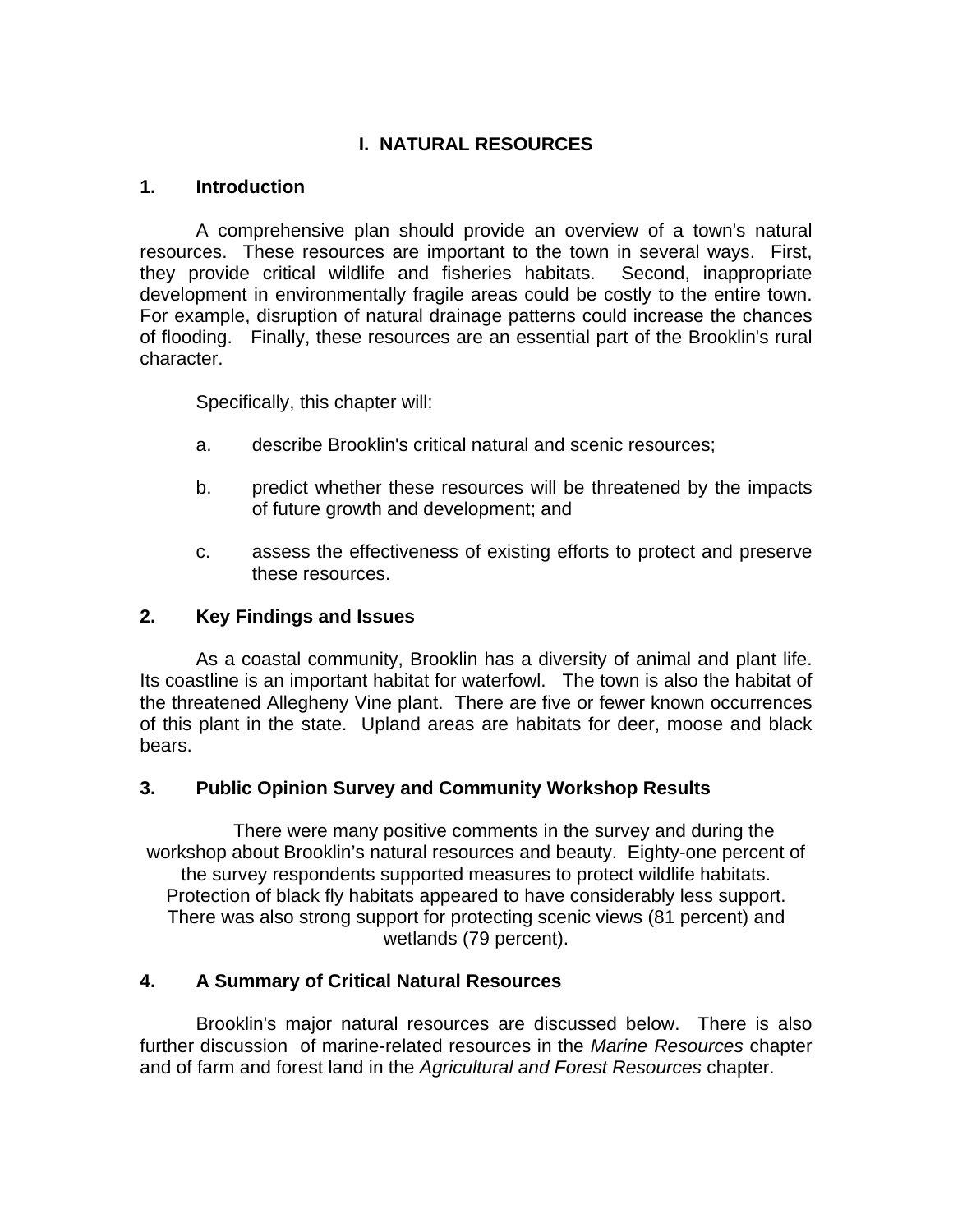## **a. Wetlands**

Wetlands are one of the most critical natural resources. They often serve as aquifer recharge areas, allowing underground water supplies to be recharged. They are also critical wildlife and bird habitats. Wetlands are an important part of nature's drainage system since they hold storm water. Areas that have experienced extensive filling of wetlands often face increased flooding problems. Wetlands are also important as breeding areas for waterfowl and habitat for other wildlife.

There are four major wetlands in Brooklin. These are the Great Meadow, the Salt Marsh, the Great Heath and the one near the Harriman Point Road. An analysis of wetland maps indicates that there about 5,346 acres of hydric soils wetlands in town or 45 percent of the town's total land area of 11,882 acres (see Map 2). While not all hydric soils are necessarily classified as wetlands their presence does indicate that a large portion of town's land area is wetlands. Brooklin's wetlands are important habitats for aquatic animals such as beaver and muskrat. These areas are also important breeding areas for waterfowl.

## **b. Wildlife Habitats**

Tidal flats are important wintering areas for waterfowl. Birds found on the flats in winter include Bufflehead, Goldeneye, Black Duck and Scaup. The upland environment, which includes mature forests, pioneer hardwood stands and blueberry barrens supports deer and an occasional black bear or moose. Other animals found in this environment include ruffed grouse, pheasant, woodcock, hare and squirrel. The entire central section of Brooklin would be considered an upland environment.

## **c. Fishery Resources**

Lobsters, scallops and fin fish are found in the open waters of Eggemoggin Reach and Blue Hill Bay, while clams and sea worms are found on the tidal flats. Marine resources are discussed further in the Marine Resources chapter.

## **d. Rare Plants and Natural Areas**

Under the Natural Areas Program, the state Department of Conservation's Natural Resources Information and Mapping Center maintains records of rare plants and other natural features of special concern. It has identified two rare or exemplary botanical features.

The first is *adlumia fungosa* or Allegheny Vine. It is rated S1 for its state rarity and is considered a threatened species. The S1 category refers to a critically imperiled species in Maine with fewer or five known occurrences or one that faces extirpation from Maine. This plant is located in the Torrey Island-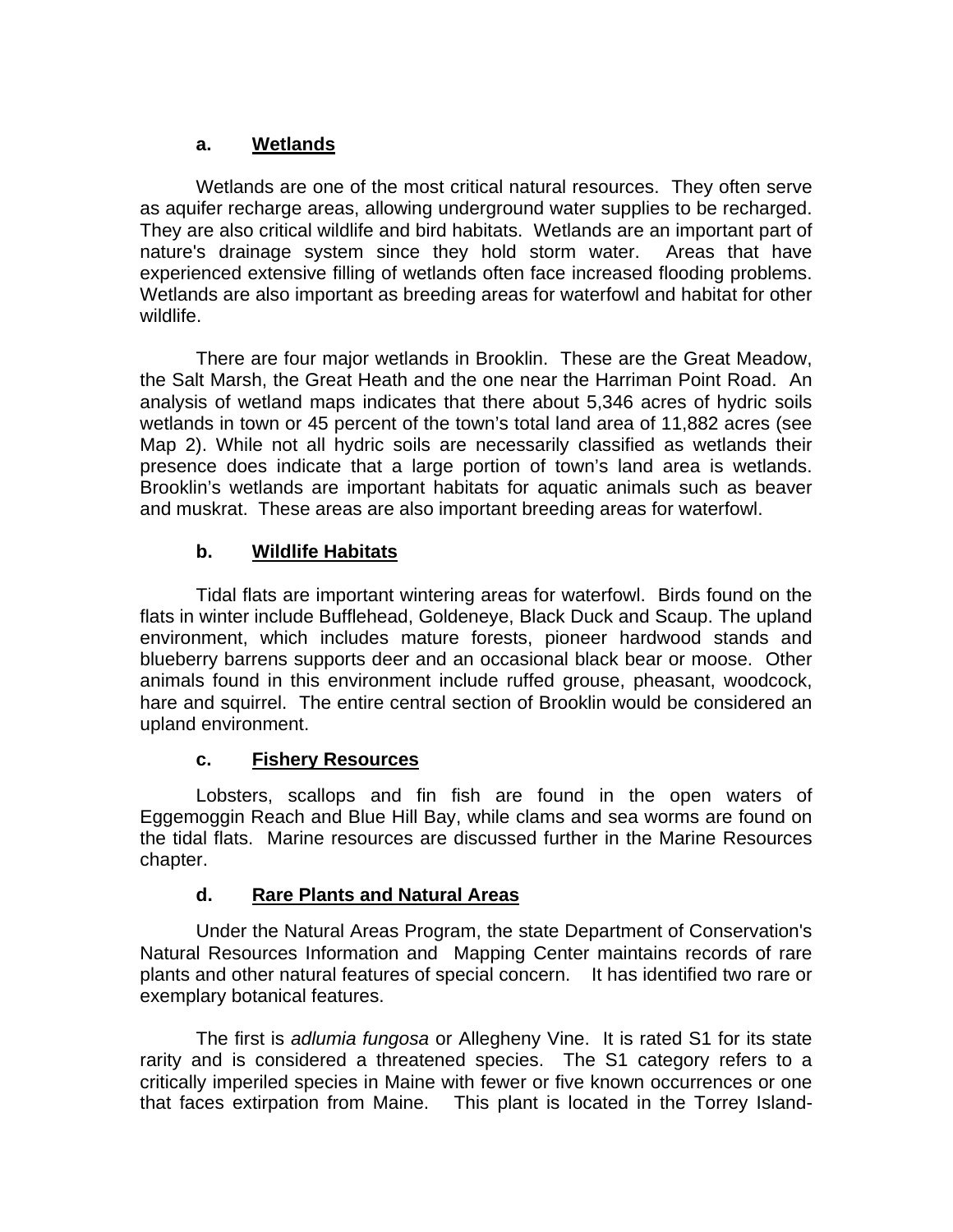Gangway Ledge area. It is the only member of the climbing fumitory genus in the region.

The second is *carex silicea Olney* or sea beach sedge. It is rated S3. This category refers to species that are rare in Maine but not sufficiently rare to be considered threatened or endangered. It has been reported in 24 towns in Maine. It is difficult to identify without microscopic examination. It is located in various salt marshes.

The exact location of these plants is kept confidential, but information can be obtained from the Department of Conservation. If the planning board believes that a rare plant might be threatened by a proposed development, it can send a map of the area to the department. It could also have the applicant hire a botanist to do a survey of the area. It is important to keep in mind that land use changes in the general area where the plant is located may threaten its existence. It is thus important not only to protect the specific site, but the surrounding area as well. Both plants are in areas that are unlikely to be developed.

Since there is no record of a systematic inventory having been conducted of the town's natural features, it is possible that there are other environmentally valuable areas that have not been identified. Such an inventory could be conducted by interested citizens under the guidance of the Natural Areas Program.

While data are not presently available from the Maine Department of Inland Fisheries and Wildlife (MDIFW), the department normally maps features such as deer wintering yards, bald eagle habitats and essential and significant wildlife habitats. Presence of such features complicates the land use permit process. For example, any subdivision within an essential habitat of a threatened or endangered species in Maine must be reviewed by the MDIFW.

#### **5. Scenic Resources**

Brooklin has many scenic views. The combination of hills, coves, bogs and blueberry fields assures a rich variety of views. Such views are an integral part of the town's rural character. Areas of particular scenic value are the library area, Center Harbor and Naskeag and Flye Points.

#### **6. Assessment of Threats to Brooklin's Natural and Scenic Resources**

While there are no immediate threats to Brooklin's natural and scenic resources, there is the risk of longer-term damage through future development. This is particularly the case in those areas not protected by shoreland zoning or by state essential habitat designation. A poorly planned subdivision development could disrupt views from an adjoining property or disrupt an important wildlife area.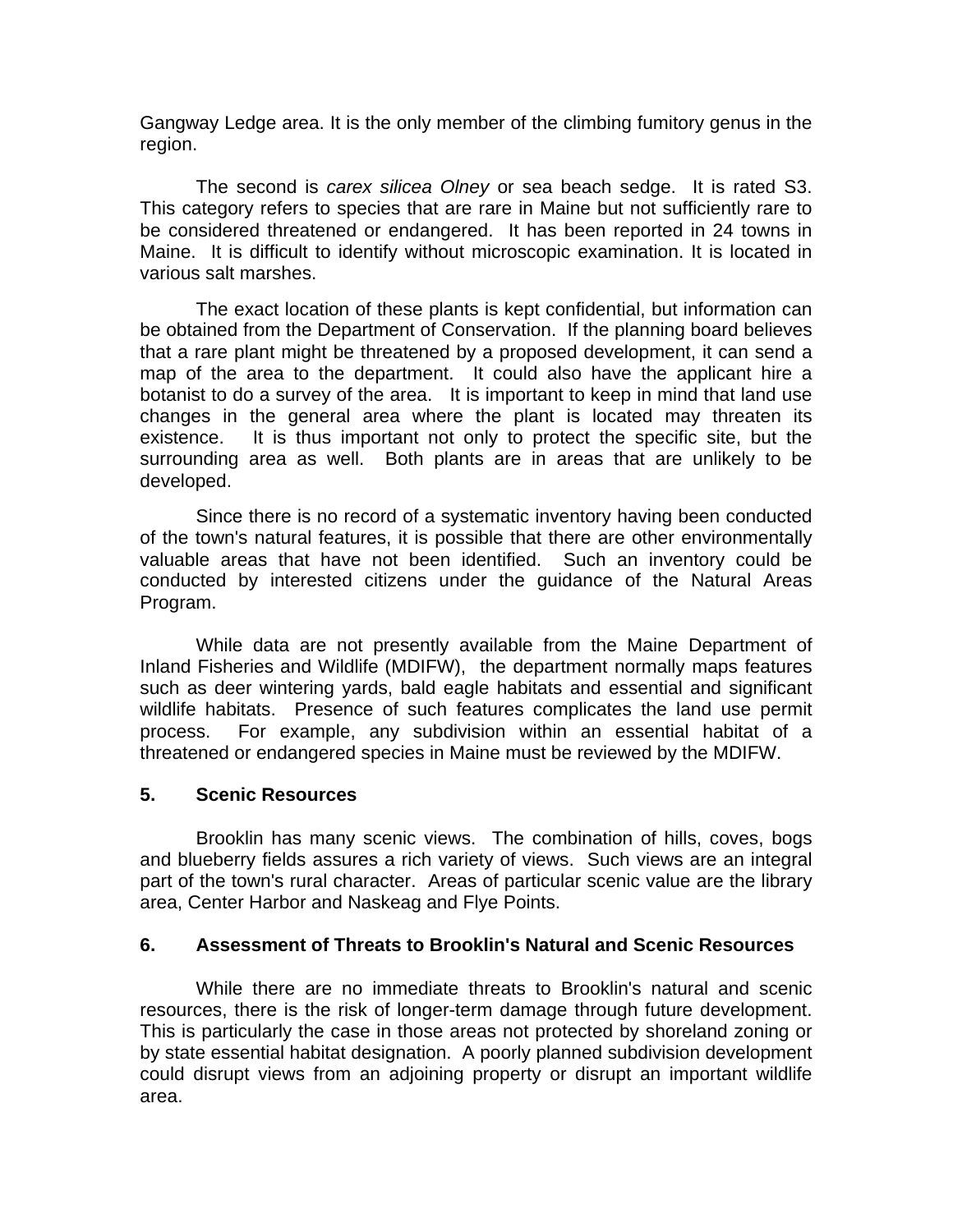#### **7. Assessment of Existing Efforts to Protect and Preserve Brooklin's Natural and Scenic Resources**

Brooklin's shoreland zoning ordinance meets all state requirements. This means that some protection is offered to resources along the shore. There is, however, only incidental protection to resources outside of the shoreland zone since there is no town-wide zoning. The town may want to consider other measures to protect natural resources if it enacts town-wide zoning. These could include larger minimum lot sizes and stricter setback standards in areas where high-value natural resources are present.

Greater protection would also be possible through revisions to the subdivision ordinance. These could involve creative lot-layout schemes such as clustering. Often, it is possible to make minor changes in the location of lots in a subdivision to minimize the disruption or views from a neighboring property or public road.

#### **8. Regional Issues**

As a peninsula, Brooklin only adjoins Sedgwick and Blue Hill on the land. The town also may want to solicit comments from these towns if there were a major subdivision or other land development activity adjacent to the town line that could affect a rare natural resource. Similarly, the planning board could ask for an opportunity to comment on large-scale development proposals in either adjoining town. This would allow an opportunity for a more thorough assessment of potentially adverse environmental impacts on natural resources.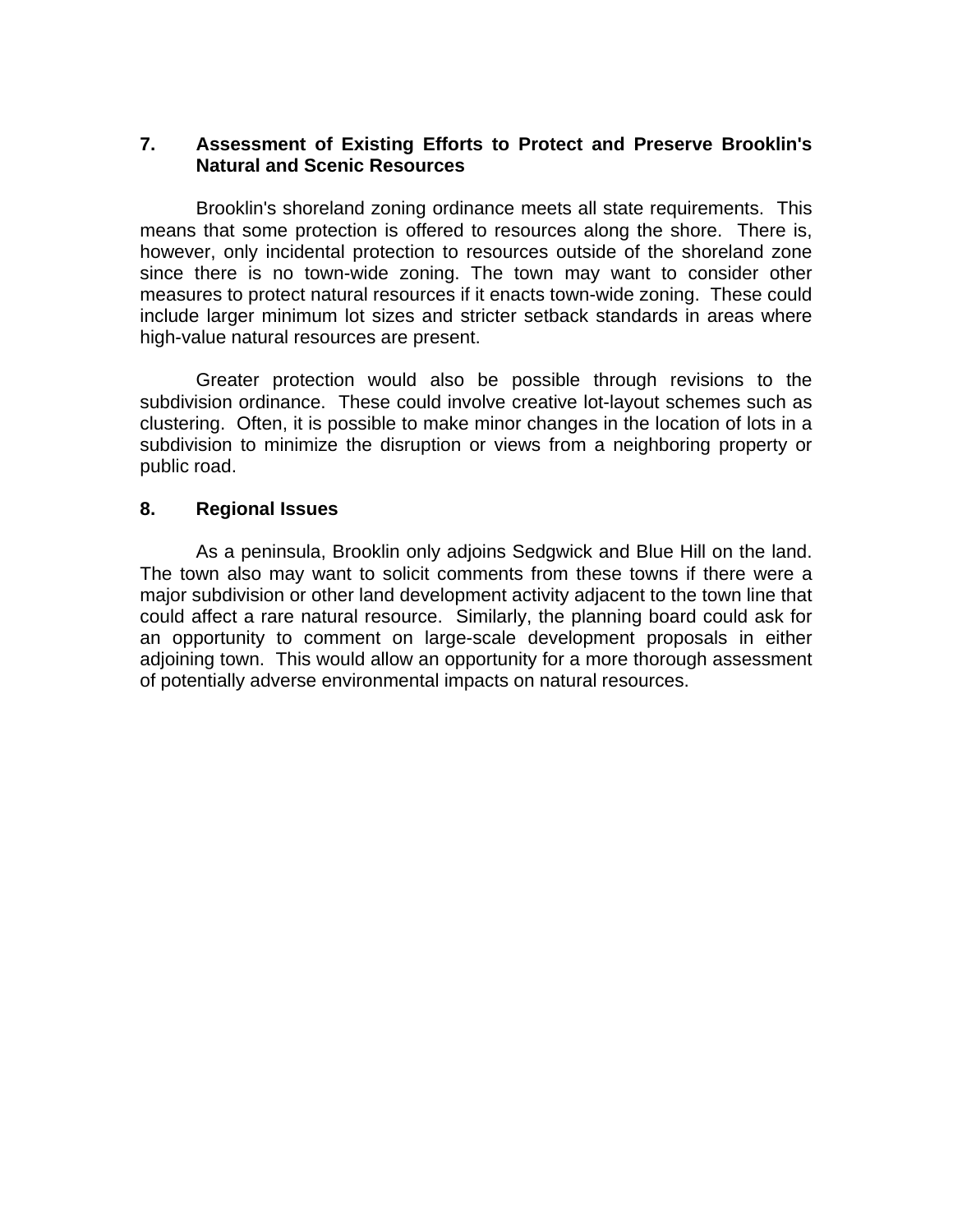# **J. AGRICULTURAL and FOREST RESOURCES**

#### **1. Purpose**

This section presents an overview of Brooklin's Agricultural and Forest Resources. Specifically, this section will:

- a. describe the extent of Brooklin's farms and forest lands;
- b. predict whether the viability of these resources will be threatened by the impacts of growth and development; and
- c. assess the effectiveness of existing measures to protect and preserve important farm and forest resources.

# **2. Key Findings and Issues**

About 82 percent of Brooklin's approximately 12,000 acres of land area is forested. The forests are a mixture of hard and softwoods. While the state requirements for placing land under the preferential tree growth tax classification have become more restrictive, the acreage held under this classification in Brooklin has increased slightly in recent years. Forestry is thus an important land use in Brooklin.

The most recent estimate is that there are 17 farms in Brooklin. Most of these are devoted to raising blueberries. Only about 16 percent of Brooklin's soils are ideally suited for agriculture and about three-quarters of these would require either drainage or irrigation. The focus in Brooklin should thus be on maintaining the current level of farming rather than looking toward a significant expansion.

# **3. Public Opinion Survey and Community Workshop Results**

There were many positive comments about Brooklin's farm and forest land. About 77 percent of respondents supported measures to protect farmland. This is similar to the 76 percent support rate for protecting forest land.

#### **4. Agricultural Resources**

Brooklin has relatively little agricultural land. According to the 1979 Brooklin Land Use Data Base, there were about 246 acres of farmland in town, about 2 percent of the total land area of 11,882 acres. As of 2001, Hancock County Soil and Water Conservation District records show that there are 17 farms in Brooklin that participate in USDA-sponsored programs. These include farming operations with an annual farm-derived income of \$1,000 or more. It is possible that there are few additional farms that do not participate in these programs. The major crop is blueberries although there are also some vegetable and meat and poultry farms.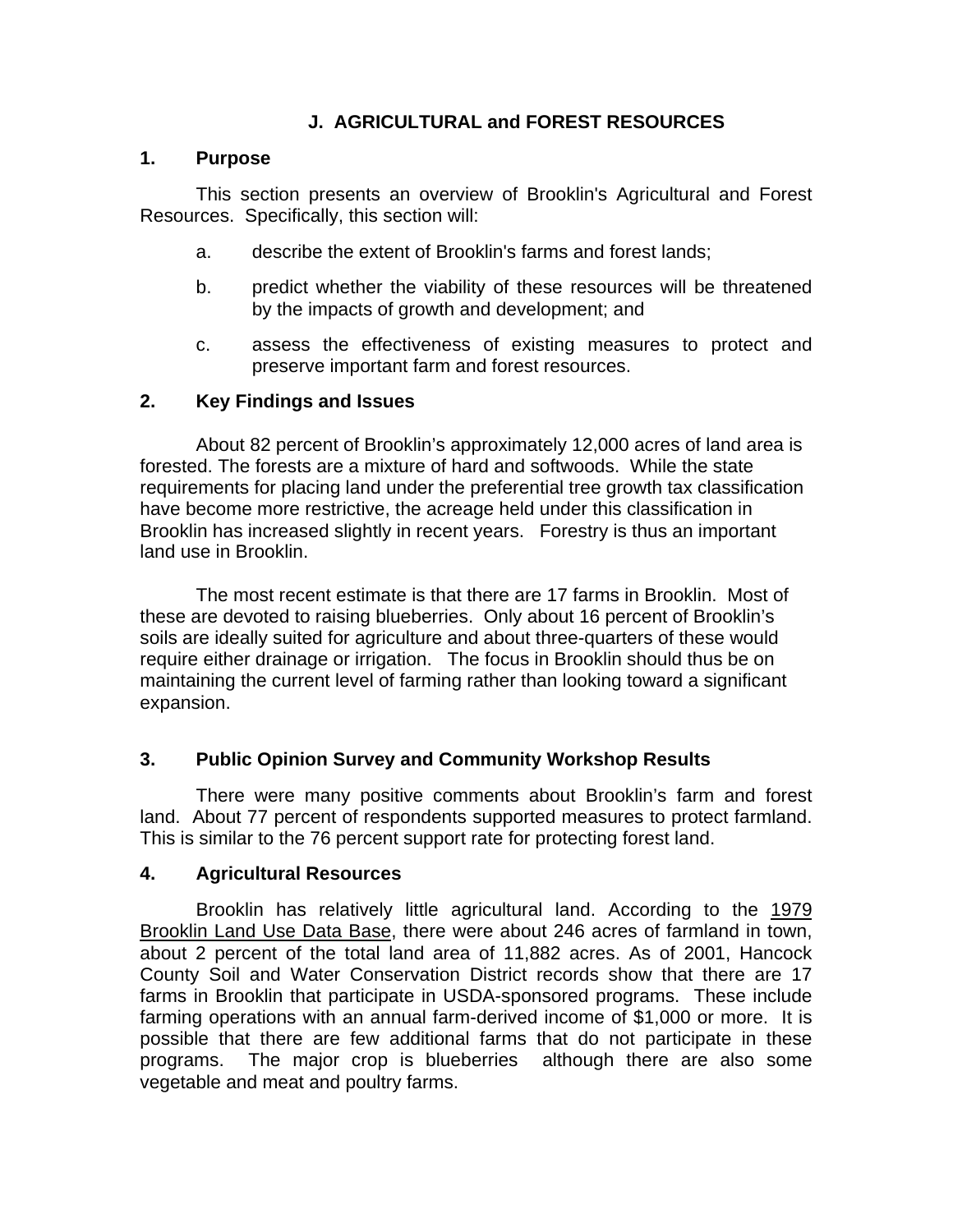The United States Natural Resources Conservation Service (NRCS, formerly the Soil Conservation Service) has an estimate of prime agricultural soils. This estimate is based on the suitability of the soils for farmland, rather than their actual use. The rating is derived from factors such as types of soils, drainage and the absence of rocks. Some of these parcels may not be farmed. Similarly, some farms in Brooklin may not be on prime agricultural soils.

The NRCS records show that there are 1,975 acres of prime agricultural soils in Brooklin. This represents about 16 percent of Brooklin's land area. As seen in Table J.1, only a portion of these soils (314 acres) are considered prime if they are not drained or irrigated.

| Table J.1<br><b>Prime Agricultural Soils in Brooklin</b>               |         |                            |  |  |  |  |
|------------------------------------------------------------------------|---------|----------------------------|--|--|--|--|
| Category                                                               | Acreage | Percent of Total Land Area |  |  |  |  |
| <b>Prime Farmland</b>                                                  | 314     | 2.6%                       |  |  |  |  |
| Prime Areas If Drained                                                 | 582     | 4.8%                       |  |  |  |  |
| Prime Areas If Irrigated                                               | 1,039   | 8.7%                       |  |  |  |  |
| 16.2%<br>1,935<br>Total                                                |         |                            |  |  |  |  |
| <b>Source: USDA Natural Resources Conservation Service, March 2001</b> |         |                            |  |  |  |  |

Another way to estimate current amounts of agricultural land is through the acreage of land held under the Farm and Open Space Act. This act allows owners of farmland property tax breaks for parcels over five contiguous acres if they meet certain conditions such as a minimum farm-derived income. Normally, qualifying farmers with a long-term commitment to farming would participate in this program. A review of state records indicates that there has been a slight increase in the acreage held under this tax classification (see Table J.2).

|                                                                      | Table J.2                                                   |       |                          |       |  |  |
|----------------------------------------------------------------------|-------------------------------------------------------------|-------|--------------------------|-------|--|--|
|                                                                      | Farm and Open Space Taxation Parcels in Brooklin, 1994-1999 |       |                          |       |  |  |
|                                                                      | Farmland<br>Open Space Land                                 |       |                          |       |  |  |
|                                                                      | <b>Number of Parcels</b>                                    | Acres | <b>Number of Parcels</b> | Acres |  |  |
| 1994                                                                 | 5                                                           | 84    |                          | 3     |  |  |
| 1995                                                                 | 5                                                           | 84    |                          |       |  |  |
| 1996                                                                 | 5                                                           | 84    | 5                        | 3     |  |  |
| 1997                                                                 | 5                                                           | 84    | 5                        | 3     |  |  |
| 1998                                                                 | 6                                                           | 97    |                          | 3     |  |  |
| 1999                                                                 |                                                             | 97    |                          | 28    |  |  |
| <b>Source:</b> Municipal Valuation Return Statistical Summary, Maine |                                                             |       |                          |       |  |  |
|                                                                      | Bureau of Taxation Property Tax Division, Part IV           |       |                          |       |  |  |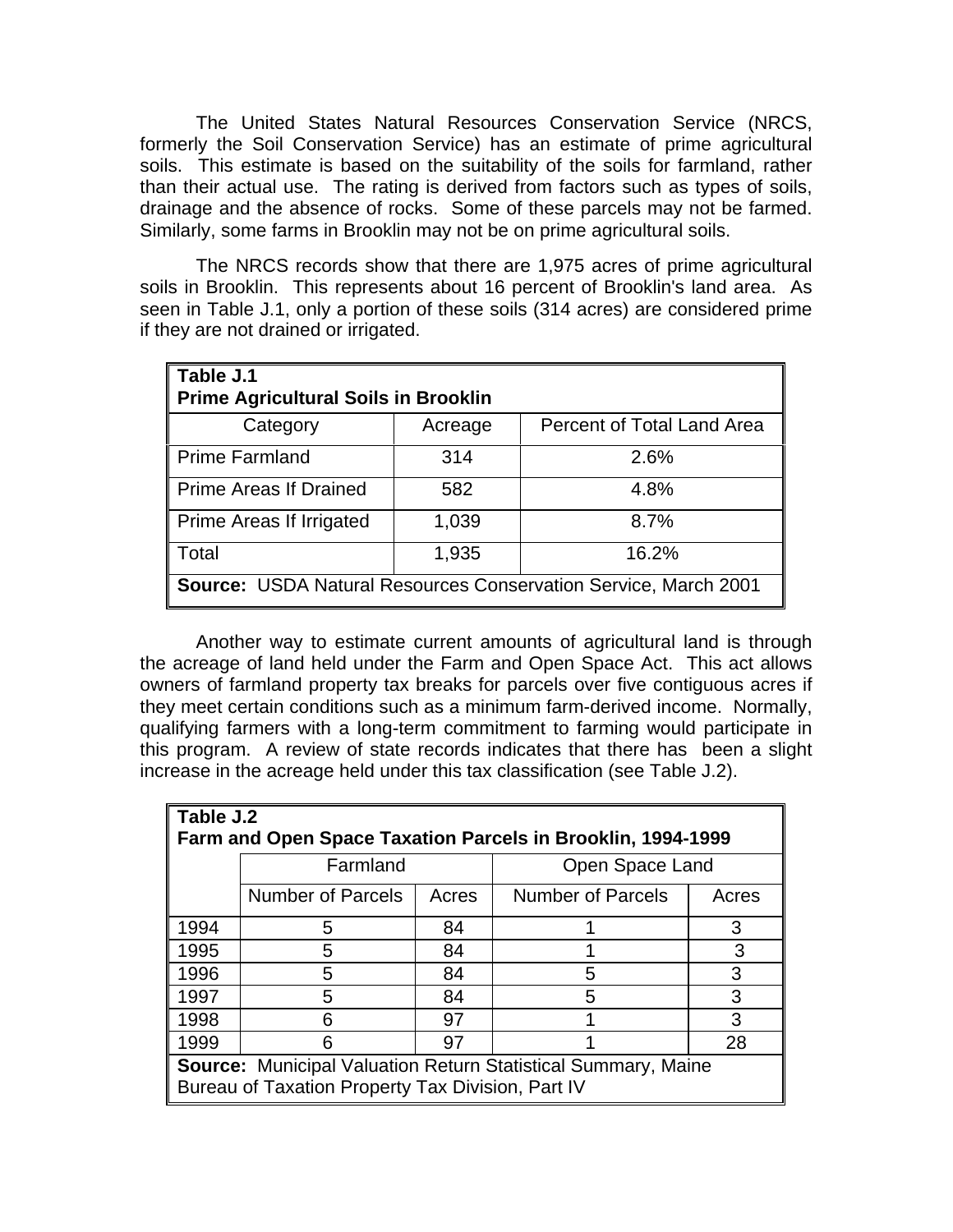#### **5. Forest Resources**

Forest is the primary land use cover in Brooklin. The 1979 Land Use Data Base indicated that 82 percent of the land in town was forested. Given the slow rate of development in most of the town since 1979, it is unlikely that there has been any significant decrease since that time. It is more likely that some abandoned fields have reverted to forest, thereby increasing the proportion of forested land.

The forests are a mix of temperate deciduous and northern coniferous trees. Broad-leafed deciduous trees - maple, oak, elm, and beech - are found together with northern coniferous trees, spruce, fir, pine, and larch. Abandoned fields, forest fires, and timber harvesting have combined with the process of succession to produce diverse forests of mixed age.

One source of information on Brooklin's forest resources is data on land held under the Tree Growth Taxation Act. This classification is similar to the Farm and Open Space Act in that owners of forested parcels meeting certain conditions may have their property assessed as forest land rather than for its potential developed value. These conditions became more restrictive in 1989 and were further amended in 1993.

Under the most recent amendments, the definition of forest land no longer includes parcels of less than 100 acres managed solely for personal use. If such properties are to remain in tree growth, the owner must manage the parcel according to a commercial forest management and harvest plan. While there have been some fluctuations in tree growth acreage, the overall trend shows an increase (see table J.3).

|      | Table J.3                                                                      |          |            |          |       |           |  |  |  |
|------|--------------------------------------------------------------------------------|----------|------------|----------|-------|-----------|--|--|--|
|      | Tree Growth Parcels in Brooklin, 1994-1999                                     |          |            |          |       |           |  |  |  |
| Year | Number of                                                                      | Softwood | Mixed-wood | Hardwood | Total | Parcels   |  |  |  |
|      | Parcels                                                                        | Acres    | Acres      | Acres    |       | Withdrawn |  |  |  |
| 1994 | 16                                                                             | 129      | 561        | 103      | 793   |           |  |  |  |
| 1995 | 16                                                                             | 116      | 416        | 95       | 627   |           |  |  |  |
| 1996 | 29                                                                             | 137      | 692        | 83       | 912   |           |  |  |  |
| 1997 | 25                                                                             | 155      | 692        | 83       | 929   |           |  |  |  |
| 1998 | 25                                                                             | 140      | 677        | 83       | 899   |           |  |  |  |
| 1999 | 25                                                                             | 155      | 692        | 83       | 929   |           |  |  |  |
|      | <b>Source:</b> Municipal Valuation Return Statistical Summary, Maine Bureau of |          |            |          |       |           |  |  |  |
|      | <b>Taxation Property Tax Division, Part III</b>                                |          |            |          |       |           |  |  |  |

# **6. An Analysis of Threats to Farm and Forest Land from Projected Development**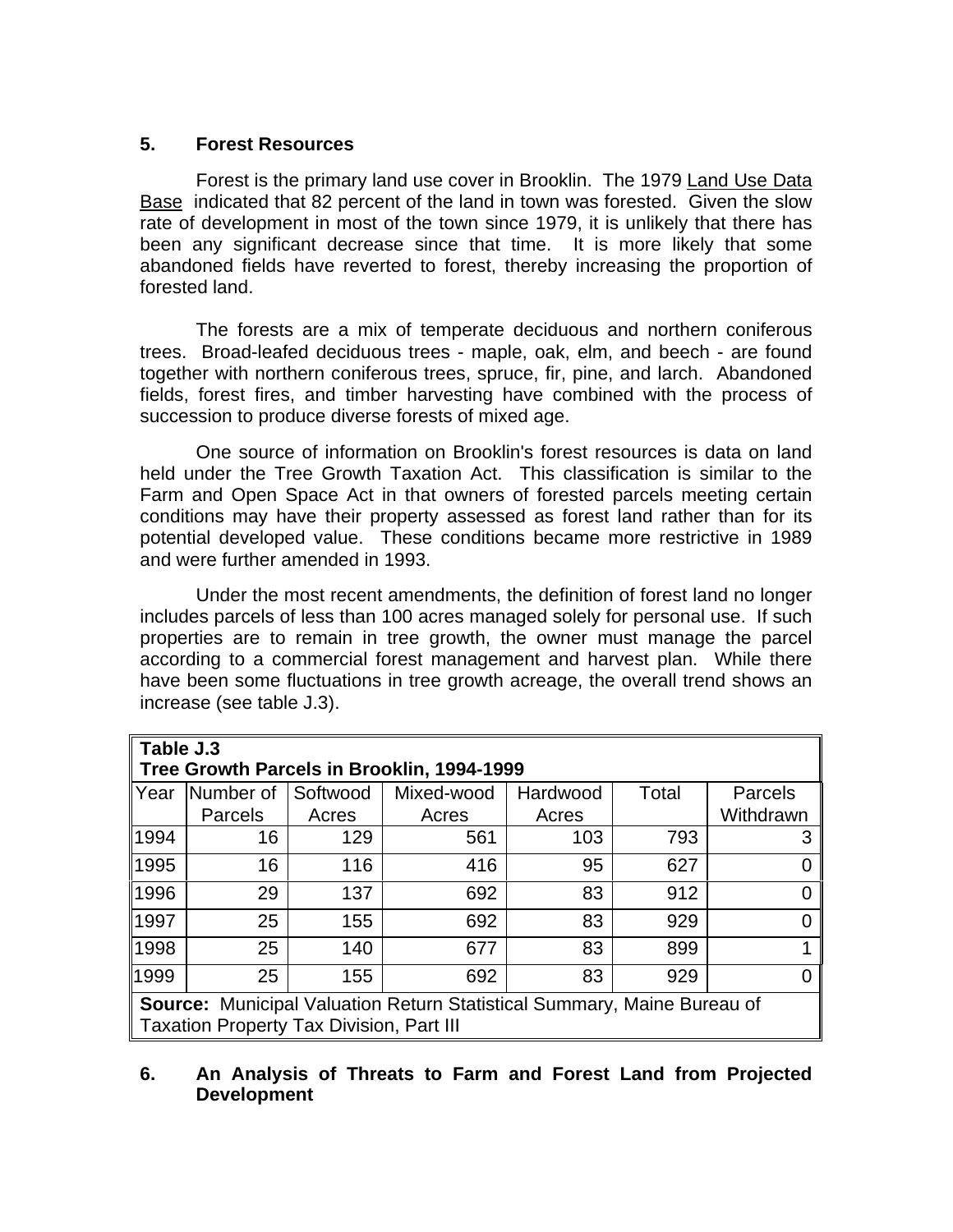While there are no immediate threats to Brooklin's farmland, it is possible that more will be developed for other uses. Open fields are particularly attractive to developers since less site preparation is required. One of the major factors influencing the decision to sell farm and for development is the potential values of crops.

Given the large amount of forest land in Brooklin, it is unlikely that development would pose a serious threat to forest resources. Rather, small areas may be cleared for house lots. It is unlikely that the remote, forested areas that are not served by year-round roads would receive any significant development. Another threat is excessive clear cutting. To date, however, most timber harvesting in Brooklin has been on a small-scale basis.

#### **7. Adequacy of Existing Measures to Protect Farm and Forest Land**

The only measure presently in effect to protect forest land is tree growth taxation. As mentioned above, there is limited participation by Brooklin farmers in the state's farmland taxation program. The town's land use regulations offer no specific measures to protect farm or forest land.

Some towns have enacted land use ordinance measures to increase protection of agricultural and forest resources. As Brooklin formulates its forest and agricultural policies, it may want to review what other towns have done. Some towns have enacted farm and forestry districts, in which relatively large lot sizes are set (as much as ten acres) and the use of cluster development is encouraged. The clusters can allow houses to be built on those portions of the parcel that are not farmed.

Other communities have worked closely with local land conservation groups in identifying farm parcels from which voluntary easements could be acquired from interested farmers. While a parcel under conservation easement will have a lower tax value, such parcels are usually a long-term tax advantage to a town. First, the value of properties adjoining a conservation parcel normally increases. Second, the tax revenue produced from the parcel if it were developed would probably be less than the cost of the providing municipal services such as schools to the new homes built on the site.

#### **8. Regional Issues**

One of the key ways to keep land in farm and forest uses to allow owners of this land to yield a decent income. This can be facilitated through regional efforts to develop new markets for locally grown foods and forest products. The town thus may want to encourage local farmers and forest lot owners to participate in regional efforts that are currently underway.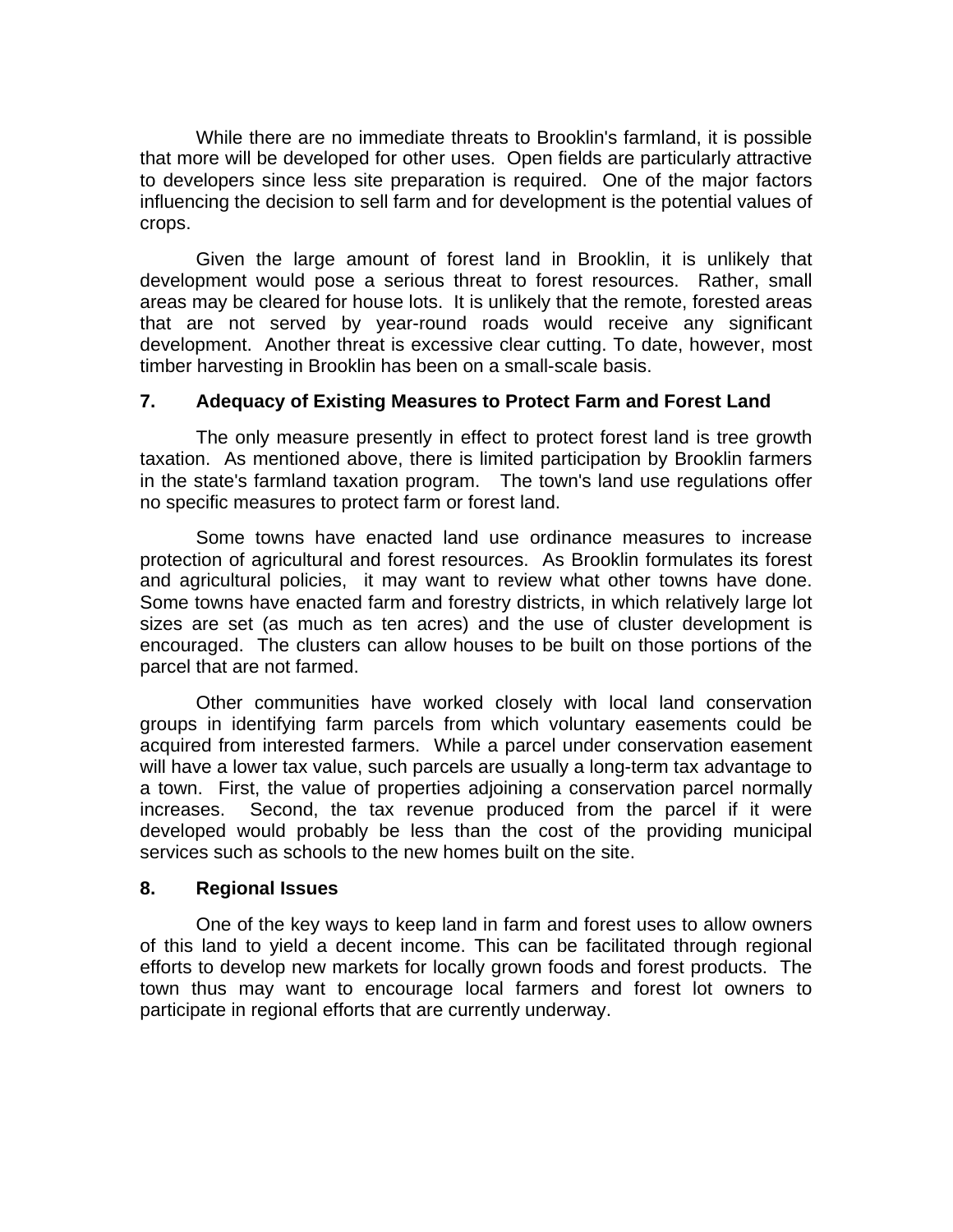# **K. HISTORICAL AND ARCHAEOLOGICAL RESOURCES**

### **1. Purpose**

A comprehensive plan should identify critical historical and archaeological resources. These resources are important not only for their role in Brooklin's history, but also for their present-day value. Historic buildings and sites add to the town's quality of life and their presence helps maintain property values.

Specifically, this section will:

- a. present a brief history of the town;
- b. describe Brooklin's historical and archaeological resources;
- c. assess threats to these resources; and

d. assess the effectiveness of existing measures to protect and preserve these resources.

# **2. Key Findings and Issues**

Brooklin has a large number (59) of known pre-historic (i.e., those predating European settlement) sites along its coast. However, only half of the coastline has been surveyed for sites so the actual number of sites may be considerably larger. While the town has many buildings of historic interest, only the E.B. White house and the IOOF hall are on the National Register of Historic Places. There are many other sites that may be eligible for listing.

#### **3. Public Opinion Survey and Community Workshop Results**

There were many favorable comments in the survey about old houses in town and the Odd Fellow's Hall. There were similar comments during the workshop.

**4. Historical Background** (Adapted from the 1979 Land Use Data Base)

#### **a. Pre-history**

The earliest archaeological remains found in this area are attributed to the prehistoric Red Paint People, more recently known as the Moorehead People. They are presumed to have migrated from the Saint Lawrence River Valley and inhabited the area for 1,300 years, between 3,000 B.C.E. and 1,700 B.C.E. The name, "Red Paint," is derived from the heavy concentrations of red ochre (iron oxide) found in the burial sites.

A second influx occurred around 1,700 B.C.E., this time from southern New England. The Algonquins, as this group is known, were of the Susquehanna tradition. They used different tools and exploited different animals than the Mooreheads. From this second migration arose the numerous tribes,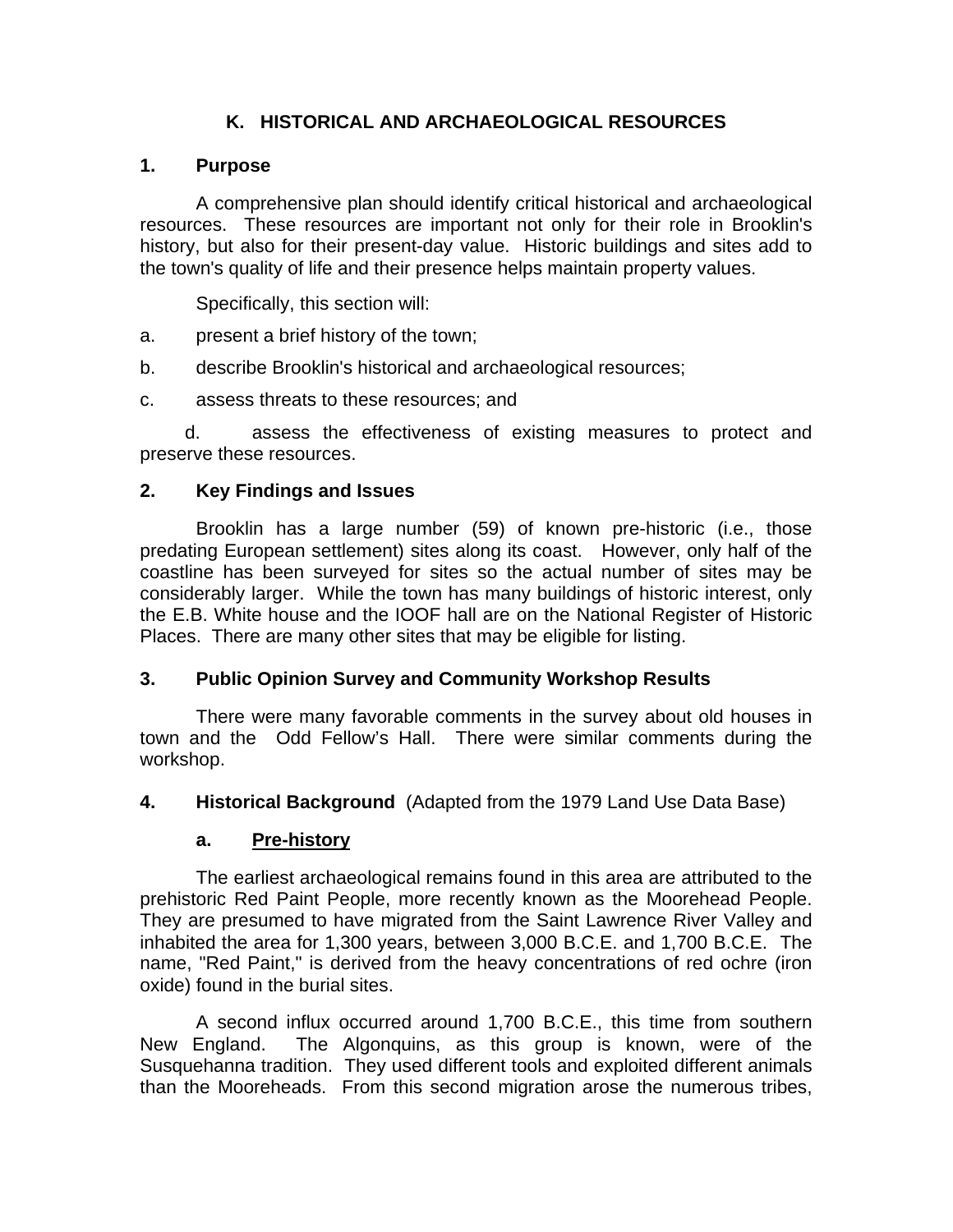known collectively as the Abnaki, that inhabited the Maine coast at the time of European discovery.

These tribes, the Penacooks, Sacos, Androscoggins, Kennebecs, and the Penobscots are responsible for most of the shell heaps and village sites found along the Maine coast. They wintered on the coast eating shellfish, and then moved inland during the summer, up navigable waterways, to take advantage of fish runs. The coming of the Europeans drastically changed the old Indian patterns. To accommodate the European fur trade and summer navigation the Indians started wintering inland to obtain furs and summering on the coast to trade with the Europeans.

#### **b. European exploration and early settlement**

The coming of the white man has determined the present character of the area. The first recorded explorer to sail along the Maine coast was Sabastian Cabot in 1498; however, recent archaeological discoveries indicate that Norse voyagers may have visited Naskeag as early as the  $11<sup>th</sup>$  century. Cabot was followed by many other early explorers. Samuel de Champlain mapped the Penobscot Bay in 1604. He was in the expedition of Pierre du Guast, to whom King Henry IV of France granted the land known as Acadia, giving du Guast the title, Sieur de Monts. Captain Weymouth followed in 1605, exploring the land and establishing a claim for England.

The early French settlers in this area may have been trappers and Indian fur traders. There is record of two French families living on Naskeag Point as early as 1688. The first English settlers, however, were involved in fishing on the Grand Banks. As this was initially carried out from England, temporary summer fishing stations were established on offshore islands and on several points. The first English trading post was built in 1623 at Pentaquoet, now Castine.

Conflict over land claims between the French and the English was to make what is now Hancock County a no-mans-land during the first half of the 18th century. Because of the turmoil, no major settlement was to take place in the area until Wolfe captured Quebec from the French in 1759.

Fort Pownal, which was built by colonial Americans in 1759, brought the first permanent settlers into the area. The first settlers in Brooklin were from York County. They probably arrived in 1760, settling on the most suitable farmland.

Another major factor in the settlement of the area was the land grant by the Massachusetts General Court in 1762, subject to approbation by the King of England, to David Marsh and 353 others for six townships, each six miles square, lying between the Union River to the east and Penobscot Bay to the west. The six townships were: Township #1, Bucksport; Township #2, Orland; Township #3, Penobscot; Township #4, Sedgwick; Township #5, Blue Hill; and Township #6, Surry. In the summers of 1762 and 1763, the townships were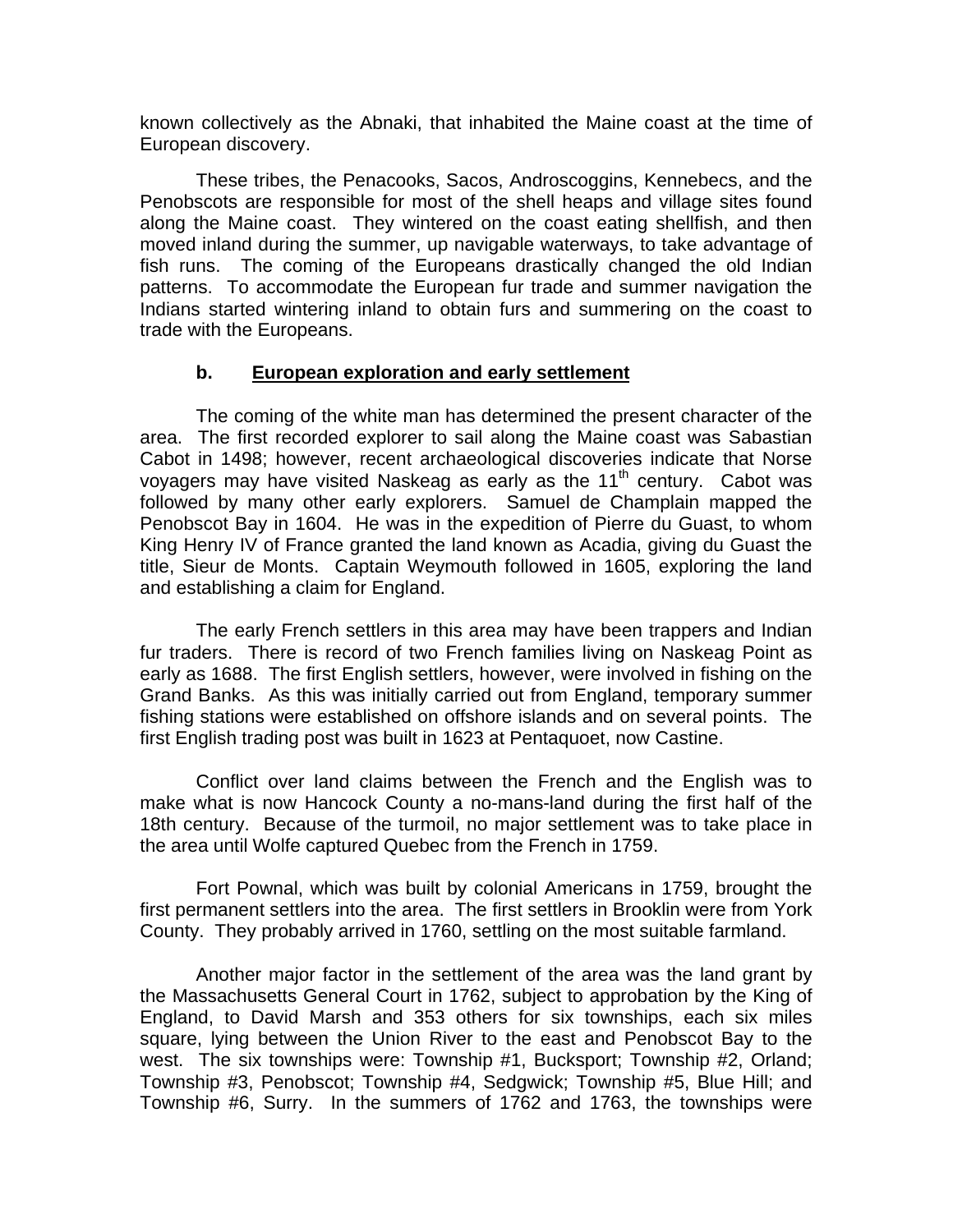surveyed and the lines laid out. In 1763, settlers arrived from Essex County, only to find that "squatters" from York County had preempted the best land. The dispute between the proprietors of the townships and the squatters was settled after the revolution by the Massachusetts General Court by granting land lots to the settlers from York County.

Originally part of Sedgwick, Brooklin was incorporated June 9, 1849, after an unsuccessful attempt in the Legislature the year before. The town was at first called Port Watson, but the name was changed to Brooklin a month after incorporation. The name, Brooklin, is said to have come from the fact that a brook separates the town from Sedgwick.

#### **c. Nineteenth Century Industry and Commerce**

Many of the early settlers came to the area to find farmland as the available land in Massachusetts was quickly diminishing. Although the majority of the land was not suitable for farming, by clearing trees and rocks, families could produce enough to supply their own needs, with occasional surpluses providing a limited income. Before the blight of 1845, potatoes were a cash crop and were shipped to Boston. Just the same, farming in Brooklin rarely rose much above subsistence level.

Except for plowing and planting in the spring and harvesting in the fall, the men were free for other activities, most notably fishing and coasting in the summer and wood cutting and ship building in the winter, both major concerns in the nineteen century. The first ship to be built in Brooklin was the schooner, the *Trial*, built about 1790 at "the head of Herrick Bay". An old ledger in the Sedgwick-Brooklin Historical Society Collection records that the *Trial* carried firewood to Salem and exchanged it for provisions.

Most of the ships built in Brooklin were "Down-Easters" used in the coastal trade, traveling to Rockland, Bangor, Portland, Boston and New York. Deeper draft schooners and brigs were also built for trade with the West Indies and Europe. The ships carried lumber, fish, and later granite and bricks; and returned with sugar, molasses and rum from the West Indies, salt from Portugal, and manufactured goods from England. Not only did the men build the ships, but they also served as officers and in the crews.

Fishing was also a major occupation for which a number of vessels were built. Cod was the primary fishery in the first half of the nineteenth century; it peaked around 1830 and then came to a halt with the repeal of the government bounty in 1866. Mackerel was increasing in importance throughout the nineteenth century, and replaced cod as the major fishery with the repeal of the government bounty and the advent of purse seining. In the late 1800's when the mackerel fishery began to decline, lobstering grew in importance.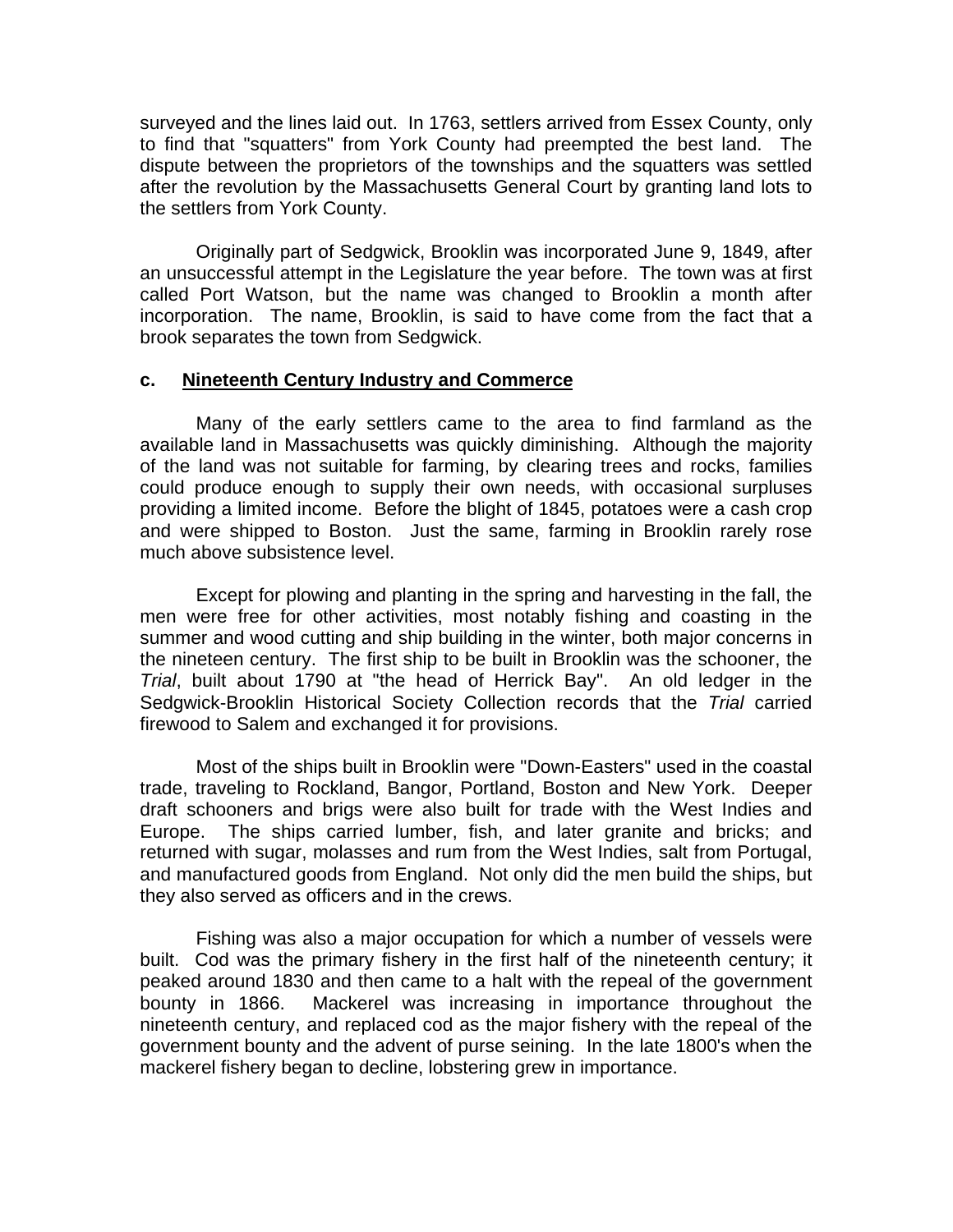Another important, but short-lived, fishery was that of menhaden or porgies. These fish, a species of herring, occupied Maine waters in large numbers until 1879. As early as 1845, porgies were caught and processed for oil in North Brooklin. The porgies were boiled in large kettles, the oil skimmed off, and the remains then used for fertilizer or sheep food. In 1874, 30,000 gallons of oil were produced in Brooklin. Other species of herring were also caught and packed. George Flye smoked and boxed herring, maintaining a considerable business on the island that now bears the family name. Clearly, the fishing industry has been quite varied in response to changes in demand for and supply of different fish.

Brooklin has been the home of fish factories as well as fishermen. The first fish factory in Brooklin was built on the north side of Eggemoggin Reach in 1870. In 1875, McFarland & Sons and the Augustine Packing Company opened, to be followed by the Brooklin Packing Company and then, in 1890, the S.G. Stevens Packing Company. In 1902, Farnsworth bought out Stevens and then sold to Ramsdell in 1923.

Ramsdell employed 48 packers, mostly women, and twenty to twenty-five men for other jobs. Cans for the factory were transported from Lubec by the Eastern Steamship Company, while coal and salt were brought from Rockland. Shortly after the Eastern Steamship Company discontinued its run to Brooklin, the factory was abandoned. In the 1930's Herrick and Allen were packing sardines, flaked fish, cat food, mackerel, clams, and vinegar-cured fish in the Cousins factory next to the Ramsdell site. They took their goods to Ellsworth and sent them by train to Chicago and California.

Lumbering was another major occupation. The trees were cut during the winter and then either used for lumber or burned for fuel. Local brick kilns, and later the lime kilns in Thomaston, demanded large quantities of wood to be used as fuel. By the late 1800's, however, all but the most inaccessible areas had been cut over, leaving only second growth timber for future harvesting.

Shipping activity in the Penobscot Bay area began to decline after the 1860's; however, quarrying for granite was beginning and would become the region's major industry in the late 1800's. The granite industry peaked around the turn of the century and then began to decline due to competition from inland sources made accessible by the newly built railroads and a diminishing market for granite building material and paving blocks.

Based upon population figures for the area, it can be said that the Penobscot Bay area, with its many protected harbors, was at its heyday between 1840 and 1860 when economic activity in the area was based upon the exploitation of natural resources accessible to sailing vessels. Products from the forests, the rich fishing grounds, and the granite quarries were traded around the world.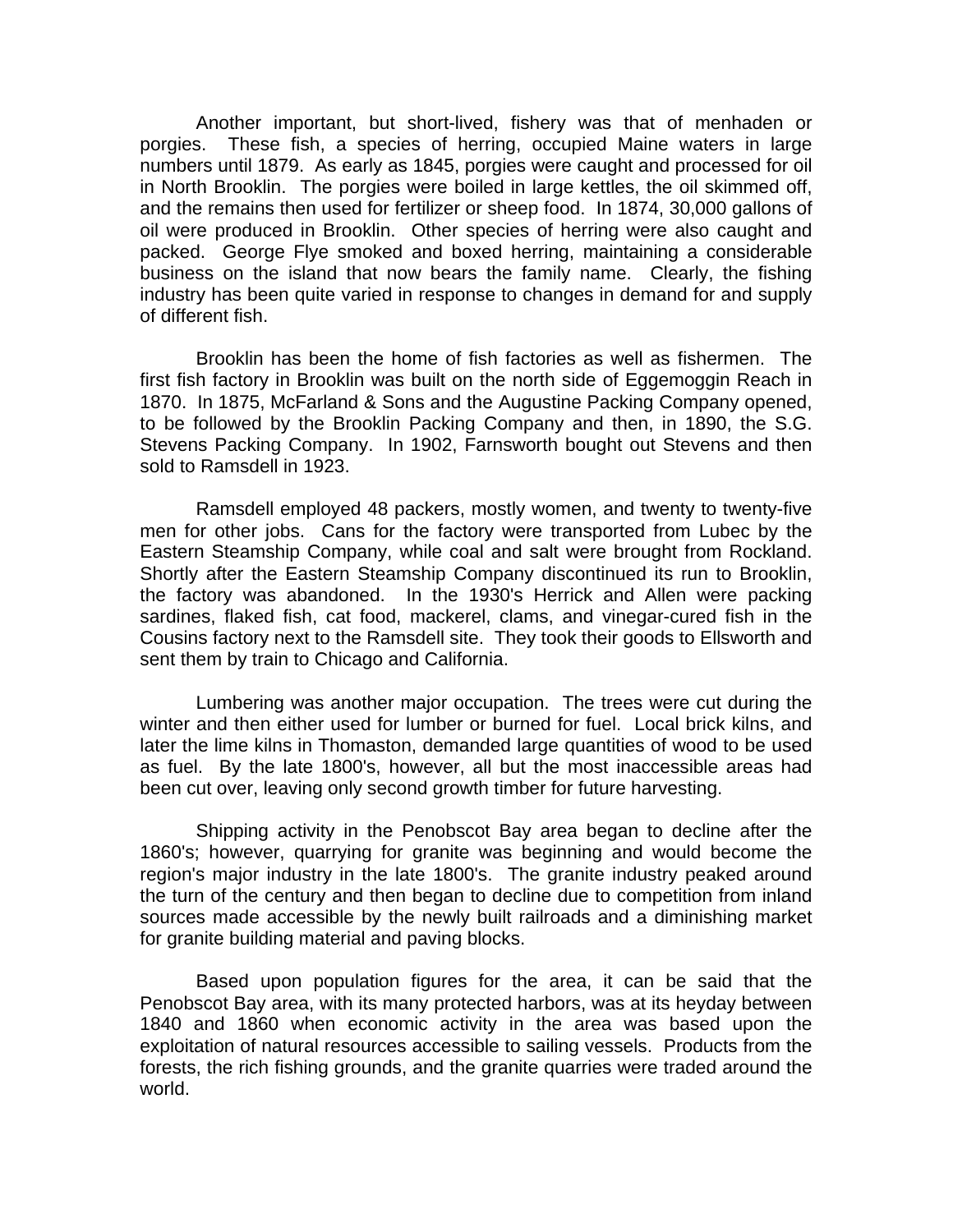By the late 1800's, however, economic opportunities in the area were beginning to decline due to new developments in transportation, i.e., the railroads that were opening up the interior and the transition from wooden sailing vessels to iron-hulled steamships. The transition from sail to steam curtailed boat building in the area as neither the coal nor the iron necessary for building steamships was readily available. The dependable service provided by the steamships did, however, make the area more accessible to summer vacationers who began coming to the area in the late 1800's.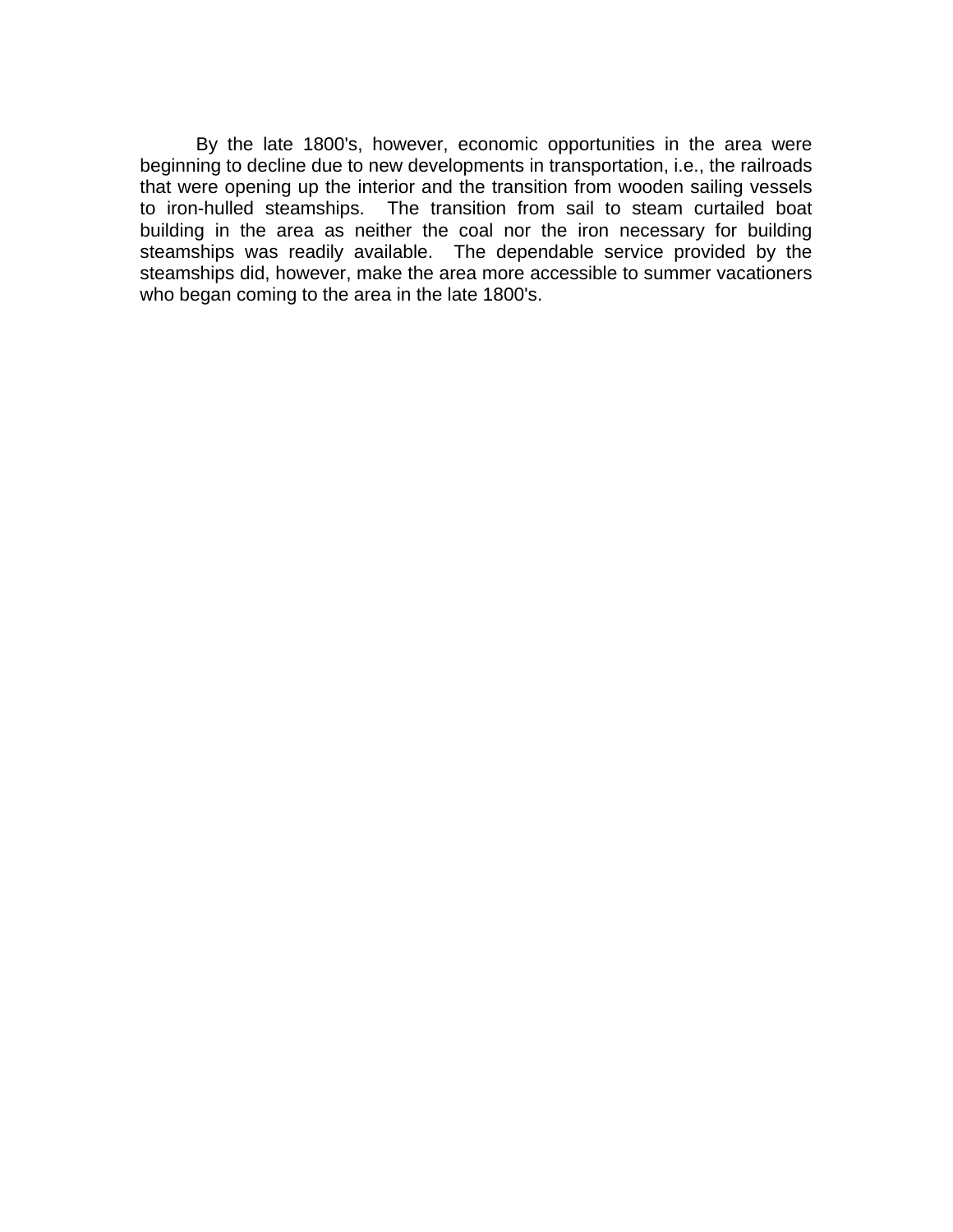### **d. Twentieth Century Developments**

In the early 1900's the Maine Central Railroad began cutting into the freight and passenger business of the Boston & Maine Steamship Line and others servicing the area. With the increasing reliance on the railroads, which began service to Bucksport and Ellsworth in 1883 and 1884 respectively, local areas began to change their orientation from Rockland/Boston to Ellsworth-Bucksport-Bangor. This reorientation became complete when the steamer service was discontinued in the late 1930's due to the widespread use of trucks and automobiles. The automobile also affected rail service, so that by the 1940's there was no longer any passenger service on the Maine Central. More recently, air service has affected the transportation network in the area.

As previously mentioned, the steamship made the area more accessible to summer vacationers. Although the first vacationers came as early as 1880, they did not appreciably affect the area until later. First boarding houses, then hotels, and later summer cottages were built to serve these vacationers. The depression in the 30's limited the number of people able to visit the area and it was not until after World War II that the tourist industry was revived.

#### **5. Archaeological and Historical Resources**

This section will first describe those sites recognized by the Maine Historic Preservation Commission (MHPC) and then discuss other known sites. Since the exact locations of some sites must be kept confidential, some of the descriptions are very general. Further information is available from the MHPC.

#### **a. MHPC recognized sites**

MHPC records list 59 pre-historic (those predating European settlement) sites in Brooklin. These sites are located within the shoreland zone of the mainland and islands. There are primarily shell middens. No historic archaeological sites are listed by the MHPC for Brooklin.

The MHPC stresses that an inventory of pre-historic sites has been conducted on only half of the shoreline. It recommends that this survey be completed. It also stresses that no professional survey for historic archaeological sites has been conducted to date in Brooklin. It suggests that future fieldwork focus on sites related to the earliest European settlement of the town, beginning with the French Acadians around the 1680s.

There are two historic buildings listed on the National Register of Historic Places, the E.B. White House and the Brooklin IOOF Hall, both of which are on Route 175. National Register listing offers properties limited protection when federal monies are involved. Consideration must be given to alternatives before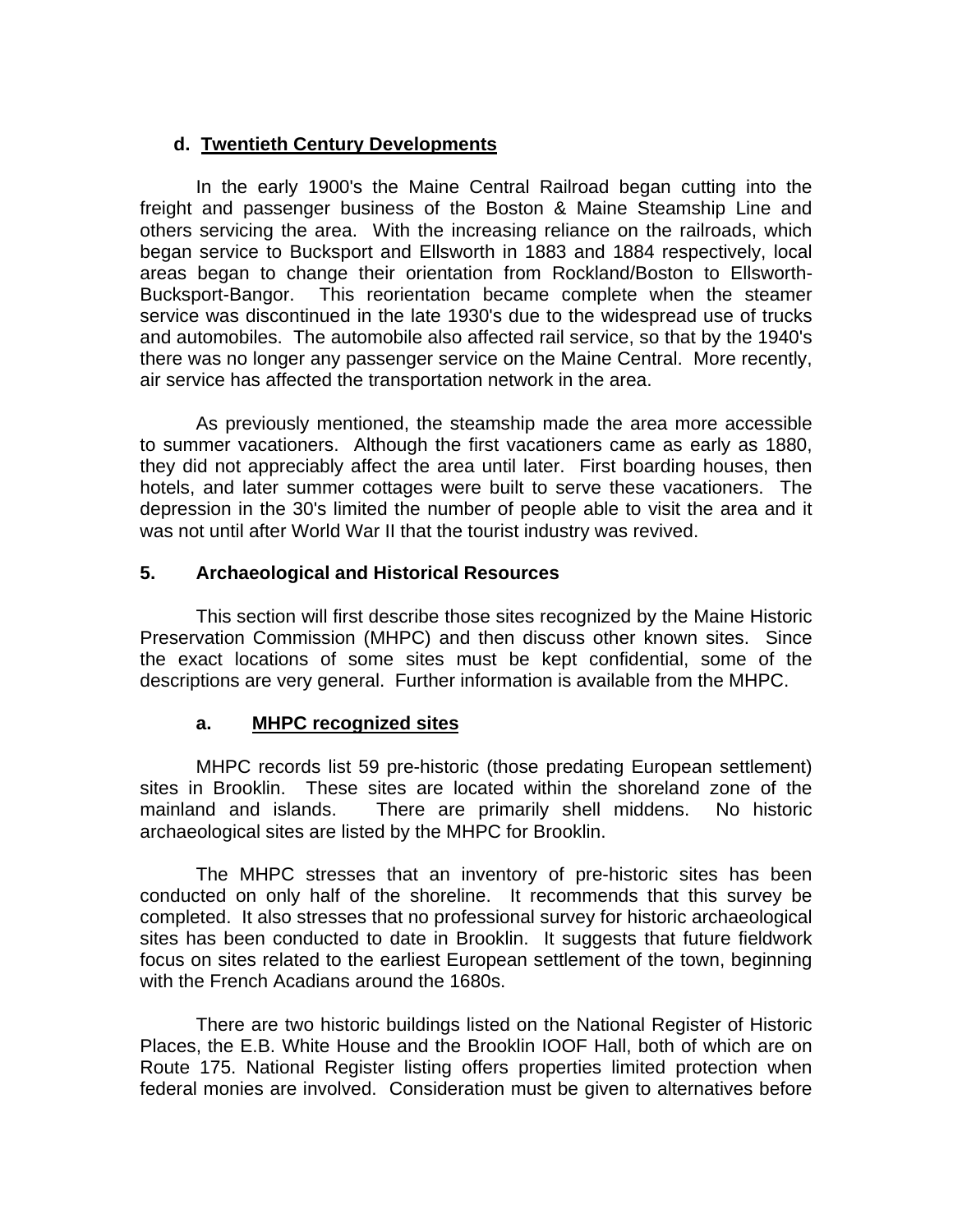federal funds can be used in a project that might alter a property on the Register. There are also certain tax advantages to renovating historical properties. Listing **does not** restrict the decisions of private property owners to do what they wish with their property. Rather, if a property is altered by an owner in a way that destroys its historic character, that property is subject to removal from the Register.

The MHPC suggests a comprehensive survey be conducted of Brooklin's historic above-ground resources to identify other properties that may be eligible for listing in the National Register of Historic Places. Given the many older homes in town, such a survey may reveal many eligible homes. Further information on surveys is available from the MHPC.

# **b. Locally recognized sites**

While there are many older homes of historic interest, no one has conducted a formal inventory of these homes.

# **6. Threats to Brooklin's Historical and Archaeological Resources**

Since there is so little information available about Brooklin's historical resources, sites could be destroyed unintentionally. This could occur through new development such as a subdivision or renovation of an existing building without regard to its historic character.

#### **7. Assessment of Current Protection Measures**

Brooklin presently offers minimal protection to its historical resources. As mentioned above, only two are listed on the National Register of Historic Places. There are a number of steps that Brooklin could take to increase protection of its historical resources. The town subdivision ordinance could be amended to require that an in-depth archaeological survey be performed if it is suspected that the site may be of historical value. It may be possible to negotiate with the developer to change the layout of the site to protect the area of archaeological interest. For example, building footprints could be moved to another portion of the parcel.

Local groups such as the historical society may want to contact the MHPC for information on how to conduct a survey of historic sites and properties. This would be an important step in informing residents about the town's historic resources.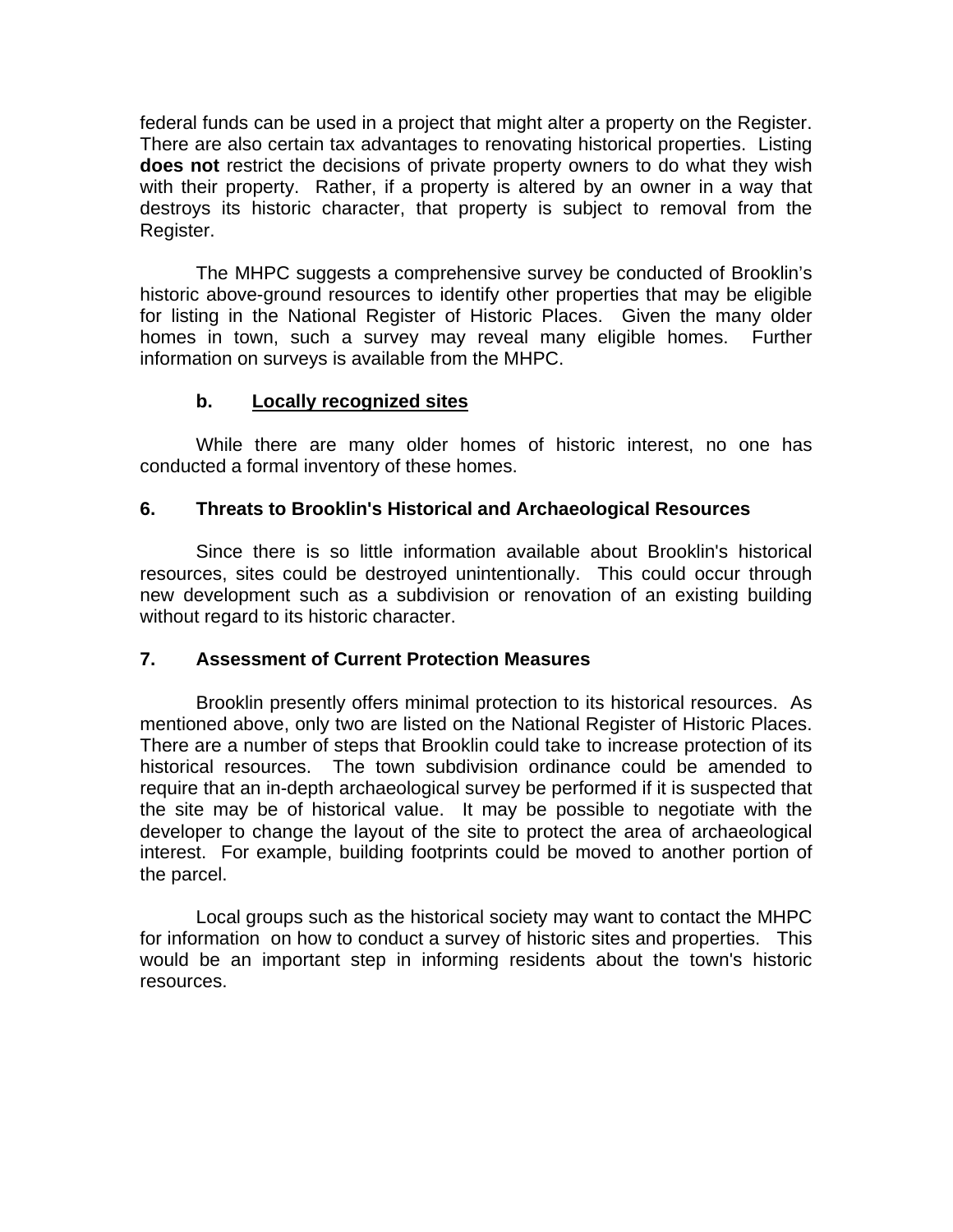# **L. LAND USE**

#### **1. Purpose**

This section discusses current and likely future land use patterns in Brooklin. An understanding of land use trends is very important in determining Brooklin's ability to absorb future growth. Specifically, this section:

- a. summarizes the breakdown of developed and undeveloped land in terms of estimated acreage and location;
- b. discusses major changes in Brooklin's land use patterns and how these might affect future land use; and
- c. identifies land areas suitable and unsuitable for the growth likely over the next ten years.

#### **2. Key Findings and Issues**

 Brooklin is a very rural town. About 6 percent of its total land area is developed. About half of its land area has a very low potential for development due to poor soils. While the town has five village-type areas, most development in recent years has occurred along the shore or in rural parts of town. The interior of the town remains largely undeveloped.

A relatively slow rate of growth is projected for the future. A very liberal estimate is that an additional 110 acres of residential land will be developed by 2010. There may also be minor increases in commercial development. More land may also be held in conservation easements. There is clearly ample land to accommodate future development, the challenge facing the town is thus deciding how to manage this growth.

#### **3. Public Opinion Survey and Community Workshop Results**

About 95 percent of respondents felt that it was "very important" to preserve the rural way of life in Brooklin. Sixty-four percent of respondents wanted to allow residential uses "anywhere in town" while only 12 percent chose this category as the preferred location for commercial uses. A bare majority of 51 percent wanted commercial uses concentrated "close to village centers." About 80 percent favored additional measures to assure that development in the shoreland zone "respects this area's natural features."

Comments made during the survey and the first community workshop showed that most residents value the town's scenic beauty and quiet. Others expressed concern about too much development and sprawl. There were also, however, many comments expressing opposition to town-wide zoning.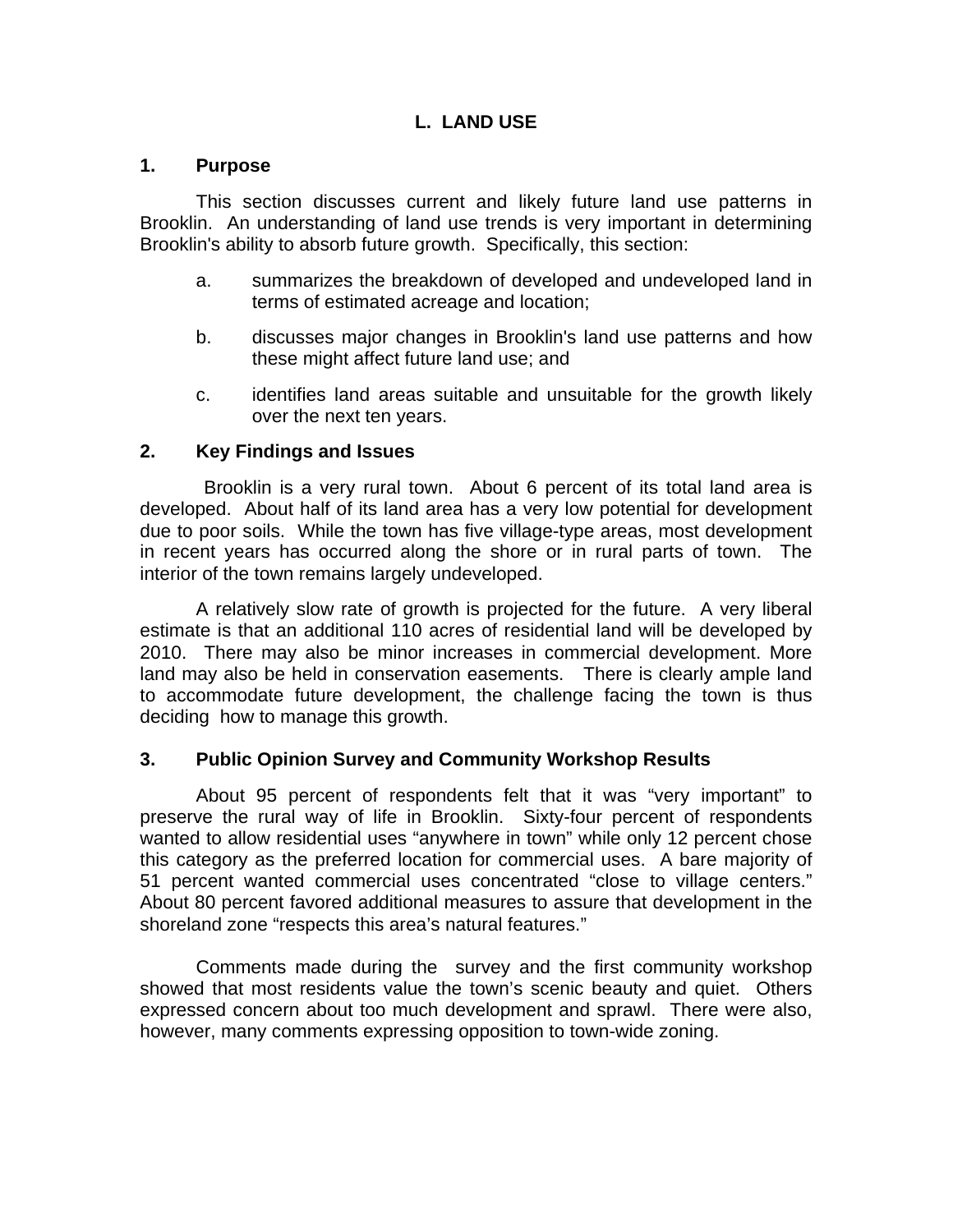# **4. Acreage of Developed Land**

The acreage of developed residential land is shown on Table L.1. This table also shows land ownership by tax billing address. Those with out of town addresses are assumed to be non-residents and those with local addresses are assumed to be residents. Since there are cases where non-residents may use a local address for income tax purposes or for other reasons, this breakdown should be considered general.

This table shows that there about 591 developed acres in town or 6 percent of the total land area. This estimate is based on assessing records for lots with structures multiplied by the minimum lot size of 1 acre. Developed lots with two or more acres were considered as "surplus in developed parcels." This means that further development of these parcels is theoretically possible.

| TABLE L.1                                                |                                  |         |       |         |                  |         |  |  |
|----------------------------------------------------------|----------------------------------|---------|-------|---------|------------------|---------|--|--|
| <b>Estimate of Developed Land Acreage</b>                |                                  |         |       |         |                  |         |  |  |
| Ownership                                                | Resident<br>Out of Town<br>Total |         |       |         |                  |         |  |  |
|                                                          | <b>Estimated</b>                 | Percent | Est.  | Percent | <b>Estimated</b> | Percent |  |  |
|                                                          | Acres                            |         | Acres |         | Acres            |         |  |  |
| Undeveloped                                              | 2,003                            | 19%     | 4,022 | 37%     | 6,025            | 56%     |  |  |
| Developed                                                | 316                              | 3%      | 275   | 3%      | 591              | 6%      |  |  |
| Surplus in                                               | 2,101                            | 20%     | 2,018 | 19%     | 4,119            | 38%     |  |  |
| developed                                                |                                  |         |       |         |                  |         |  |  |
| parcels                                                  |                                  |         |       |         |                  |         |  |  |
| <b>Total Available</b>                                   | 4,104                            | 38%     | 6,040 | 56%     | 10,144           | 94%     |  |  |
| Total                                                    | 4,419                            | 41%     | 6,315 | 59%     | 10,735           | 100%    |  |  |
| <b>Source:</b> Analysis of assessing records by the HCPC |                                  |         |       |         |                  |         |  |  |

According to this analysis, about 94 percent of the land in Brooklin is vacant. This does not reflect land that may be restricted from development due to conservation easements. No data are available on this acreage. There are also 211 tax-exempt acres. This amount includes public land and land held by non-profits. As will be discussed below, much of the vacant land is not developable due to poor soils.

#### **5. Land Use Patterns**

This section discusses land use patterns in the various parts of town. Specific problems or needs facing each part of town are identified. It is important that these be reflected in the comprehensive plan.

#### **a. An Overview**

With about 10,735 acres of land area and 841 year-round residents,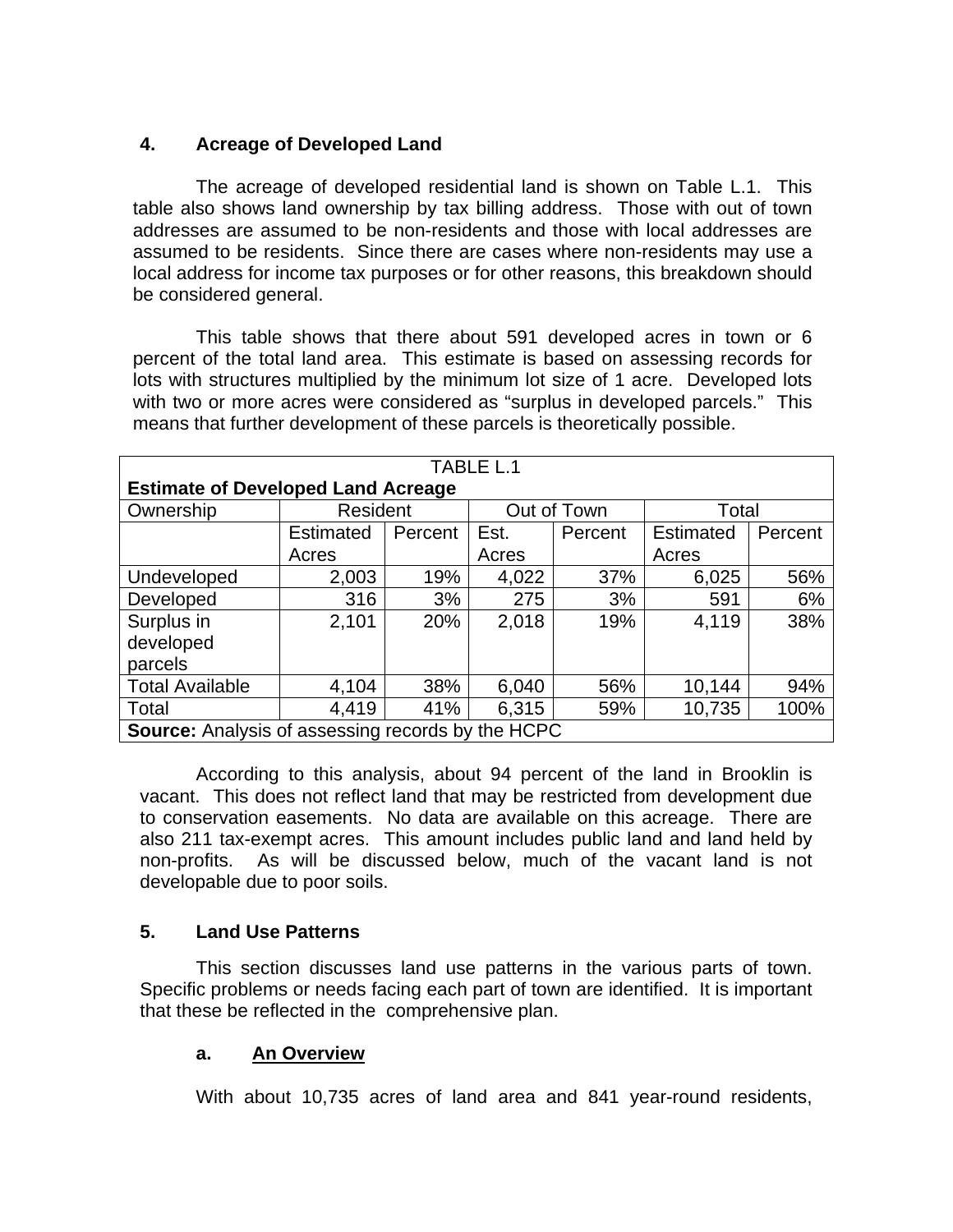Brooklin is a very lightly populated town. As a peninsula, most development has occurred around the perimeter of town while the interior portions are largely undeveloped. The shorefront areas have attracted considerable development and there are five established village areas, Brooklin, West Brooklin, North Brooklin and Naskeag and Flye Points. In recent years, more development has occurred along Route 175.

### **b. The Shorefront**

The shorefront has long been popular as a place for second and yearround homes. Shore property will likely remain in high demand. This area is already regulated through the town's shoreland zoning ordinance, which meets state minimum standards. While this ordinance offers protection in terms of waterfront setbacks, timber harvesting and other environmental standards, residents are still concerned over the impacts of shorefront development. The character of the shore is changing due to many large homes being built with relatively little space between them. There are no side or rear lot setback standards. There are also no road frontage requirements.

One major issue with current shoreland zoning is enforcement of standards, particularly timber harvesting. Many homes have been built along the shore that are readily visible from the water. The timber harvesting standards in shoreland areas zoned for residential uses generally apply within 75 feet of the shore. The town thus have little ability to regulate timber harvesting beyond that 75-foot buffer. The visual impact of new shorefront development could be mitigated by designating a wider area that would be subject to timber harvesting standards.

One shorefront issue is potential conflicts between water-dependent uses such as fishing operations, piers and boat yards and other uses. Fishing and boat building are important to the local economy. Some towns have enacted shoreland zones that protect such areas to conversion to non-water dependent uses. This helps assure that access to the water for such uses is retained rather than having areas to converted to other uses such as residential condominiums or restaurants.

Normally, towns only zone a small area under such classifications and only if the current use were economically viable. The process usually also involves consultation with the land owners. The town is presently developing a town pier.

Another issue is the large size and number of homes being built along the shore. This could be addressed by requiring greater setbacks, impervious surface coverage requirements, screening and similar standards. This would involve implementing standards that exceed the state minimum for shoreland areas.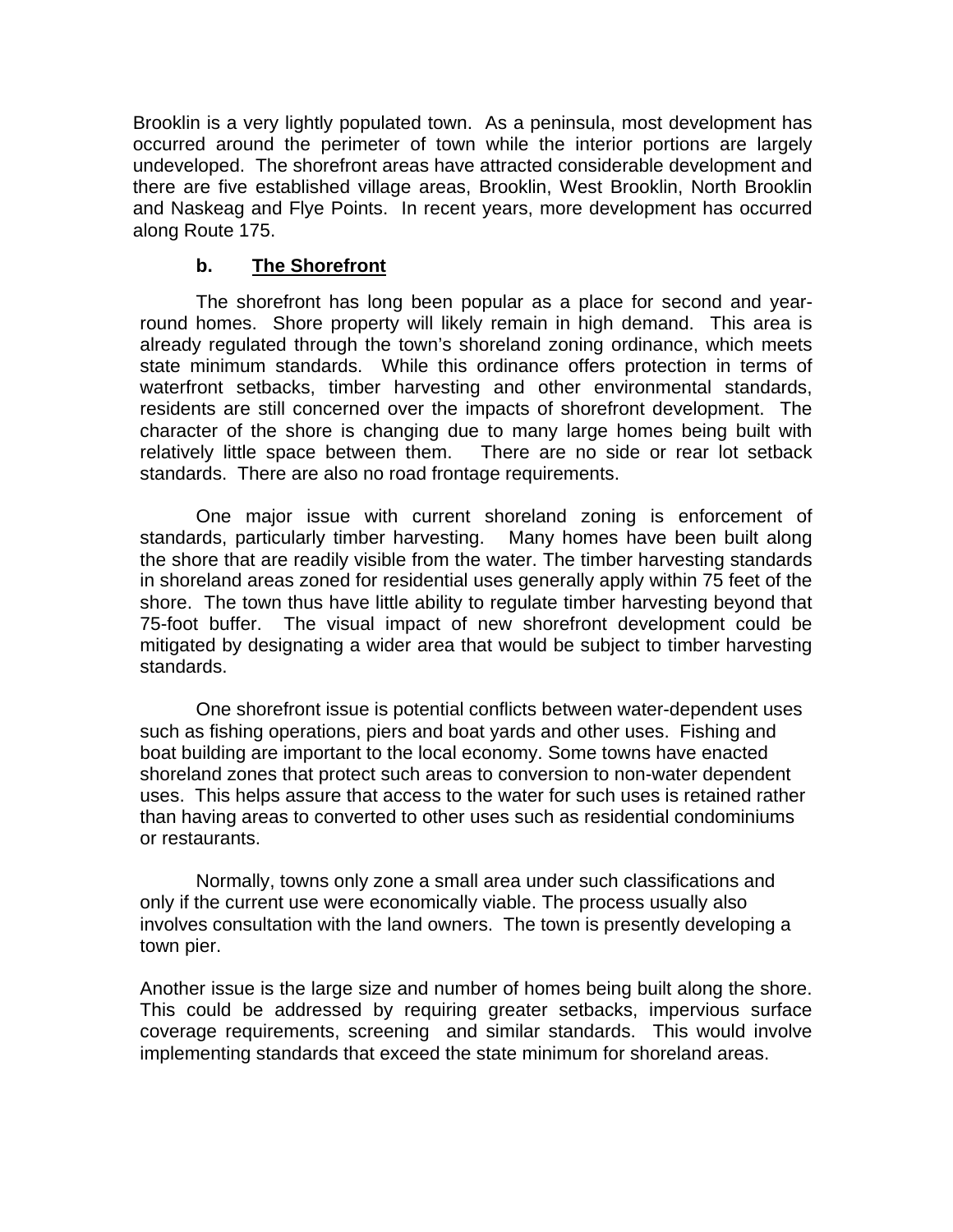There has also been considerable development beyond the 250 foot buffer subject to shoreland zoning, but still within easy access of the shore. This can be seen in the case of Naskeag and Flye Points. These areas are likely to remain popular for home building, especially as shore front property becomes scarcer. The town would have greater control over such development if the shoreland zone were extended to 350 feet.

# **c. The Villages**

The villages once were the major areas of year-round homes in Brooklin. In recent years, more development has taken place along both Route 175 and secondary roads. The villages, however, still play an important role in the community and have many buildings of high historical value. Brooklin village also features the main store in town, the library, school and a church.

The Brooklin Center neighborhood offers services such as stores and a library in easy walking distance. Also nearby, is the Brooklin School and the town green. There is also sufficient vacant land with soils suited for development to accommodate future growth compatible with a traditional New England village.

While North Brooklin, West Brooklin, Naskeag and Flye Points are less developed, they still have some village character. Most recent development, however, that has not occurred along or adjacent to the shore has been along rural roads. The current pattern of development is likely to continue unless the town takes measures to discourage development in the rural areas and encourage development in the villages.

# **d. Route 175**

Route 175 is the only state highway through town. As mentioned in the *Transportation* chapter, speeding and maintenance are major concerns of residents. Recent development along this highway has increased the number of curb cuts. This increases the risks of accidents due to turning movements. The town may want to think of ways to reduce the rate at which new curb cuts are placed directly on the road. This could include shared driveways and requiring interior roads for subdivisions.

#### **e. Remote Areas**

The interior of Brooklin is largely undeveloped. While much of the land has soils unsuited for residential development, there are also some areas with good soils. There is, however, some residential development along the southern end of the Old County Road and on the Folley Road.

It can be particularly costly for towns to serve new homes in areas such as these if school bus routes and road plowing services must be expanded. Emergency vehicle access is another concern. The road system is currently very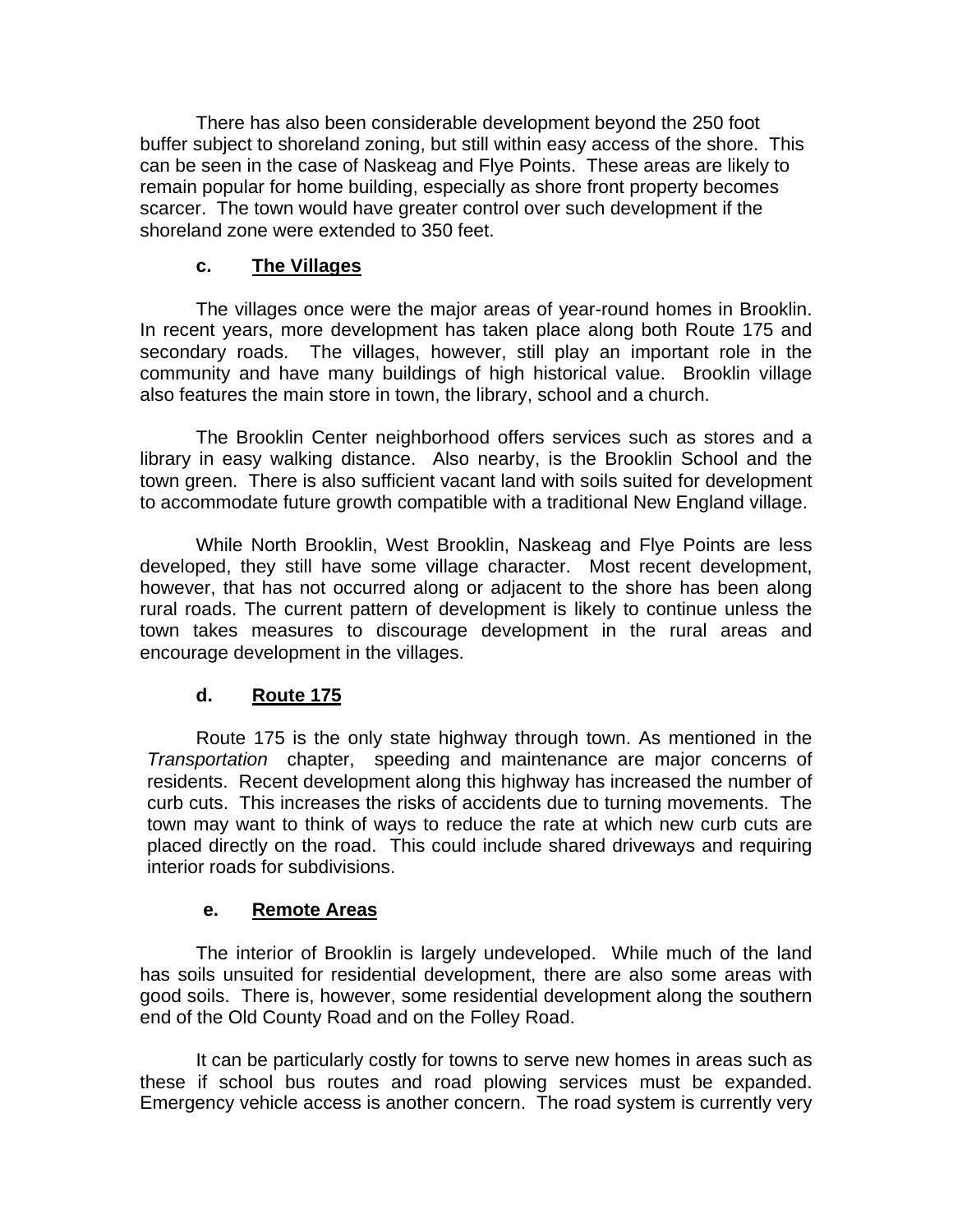limited and those roads that do exist are generally narrow and unpaved. Due to their remoteness, these areas are the least suited to accommodating major new development such as large-scale residential subdivisions.

# **6. Recent Land Use Changes**

Brooklin has experienced a 30 percent increase in new home construction between 1980 and 2000 (see the *Housing* chapter). Changes between 1990 and 2000 are shown on Map 3. The rate for the 1990-2000 period was much slower (5.3 percent) than the 1980-1990 rate of 24 percent. As seen much of the development (year-round and seasonal) has occurred along the shorefront. There has also, however, been some development along Route 175. The interior of town has remained largely undeveloped.

# **7. Areas Suitable for Growth**

While Table L.1 indicates that Brooklin has ample vacant land, not all of this land is readily developable. The Natural Resources Conservation Service has rated the various soils in town in terms of their potential for low-density urban development (see Table L.2 and the Soils Potential for Low Density Development map at the town office). According to this analysis, there are about 5,465 acres (49 percent of the total land area) with a very low potential for development and 1,793 acres with a low potential. There are also about 756 acres with a medium potential and 2,846 acres with a high potential.

These soil ratings are based on factors such as soil suitability for septic tank absorption fields, dwellings with basements and local roads and streets. The criteria reflect state-wide standards. There are few areas in the state that don't have at least some soil limitations such as wetness or bedrock near the surface.

The map shows that very low potential soils are widely scattered throughout town. They are, however, more predominant in the northern and western parts of town. Soils are generally better on Naskeag and Flye Points.

Soils alone, however, should not be considered in determining areas most suited for growth. It is also important to consider access to roads and other services, existing land uses and citizen wishes. Also, even areas less suited for growth can usually accommodate some type of lower density development.

| Table L.2<br>Soil Potential Ratings for Low-Density Development, Brooklin |                          |                |  |  |  |  |
|---------------------------------------------------------------------------|--------------------------|----------------|--|--|--|--|
| Category                                                                  | <b>Estimated Acreage</b> | <b>Percent</b> |  |  |  |  |
| Very Low Potential                                                        | 5,465                    | 49%            |  |  |  |  |
| Low Potential                                                             | 1,793                    | 16%            |  |  |  |  |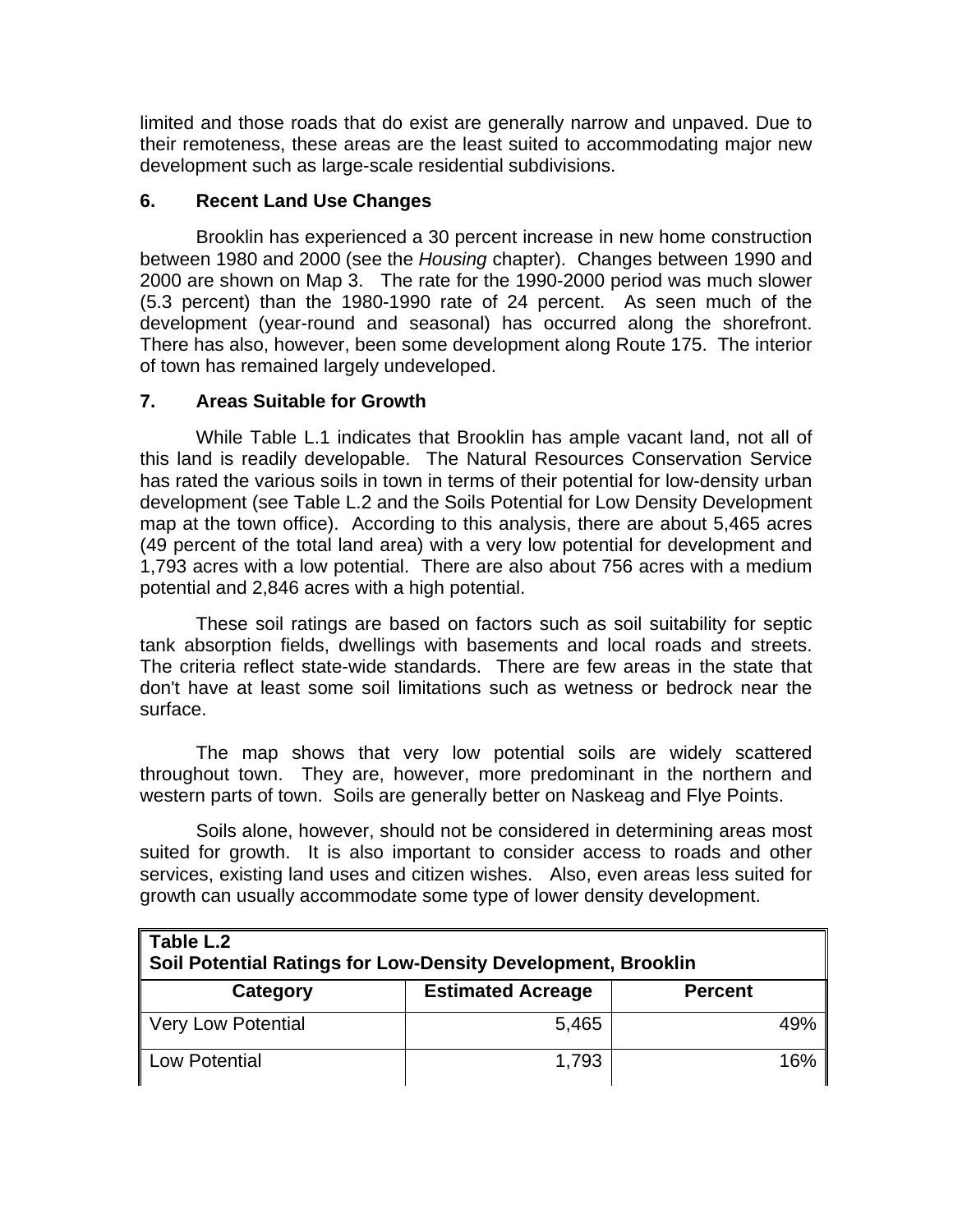| Medium Potential                                                                     | 756    | 7%    |  |  |  |  |
|--------------------------------------------------------------------------------------|--------|-------|--|--|--|--|
| High Potential                                                                       | 2,846  | 26%   |  |  |  |  |
| Very High Potential                                                                  | 269    | $2\%$ |  |  |  |  |
| $\parallel$ Total Land Area <sup>1</sup>                                             | 11,129 | 100%  |  |  |  |  |
| $\vert$ 'Note: The total acreage shown here does not equal the total shown elsewhere |        |       |  |  |  |  |
| in this report due to differences in mapping procedures.                             |        |       |  |  |  |  |
| Source: Natural Resources Conservation Service and the Maine Office of GIS           |        |       |  |  |  |  |

It must be stressed that the soils information shown on the Soils Potential map is very general. It should not be used as the sole criterion in determining if a parcel is suitable for development since generalized soil surveys are considered accurate for pieces of land greater than five acres. A more detailed soils survey is generally needed to assess site-specific problems on smaller parcels.

#### **8. Current Land Use Regulation Measures**

There is no town-wide zoning in Brooklin and no building permit ordinance. Residences can be built outside of the shoreland zone without any town review or knowledge that they being built. There is a land use ordinance that requires a minimum lot size of one acre for a single family dwelling. This ordinance consists of a few paragraphs and its purpose is primarily to assure that homes are not built on lots that are overly small.

The shoreland zoning standards are consistent with the state minimum guidelines but do not exceed these guidelines in any significant way and have had limited effectiveness in managing development along the shore. While the town drafted a subdivision ordinance in the 1990s, it was never adopted. The town thus relies on the general state guidelines in reviewing subdivisions.

The town also has a site plan review ordinance that applies to commercial, retail, industrial, institutional and multi-family uses. The ordinance is eight pages long and has about two pages of very general performance standards.

The most immediately apparent deficiencies in town land use regulation are the lack of a subdivision ordinance and building permit ordinance and the inadequate scope of the shoreland zoning ordinance. The site plan review ordinance also needs more specific development review standards.

#### **9. Projected Land Acreage Needed for Development**

A general estimate of the land needed for development between 2001 and 2011 can be made using the dwelling unit projections from the Housing chapter and other expected growth trends. The dwelling unit projections assume 54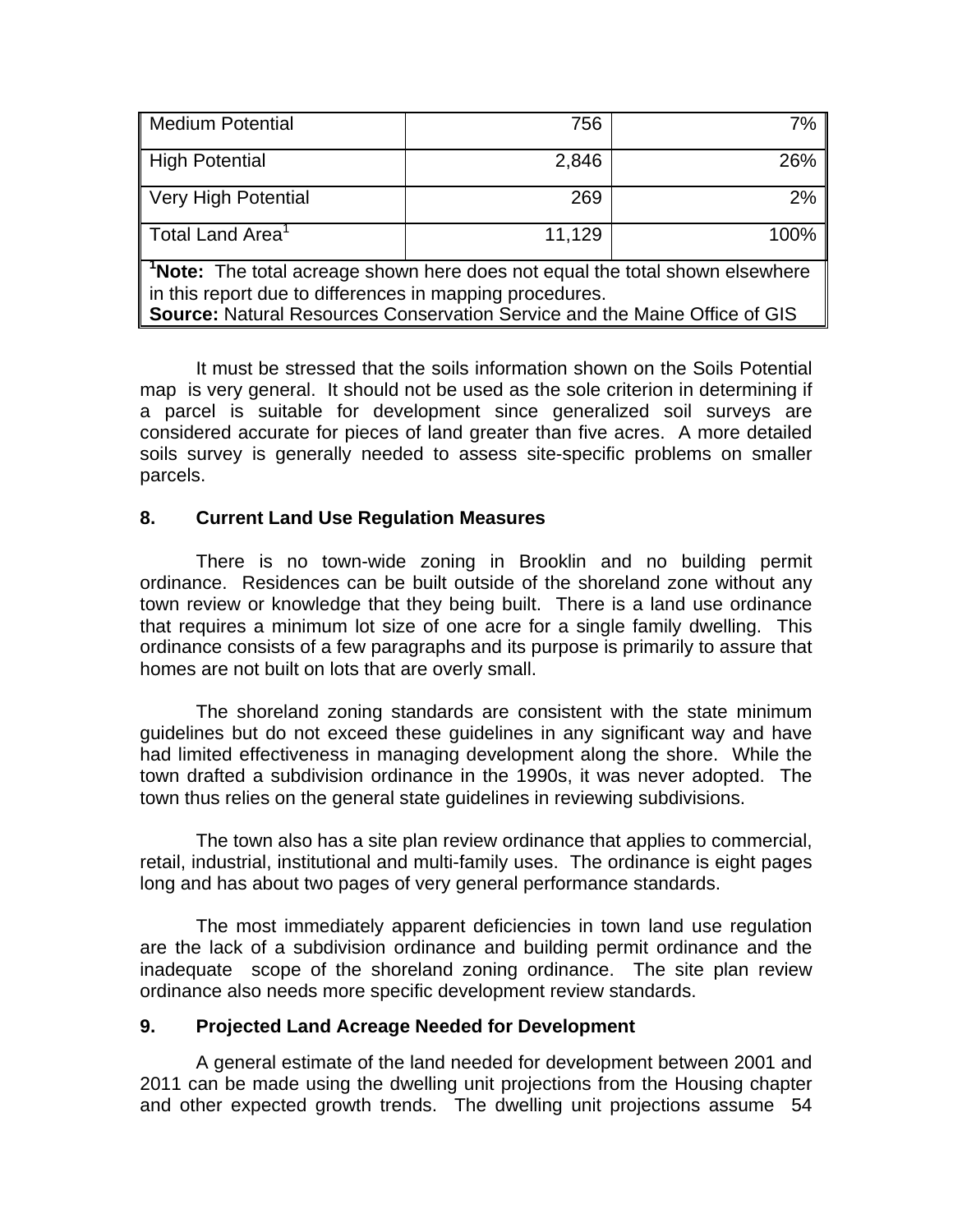additional new year-round homes by 2011. To allow for a faster than expected rate of growth and for any second homes, the plan assumes that 110 units in ten years will be built. Assuming an average of one acre of land per unit, this would mean 110 additional acres of residential land by the year 2011 (see Table L.4).

This is a very liberal projection. It is more likely that the actual rate of development will be far below this rate. For planning purposes, however, it is better to plan for high growth than to be left unprepared for a faster than expected growth rate.

Commercial development is likely to be sporadic. Given past trends, there may be another ten to 20 acres of commercial development by 2011. Given the current glut of retail space in Blue Hill (such as vacant storefronts and restaurants), not major retail expansion is expected in the greater Blue Hill area. Must development in Brooklin is expected to be very small scale (such as antique shops and other owner-operated businesses catering to tourists) or expansions of existing uses such as Inns and boat yards.

There may also be an increase in conservation land if more properties are placed under conservation easements. This is especially likely if the town actively promotes such measures. There is no way to estimate how many acres would be protected by such easements.

These projections show that there would be about 4,360 acres of vacant, developable land by the year 2011. There is thus ample land to accommodate any anticipated development. The challenge is for the town to grow in a way that minimizes sprawl while also limiting any restrictions on how owners might choose to use their land.

| Table L.3<br>Projected Land Use, Brooklin, 2011 |              |                                                                      |                              |  |  |  |
|-------------------------------------------------|--------------|----------------------------------------------------------------------|------------------------------|--|--|--|
|                                                 |              | <b>Estimated New</b><br>Acreage<br>2001-2011                         | Projected<br>Acreage<br>2011 |  |  |  |
| Description                                     | 2001 Acreage |                                                                      |                              |  |  |  |
| Residential                                     | 591          | 110                                                                  | 701                          |  |  |  |
| Tax-exempt                                      | 211          | 0                                                                    | 211                          |  |  |  |
| <b>Industrial</b>                               | ?            | ∩                                                                    | ?                            |  |  |  |
| Total Developed                                 | 802          | 110                                                                  | 912                          |  |  |  |
| Very Low<br>Potential Soils:                    | 5,465        |                                                                      | 5,465                        |  |  |  |
| Vacant-Other Soils:                             | 4,468        |                                                                      | 4,358                        |  |  |  |
| Total Land Area                                 | 10,735       |                                                                      | 10,735                       |  |  |  |
|                                                 |              | <b>Source:</b> Projections by the Hancock County Planning Commission |                              |  |  |  |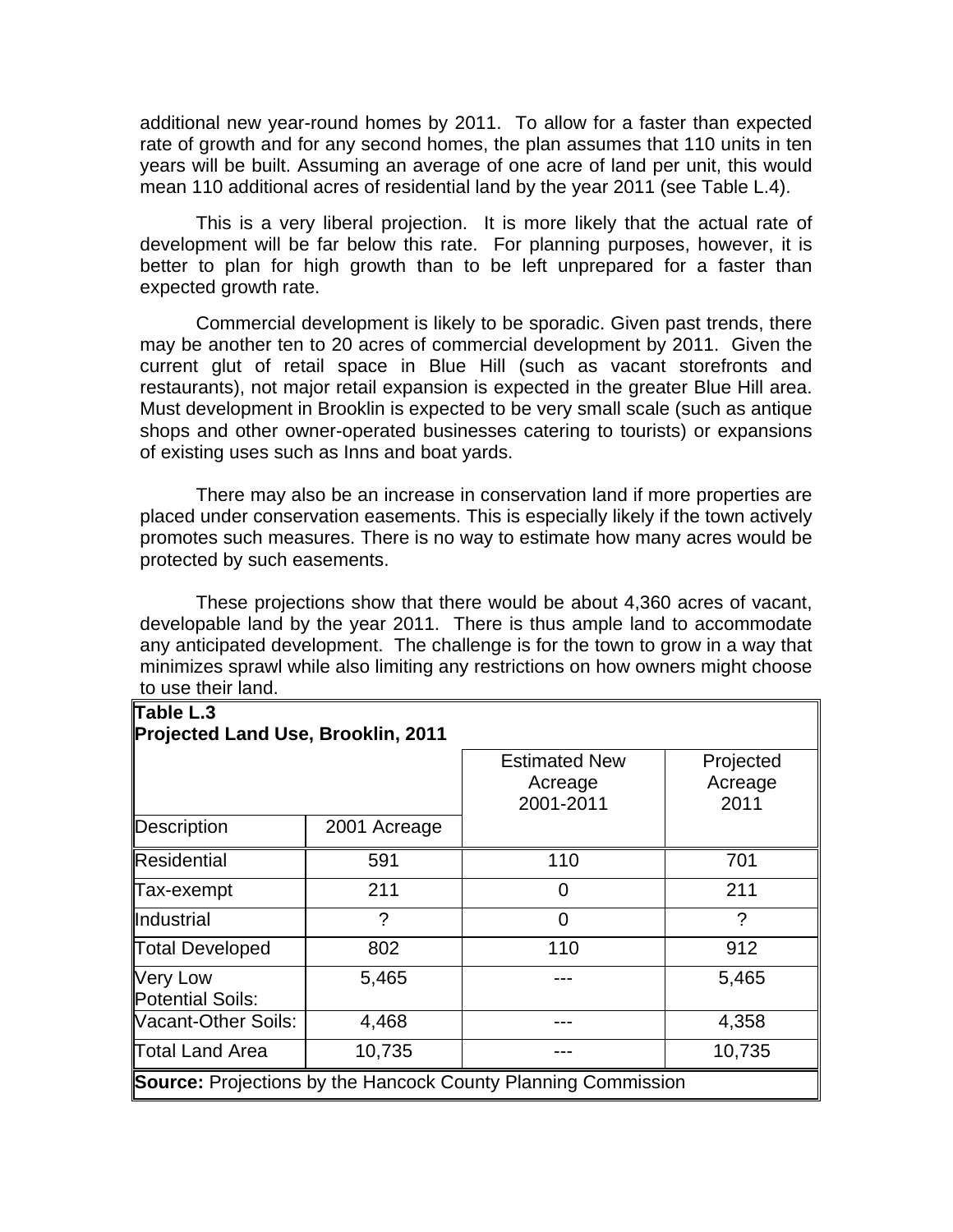# **M. FISCAL CAPACITY**

#### **1. Purpose**

High property tax rates are one of the major problems facing communities with large amounts of shorefront properties such as Brooklin. They are a particular problem for the elderly and others on fixed incomes. Therefore, a comprehensive plan should examine fiscal trends in a town.

Specifically, this section will:

- a. summarize Brooklin's current fiscal conditions;
- b. discuss recent revenue and expenditure patterns;
- c. predict likely future revenue and expenditure trends; and
- d. assess Brooklin's capacity to finance capital expenditures for the next ten years.

#### **2. Key Findings and Issues**

Brooklin has a higher tax assessment per capita than most of its immediate neighbors. Property tax assessments increased at an after-inflation rate of 11 percent between 1995 and 1999. This was considerably faster than the Hancock County average increase of 4 percent. The tax base is primarily residential, but about 3 percent consists of industrial valuation.

While expenditures continue to increase, a review of individual budget items between 1991 and 1999 reveals that several did not increase much over the rate of inflation. For example, town roads and bridges and winter road maintenance all had minor increases. Further increases are expected in solid waste. The greatest numerical increase was in education.

#### **3. Public Opinion Survey and Community Workshop Results**

About 26 percent of respondents felt that property taxes were a problem, 57 percent felt that they were **not** a problem. There were also some comments about "uneven" assessment practices.

#### **4. Valuation and Tax Assessment**

Brooklin's ability to raise tax revenue is dependent largely on its tax base or valuation. As seen in Table M.1, Brooklin's state equalized valuation increased from \$116.9 million in 1991 to \$134.2 million in 1999. This is an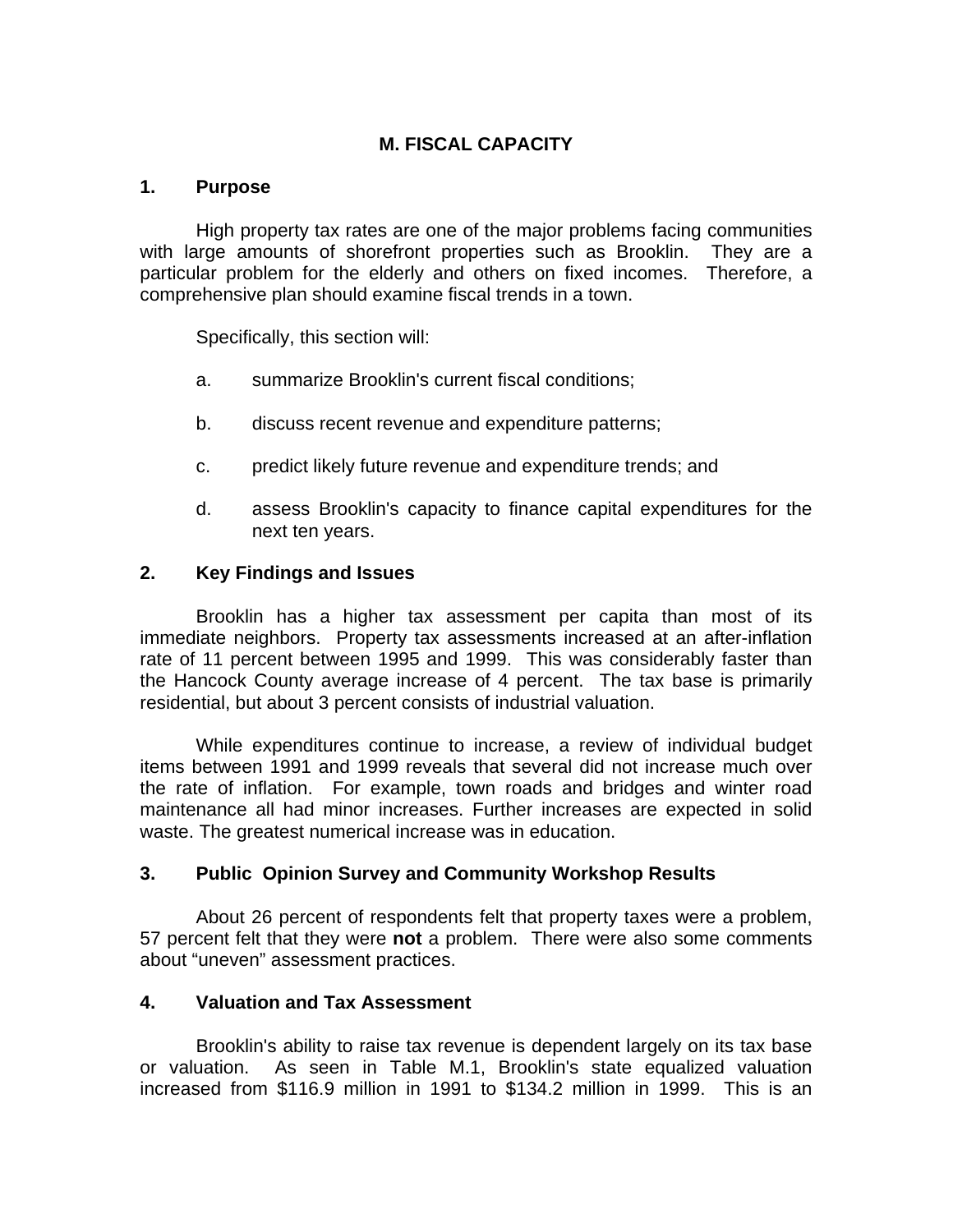increase of about 15 percent in eight years. When these figures are adjusted for inflation, the total change is actually a decrease of 5 percent.

There has also been an increase in the property tax burden. When adjusted for inflation, the total money raised through property taxes increased from \$1,143,968 in 1991 to \$1,286,973 in 1999 (as reported by the Maine Bureau of Taxation). This was a real (adjusted for inflation) increase of 13 percent. Property tax assessments thus increased at a faster rate than the valuation over the eight-year period. If property taxes continue to increase faster than the valuation, this would likely mean a greater burden on all taxpayers in town.

| Table M.1                                                    |  |
|--------------------------------------------------------------|--|
| State Equalized Valuation and Property Tax Assessment Trends |  |
| Brooklin, 1991-1999                                          |  |

| Year                | Valuation                    |                              |                                 | <b>Property Tax Assessment</b> |
|---------------------|------------------------------|------------------------------|---------------------------------|--------------------------------|
|                     | Current Dollars <sup>1</sup> | 1999<br>Dollars <sup>2</sup> | Current<br>Dollars <sup>1</sup> | 1999<br>Dollars <sup>2</sup>   |
| 1991                | \$116,950,000                | \$141,509,500                | \$945,428                       | \$1,143,968                    |
| 1992                | \$126,200,000                | \$148,916,000                | \$954,854                       | \$1,126,728                    |
| 1993                | \$130,850,000                | \$150,477,500                | \$1,038,864                     | \$1,194,694                    |
| 1994                | \$122,150,000                | \$139,251,000                | \$999,329                       | \$1,139,235                    |
| 1995                | \$133,100,000                | \$147,741,000                | \$1,042,775                     | \$1,157,480                    |
| 1996                | \$129,350,000                | \$139,698,000                | \$1,047,712                     | \$1,131,529                    |
| 1997                | \$131,600,000                | \$138,180,000                | \$1,065,214                     | \$1,118,475                    |
| 1998                | \$133,247,200                | \$137,244,616                | \$1,209,885                     | \$1,246,182                    |
| 1999                | 134,199,500                  | \$134,199,500                | \$1,286,973                     | \$1,286,973                    |
| 1991-1999<br>Change | 15%                          | -5%                          | 36%                             | 13%                            |

1 Unadjusted for inflation.

2 Adjusted for inflation.

 **SOURCE:** Maine Bureau of Taxation, Municipal Valuation Return Summary. Inflation adjustments made using U.S. Dept. of Labor Consumer Price Index.

It is useful to compare valuation trends in Brooklin to those of other Hancock County towns. As seen in Table M.2, Brooklin's 1999 state equalized valuation per capita was higher than all towns listed except Brooksville. On a per capita basis, the 1999 property tax assessment in Brooklin was \$1,381 (see Table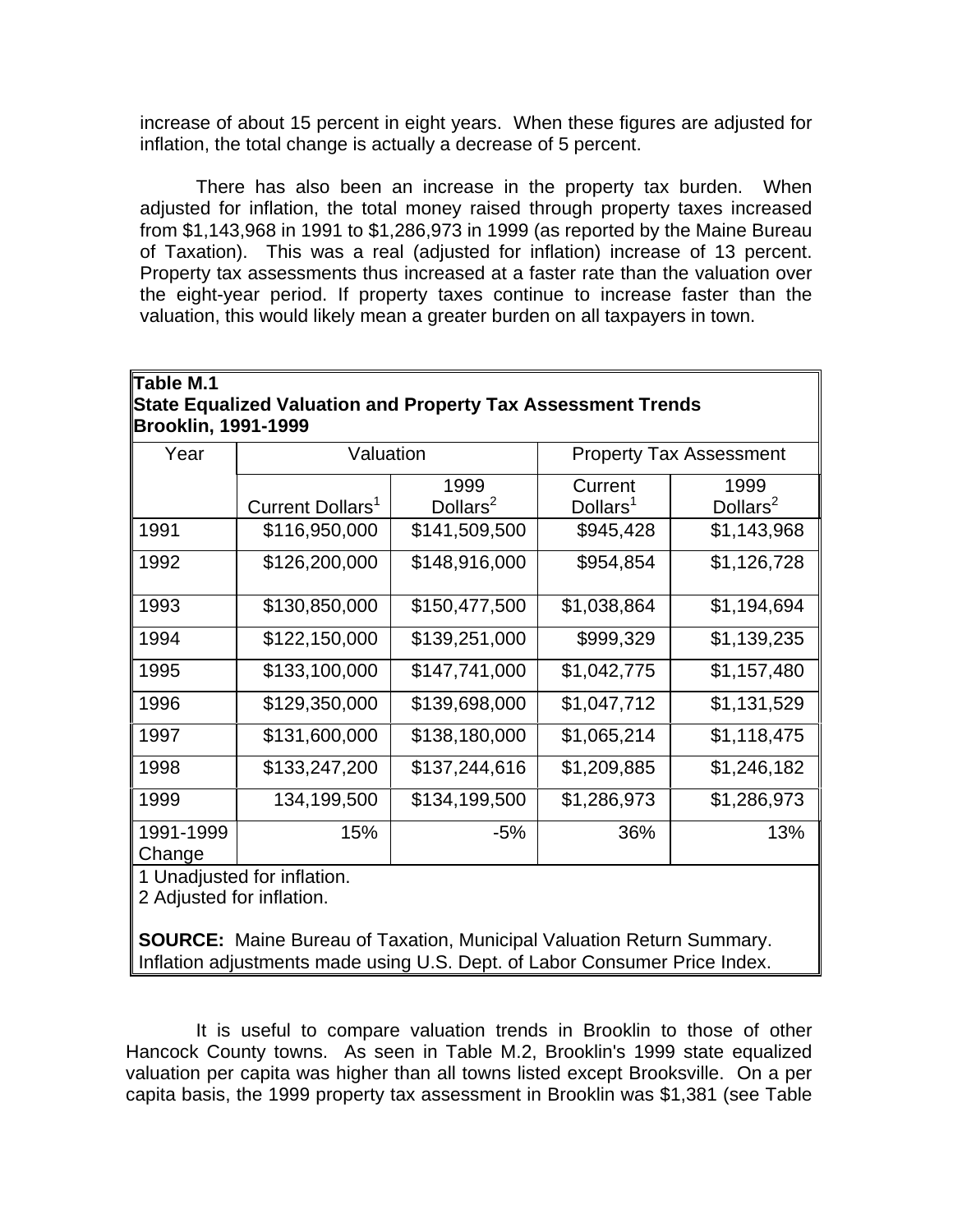M.2). This is about 11 percent higher than the Hancock County average. These per capita figures are for year-round residents only, they do not reflect the share of the property tax burden assumed by non-resident landowners. They do, however, indicate that Brooklin's property tax burden is more substantial than many communities in Hancock County.

| Table M.2          |                                                                         |                                                                                         |            |              |            |  |  |  |  |
|--------------------|-------------------------------------------------------------------------|-----------------------------------------------------------------------------------------|------------|--------------|------------|--|--|--|--|
|                    | <b>Valuation and Tax Spending (Assessment)</b>                          |                                                                                         |            |              |            |  |  |  |  |
|                    | Brooklin, Brooksville, Blue Hill, Sedgwick Deer Isle and Hancock County |                                                                                         |            |              |            |  |  |  |  |
|                    | 1998                                                                    | 1999 State                                                                              | 1999 State | 1999 Tax     | 1999 Tax   |  |  |  |  |
|                    | Population                                                              | Equalized                                                                               | Valuation  | Assessment   | Assessment |  |  |  |  |
|                    | <b>Estimate</b>                                                         | Valuation                                                                               | Per Capita |              | Per Capita |  |  |  |  |
| <b>Brooklin</b>    | 932                                                                     | \$140,200,000                                                                           | \$150,429  | \$1,286,973  | \$1,381    |  |  |  |  |
| <b>Brooksville</b> | 898                                                                     | \$155,200,000                                                                           | \$172,829  | \$1,208,002  | \$1,345    |  |  |  |  |
| <b>Blue Hill</b>   | 2,316                                                                   | \$303,650,000                                                                           | \$131,110  | \$3,377,624  | \$1,458    |  |  |  |  |
| Sedgwick           | 1,088                                                                   | \$80,200,000                                                                            | \$73,713   | \$1,160,045  | \$1,066    |  |  |  |  |
| Deer Isle          | 1,826                                                                   | \$213,900,000                                                                           | \$117,141  | \$2,175,155  | \$1,191    |  |  |  |  |
| Hancock<br>County  | 49,840                                                                  | \$5,055,400,000                                                                         | \$101,433  | \$62,015,180 | \$1,244    |  |  |  |  |
|                    |                                                                         | <b>SOURCE:</b> Maine Bureau of Taxation, Municipal Valuation Return Statistical Summary |            |              |            |  |  |  |  |

| Table M.3                                                                           |                                                                                         |              |              |              |              |                  |          |  |
|-------------------------------------------------------------------------------------|-----------------------------------------------------------------------------------------|--------------|--------------|--------------|--------------|------------------|----------|--|
|                                                                                     | <b>Tax Spending (Commitment)</b>                                                        |              |              |              |              |                  |          |  |
| Brooklin, Brooksville, Blue Hill, Sedgwick, Deer Isle and Hancock County: 1995-1999 |                                                                                         |              |              |              |              |                  |          |  |
|                                                                                     |                                                                                         |              |              |              |              | Percent          | Perce    |  |
|                                                                                     | 1995                                                                                    | 1996         | 1997         | 1998         | 1999         | Increase         | Increa   |  |
|                                                                                     |                                                                                         |              |              |              |              | 1995-1999 Adjust |          |  |
|                                                                                     |                                                                                         |              |              |              |              |                  | for      |  |
|                                                                                     |                                                                                         |              |              |              |              |                  | Inflatio |  |
| <b>Brooklin</b>                                                                     | \$1,042,775                                                                             | \$1,047,694  | \$1,065,214  | \$1,209,885  | \$1,286,973  | 23%              | 11%      |  |
| <b>Brooksville</b>                                                                  | \$1,049,405                                                                             | \$1,077,712  | \$1,070,814  | \$1,135,785  | \$1,208,002  | 15%              | 4%       |  |
| <b>Blue Hill</b>                                                                    | \$2,694,437                                                                             | \$2,947,051  | \$3,137,196  | \$3,197,130  | \$3,377,624  | 25%              | 13%      |  |
| Sedgwick                                                                            | \$929,113                                                                               | \$1,075,840  | \$1,094,745  | \$1,091,617  | \$1,160,045  | 25%              | 12%      |  |
| Deer Isle                                                                           | \$1,861,767                                                                             | \$1,958,494  | \$1,992,063  | \$1,986,541  | \$2,175,155  | 17%              | 5%       |  |
| <b>Hancock</b><br>County                                                            | \$53,552,500                                                                            | \$56,713,933 | \$58,330,228 | \$59,772,696 | \$62,015,180 | 16%              | 4%       |  |
|                                                                                     | <b>SOURCE:</b> Maine Bureau of Taxation, Municipal Valuation Return Statistical Summary |              |              |              |              |                  |          |  |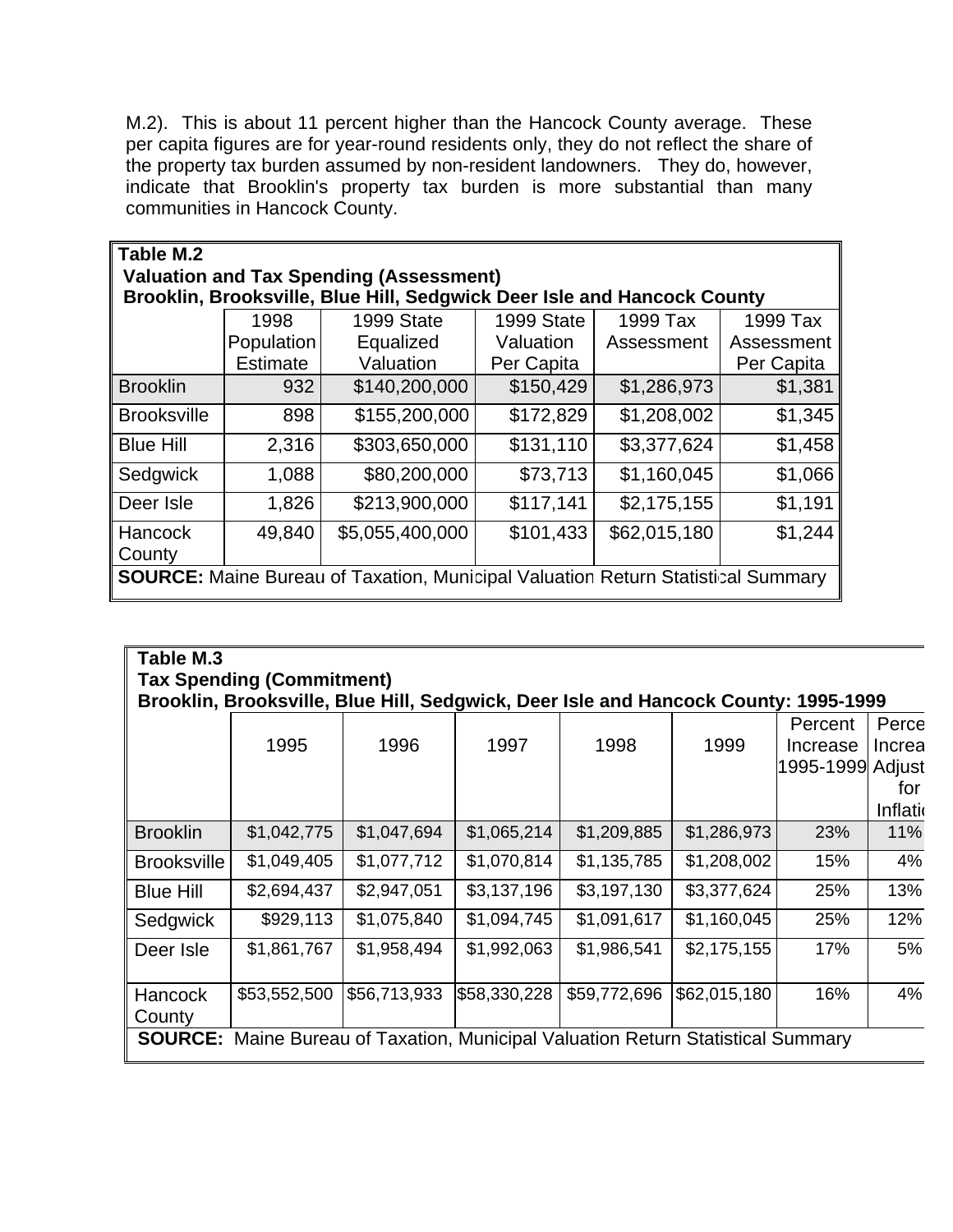Property tax burdens can also be measured by comparing the various types of property in a town. As seen in Table M.4, Brooklin has just over \$1 million in taxable personal property (items such as machinery or major pieces of office equipment) or just under one percent of the total valuation. This compares to an average of six percent for Hancock County. The Hancock County average, however, is skewed by those few towns with large industries. Bucksport, for example, has about 80 percent of all reported personal property in the county.

State Bureau of Taxation data indicate that Brooklin has about \$4.2 million in industrial valuation. This is a reflection of the importance of the boat yards to the town's economy. Brooklin has far more industrial valuation than any of its immediate neighbors.

Brooklin, according to state figures, has about \$3.54 million worth of taxexempt property. This includes about \$42,800 in state property and \$2.6 million in property owned by "public municipal corporations," which would include townowned property. There is also about \$304,000 worth of veteran exemptions in town. Other tax-exempt property includes churches (about \$317,800), fraternal organizations (\$112,100), charitable properties (\$29,704) and literary and scientific organizations (\$109,600). Overall, this property amounts to about 3 percent of the total state valuation. This is less than the county average and several of the adjoining towns.

|                    | Personal                                                                                |         | Industrial    |         | Exempt        |         |
|--------------------|-----------------------------------------------------------------------------------------|---------|---------------|---------|---------------|---------|
| Town               | Property                                                                                | Percent | Valuation     | Percent | Property      | Percent |
| <b>Brooklin</b>    | \$1,070,000                                                                             | 0.8%    | \$4,202,400   | 3.1%    | \$3,541,304   | 3%      |
| <b>Brooksville</b> | \$39,350                                                                                | 0.0%    | \$0           | 0.0%    | \$5,721,300   | $4\%$   |
| <b>Blue Hill</b>   | \$220,600                                                                               | 0.1%    | \$0           | 0.0%    | \$27,656,580  | 10%     |
| Sedgwick           | \$134,550                                                                               | 0.1%    | \$0           | 0.0%    | \$0           | $0\%$   |
| Deer Isle          | \$206,200                                                                               | 0.3%    | \$206,200     | 0.3%    | \$6,432,500   | 9%      |
| <b>Hancock</b>     | \$293,840,097                                                                           | 6.0%    | \$321,488,251 | 6.6%    | \$621,256,185 | 13%     |
| County             |                                                                                         |         |               |         |               |         |
|                    | <b>SOURCE:</b> Maine Bureau of Taxation, Municipal Valuation Return Statistical Summary |         |               |         |               |         |

#### **Table M.4 Total Valuation by Type, 1999**

# **5. Current and Future Revenue Trends**

Education remains the single largest expenditure in Brooklin. Table M.5 compares state school subsidies and local appropriations for education. Overall school spending in Brooklin increased at an after-inflation rate of 22 percent between 1991 and 1999. In recent years Brooklin has received state assistance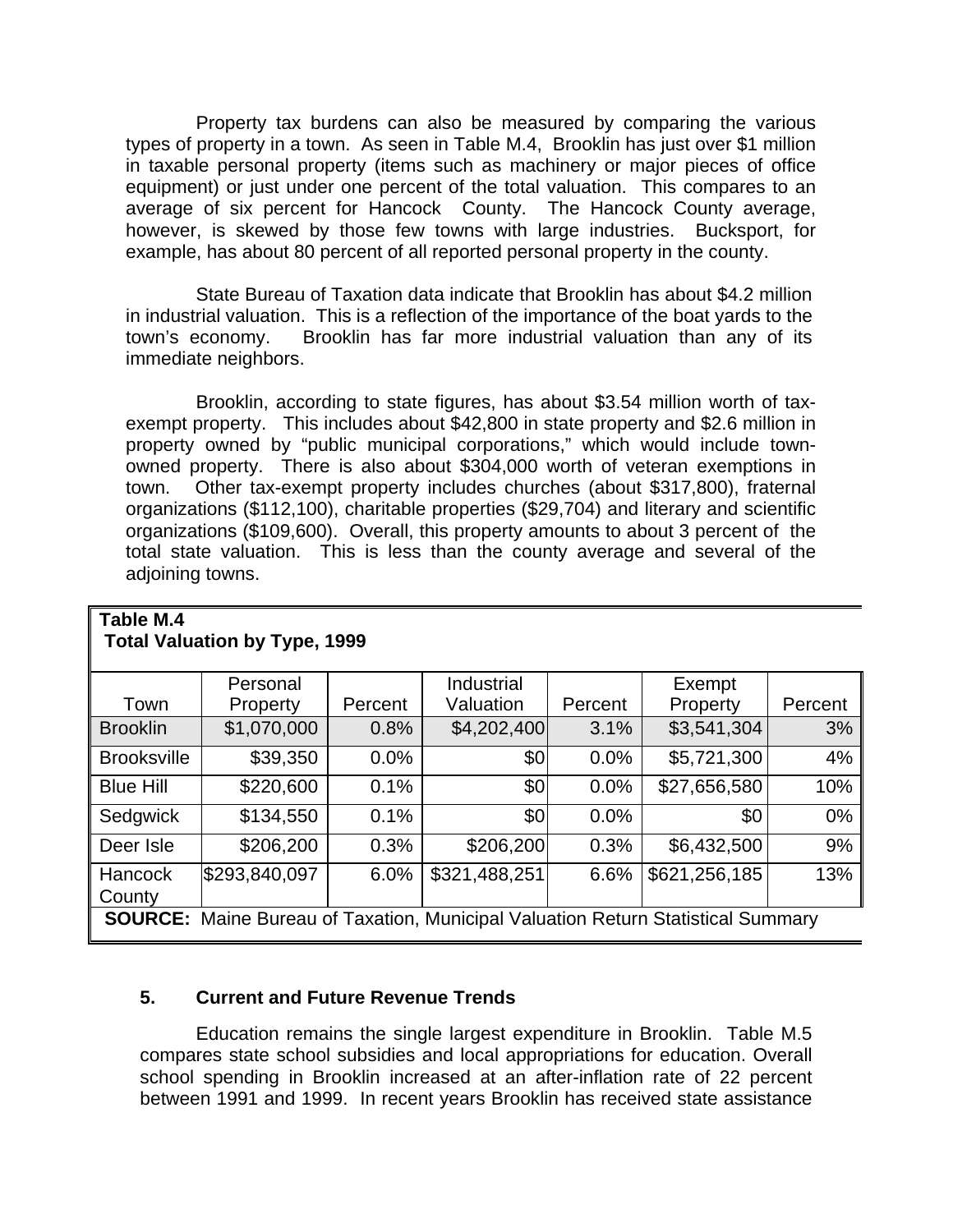in retiring its school debt, but has not received any basic school funding. Under Maine's school funding law, towns with high valuation receive minimal state general funding for education. This means that the basic source of revenue for education and most other town services comes from property taxes.

### **Table M.5 Brooklin State School Subsidies and Local Expenditures**

| <b>LAPVIRIUS</b>                     |              |                     |                     |             |             |
|--------------------------------------|--------------|---------------------|---------------------|-------------|-------------|
| Year                                 | <b>State</b> | <b>State</b>        | <b>Total State</b>  | Municipal   |             |
|                                      | Foundation   | <b>Debt Service</b> | Amount <sup>1</sup> | Amount      | Total       |
| 1991                                 | \$16,887     | \$0                 | \$16,887            | \$720,006   | \$753,780   |
| 1992                                 | \$12,000     | \$0                 | \$12,000            | \$660,396   | \$684,396   |
| 1993                                 | \$12,000     | \$0                 | \$12,000            | \$699,628   | \$723,628   |
| 1994                                 | \$15,880     | \$0                 | \$15,880            | \$753,433   | \$785,193   |
| 1995                                 | \$0          | \$84,462            | \$84,462            | \$886,328   | \$1,055,252 |
| 1996                                 | \$0          | \$249,766           | \$249,766           | \$950,507   | \$1,450,039 |
| 1997                                 | \$0          | \$237,539           | \$237,539           | \$995,038   | \$1,470,116 |
| 1998                                 | \$0          | \$228,129           | \$228,129           | \$1,090,081 | \$1,546,339 |
| 1999                                 | \$0          | \$218,964           | \$218,964           | \$1,110,841 | \$1,548,769 |
| % increase                           |              |                     | 1197%               | 54%         | 105%        |
| % increase adjusted<br>for inflation |              |                     | 972%                | 28%         | 70%         |
| ▔ ↑ —-                               |              |                     |                     |             |             |

These figures are from the school's fiscal year and may differ from town figures, which are based on the calendar year.

 **SOURCE:** Town Reports as compiled by the HCPC.

#### **6. Current and Future Expenditure Trends**

Table M.6 compares selected expenditures between 1991 and 1999 adjusted for inflation. The most rapid spending increases were in administration and the fire department. All other categories except social security payments and town roads and bridges increased at a rate above that of inflation.

Most of the capital expenditures Brooklin faces in the next few years are related to the fire department. These include a new fire station and several pieces of equipment. The equipment costs will be somewhat offset by funding from capital equipment reserve accounts. If the town undertakes dock or other public access to salt water improvements, these may also require capital expenditures. These improvements may involve matching state grant funds.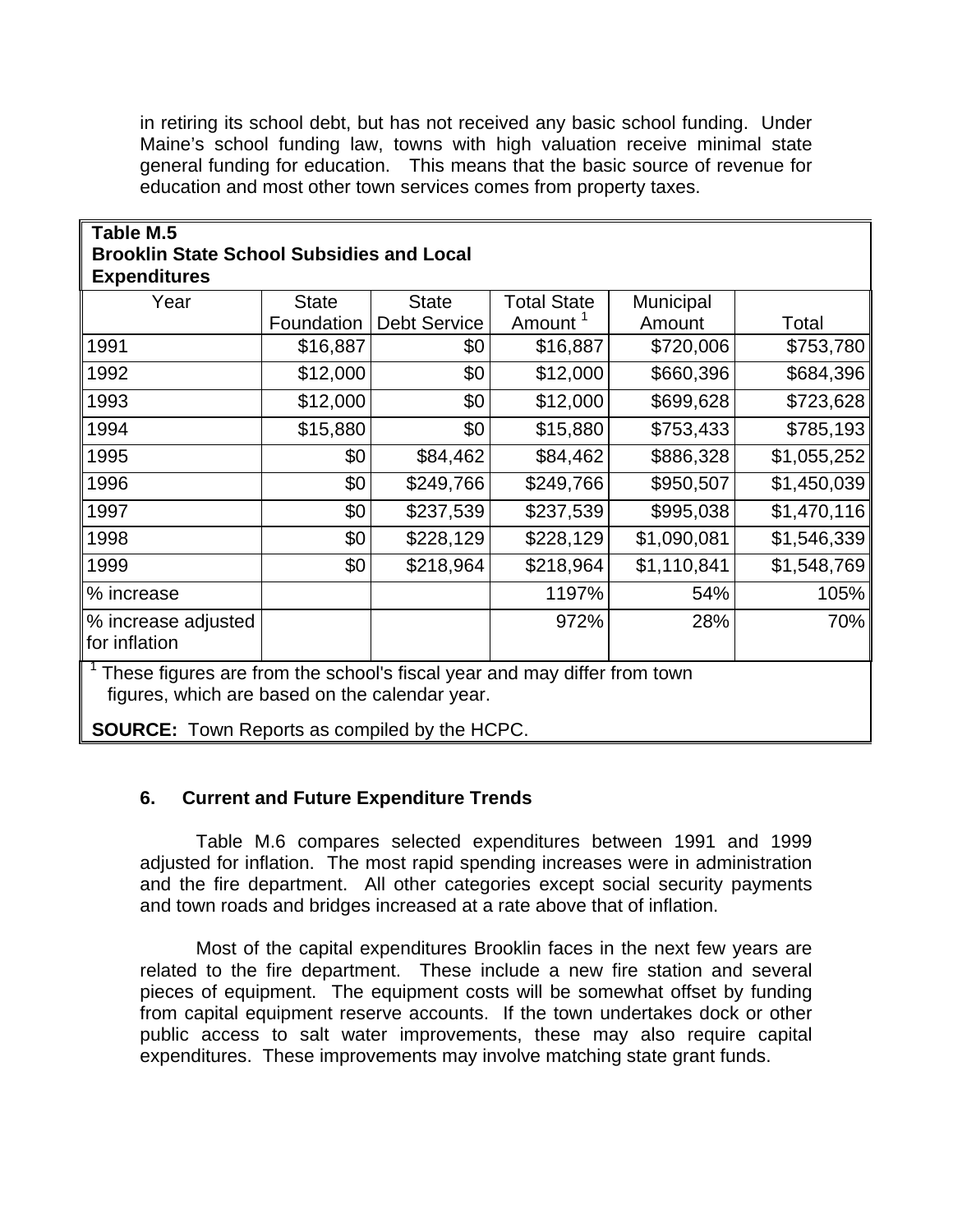The town may also have to consider extra funding for road rebuilding and repair. Recent changes in the state's municipal road reimbursement formula further restrict how state money can be spent. Funds may be used only for capital projects such as building and rebuilding of roads and hot-topping projects with a 2-inch minimum layer of pavement.

| Table M.6<br><b>Comparison of Selected Expenditures</b><br>1991 and 1999 |           |                |             |                       |  |  |  |
|--------------------------------------------------------------------------|-----------|----------------|-------------|-----------------------|--|--|--|
| Item                                                                     | 1991      | 1991           | 1999        | Constant              |  |  |  |
|                                                                          | Amount    | Amount in      | Amount      | <b>Dollar Percent</b> |  |  |  |
|                                                                          |           | 1999           |             | Change                |  |  |  |
|                                                                          |           | <b>Dollars</b> |             |                       |  |  |  |
| Administration                                                           | \$28,000  | \$33,880       | \$61,285    | 45%                   |  |  |  |
| <b>Town Roads/Bridges</b>                                                | \$25,400  | \$30,734       | \$30,765    | $0\%$                 |  |  |  |
| <b>Winter Roads</b>                                                      | \$54,000  | \$65,340       | \$67,305    | 3%                    |  |  |  |
| <b>Solid Waste</b>                                                       | \$47,802  | \$57,840       | \$59,500    | 3%                    |  |  |  |
| <b>Fire Department</b>                                                   | \$12,183  | \$14,741       | \$27,000    | 45%                   |  |  |  |
| <b>Social Security</b>                                                   | \$2,800   | \$3,388        | \$2,000     | $-69%$                |  |  |  |
| Insurance                                                                | \$7,000   | \$8,470        | \$10,500    | 19%                   |  |  |  |
| Education                                                                | \$680,003 | \$822,804      | \$1,329,805 | 38%                   |  |  |  |
| <b>Friend Memorial Library</b>                                           | \$2,500   | \$3,025        | \$5,000     | 40%                   |  |  |  |
| <b>Street Lights</b>                                                     | \$1,608   | \$1,946        | \$3,500     | 44%                   |  |  |  |
| <b>SOURCE:</b> Town Reports as compiled by the HCPC                      |           |                |             |                       |  |  |  |

# **7. Municipal Debt and Capital Financing**

Brooklin presently has a relatively low volume of debt when compared to the maximum debt allowed by state law. Towns may borrow up to 15 percent of their total state valuation, which in Brooklin's case would be about \$20 million in 2000. About half of the debt must be reserved for educational purposes. Currently, the only debt is for the school. Since the school is presently well under capacity, there is little likelihood of any additional debt being incurred for at least ten years.

#### **N. SUMMARY**

This chapter summarizes the major issues raised in each chapter of the *Inventory and Analysis* section of the plan. This summary sets the foundation for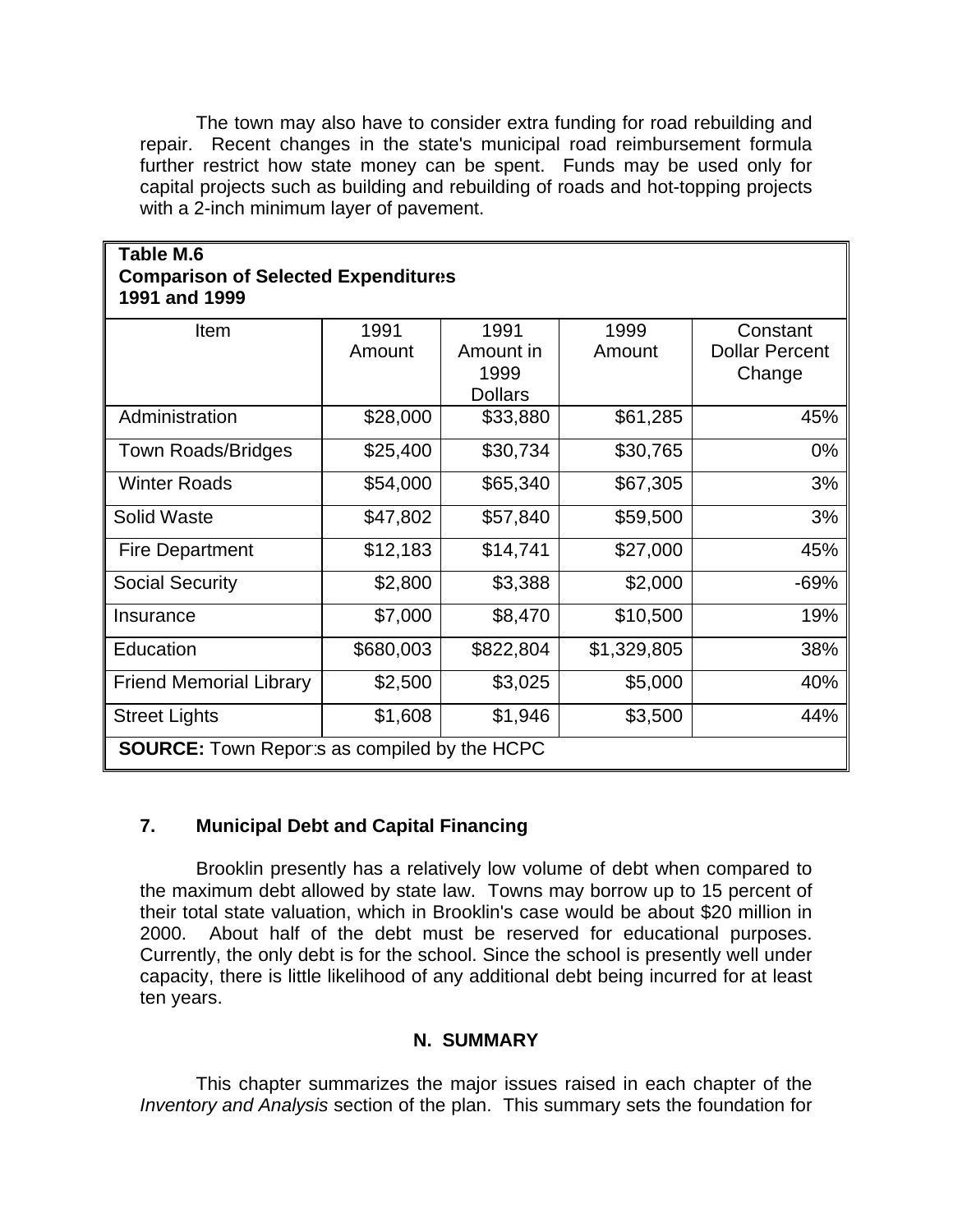the *Goals and Objectives* section. The first section discusses the most pressing concerns facing Brooklin and then specific issues for each segment of the *Inventory and Analysis* are discussed. These issues are taken verbatim from the *Key Findings and Issues* section of each chapter.

### **1. Priority Issues**

While the *Inventory and Analysis* and the public outreach activities show that Brooklin offers a high quality of life and has relatively few problems, there are some issues of concern. One is the state of the town's harbors and inadequate public access to the shore. Some major improvements are needed if these important economic and recreational resources are to remain viable.

Another is the aging of the population. The town's identity as a community of all age groups is threatened by the relatively few younger families staying or moving into town. At least one factor for this trend is the high cost of housing.

# **2. Population**

Brooklin's year-round population increased by about 3.5 percent in the 1970's and at a 27 percent rate during the 1980s. There was a 7.1 percent growth rate in the 1990s. The U.S. Census lists the 2000 year-round population at 841 and the town is projected to have a population of 946 by the year 2010. After increasing during the 1980s, the number of pre-school-aged children is now decreasing. This may result in declining school enrollments.

Household incomes in Brooklin are somewhat lower than those of Hancock County as a whole. Educational attainment levels, however, are higher than the county average. The town does experience an influx of summer population, but the numbers are hard to quantify. A rough estimate is that the town's population at least doubles in the summer months.

#### **3. Economy**

While Brooklin is a rural town with limited infrastructure, it does offer some local jobs through the boat building industry. Unemployment rates in Brooklin are generally lower than those of Hancock County as a whole. There is also less seasonal fluctuation than there is in Hancock County.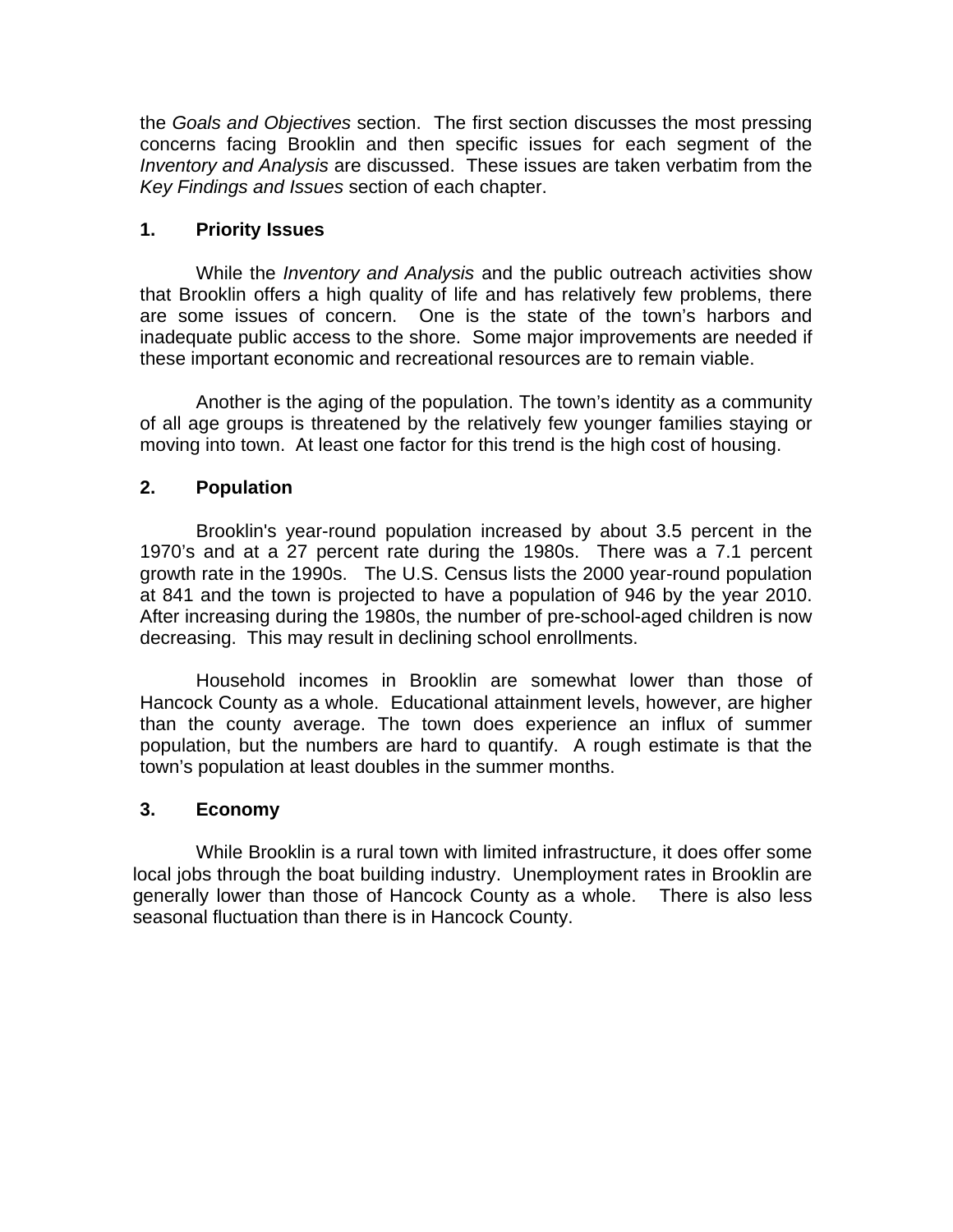# **4. Housing**

Brooklin has seen a rapid increase in the number of year-round and seasonal homes since 1970. The number of dwellings between 1970 and 2000 increased by just over 30 percent. As of 2000 there were an estimated 697 dwelling units (year-round and seasonal) in town, compared to 454 in 1970.

Decent, affordable housing is a problem in Brooklin. While recent sales prices are above the county average, there is a greater percentage of homes lacking amenities such as complete plumbing than there is in Hancock County as a whole. Brooklin is part of the Stonington area housing market. Purchase prices in 1998 for the average first-time home were second only to the greater Portland area, where household incomes were 50 percent higher. These costs have made it difficult for young families to buy a home in Brooklin. This is at least one factor in the aging of the population, which is discussed in the Population section and declining school enrollment, which is addressed in the Community Facilities and Services section.

# **5. Transportation**

Brooklin has about 30 miles of public ways, of which about 11 miles are state highways and the rest are town ways. One major issue facing the town is the poor condition of Route 175, the only state road in town. Another issue is several road segments with high accident rates. Two particularly hazardous areas are Hales Hill Road north of Hales Wood Road and the Smith-Naskeag road intersection.

#### **6. Public Facilities and Services**

One major public facility issue facing Brooklin is the need for a new fire station. Another is declining enrollment in the Brooklin School, there were 67 students enrolled in the fall of 2000 and the facility has a rated capacity of 120 students. The town also faces increased solid waste and recycling costs.

#### **7. Recreation**

Brooklin has limited recreation facilities and programs. It is unlikely that there could be a major upgrade of facilities due to the town's low year-round population and the many demands already placed on its tax base. One particular need, however, that the town might want to address is more parking spaces at the various town landings.

#### **8. Marine Resources**

While marine resources still contribute in important ways to Brooklin's economy, the fishing community faces serious challenges. Harbor facilities lack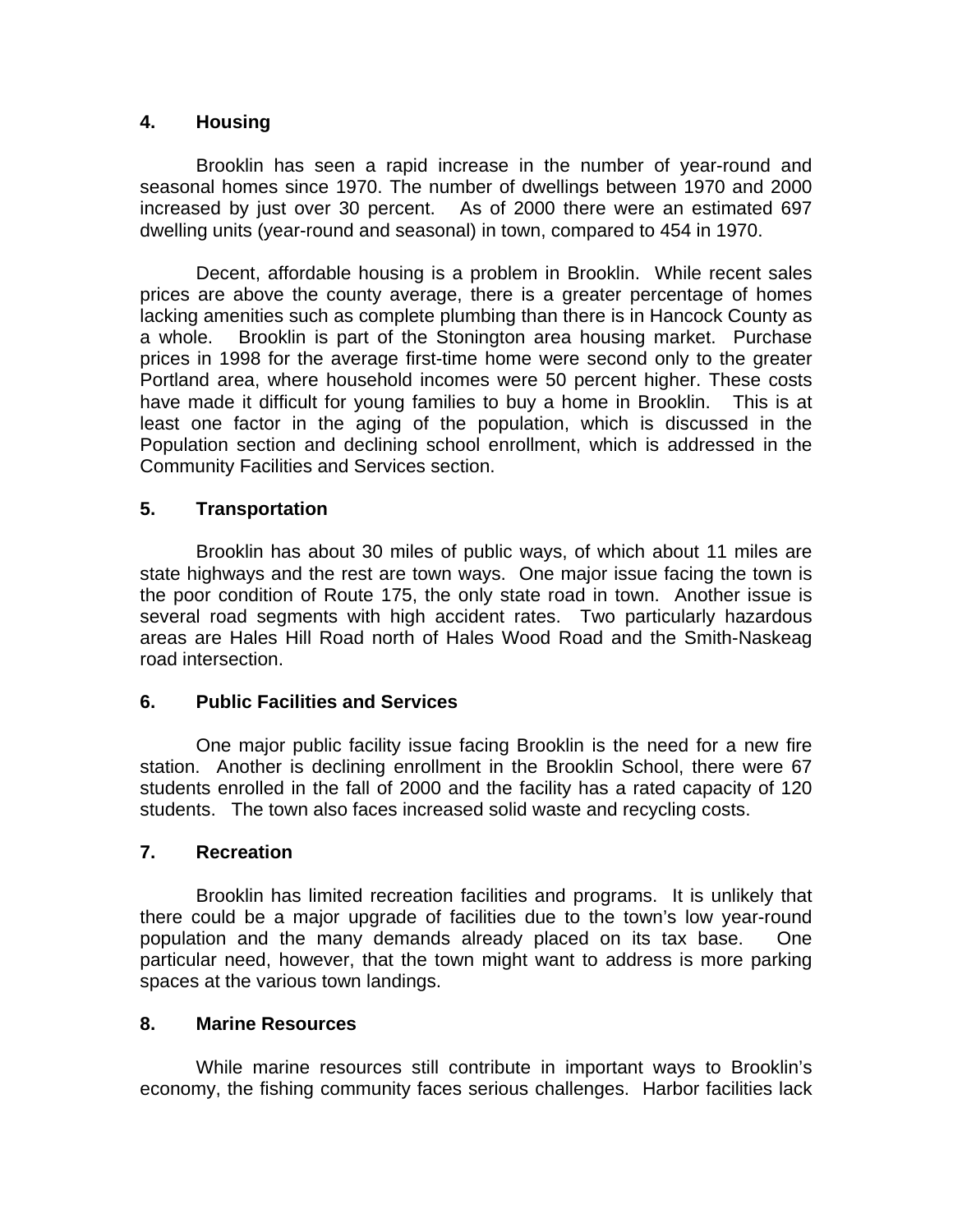adequate parking and have not been well maintained. Public access to the water is inadequate to handle current demand. The town lacks a harbor master and a harbor policy.

# **9. Water Resources**

Brooklin residents depend primarily upon bedrock wells for their drinking water. There are no serious threats to the town's ground water resources. Since there are no lakes or great ponds in town, the major surface water resources are salt water. There are only two licensed overboard discharges in town and no known threats to surface water resources.

# **10. Natural Resources**

As a coastal community, Brooklin has a diversity of animal and plant life. Its coastline is an important habitat for waterfowl. The town is also the habitat of the threatened Allegheny Vine plant. There are five or fewer known occurrences of this plant in the state. Upland areas are habitats for deer, moose and black bears.

# **11. Agricultural and Forest Issues**

About 82 percent of Brooklin's approximately 12,000 acres of land area is forested. The forests are a mixture of hard and softwoods. While the state requirements for placing land under the preferential tree growth tax classification have become more restrictive, the acreage held under this classification in Brooklin has increased slightly in recent years. Forestry is thus an important land use in Brooklin.

The most recent estimate is that there are 17 farms in Brooklin. Most of these are devoted to raising blueberries. Only about 16 percent of Brooklin's soils are ideally suited for agriculture and about three-quarters of these would require either drainage or irrigation. The focus in Brooklin should thus be on maintaining the current level of farming rather than looking toward a significant expansion.

# **12. Historical Resources**

Brooklin has a large number (59) of known pre-historic (i.e., those predating European settlement) sites along its coast. However, only half of the coastline has been surveyed for sites so the actual number of sites may be considerably larger. While the town has many buildings of historic interest, only the E.B. White house and the IOOF hall are on the National Register of Historic Places. There are many other sites that may be eligible for listing.

# **13. Existing Land Use**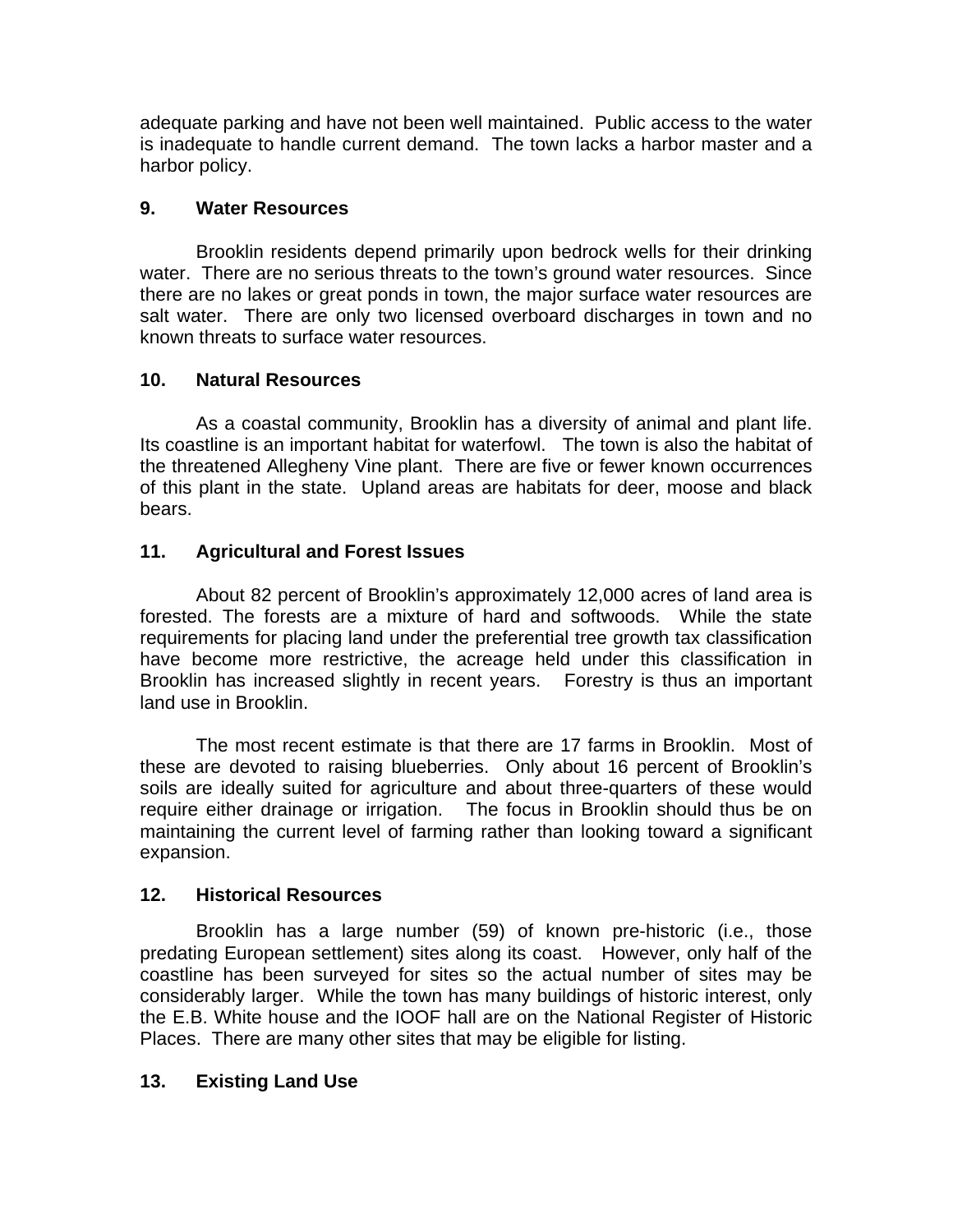Brooklin is a very rural town. About 6 percent of its total land area is developed. About half of its land area has a very low potential for development due to poor soils. While the town has five village-type areas, most development in recent years has occurred along the shore or in rural parts of town. The interior of the town remains largely undeveloped.

A relatively slow rate of growth is projected for the future. A very liberal estimate is that an additional 110 acres of residential land will be developed by 2010. There may also be minor increases in commercial development. More land may also be held in conservation easements. There is clearly ample land to accommodate future development, the challenge facing the town is thus deciding how to manage this growth.

#### **14. Fiscal Capacity**

Brooklin has a higher tax assessment per capita than most of its immediate neighbors. Property tax assessments increased at an after-inflation rate of 11 percent between 1995 and 1999. This was considerably faster than the Hancock County average increase of 4 percent. The tax base is primarily residential, but about 3 percent consists of industrial valuation.

While expenditures continue to increase, a review of individual budget items between 1991 and 1999 reveals that several did not increase much over the rate of inflation. For example, solid waste, town roads and bridges and winter road maintenance all had minor increases (although solid waste costs have increased significantly since 1999). The greatest numerical increase was in education.

# **15. Key Regional Concerns**

Brooklin faces several issues that would be best addressed on a regional level. First, it needs to work with surrounding towns to pressure the Maine Department of Transportation to upgrade the state highways serving the Blue Hill Peninsula. Second, efforts to retain and create jobs should be done in cooperation with regional groups such as the Coastal Acadia Development Corporation. Third, any efforts to expand the supply of affordable housing would be addressed most effectively with other towns on the Blue Hill Peninsula.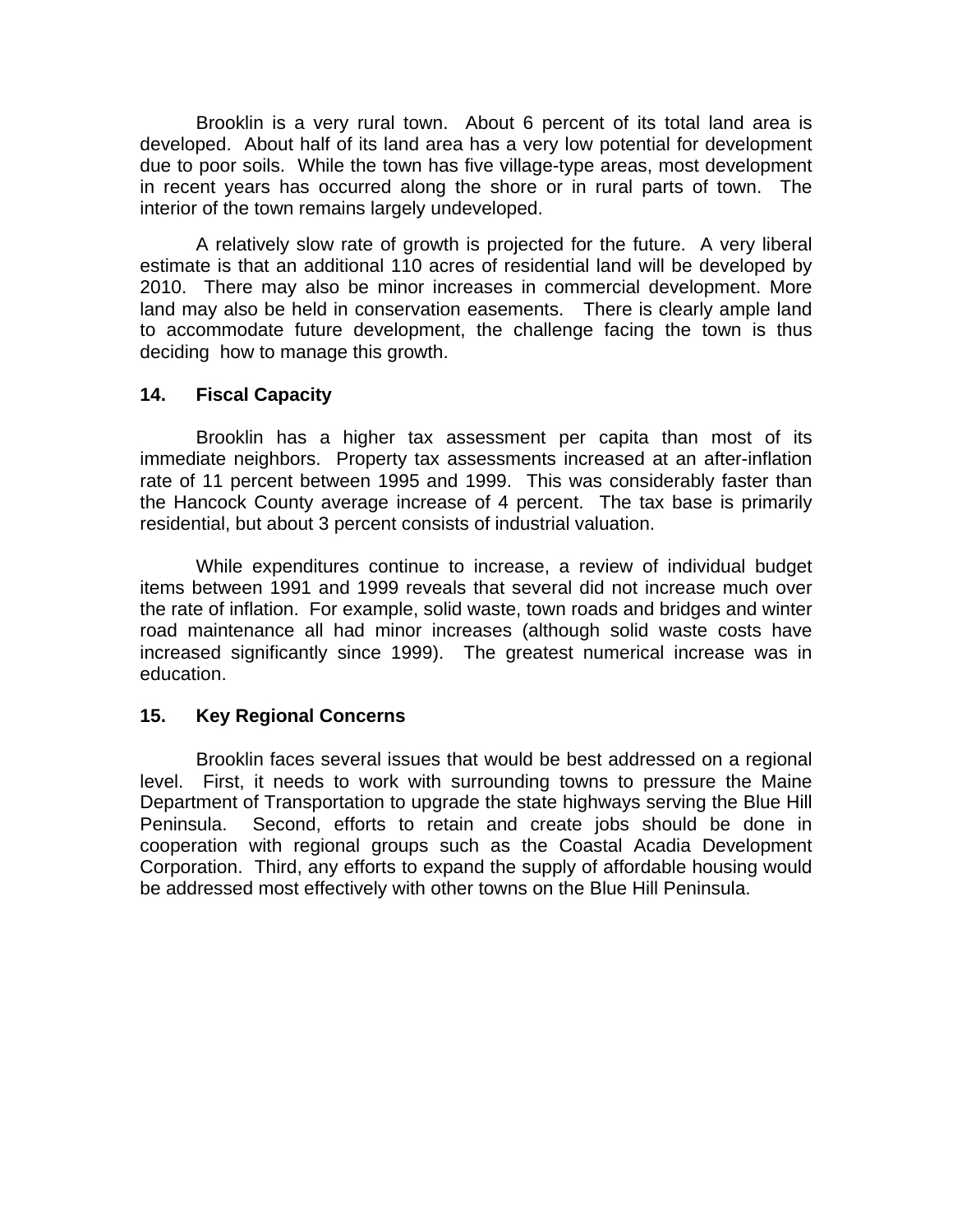# **II.A. GOALS and OBJECTIVES**

### **1. Purpose**

This section presents goals and objectives for the town of Brooklin. Goals are general statements for the town's future and are followed by more specific objectives. As will be seen, these goals and objectives are highly interrelated. While this plan contains some highly specific recommendations, residents are reminded that planning is an on-going process. To assure flexibility in the event of unforeseen circumstances, periodic updating of these goals is necessary.

# **2. Overall Goal**

Brooklin desires to protect its small town atmosphere while allowing for continued growth. It wishes to avoid implementing town-wide zoning that will encroach upon the freedom of its residents.

# **3. Goals and Objectives**

# **A. POPULATION GOAL**

Brooklin will assure that future population growth continues in an orderly manner that preserves the town's rural character. It aims to have a diversity of ages in its population.

**Implementation Strategy:** The planning board and select board review growth trends every three years to ascertain if there are population growth-related problems. The plan will need to be updated within ten years of its adoption. If growth occurs significantly faster than projected in the plan, the update will need to occur sooner. In order to assure a greater diversity of population ages, the town encourages development of a first-time home purchase neighborhood.

**Responsibility/Time Frame:** Planning board and select board working with the Hancock County Planning Commission and the State Planning Office. The update shall begin by 2010. The housing issues are dealt with the housing goals presented later in this section.

# **B. ECONOMY GOAL**

Brooklin desires a local economy that builds on existing natural and human resources and offers residents a diversity of job opportunities. Specific economic development policies include:

1. assuring that any changes to land use regulations do not unduly restrict home-based businesses. Standards for such uses, however,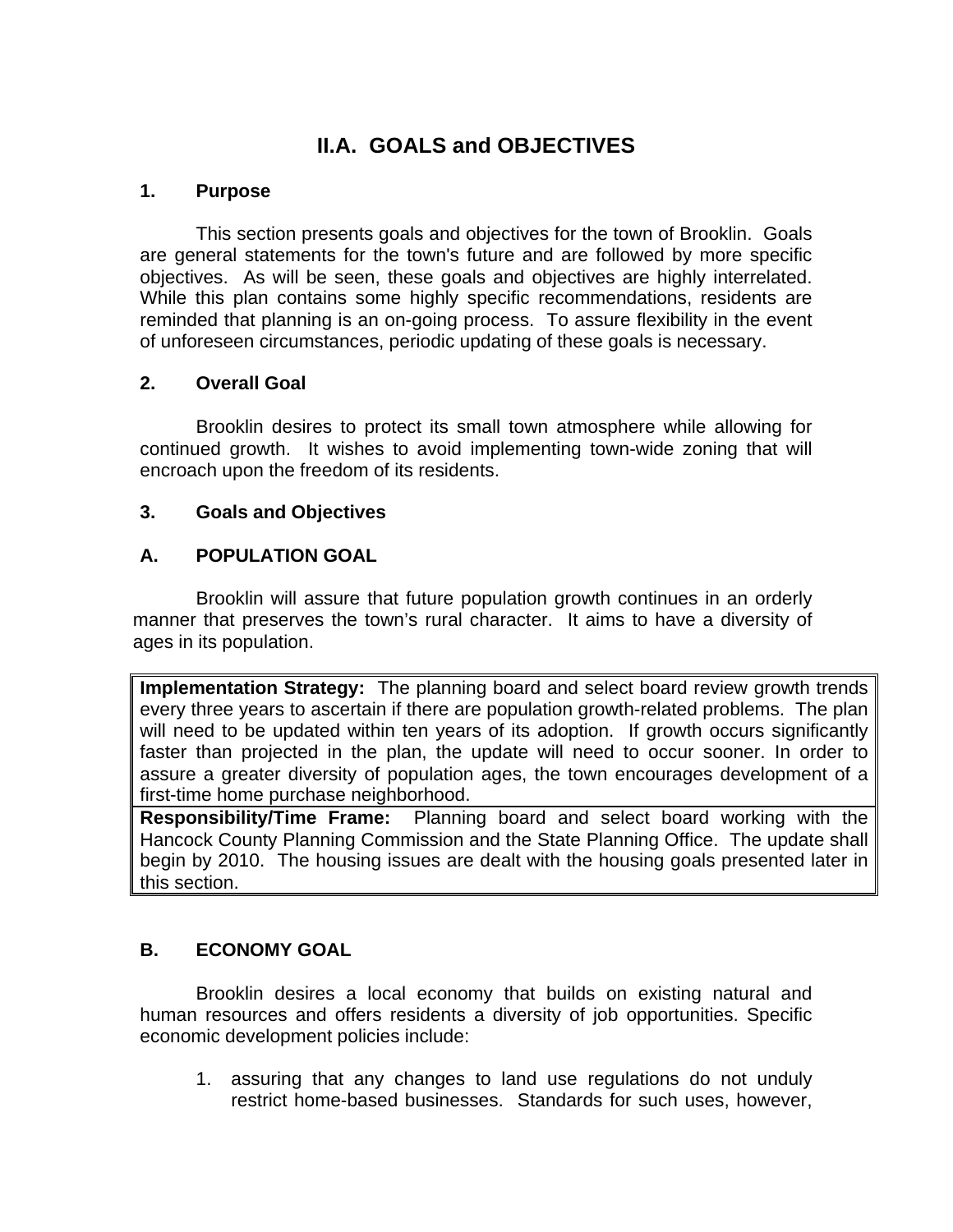shall include requiring adequate off-street parking and assuring that any large equipment or material storage areas are screened from surrounding properties;

**Implementation Strategy:** This will be addressed through a major revision to the site plan review ordinance.

**Responsibility/Time Frame:** The planning board or a designated subcommittee. After the plan is adopted, the town will request implementation grant funds from the State Planning Office to fund this endeavor/ funding shall be sought in 2002-2003 with the ordinances being ready for adoption in 2004.

2. Supporting the boat building industry and related operations in Brooklin by pursuing any economic development grants that may be necessary to keep these operations viable or assist in their expansion;

**Implementation Strategy:** The selectmen inform the Coastal Acadia Development Corporation of its interest in pursuing such grants and work with that organization **Responsibility/Time Frame:** Selectman/by 2003

3. Assuring that the site plan review ordinance performance standards are adequate to protect adjoining properties from the adverse impacts of commercial and industrial operations. These standards will cover nuisances such as noise, glare, dust, vibrations, fumes and odor. They, however, will **not** apply to operations that are essential to commercial fishing;

**Implementation Strategy:** This will be accomplished through a major revision to the site plan review ordinance.

**Responsibility/Time Frame:** The planning board or a designated subcommittee. After the plan is adopted, the town will request implementation grant funds, if the plan is deemed consistent, from the State Planning Office to fund this endeavor/ funding shall be sought in 2002-2003 with the ordinances being ready for adoption in 2004.

- 4. protecting natural resource-based jobs in forestry, agriculture and marine resources *(see discussion under these respective sections);* and
- 5. undertaking measures to protect and enhance the town's harbors. (*see discussion under Marine Resources)*
- **C. HOUSING GOAL**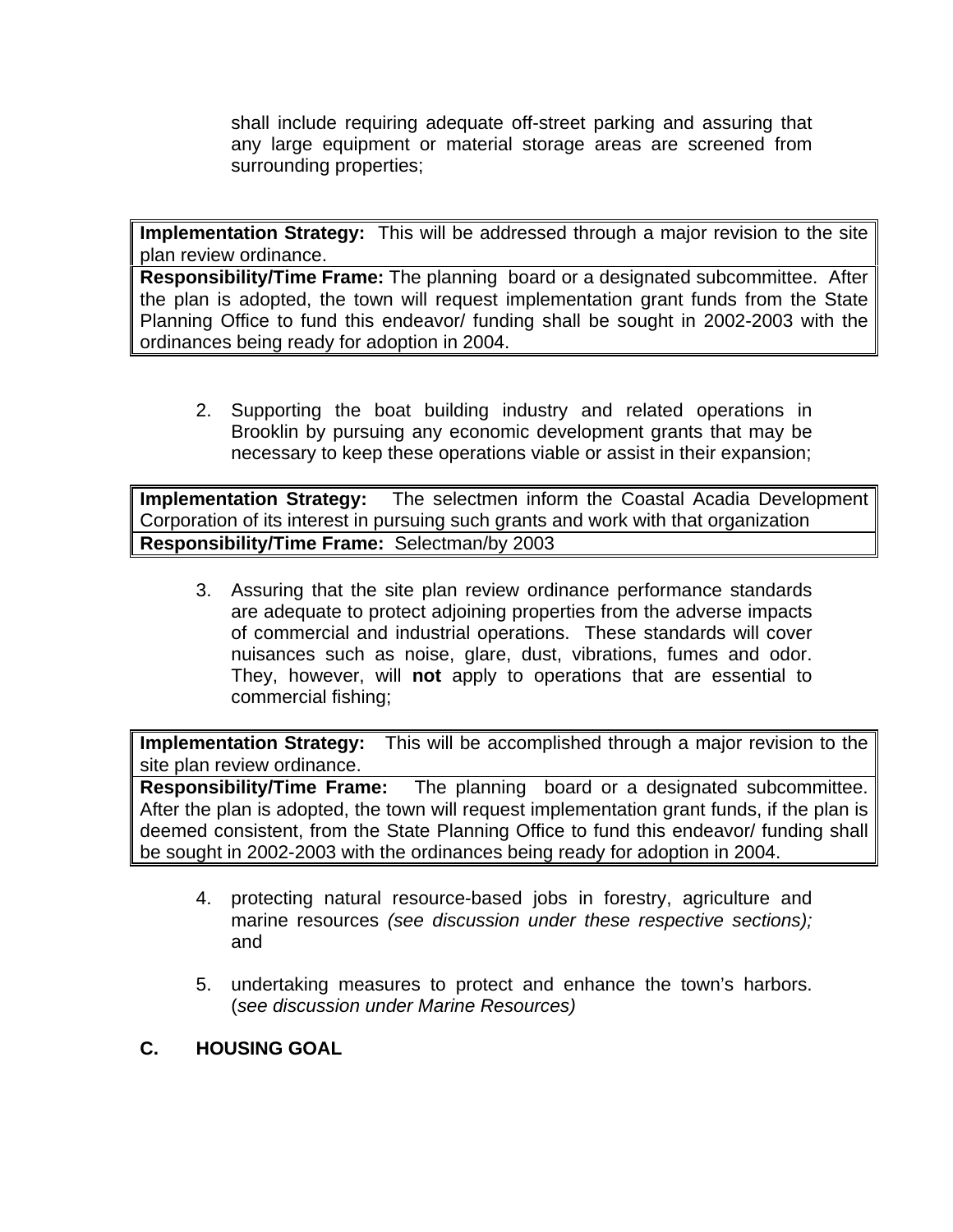Brooklin aims to have reasonable opportunities for a safe, decent, and affordable housing stock for all residents and assure that its residents can afford to live in the town where they grew up. Specific housing policies include:

1. seeking grant or low interest loan monies through programs such as Community Development Block Grants or Rural Economic and Community Development to improve existing substandard housing occupied by low-income families;

**Implementation Strategy:** The select board contacts agencies with grant writing expertise such as the Hancock County Planning Commission to ascertain the town's chances of receiving such funds. If it appears the town will be able to submit a competitive application, it shall form a committee to work with the various funding agencies in seeking a grant.

**Responsibility/Time Frame:** Select board or its designated subcommittee

2. enacting a mobile home park ordinance that will set standards for landscaping, buffering, and other measures to assure an attractive living environment and protect the values of adjoining properties while being consistent with state law; and

**Implementation Strategy:** This will be accomplished through the same State Planning Office implementation grant described under B.4 above. **Responsibility/Time Frame:** Same as B.4 above

3. creating a housing subdivision that will provide a home purchase opportunities in different price ranges so that there will be greater options for younger families to live in town.

**Implementation Strategy:** The select board creates an affordable housing committee to develop a process and a package of incentives and to oversee the private development of an affordable housing subdivision and other measures to allow younger families to live in town.. This shall be as close as possible to the village center and included in any future growth areas designated in the comprehensive plan. The goal is to complete a 5 to 10-unit development within five years of the plan approval. Houses will be targeted at families with household incomes in the \$25,0000- \$50,000 range. The oversight process will include town assistance in obtaining state grants, subsidies and the oversight of deed restrictions that ensure that subsequent sales of the houses are at levels affordable to subsequent buyers in the same income range. Incentives offered by the town could include measures such as serving as sponsors for state or federal grant applications, property tax reductions for owners for a period of time; accepting the street as a town way if it is built to town standards; and possible donation of tax-acquired land.

**Responsibility/Time Frame:** Housing committee created by select board/2003-2005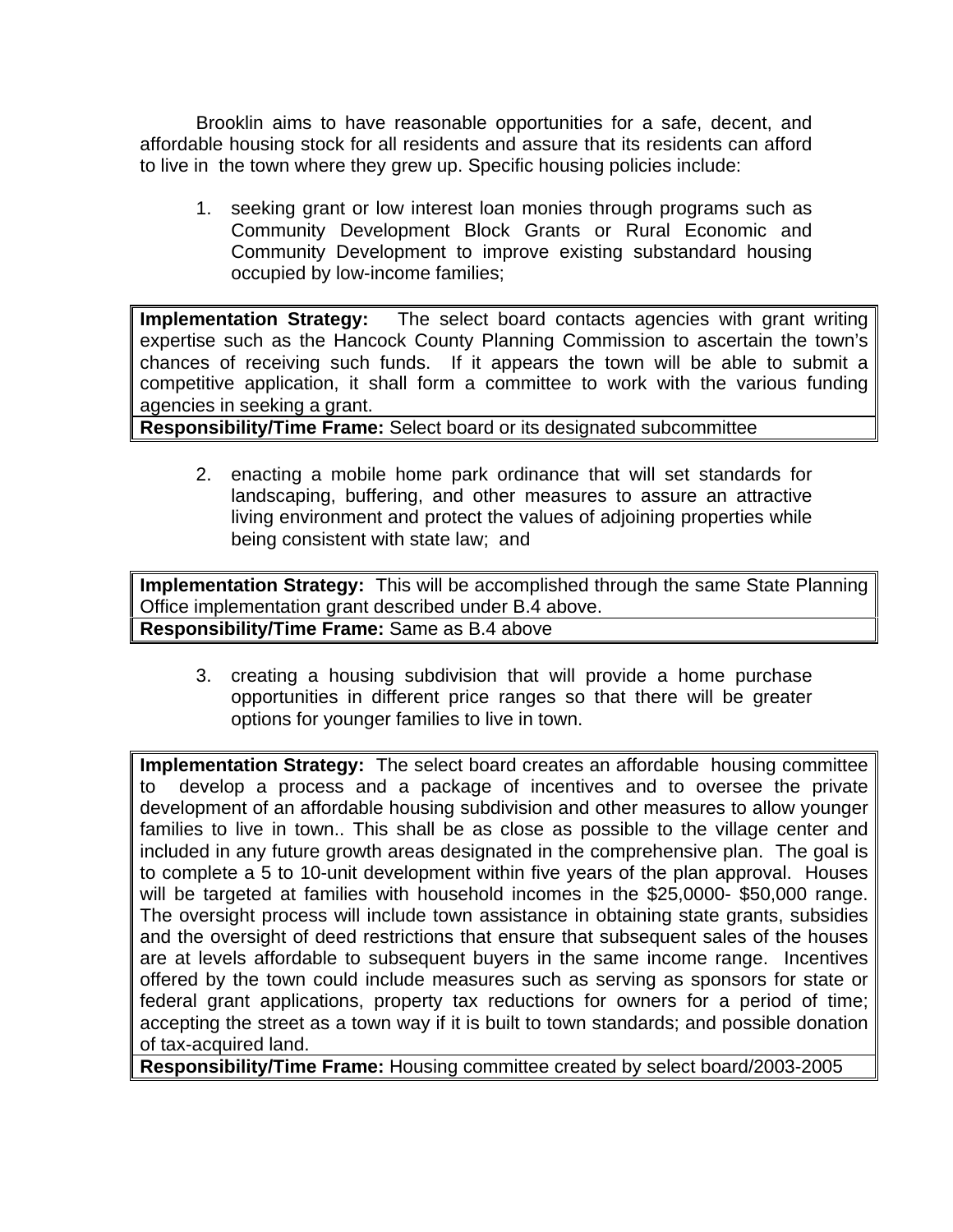4. cooperating in regional endeavors to create more home purchase opportunities for working families.

**Implementation Strategy:** The Brooklin housing committee meets with the Blue Hill Peninsula Futures group or that group's designated housing subcommittee to explore other options to increase the supply of affordable home purchase opportunities throughout the Peninsula. When appropriate, the Brooklin housing committee recommends town sponsorship or co-sponsorship of multi-town grants that address the region's housing needs.

**Responsibility/Time Frame: Housing committee/2003-2005**

#### **D. TRANSPORTATION GOAL**

Brooklin desires a transportation system that promotes the mobility of local residents and visitors and avoids any further degradation of speed limits along Route 175 due to the unsafe location of driveways or new development. Specific transportation policies include:

1. incorporating access management standards into the town's site plan review and subdivision ordinances. These standards will limit the number of curb cuts to one per lot for any lot that has less than 500 feet of lot frontage and encourage, where possible, shared access points onto the highway;

**Implementation Strategy:** This will be accomplished through the drafting of amendments to the site plan review ordinance and the complete drafting of a subdivision ordinance.

**Responsibility/Time Frame:** Same as B.4 (via implementation grant)

2. working with the State Police and Hancock County Sheriff to increase enforcement of traffic laws, particularly those related to speeding;

**Implementation Strategy:** The select board shall contact the Sheriff's department to request a meeting with a community policing representative during which options for more enforcement could be discussed.

**Responsibility/Time Frame:** select board/2002-2003

- 3. Taking measures to reduce conflicts between pedestrians, bicycles and motorized vehicles. Specific measures include:
	- a. Working with the Maine Department of Transportation (MDOT) to have paved bicycle shoulders installed along Route 175. These shoulders could also be used by pedestrians;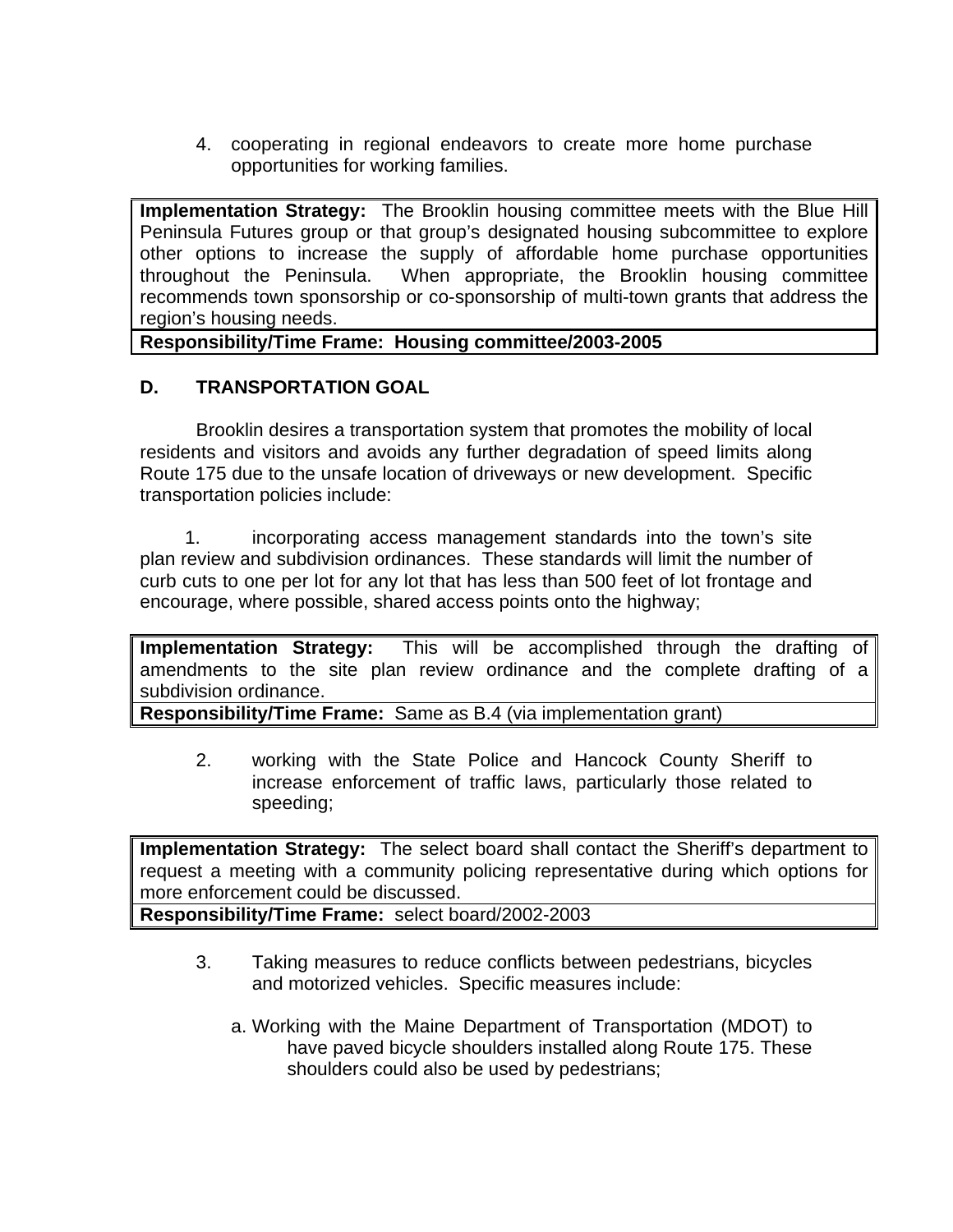**Implementation Strategy:** Town officials contact the Regional Transportation Advisory Committee (RTAC) via a letter to request that shoulders on this road be recommended in the Six-Year Plan

**Responsibility/Time Frame:** Select board/2002

b. Maintain pedestrian crossing points near the library and other areas that attract large numbers of pedestrians; and

**Implementation Strategy:** This is simply a continuation of current policy **Responsibility/Time Frame:** none needed

> c. Assure that the planning board has the option to require the provision of sidewalks and bicycle facilities in subdivisions where there is likely to be considerable use of such facilities.

**Implementation Strategy:** This will be addressed through the subdivision ordinance **Responsibility/Time Frame:** same as B.4

- 4. Reduce conflicts between moving and parked vehicles through the following measures:
	- a. explore options for improving off-street parking at the center of town such as building a new parking lot;

**Implementation Strategy:** Town officials shall determine if there any vacant, publicly owned parcels that could be developed and, if there are, incorporate the planned improvements to the parcel as a parking lot into the capital improvements program. **Responsibility/Time Frame:** Select board/2004-2005

> b. develop public parking areas at Naskeag Point, Center Harbor and other public access points to salt water;

**Implementation Strategy:** As part of the Harbor Management Plan (see *Marine Resources*) there shall be a study of parking options and recommended funding sources.

**Responsibility/Time Frame:** This is addressed under *Marine Resources*

c. assure that site plan review ordinance standards for offstreet parking are adequate.

**Implementation Strategy:** This will be accomplished through the redrafting of the site plan review ordinance as described above.

**Responsibility/Time Frame:** same as B.4 (drafting of land use ordinances)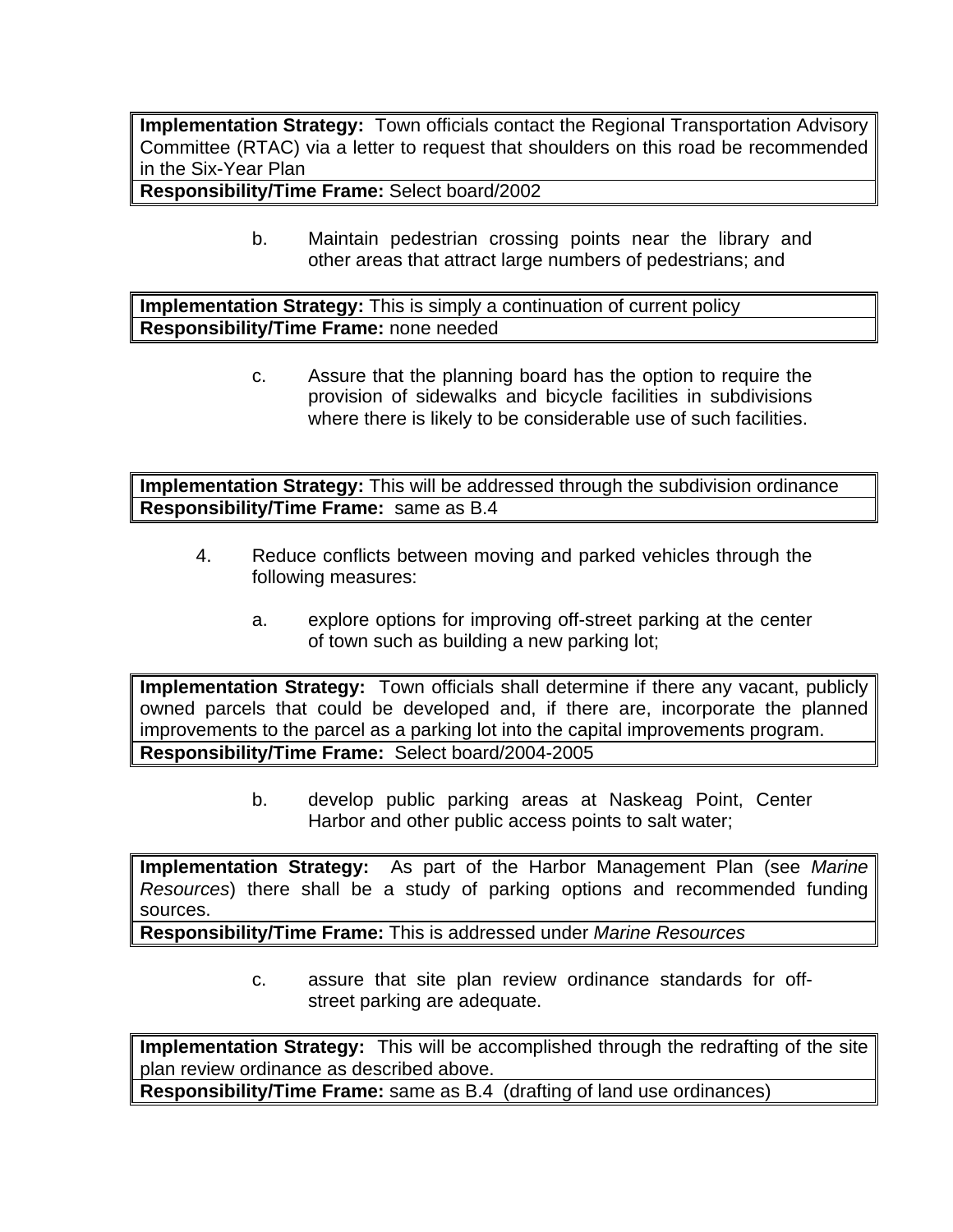5. Undertaking measures to improve town-owned road segments and Route 175. Specific measures include:

> a. developing an overall municipal road improvement plan that will evaluate current road conditions and establish a six-year schedule of reconstruction and other activities. Priority for improvements shall generally be given to roads in growth areas;

**Implementation Strategy:** Town officials shall contact the MDOT's Local Roads Center for the technical assistance necessary to develop the plan. Additional assistance may be available from the MDOT's regional office. The schedule of improvements shall be reflected in the annual road budget. The last year of the six-year schedule shall be added annually (e.g. , the first year the schedule will be for 2002- 2006, the second year for 2003-2009, the third year for 2004-2010, etc.)

**Responsibility/Time Frame:** The road commissioner and select board working with the MDOT local roads center.

> b. working with the MDOT to assure that improvements to Route 175 are included the MDOT's six-year plan.

| <b>Implementation Strategy: same as D.3.A</b> |
|-----------------------------------------------|
| Responsibility/Time Frame: same as D.3.A      |

6. Enacting a subdivision ordinance and revising the current site plan review ordinance to address off-site traffic impacts. Specific measures include:

- a. encouraging new lots to front on new, rather than existing roads so that the number of curb cuts onto current roads is minimized and an attractive appearance is maintained;
- b. requiring that developers pay their proportion of costs of making off-site road improvements that are necessary as a result of the traffic their development is likely to generate. To determine specific impacts, the planning board may require that a traffic impact statement be prepared and that this statement be subject to review by another professional at the applicant's expense;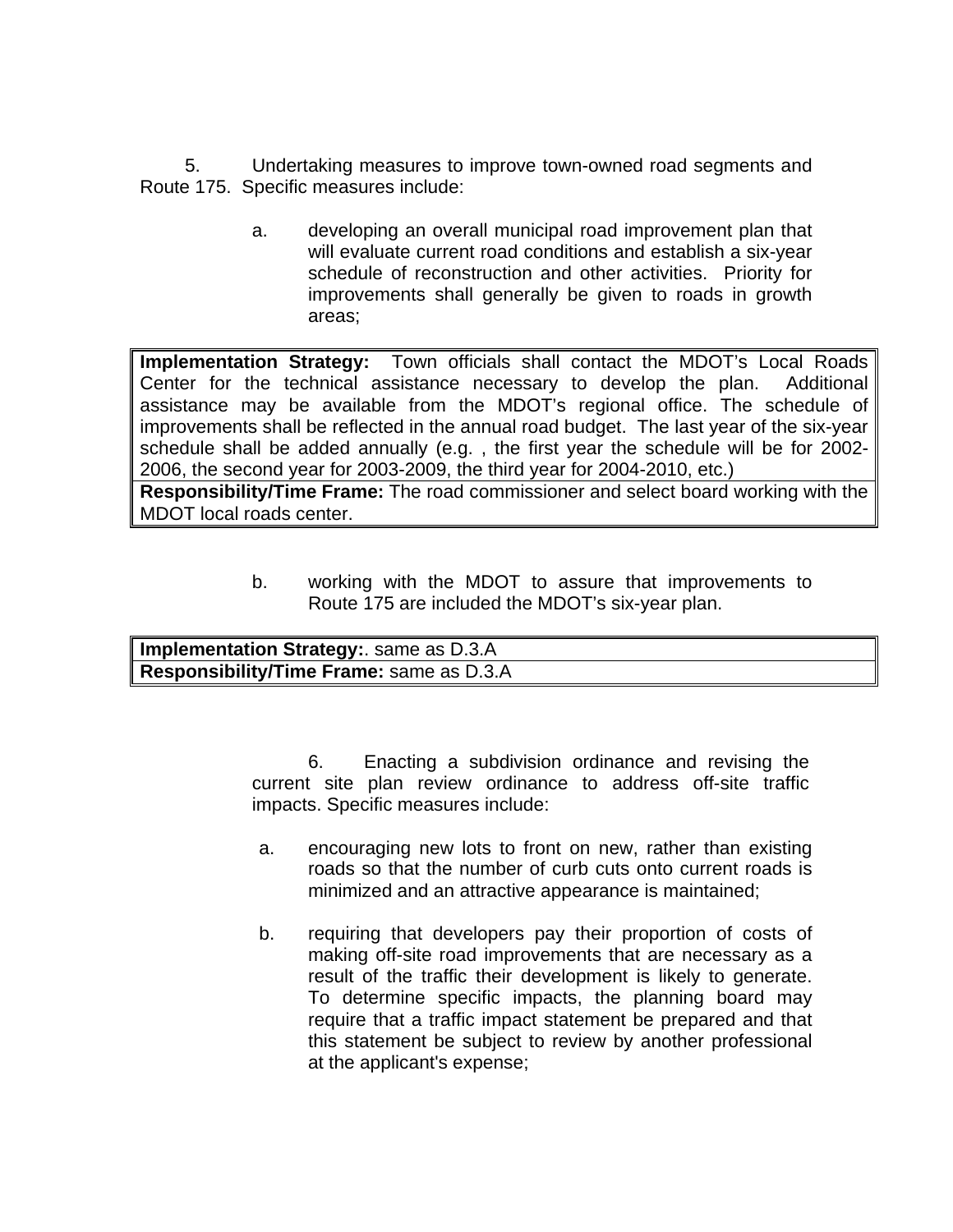- c. assuring that dead-end road-length and turn-around area standards are consistent with the safety needs of the Fire Department and the limitations of their equipment and those of other emergency vehicles;
- d. requiring that all new industrial, commercial, multifamily and other forms of development apart from single-family homes make adequate provision for on-site parking. Whenever possible, parking shall be at the side or the rear of the building so that a rural appearance is maintained; and
- e. establishing street acceptance standards so that the town will not be required to accept as a town way a subdivision street that did not meet sound construction standards.

**Implementation Strategy:** This will be accomplished as part of the implementation grant as described above.

**Responsibility/Time Frame:** same as B.4 (Drafting of land use ordinances)

# **E. PUBLIC FACILITIES AND SERVICES GOAL**

Brooklin desires to maintain and expand its public facilities in an orderly manner that assures that all residents and businesses are provided with adequate town services while avoiding any undue increases in property taxes. It aims to minimize the undertaking of new programs and expenditures unless funding is available from growth in the tax base, reallocation of the current budget, or from revenue sources other than the property tax.

Specific policies include:

1. Town Government: Given the currently projected population growth in Brooklin, the select board form of government shall be maintained. However, the select board shall periodically (every five years) reevaluate the need for a full-time town clerk or a circuit rider (shared or part-time) town manager;

**Implementation Strategy:**. Self-explanatory **Responsibility/Time Frame:** Select board/every five years

> 2. Solid Waste Disposal and Recycling: Brooklin plans to continue its current arrangements with the Blue Hill-Surry Transfer Station. Given recent increases in transfer station costs, the town shall prepare for changes in operation to the facility and look for ways to increase the rate of recycling.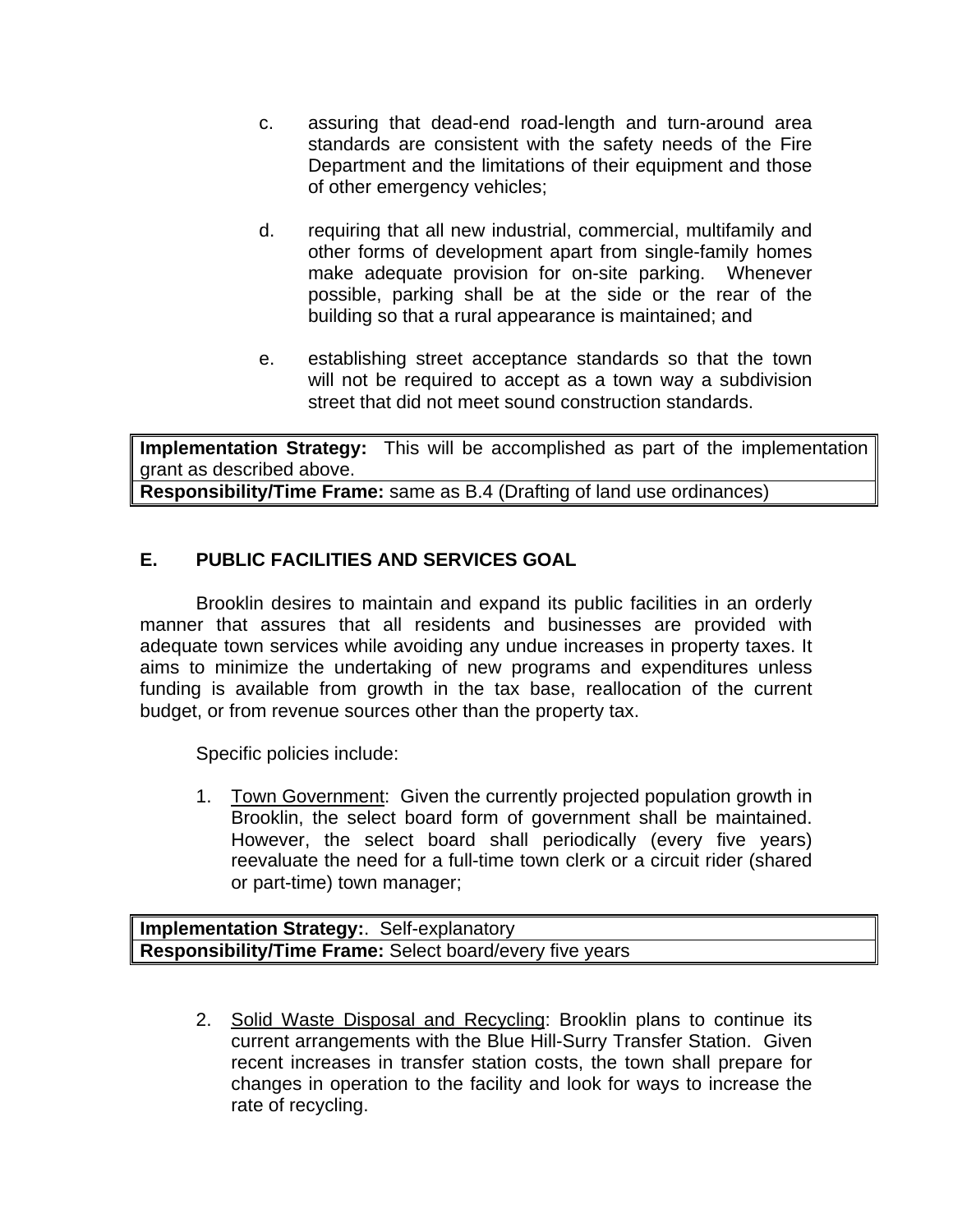**Implementation Strategy:**. Town officials will work with the Blue Hill-Surry Transfer Station Committee, the Hancock County Planning Commission and the State Planning Office to explore options for increasing recycling. A recycling committee will be appointed by the select board.

**Responsibility/Time Frame:** Select board to appoint committee/annual reports by the committee to the select board.

3. Fire Protection: Brooklin aims to assure all residents an adequate level of fire protection at a reasonable cost. Specific policies are divided into three categories: facility and equipment measures; staffing measures; and general safety and prevention measures.

The facility and equipment measures include:

a. replacing the current fire station with a new facility that meets all relevant state and federal standards as well as the needs of the fire department; and

**Implementation Strategy:**. Steps to replace the station are already underway.

b. continuing the regular replacement of trucks and other major pieces of capital equipment.

**Implementation Strategy:** The fire department needs to make its long-term capital needs known to the select board so that these items can be incorporated into the capital improvement plan.

**Responsibility/Time Frame:** Fire department & select board/annually

Specific staffing measures include:

a. continuing training opportunities for volunteers in areas such as, but not limited to, hazardous materials handling.

**Implementation Strategy:** This is a continuation of present policy **Responsibility/Time Frame:** Fire department/on-going

General safety and prevention measures include:

a. assuring that the subdivision ordinance and other town regulations make adequate provision for water for fire fighting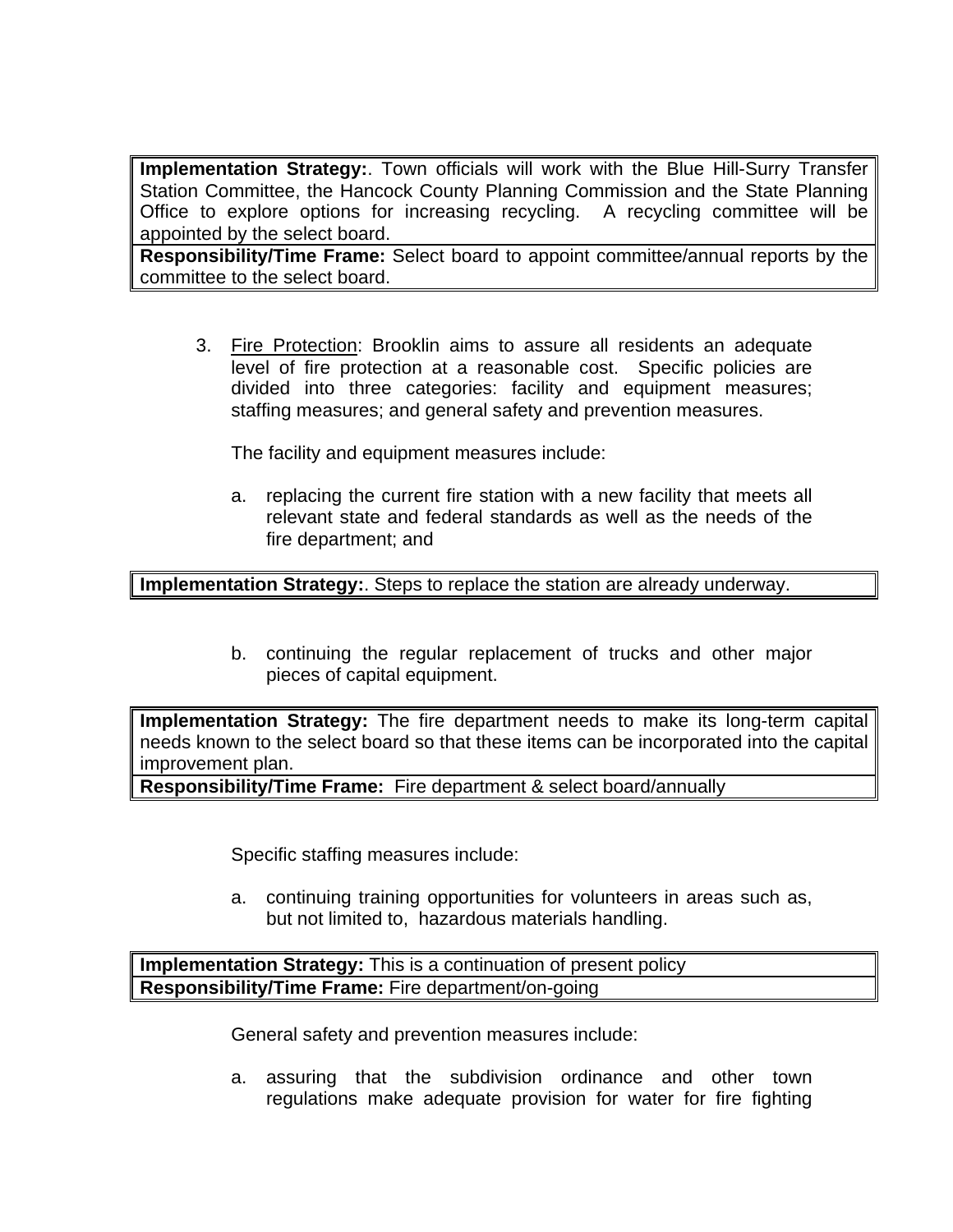purposes and reflect other fire and safety concerns. The ordinances shall require that developers provide an adequate source of water as deemed necessary by the Fire Department. Specific measures required of developers could include cisterns, fire ponds, and dry hydrants. If it is not possible to locate such facilities on-site, they could be provided off-site within reasonable distance of the development. Developers shall be asked to pay their fair share of the cost through measures such as impact fees for any facilities that may be used by more than one development;

**Implementation Strategy:** This will be accomplished as part of the implementation grant as described above.

**Responsibility/Time Frame:** same as B.4 (Drafting of land use ordinances)

b. working with the Fire Control Division of the Maine Forest Service to determine what forest management practices could reduce the risk of forest fires and sharing this information with local property owners;

**Implementation Strategy:** The fire department contacts the Fire Control Division to obtain copies of informational pamphlets for distribution to residents. This will complement the department's current educational and prevention efforts. **Responsibility/Time Frame:** Fire Department/on-going

> c. undertaking measures to assure adequate disaster planning for events such as petroleum spills, major accidents, terrorist attacks, severe storms, and multi-structure fires;

**Implementation Strategy:** This will involve the continuation of coordinated efforts that are already taking place with the county and state emergency planning personnel. **Responsibility/Time Frame:** Fire department/on-going

> d. enacting and enforcing adequate building and life safety codes for multi-family buildings and all other non-residential uses; and

**Implementation Strategy:** This will involve enacting model standards that the fire department and select board determine, in consultation with state fire personnel, are appropriate for a town Brooklin's size. The standards will have to be presented for a town meeting vote.

**Responsibility/Time Frame:** Select board and fire department/2004

e. Explore options to improve water supply for fire-fighting purposes throughout town with a particular emphasis in the Naskeag and Flye Point areas.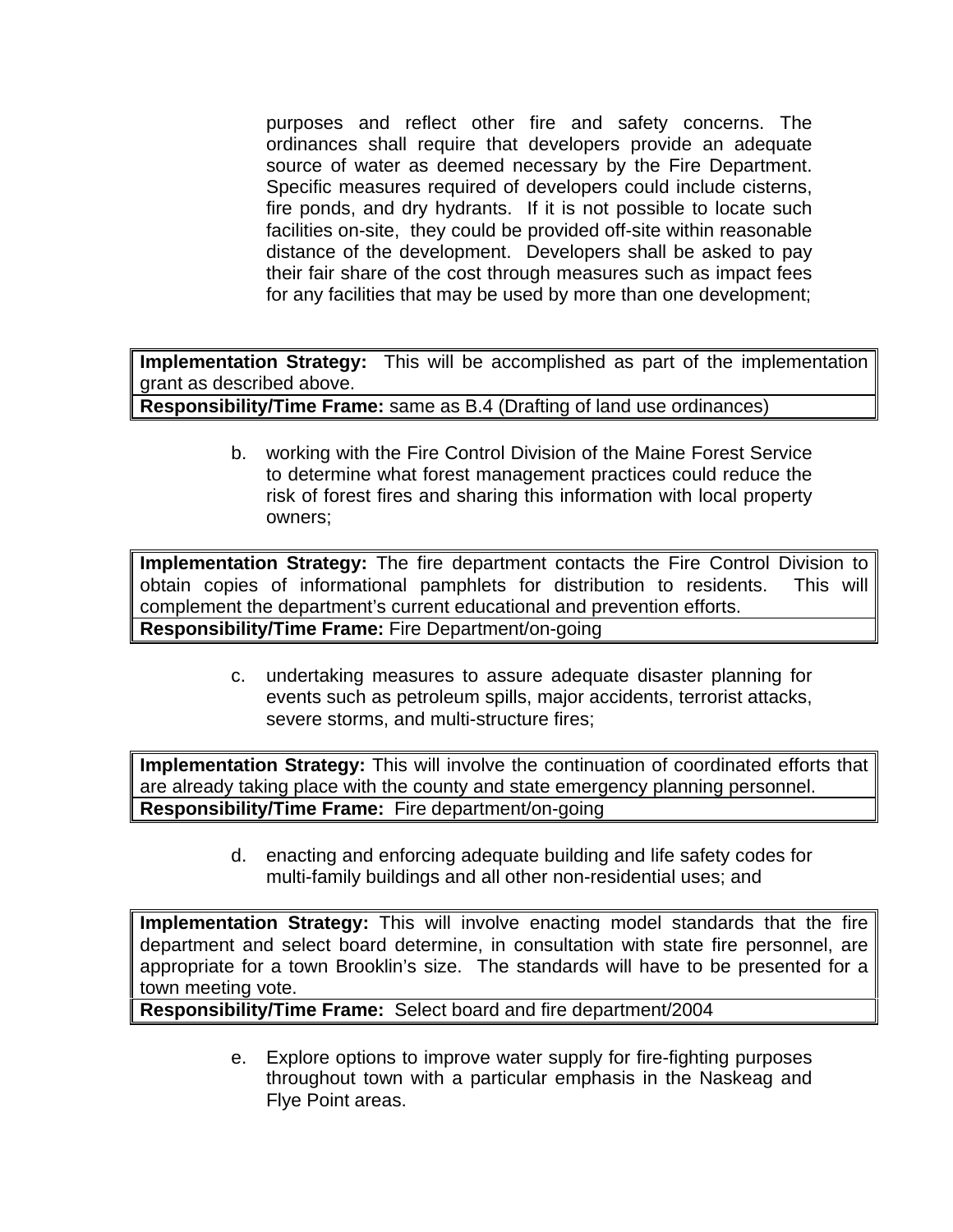**Implementation Strategy:** The fire department identifies the most appropriate locations for fire ponds, dry hydrants or related water supply facilities and requests that the cost of these items be included in the capital improvement program. **Responsibility/Time Frame:** Fire department/on-going

4. Police Protection: Given Brooklin's small size, there are no plans to expand police protection. Therefore, the town will continue to rely on the Hancock County Sheriff's Department and State Police for protection.

#### **Implementation Strategy:** No further action is necessary

5. Ambulance Service: Brooklin shall work with adjoining towns to assure that ambulance service remains adequate.

#### **Implementation Strategy:** No further action is necessary

6. Education: Brooklin desires to offer its children a quality education in a manner that respects the limitations of the town budget. Specifically, the town shall work with the school committee to assure that the Brooklin school can remain open at a time of lower enrollment while also avoiding high per pupil costs. As mentioned under the housing goals, the development of a first time home-buyer neighborhood will help attract families with children of school age to Brooklin.

## **Implementation Strategy:** This is already on-going

7. Town Office Building: The current town office building appears adequate for the foreseeable future. Therefore, the only need is to assure that regular maintenance and upkeep continue.

#### **Implementation Strategy:** No further action is necessary.

8. Library: Brooklin is blessed with an outstanding library and the town shall continue its current support for the facility.

**Implementation Strategy:** This involves a continuation of current town and volunteer support.

9. Old Town Hall building: The town shall explore options for renovating the town hall building and finding new uses for the facility.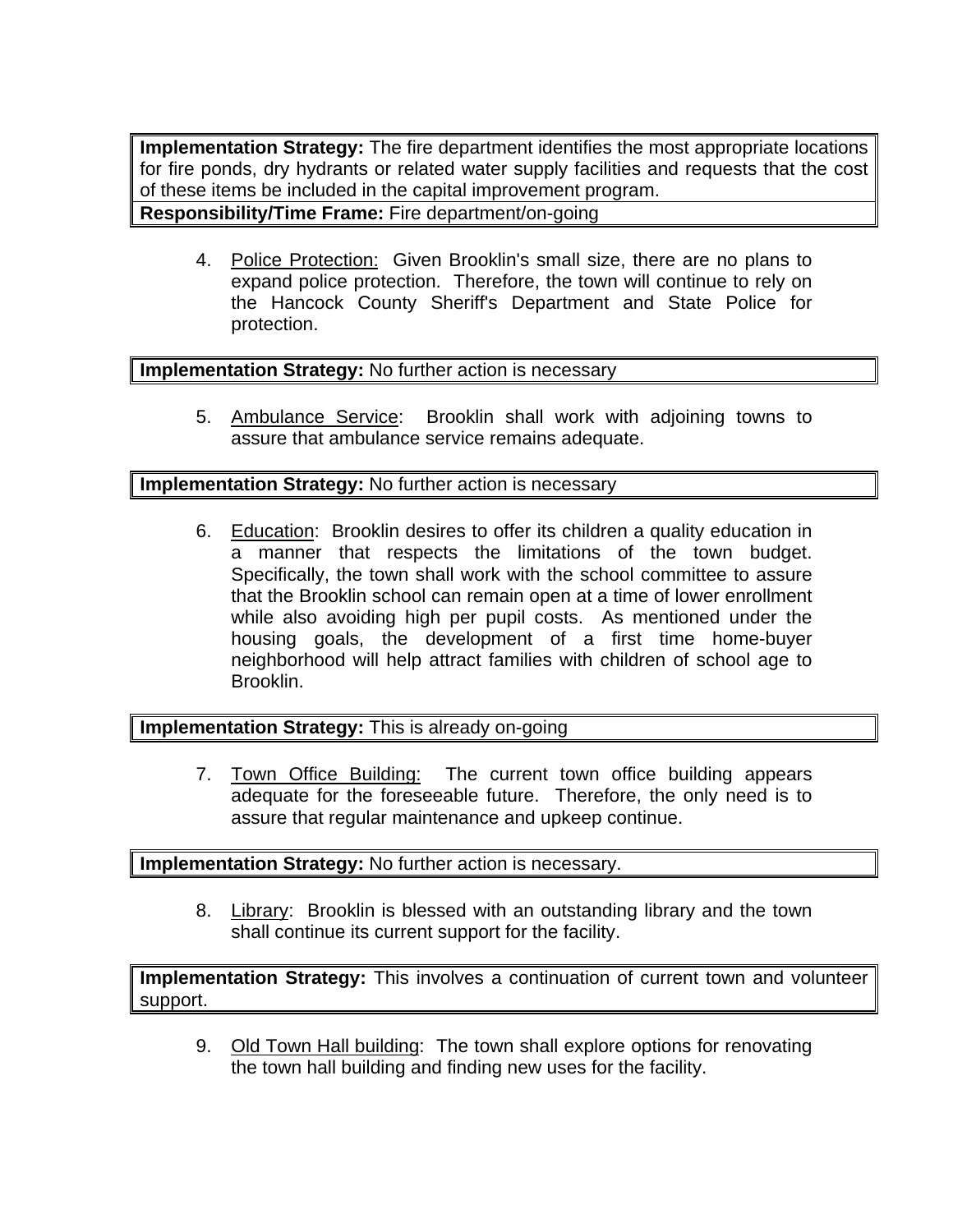**Implementation Strategy:** The select board forms a committee of residents to explore options for this facility and determine if it is cost-effective to renovate and re-use **Responsibility/Time Frame:** Select board appoints committee in 2003. It makes its report in 2004.

# **F. RECREATION and OPEN SPACE GOAL**

Brooklin desires to provide an adequate range of recreational programs and activities for all age groups within the limits set by competing municipal budget priorities. Specific policies shall include:

1. Recreational facilities: assuring adequate maintenance of all town recreational facilities;

**Implementation Strategy:** This is a continuation of current town policy.

2. Regional cooperation: Work with other towns on the Blue Hill Peninsula to explore options for a regional community center and various indoor activities for young people;

**Implementation Strategy:** The recreation committee meets with its counterparts in other towns to monitor progress on plans for a regional center. If proven appropriate and practical, the town co-sponsors grant funding requests to build such a facility and/or fund programs.

**Responsibility/Time Frame:** Recreation committee/on-going

3. Public waterfront access: explore options to improve public waterfront access (*see goals under Marine Resources)*; and

#### **Implementation Strategy:** This is addressed under Marine Resources

4. Open Space: The town identifies key parcels that it recommends be preserved as open space.

**Implementation Strategy:**. The comprehensive planning committee meets with representatives of the Blue Hill Heritage Trust to develop a strategy to facilitate voluntary land conservation. This will involve establishing criteria for parcels that shall be protected. The majority of these parcels will be in the areas designated as rural in the comprehensive plan. This is discussed in further detail in the Future Land Use Plan. The strategy will involve public meetings with residents to address concerns about the program and steps to assure minimal fiscal impacts on the town due to any reduction in taxable property. Some of the strategy development costs will be funded by the implementation grant.

**Responsibility/Time Frame:** Comprehensive planning committee and Blue Hill Heritage Trust/2003-2004 (for strategy development and citizen outreach).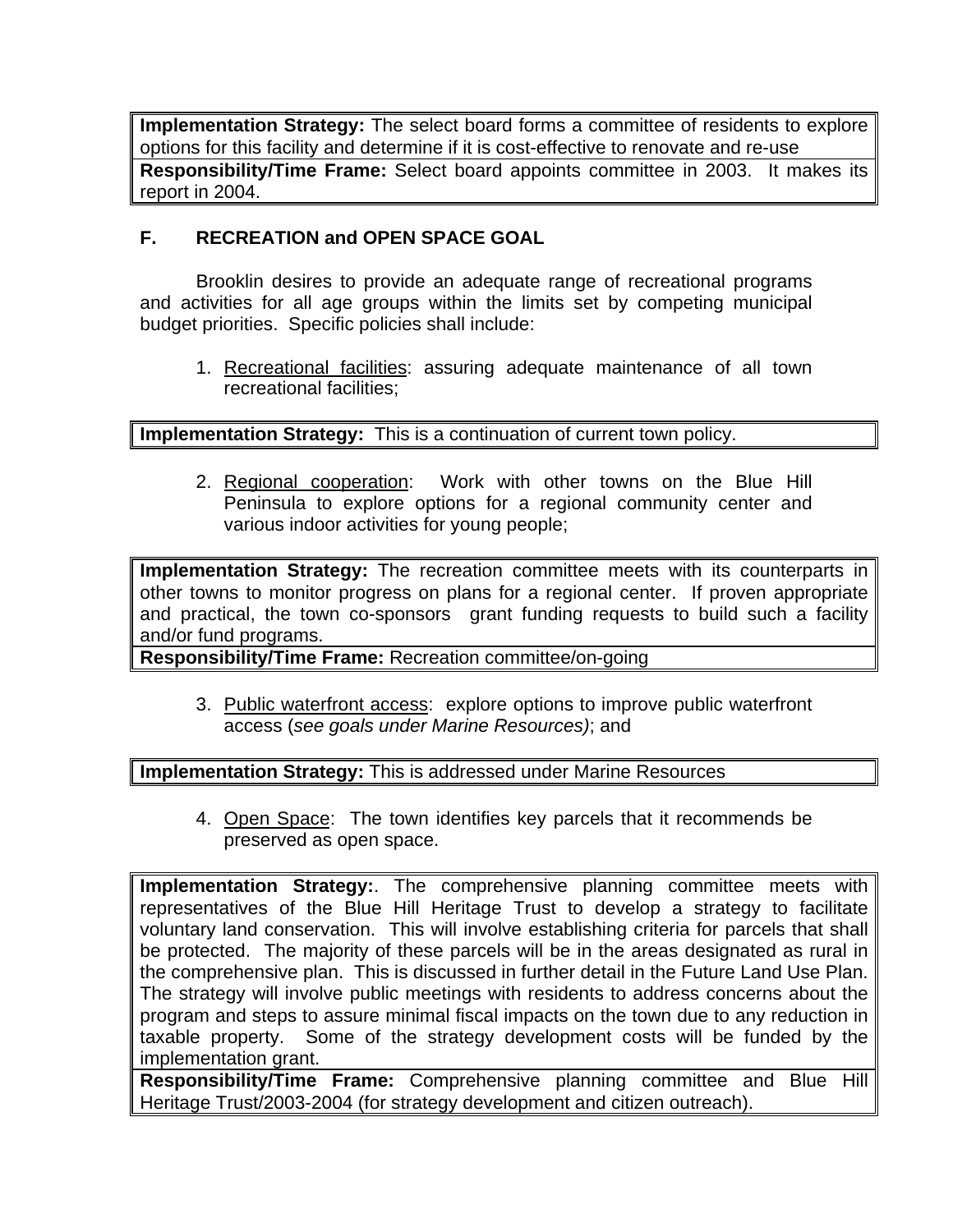# **G. MARINE RESOURCES GOAL**

Brooklin wishes to protect and enhance its marine resources. Specific policies include:

- 1. Marine Water Quality: Brooklin wishes to minimize any threats to marine water quality and upgrade current conditions in the town's harbors. Specific steps include:
	- a. working with the DEP to eliminate any remaining overboard discharges;

**Implementation Strategy:** The town requests funding from the DEP to upgrade any identified overboard discharges that do not meet current state operating standards. **Responsibility/Time Frame:** The CEO will note any potential problem areas and report them to the select board who will then request funding from the DEP.

> b. assuring that town regulations sufficiently protect water quality in marine watersheds through development review standards that consider storm water runoff, extent of impervious surface and other non-point sources of pollution;

**Implementation Strategy:** This will be addressed through the implementation grant. **Responsibility/Time Frame:** Same as B.4 (drafting of land use ordinances)

> c. assessing the need for boat wastewater pump-out facilities in order to reduce any discharges into surface waters from boats;

**Implementation Strategy:** This will be addressed as part of the Harbor Management Plan (see G.4). If a need is identified, the town contacts the Coastal Program staff at the State Planning Office to determine if funding assistance is currently available. **Responsibility/Time Frame:** Contingent on G.4

> d. enacting measures that regulate boat washing and other activities that may cause water contamination; and

**Implementation Strategy:** This will be accomplished as part of the harbor management plan.

**Responsibility/Time Frame:** Contingent on G.4

e. assuring adequate enforcement of existing and proposed town ordinances and regulations affecting water quality.

**Implementation Strategy:** This will involve an expansion of the CEO's hours. The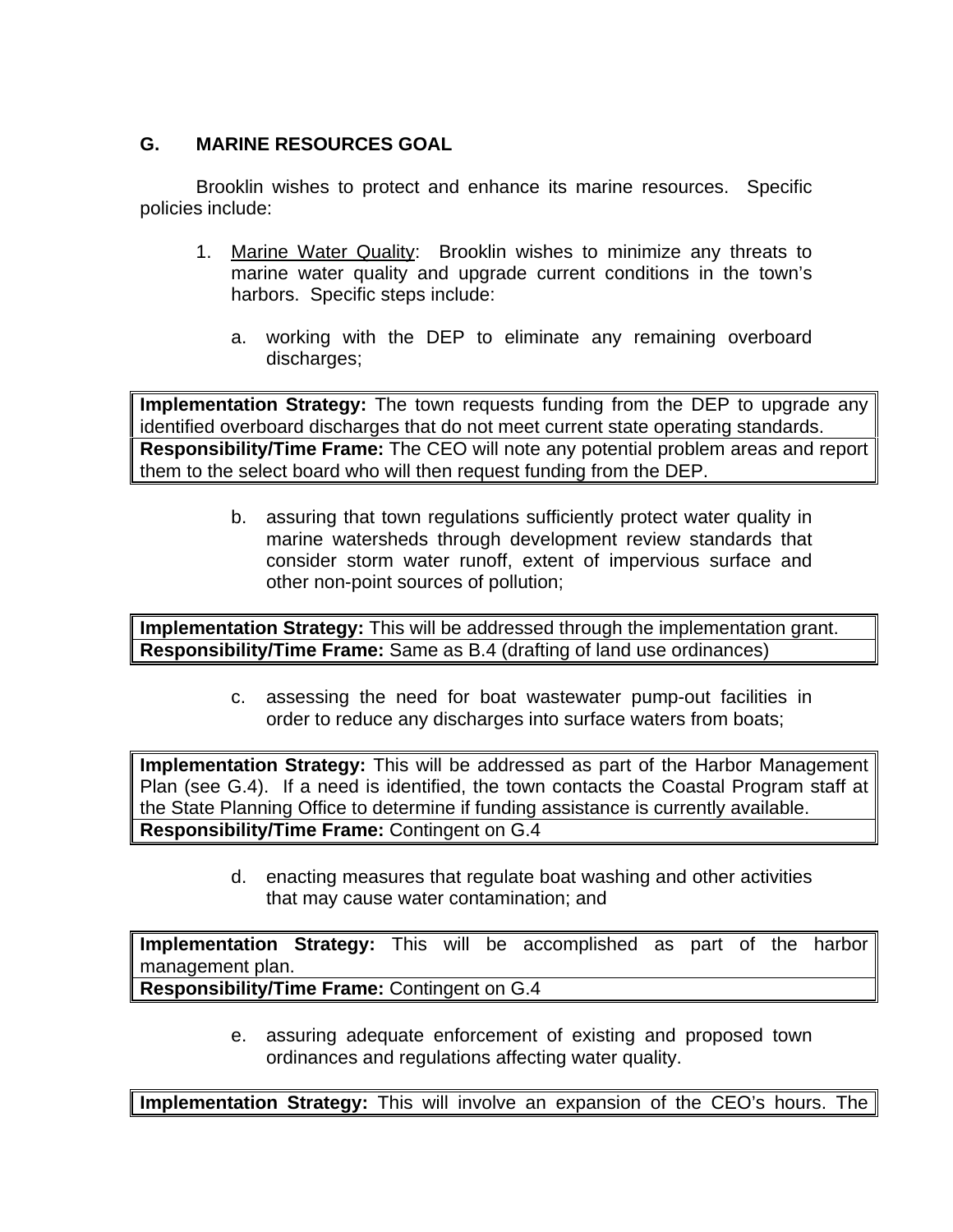increased costs will be offset by increased permit fees.

**Responsibility/Time Frame:** The select board will assure that the CEO was available for hours adequate to do the job/on-going

- 2. Public Access: Brooklin desires increased public access opportunities to salt water and the upgrade of its existing facilities. Specific public access policies include:
	- a. improving parking facilities at existing public access points (*see objectives under harbor improvement*)
	- b. determining if there are any currently unused public rights of way to salt water that could be improved.

**Implementation Strategy:** The comprehensive planning committee asks the Hancock County Planning Commission to determine if any additional Right of Way Discovery Grants. If funds are available, the committee will recommend to the select board that matching funds be raised. These funds will be used to cover the expenses involved in identifying any rights of way.

**Responsibility/Time Frame:** Comprehensive planning committee & select board/2002- 2004 (if funds are available, otherwise postponement may be necessary)

3. Water Dependent Uses: Brooklin aims to protect its water dependent uses such as boat yards, piers and town landings from incompatible development by incorporating appropriate standards for these areas into its shoreland zoning ordinance. The plan recommends that this zoning be enacted for the town–owned harbor facilities at Naskeag Point.

**Implementation Strategy:** As part of the implementation grant, the shoreland zoning ordinance will be revised to include a Commercial Fisheries/Maritime Activities District for Naskeag Point. It is important that the need for this district be periodically reviewed since a change in demand for water-dependent uses (such as a collapse of the fishing industry) may make it impractical to retain such a zone in the future.

**Responsibility/Time Frame:** This will be the same as the other land use ordinance revisions.

- 4. Harbor Management: Brooklin desires to undertake a comprehensive revitalization of its harbor facilities. This will be done by preparing a harbor management plan. This plan will contain detailed recommendations on how to implement the following:
	- a. mooring plans for all town harbors;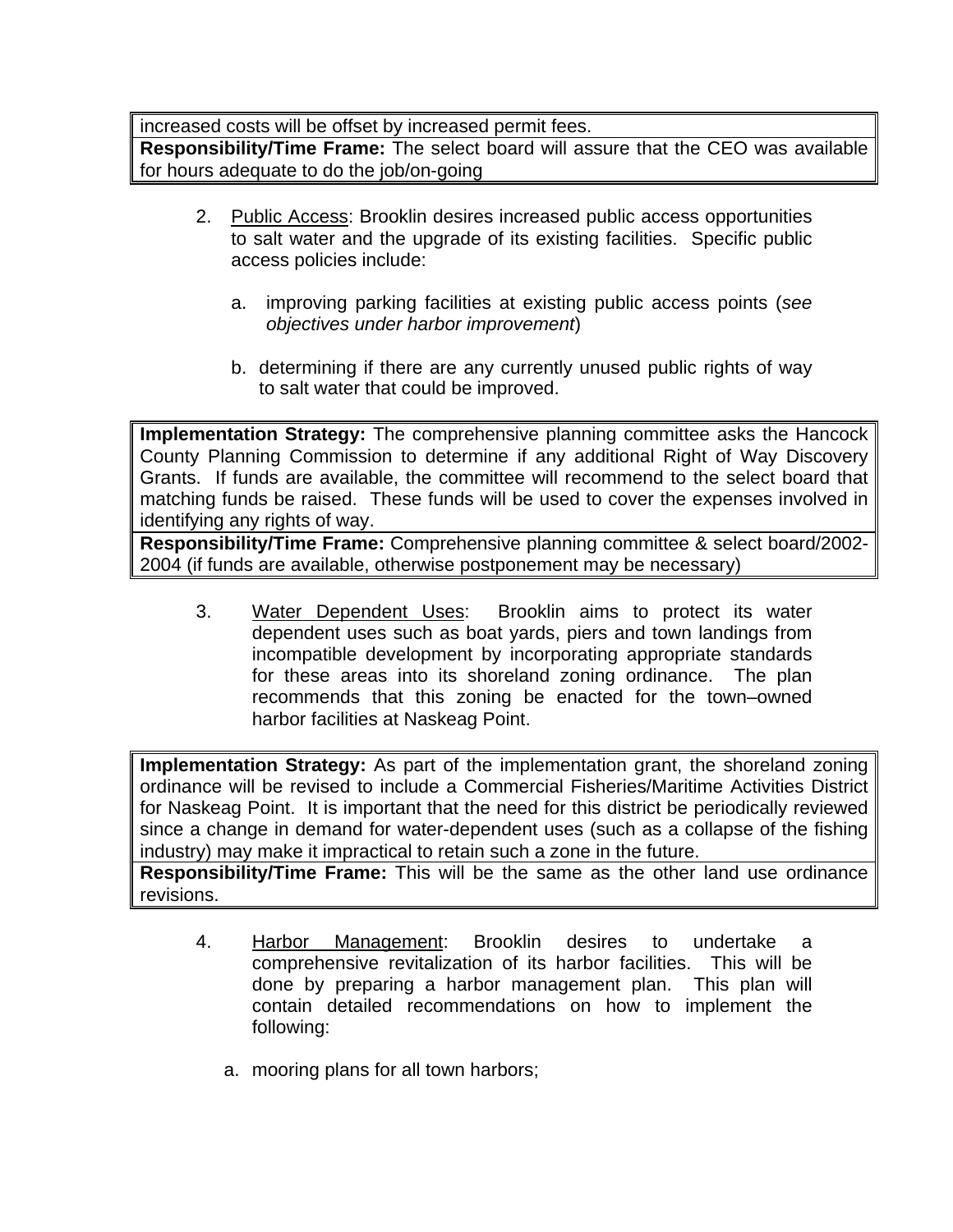- b. creating a harbor committee and hiring a harbor master;
- c. expanding trash collection measures;
- d. developing new parking facilities at all harbors; and
- e. seeking matching grant funds for the construction of piers, floats and ramps at the various public access points used by commercial fishermen and recreational boaters.

**Implementation Strategy:**. Step One: The select board creates a harbor committee, which will contact the Hancock County Planning Commission and/or the State Planning Office to determine what technical assistance resources are available for harbor planning. The committee will oversee the development of a harbor plan.

Step Two: To assure adequate funding of harbor improvements, the town will create a harbor reserve account as part of its capital improvements planning process. Some of the funds for this account will come from current harbor user fees as well as voluntary contributions from the boating community.

Step Three: The harbor committee and harbor master monitor available grants from state agencies (such as the Small Harbor Improvement Program from the MDOT or others from the Maine Coastal Program) and seeks grants for specific harbor-related improvement projects.

**Responsibility/Time Frame:** Select board creates harbor committee by 2003, the committee oversees the work/on-going

- 5. Harbor Ordinance: The plan recommends that a harbor ordinance be enacted, which will address the following topics:
	- a. Defining areas where regulations apply;
	- b. Speed limits within harbors;
	- c. Mooring area rules for residents and non-residents;
	- d. Mooring tackle standards;
	- e. Town dock rules;
	- f. Enforcement provisions; and
	- g. fees and penalties.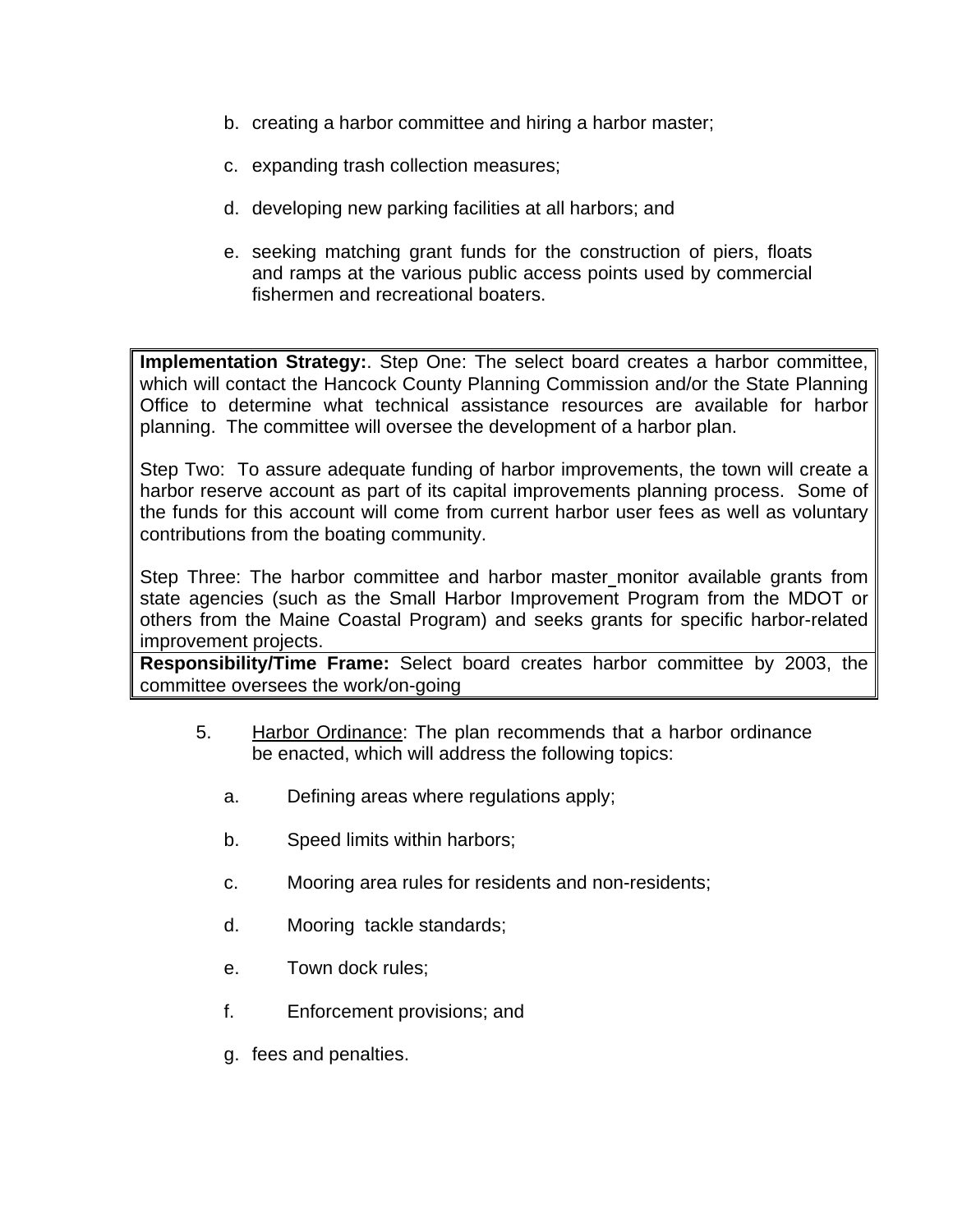**Implementation Strategy:** The harbor committee, with technical assistance from the Hancock County Planning Commission and the State Planning Office, drafts a harbor ordinance.

**Responsibility/Time Frame:** Harbor committee/2003-2004

6. Shellfish restoration: The plan recommends that town officials and the clam committee continue their contacts with the Maine Department of Marine Resources to determine what steps are necessary to open areas currently closed to shell fishing and to explore shellfish seeding operations in newly opened areas.

**Implementation Strategy:** This is an on-going activity of the clam committee.

# **H. WATER RESOURCES GOAL**

Brooklin desires to maintain, and where needed, restore the quality of its marine and fresh water resources. Specific policies shall include:

1. Non-Point Source Management: Assuring that all town regulations make adequate provisions to manage non-point pollution. Such provisions could include, but are not limited to, minimizing storm water runoff and setting standards for the handling of deleterious matter and hazardous materials at commercial and industrial operations;

**Implementation Strategy:**. This will be accomplished through the land use ordinance revisions addressed under the Implementation Grant.

**Responsibility/Time Frame:** This will be the same as the other land use ordinance revisions.

- 2. Ground Water Protection. Since there are no public water systems in Brooklin, it is important to protect ground water resources. The plan recommends the following measures:
	- a. assuring that current minimum lot sizes are retained to allow adequate distances between septic systems and wells; and
	- b. including provisions in the proposed subdivision ordinance that give the planning board the authority to require that a hydrogeologic assessment be prepared if there are concerns that a given subdivision may cause water quality or supply problems. There will also be a provision that no subdivision shall increase any contaminant in ground water to more than more than onehalf of the Maine Department of Human Services Primary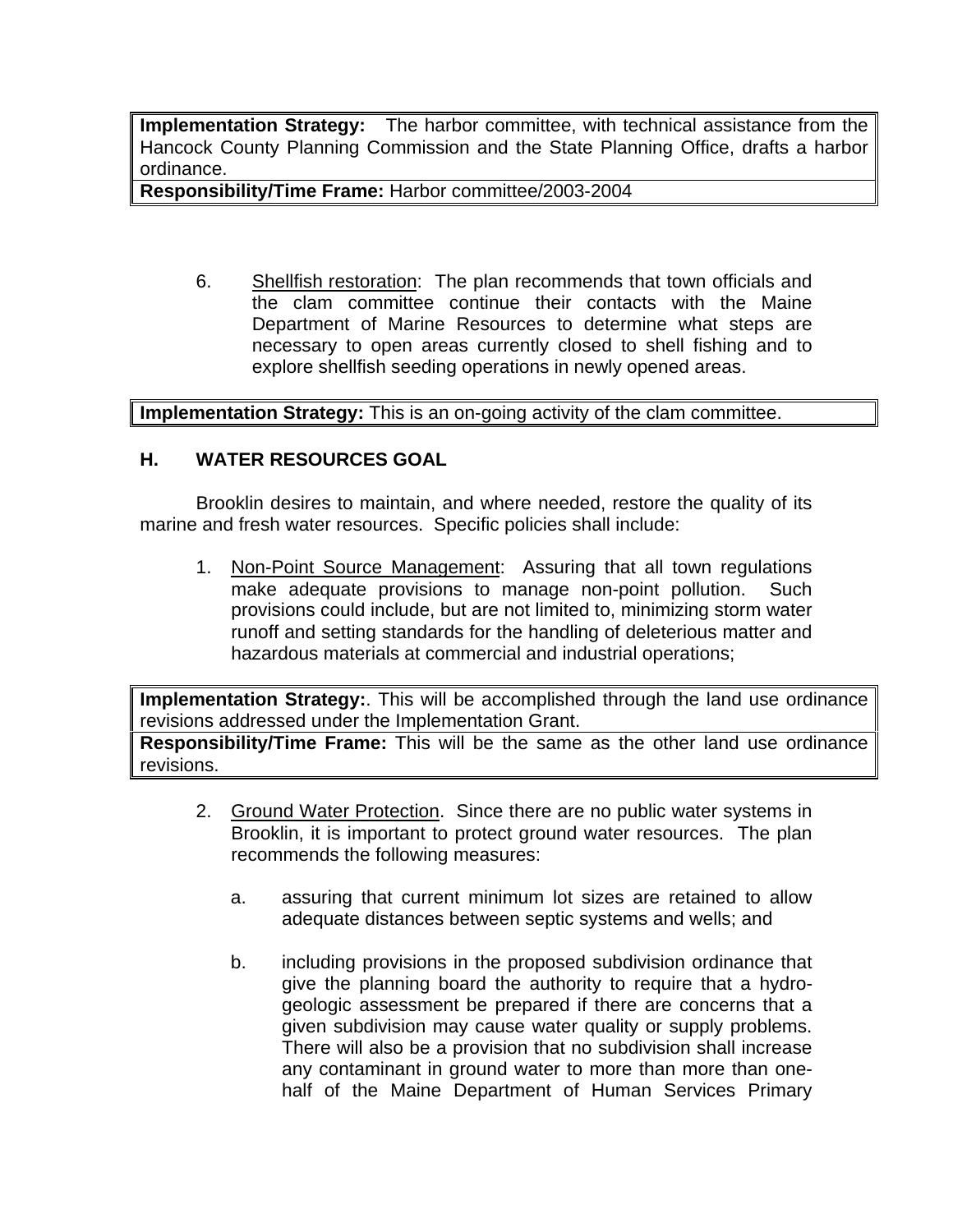Drinking Water Standards and no more than the Secondary Drinking Water Standards.

**Implementation Strategy:** These will be accomplished through the land use ordinance revisions addressed under the Implementation Grant.

**Responsibility/Time Frame:** These will be the same as the other land use ordinance revisions.

3. Marine Water Quality: (*These concerns are addressed under the Marine Resources goals)*.

# **I. NATURAL RESOURCES GOAL**

In recognition of their importance to the economy and overall quality of life, Brooklin desires to protect its natural resources from harmful development. Specific natural resource protection policies include:

- 1. assuring that the subdivision and site plan review ordinances:
	- a. specifically state the planning board's authority to require developers of major subdivisions to prepare a natural resources assessment as part of their application; and
	- b. encourage creative lot-layout schemes that allow the preservation of rare natural resources.

**Implementation Strategy:** These will be accomplished through the land use ordinance revisions addressed under the Implementation Grant.

**Responsibility/Time Frame:** These will be the same as the other land use ordinance revisions.

2. encouraging owners of properties where valuable natural resources are located to consider donating or selling conservation easements to local land conservation groups;

**Implementation Strategy:** This will be accomplished as described under F.4 (working with the Blue Hill Heritage Land Trust to preserve open space). Key natural resource areas are identified in the future land use plan

3. designating areas with concentrations of wetlands, valuable wildlife habitats and other rare natural features as low-density rural areas in Brooklin's Future Land Use Plan;

**Implementation Strategy:** This is addressed in the future land use plan.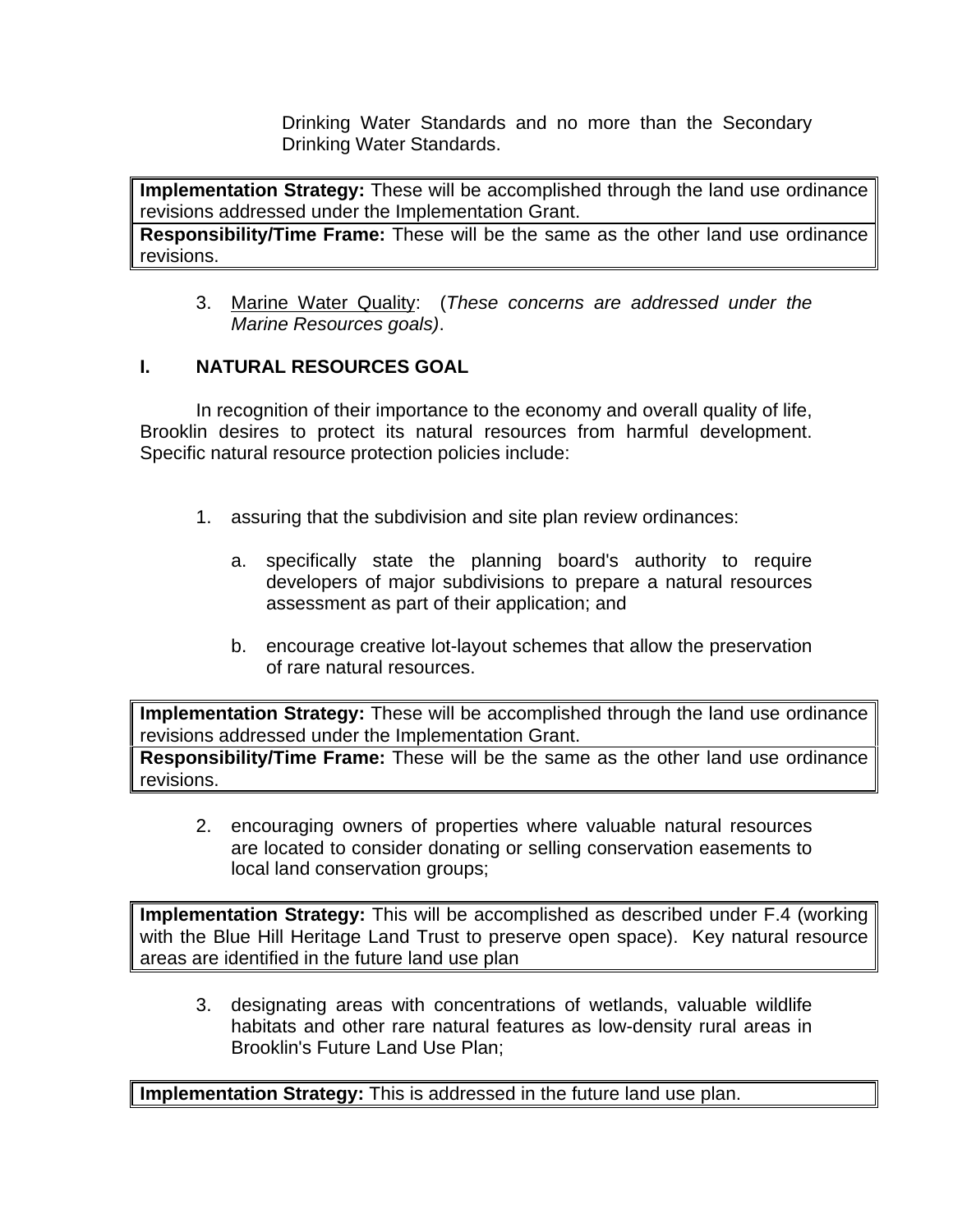- 4. undertaking measures to protect Brooklin's scenic resources. Specific measures include:
	- a. incorporating standards into the town's subdivision ordinance that encourage lot layout schemes that preserve identified views; and

**Implementation Strategy:** These will be accomplished through the land use ordinance revisions addressed under the Implementation Grant. **Responsibility/Time Frame:** These will be the same as the other land use ordinance revisions.

> b. encouraging the voluntary sale or donation of scenic easements to conservation groups.

**Implementation Strategy:** This will be accomplished as described under F.4 (working with the Blue Hill Heritage Land Trust to preserve open space). Criteria for scenic areas to be preserved are discussed in the Future Land Use Plan.

# **J. AGRICULTURAL and FOREST RESOURCES GOAL**

Brooklin desires to preserve its agricultural and forest resources. Specific policies shall include:

1. including major concentrations of forest land in rural areas;

**Implementation Strategy:** This will be addressed in the future land use plan.

2. assuring adequate enforcement of current state timber harvesting standards;

**Implementation Strategy:** The select board or town clerk shall request the latest educational brochures from the Maine Forest Service and have these available at the town office for public distribution.

**Responsibility/Time Frame:** Select board or town clerk/by 2002

- 3. working with farmers that own highly productive agricultural land to take measures to preserve these properties for agricultural use. Specific measures will include the following:
	- a. designating these areas as rural in Brooklin's future land use plan;

**Implementation Strategy:** This is addressed in the future land use plan.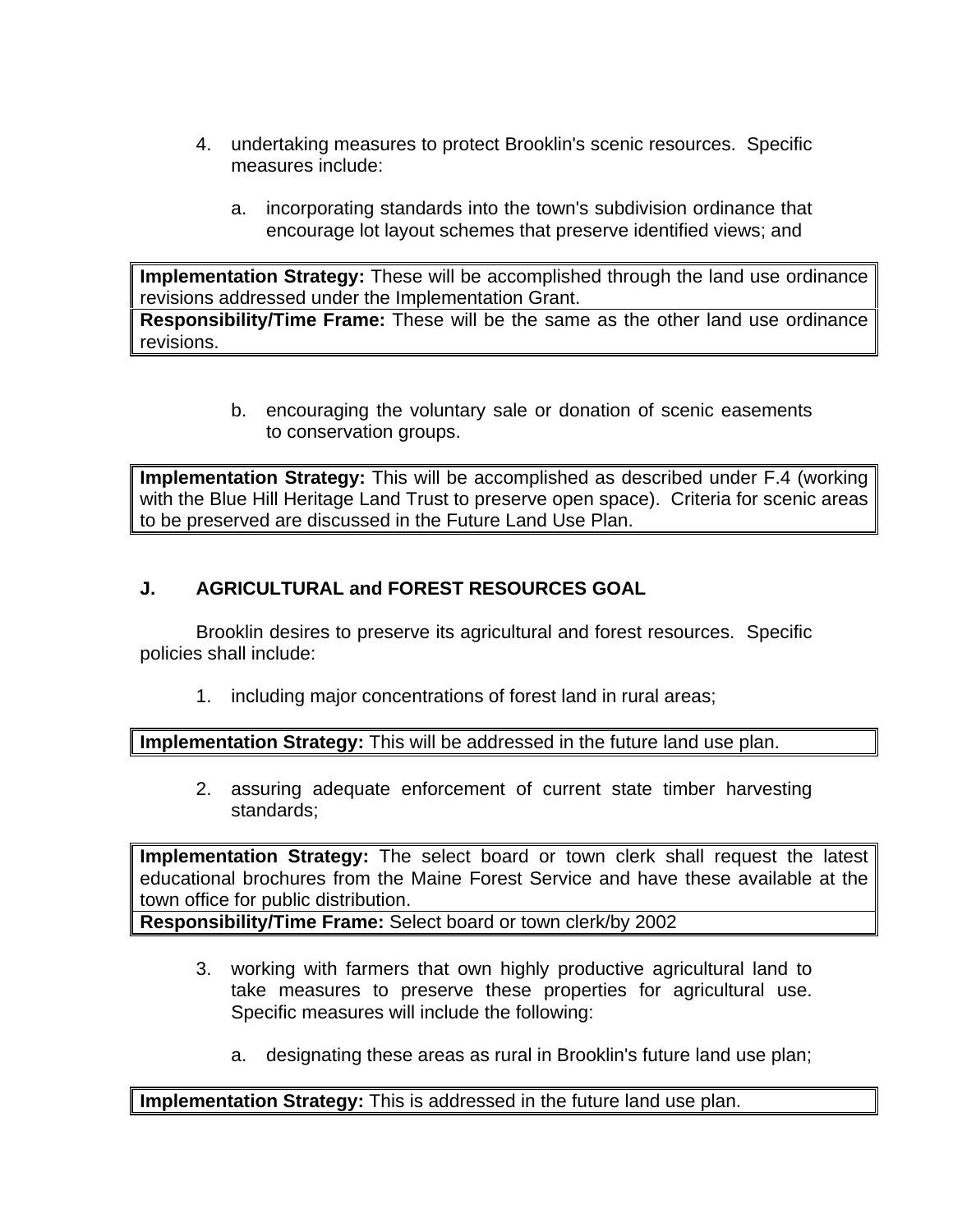b. referring interested farmers to various land conservation groups to whom they could voluntarily sell or donate conservation easements to restrict their land to agricultural uses: and

**Implementation Strategy:** This will be accomplished as described under F.4 (working with the Blue Hill Heritage Land Trust to preserve open space)

# **K. HISTORIC and ARCHAEOLOGICAL RESOURCES GOAL**

Brooklin desires to protect its key historical and archaeological resources from incompatible development and undertake measures to assure the long-term enhancement of its historical sites and structures. Specific measures will include the following:

1. including in the proposed subdivision ordinance a provision that states specifically that the planning board has the right to require a professional archaeological survey of sites with suspected archaeological resources;

**Implementation Strategy:** These will be accomplished through the land use ordinance revisions addressed under the Implementation Grant.

**Responsibility/Time Frame:** These will be the same as the other land use ordinance revisions.

- 2. encouraging the Brooklin-Sedgwick Historical Society and the Brooklin Keeping Society to work with the Maine Historic Preservation Commission to:
	- a. explore options to conduct a survey of historic archaeological sites with a focus on the earliest European settlement in town as well as survey of properties that may be eligible for listing on the National Register of Historic Places. All such listing will be done on a voluntary basis; and
	- b. complete the survey of pre-historic sites within the shoreland area.

**Implementation Strategy:** The comprehensive planning committee will contact these two societies to ascertain their interest in such endeavors. **Responsibility/Time Frame:** Historical society and Keeping society/on-going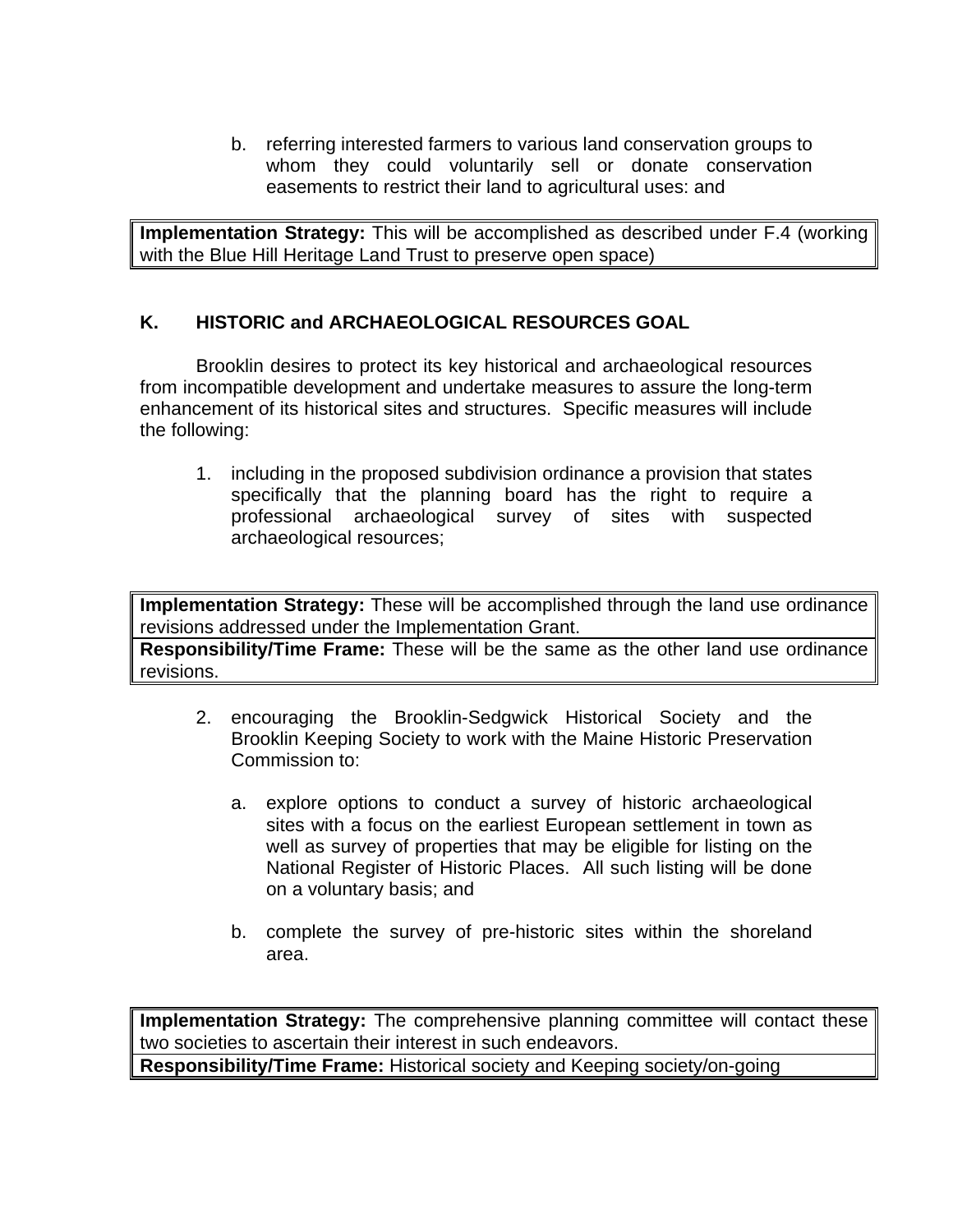# **L. LAND USE GOAL**

Brooklin wishes to remain a small, rural town while accommodating new development in an orderly manner that minimizes rapid property tax increases. Specific land use policies include:

1. reviewing this comprehensive plan at least every three years and working continually to implement its recommendations;

**Implementation Strategy:** The select board and planning board shall meet three years after the adoption of the plan to determine if revisions are needed. One key trigger to determine the need for revisions will be a faster rate of population or housing growth than projected in the Plan. Another trigger will be significant commercial development outside of the current village areas. If the boards so determine, they shall seek technical assistance from agencies such as the State Planning Office and the Hancock County Planning Commission for information on the current state requirements for comprehensive plans and funding resources.

**Responsibility/Time Frame:** .Select board and planning board/within five years of plan adoption.

2. assuring adequate and fair enforcement and administration of all town ordinances and regulations;

**Implementation Strategy:** This will involve an expansion of the CEO's hours. The increased costs will be offset by increased number of permit and application fees that will result from the increased scope of town ordinances. This step will also involve the CEO working with the DEP to assure that all shoreland zoning standards (especially those related to timber harvesting) are enforced.

**Responsibility/Time Frame:** The select board will assure that the CEO was available for the hours adequate to do the job/on-going

- 3. rather than enacting town-wide zoning at this time, revise the current land use ordinance that specifies minimum lot sizes to reflect the following concerns:
	- a. 100 feet of road frontage per lot unless a cluster development provision is used or there is a shared water or wastewater system that meets state standards;
	- b. If there is continued commercial development along Route 175, part of the three-year review process of the plan will involve recommendations on limiting future commercial development outside of areas immediately adjacent to existing uses and the villages (see future land use plan);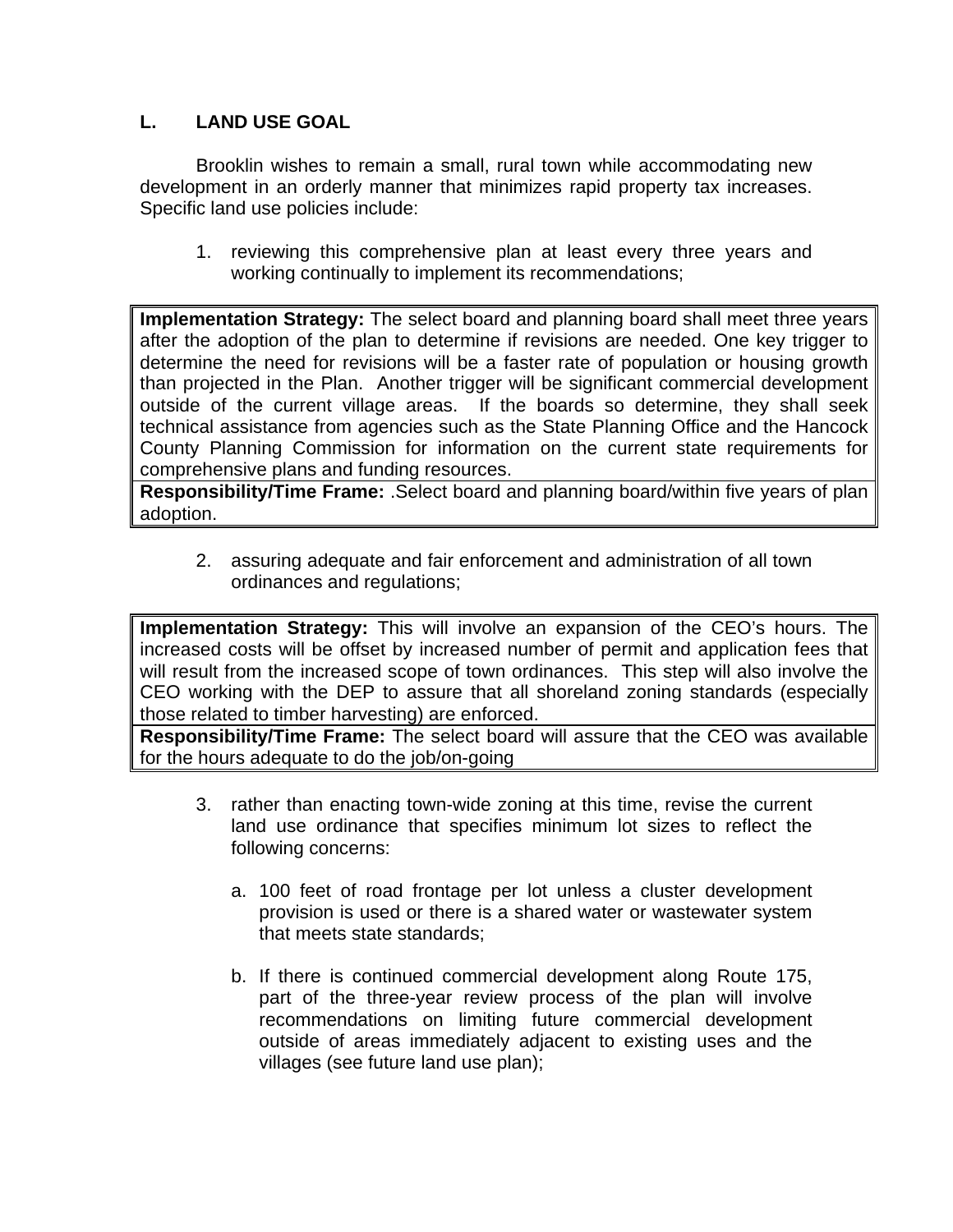- c. building setbacks of 25 feet from the edge of traveled portion of existing town ways and 50 feet from the edge of the traveled portion of a state highway; and
- d. minimum side and rear yard setbacks of 15 feet.

**Implementation Strategy:** This will be accomplished through the land use ordinance revisions addressed under the Implementation Grant. **Responsibility/Time Frame:** This will be the same as the other land use ordinance

revisions.

- 4. Enacting a subdivision ordinance that will increase the planning board's ability to regulate subdivisions as defined by 30-A MRSA 4401 et. seq. In addition to the various standards mentioned in the previous goals, this ordinance will have the following provisions:
	- a. distinguish between minor (4 lots or fewer) and major subdivisions so that a simplified approval process will be available for smaller developments;
	- b. contain performance standards for pollution, soil erosion, natural and historic resources, storm water, wetlands and open space;
	- c. assure that the developer has adequate financial and technical capacity to complete the development and the town will not be liable for any costs that are the responsibility of the developer;
	- d. assure coordination with other town ordinances such as shoreland zoning; and
	- e. assure compliance with all state laws

**Implementation Strategy:** This will be accomplished through the land use ordinance revisions addressed under the Implementation Grant.

**Responsibility/Time Frame:** This will be the same as the other land use ordinance revisions.

5. Undertaking measures to distinguish between growth and rural areas by designating areas remote from main roads as rural.

**Implementation Strategy:** This is addressed in the future land use plan.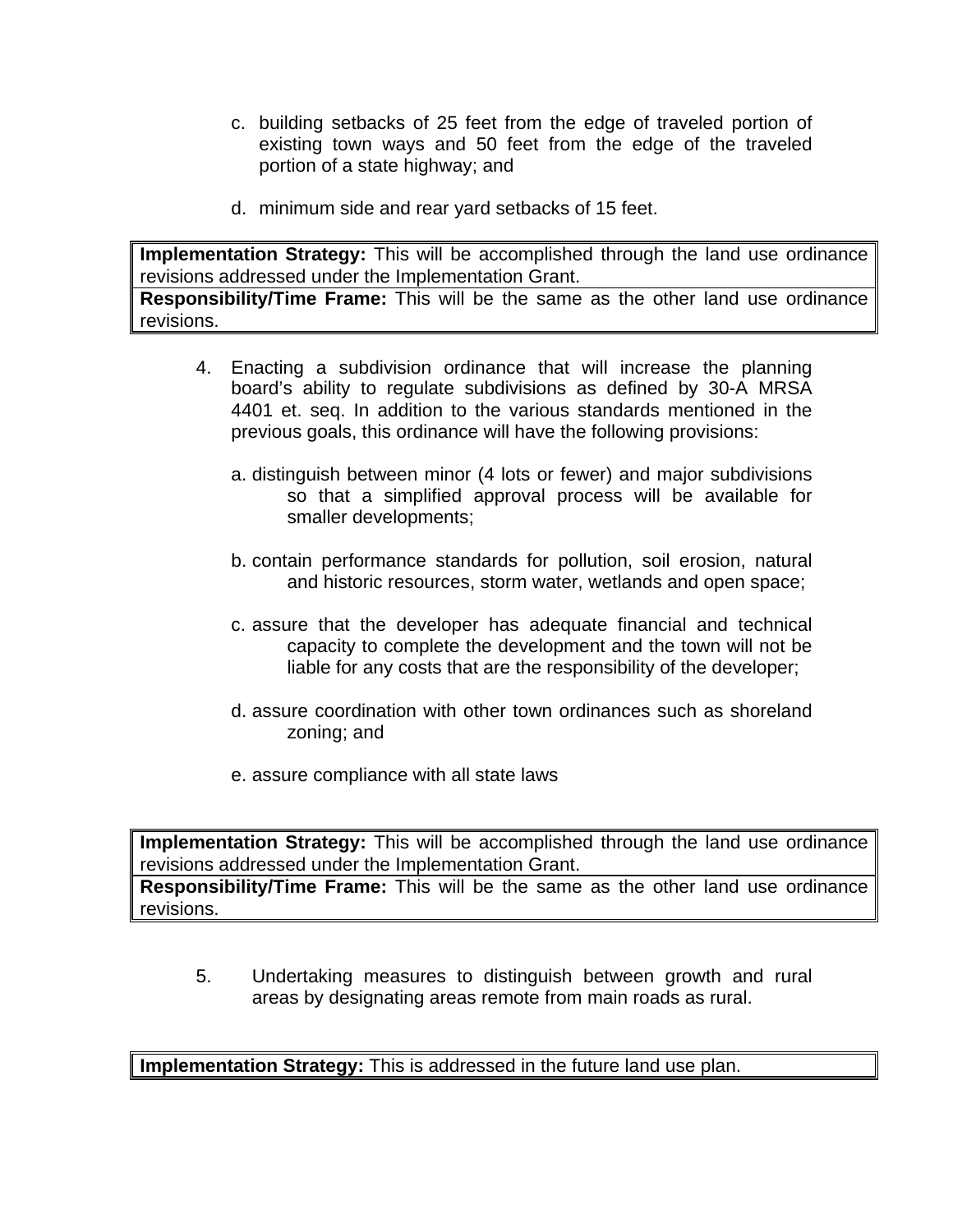- 6. Enacting a building permit ordinance (that did **not** contain any building standards) with the following specifications:
	- a. a checklist to assure that the builder meets all other applicable town and state regulations such as the minimum lot size, distance between well and septic system, shoreland zoning standards, plumbing permits and curb cuts;
	- b. dimensions of the proposed structure and set backs from the lot lines;
	- c. estimated cost of the structure for new improvements and substantial exterior improvements beyond regular maintenance or expansion; and
	- d. a fee schedule for permits.

**Implementation Strategy:** This will involve the planning board presenting an ordinance for town meeting vote. **Responsibility/time frame:** The planning board/ 2003

# **M. FISCAL CAPACITY GOAL**

Given Brooklin's limited tax base and the heavy burden already faced by property owners, the town desires to promote long-range fiscal planning and avoid unnecessary increases in property taxes. Specific fiscal policies are divided into three categories: development review, alternative funding sources and fiscal planning.

#### **M.1 Development Review**

Since the volume and location of development has a direct impact on the costs of providing municipal services, the plan recommends:

- 1. discouraging major residential subdivisions that will create excessive demands for town services while generating relatively little tax revenue;
- 2. encouraging the phased approval of any large-scale subdivisions that may place a substantial burden on town services. This may involve approving only a portion of the total number of lots in a given year so that the town has time to expand its services, such as schools, in an orderly manner; and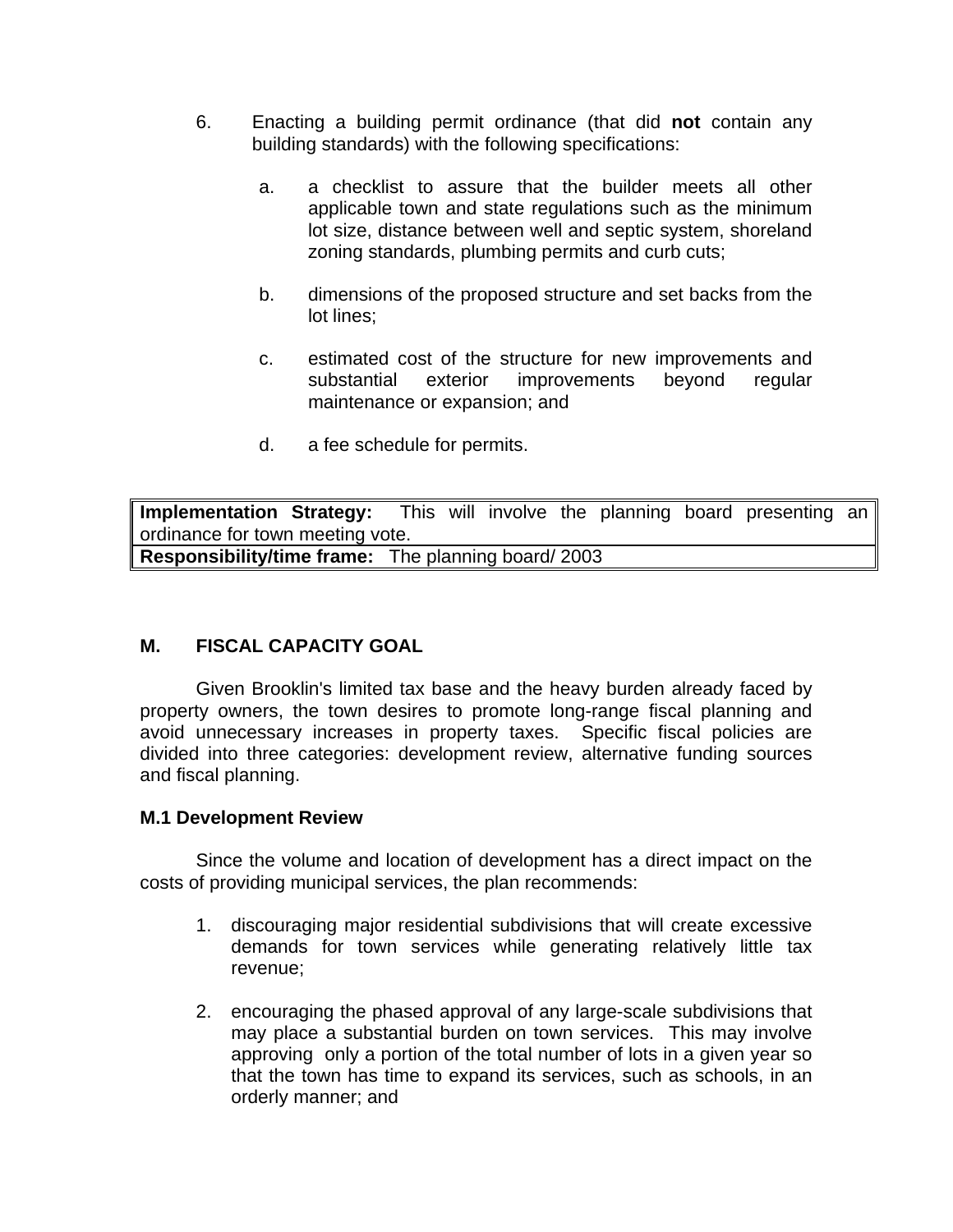3. requiring that fiscal impact statements be prepared for those subdivisions that may create a major strain on town finances.

**Implementation Strategy:** These will be accomplished through the land use ordinance revisions addressed under the Implementation Grant and the Capital Investment Plan. **Responsibility/Time Frame:** These will be the same as the other land use ordinance revisions.

# **M.2 Alternative Funding Sources**

Since Brooklin remains very dependent on the property tax to pay for most municipal service costs, the plan recommends the following measures to develop other funding sources:

1. charging user fees for certain town services if proven equitable for all parties involved; and

**Implementation Strategy:** This has to be decided by the select board on a case-bycase basis.

**Responsibility/Time Frame:** Select board/on-going

2. actively seeking state and federal grants to pay for at least a portion of the cost of new capital facilities. Such projects shall be listed in the capital investment plan.

**Implementation Strategy:** Grant funding sources are identified under the appropriate topic throughout these implementation strategies.

## **M.3 Fiscal Planning**

Long range planning and coordination of expenditures are one way to minimize increases in municipal government costs. The plan recommends the following measures:

1. exploring options for shared municipal services with other Blue Hill Peninsula towns;

**Implementation Strategy:** The select board contacts its counterparts in surrounding towns to discuss possible arrangements.

**Responsibility/Time Frame:** Select board/within two years of plan adoption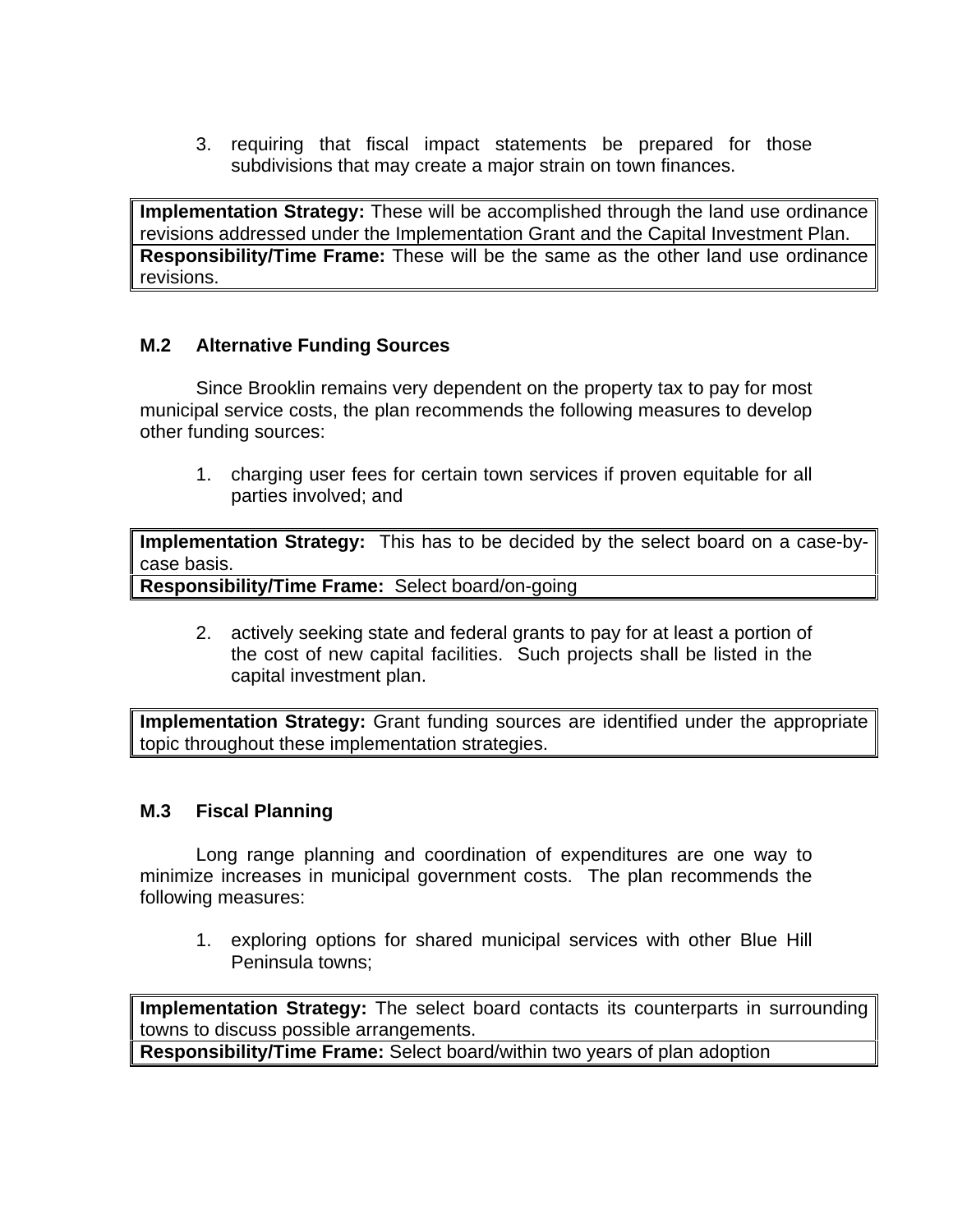2. developing a Capital Investment Program (CInP) that will be revised annually. The CInP will be an advisory document, which will summarize planned major capital expenditures in Brooklin over a sixyear period. The final say on all expenditures will remain with the voters at town meeting; and

**Implementation Strategy:**. The initial planning of this endeavor will be part of the town's implementation grant. This will involve developing forms and procedures to solicit input from various town boards and committees. It will be updated annually. **Responsibility/Time Frame:** Select board/on-going

3. continuing to use capital reserve accounts so that funds can be accumulated for anticipated capital expenditures and for the local funding match for various state and federal grants.

**Implementation Strategy:**. This is already occurring by the select board and will be expanded.

# **N. REGIONAL COORDINATION GOAL**

Brooklin encourages regional coordination when it is of mutual benefit to all parties involved. Specific regional coordination recommendations were cited elsewhere in this section. Rather than repeat them here, the appropriate policies are identified below.

**SUMMARY OF POLICIES REQUIRING REGIONAL**

| <b>COORDINATION</b>                             |                            |  |
|-------------------------------------------------|----------------------------|--|
| <b>Topic</b>                                    | <b>Supporting Policies</b> |  |
| Economy                                         | B.2                        |  |
| Housing                                         | C.3 & C.4                  |  |
| Transportation                                  | D.2                        |  |
| <b>Public Services and</b><br><b>Facilities</b> | E.2, E.5                   |  |
| Recreation                                      | F.2                        |  |
| <b>Fiscal Capacity</b>                          | M.1                        |  |

# **O. CONSISTENCY OF BROOKLIN'S POLICIES WITH THE STATE GOALS AND COASTAL POLICIES**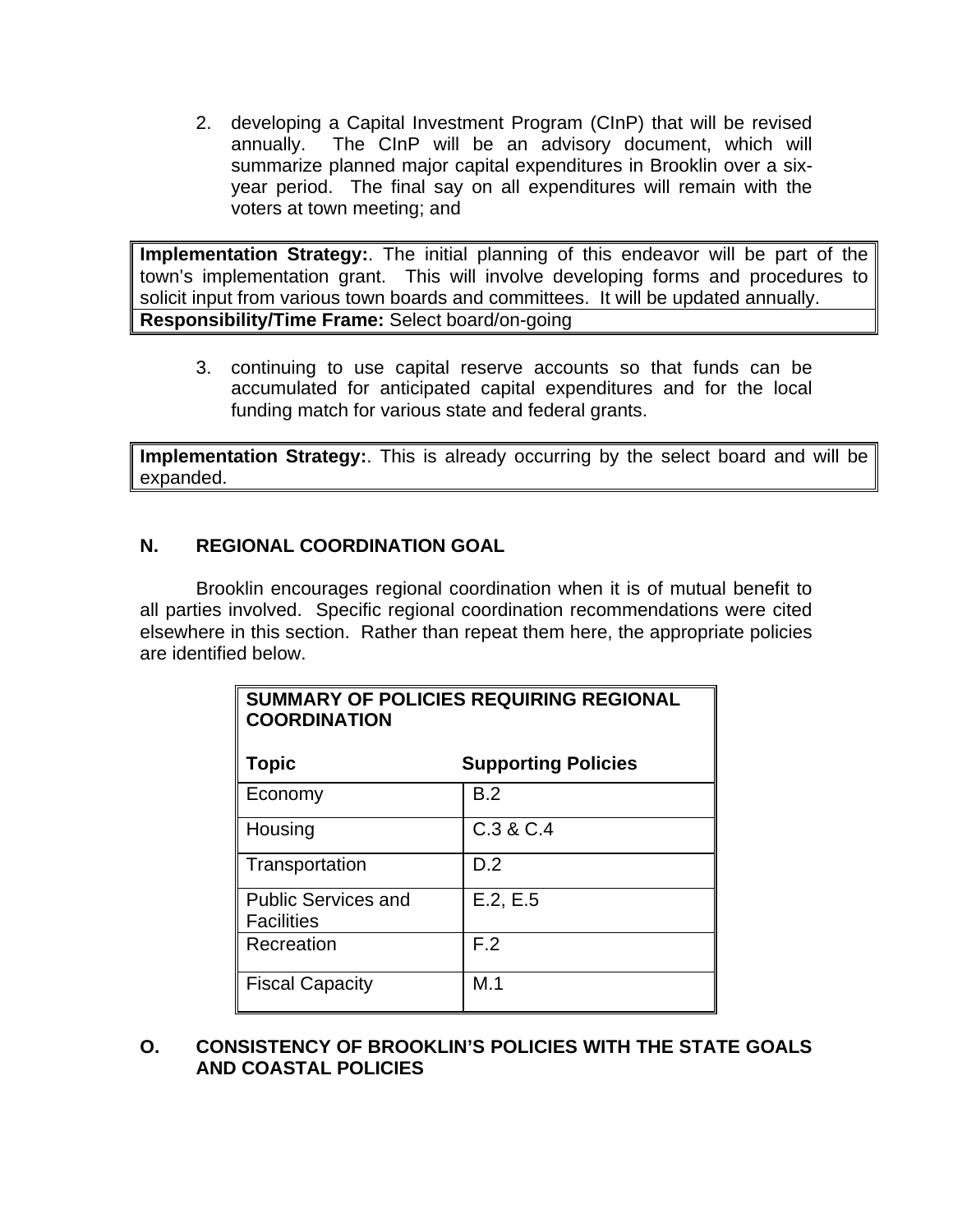The Maine State Planning Office, per the requirements of the Growth Management Act, evaluates plans for their consistency with the ten growth management goals and the nine coastal policies. The consistency of each state goal and policy with the policies of the Comprehensive Plan is summarized in the matrixes below.

# **MAINE'S GROWTH MANAGEMENT GOALS**

1. To encourage orderly growth and development in appropriate areas of each community, while protecting the State's rural character, making efficient use of public services and preventing development sprawl.

**Related Policies:** D.5 (Transportation) L.1-3 (Land Use) M.1-3 (Fiscal Capacity)

2. To plan for, finance and develop an efficient system of public facilities and services to accommodate anticipated growth and economic development.

**Related Policies:** E.1-8 (Public Services), M.1-3 (Fiscal Capacity)

3. To promote an economic climate that increases job opportunities and overall economic well-being.

**Related Policies:** B.1-5 (Economy)

4. To encourage and promote affordable, decent housing opportunities for all Maine citizens.

**Related Policies:** C.1-4 (Housing)

5. To protect the quality and manage the quantity of the State's water resources, including lakes, aquifers, great ponds, estuaries, rivers and coastal areas.

**Related Policies:** G.1(Marine Resources) H.1-4 (Water Resources)

6. To protect the State's other critical natural resources, including, without limitation, wetlands, wildlife and fisheries habitat, sand dunes, shorelands, scenic vistas, and unique natural areas.

**Related Policies:** G.1 (Marine Resources) H.1-4 (Water Resources) I.1-5 (Natural Resources)

7. To protect the State's marine resources industry, ports, and harbors from incompatible development, and to promote access to the shore for commercial fishermen and the public.

**Related Policies:** G.1-G.3 (Marine Resources)

8. To safeguard the State's agricultural and forest resources from development which threatens those resources.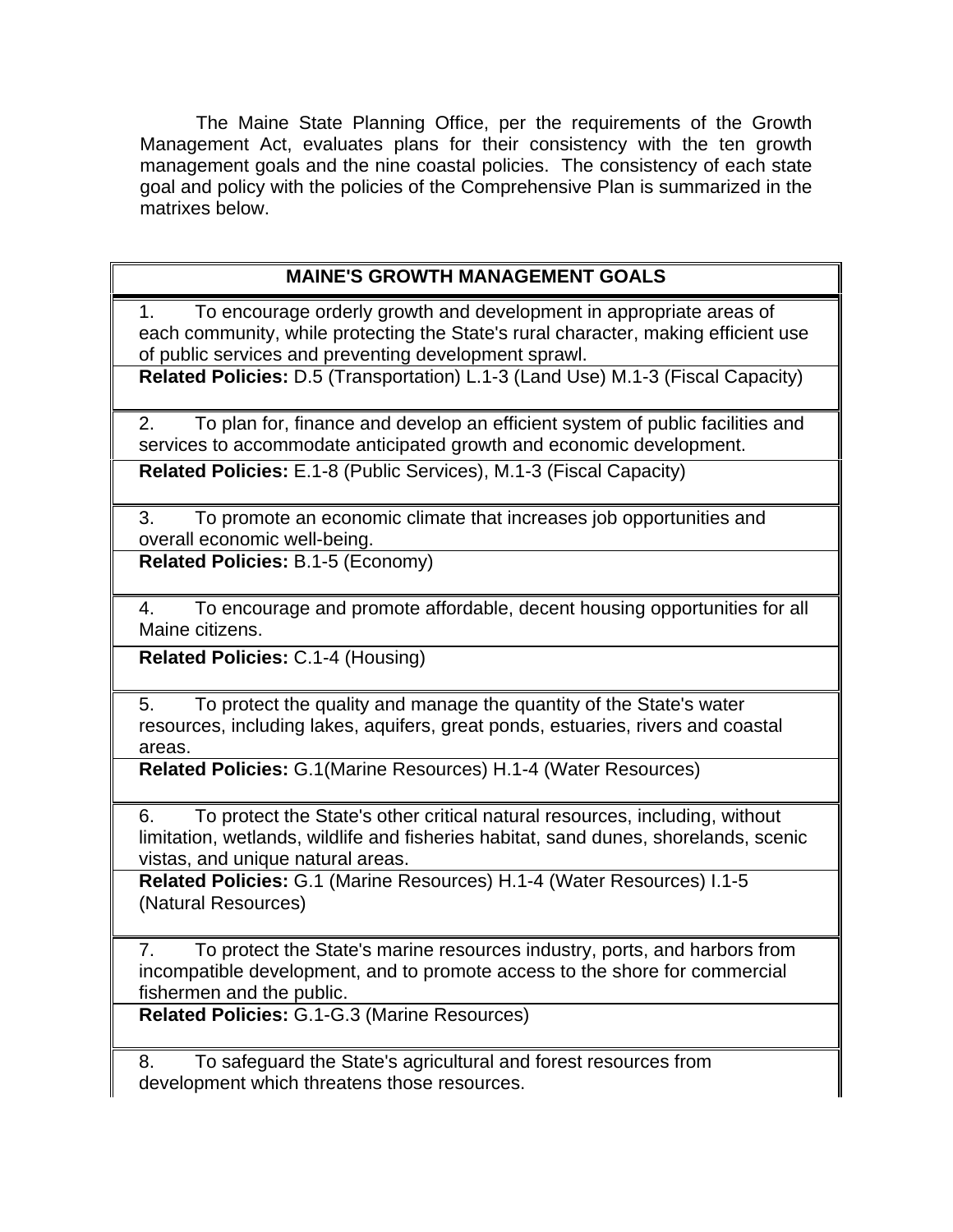**Related Policies:** J.1-3 (Agriculture and Forest Resources)

9. To preserve the State's historic and archeological resources.

**Related Policies:** (Historic and Archaeological Resources).

10. To promote and protect the availability of outdoor recreation opportunities for all Maine citizens, including access to surface waters.

**Related Policies:** F.1-5(Recreation) and G.2 (Marine Resource-Public Access)

# **MAINE'S COASTAL POLICIES**

**1. Port and harbor development.** Promote the maintenance, development and revitalization of the State's ports and harbors for fishing, transportation and recreation.

**Related Policies:** G.2 (Marine Resources)

**2. Marine resource management.** Manage the marine environment and its related resources to preserve and improve the ecological integrity and diversity of marine communities and habitats, to expand our understanding of the productivity of the Gulf of Maine and coastal waters, and to enhance the economic value of the State's renewable marine resources.

**Related Policies:** G.1 (Marine Resources)

**3. Shoreline management and access.** Support shoreline management that gives preference to water dependent uses over other uses, that promotes public access to the shoreline, and that considers the cumulative effects of development on coastal resources.

**Related Policies:** G.1-2 (Marine Resources)

**4. Hazard Area Development.** Discourage growth and new development in coastal areas where, because of coastal storms, flooding, landslides or sea level rise, it is hazardous to human health and safety.

**Related Policies:** (This is addressed through existing shoreland and floodplain ordinances)

**5. State and local cooperative management.** Encourage and support cooperative state and municipal management of coastal resources.

**Related Policies:** G.1.a&c (Marine Resources)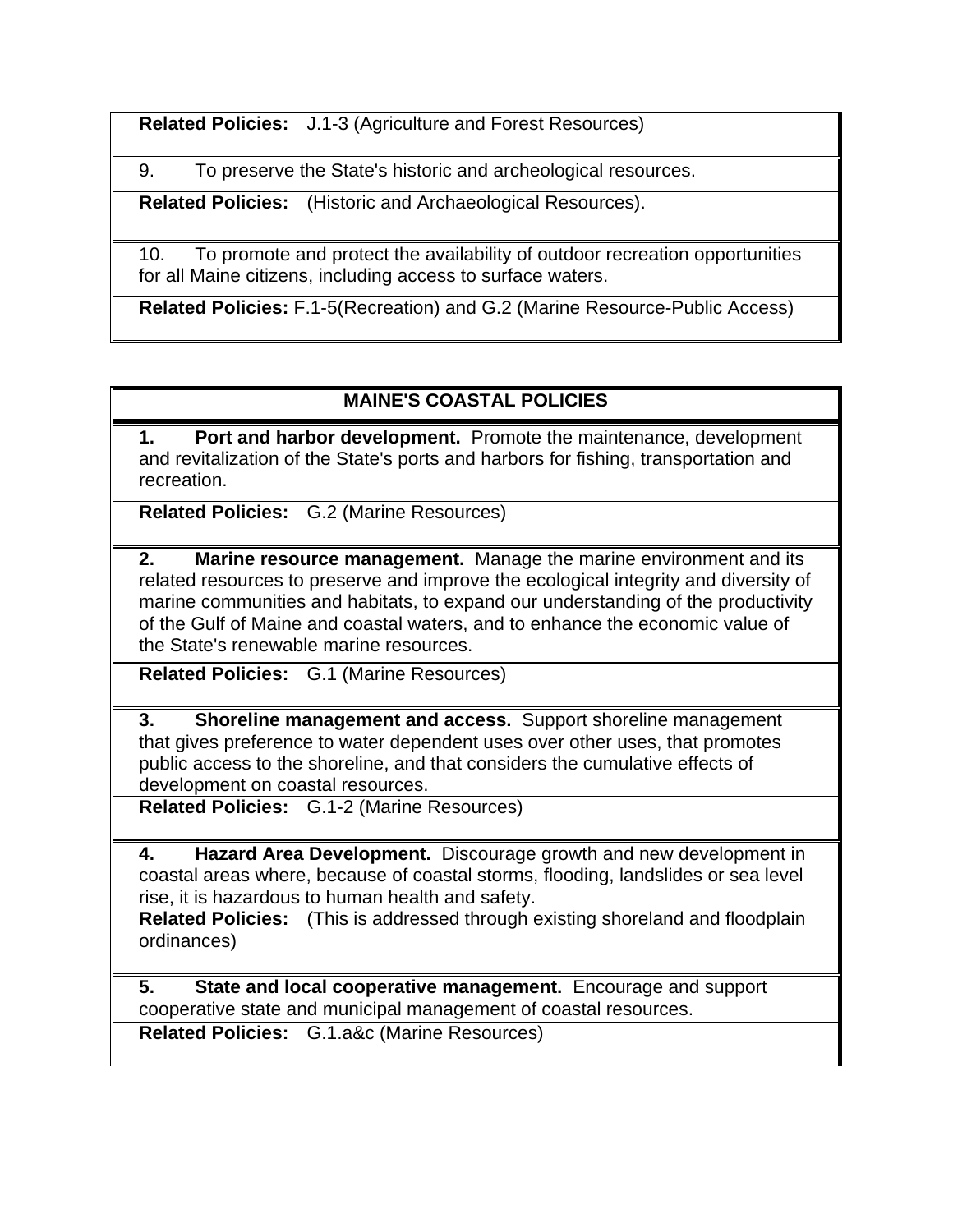**6. Scenic and natural areas protection.** Protect and manage critical habitat and natural areas of state and national significance and maintain the scenic beauty and character of the coast even in areas where development occurs.

**Related Policies:** I.5 (Natural Resources)

**7. Recreation and tourism.** Expand the opportunities for outdoor recreation and encourage appropriate coastal tourist activities and development.

**Related Policies:** F.1 -5 (Recreation)

**8. Water Quality.** Restore and maintain the quality of our fresh, marine and estuarine waters to allow for the broadest possible diversity of public and private uses.

**Related Policies:** G.1 (Marine Resources)H.1-4 (Water Resources)

**9. Air Quality.** Restore and maintain coastal air quality to protect the health of citizens and visitors and to protect enjoyment of the natural beauty and maritime characteristics of the Maine coast.

**Related Policies:** B.3 (Economy)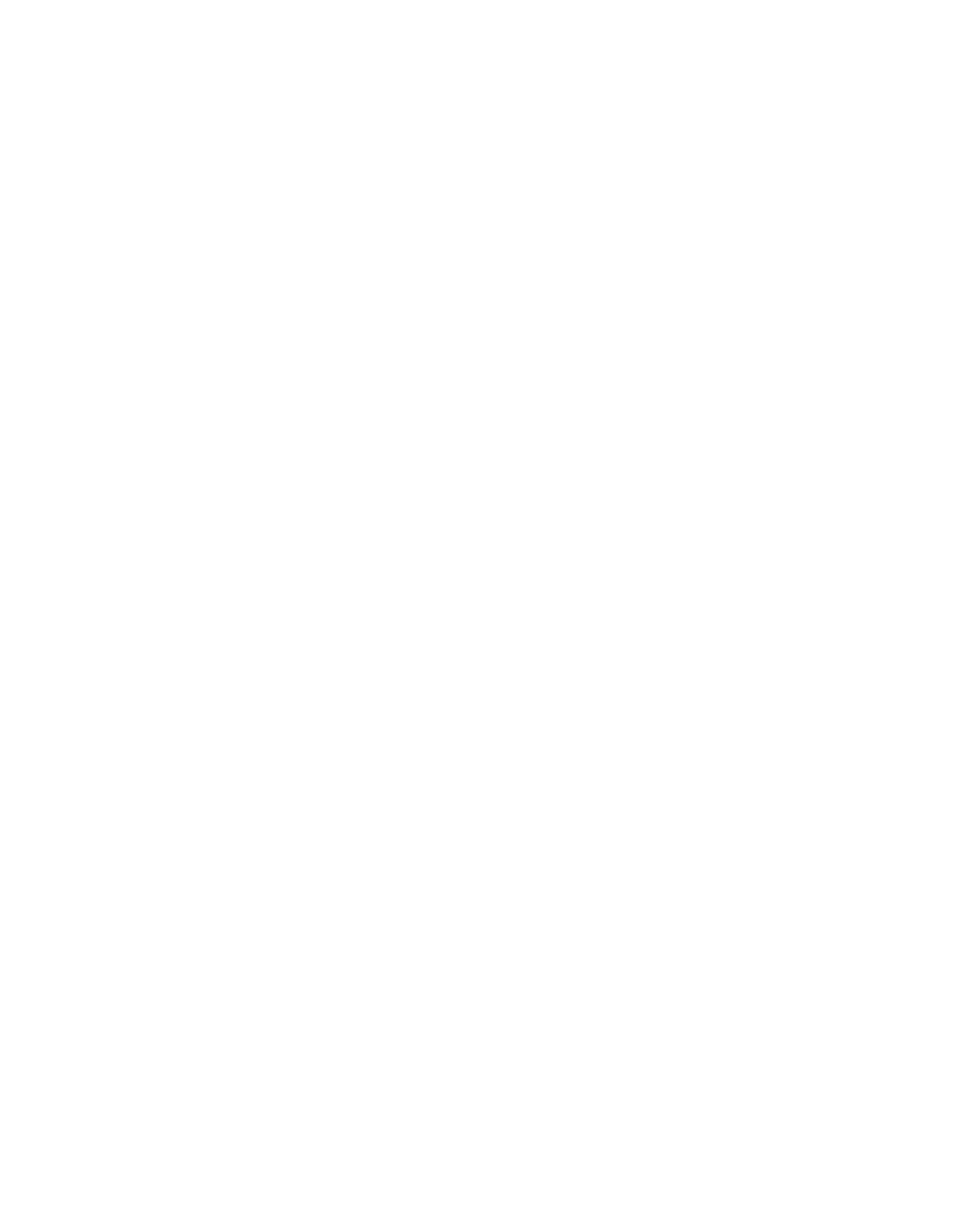# **II.B. FUTURE LAND USE PLAN**

#### **1. Introduction**

This future land use plan presents a vision of how Brooklin residents want their town to grow. The plan should represent a balance among the wishes of residents to preserve rural character and historic and natural resources, while also allowing reasonable opportunities for future growth and economic development. Through careful planning, Brooklin can accommodate all anticipated growth while also avoiding the excessive increases in property taxes that can result from poorly planned development.

Specifically, this section:

- a. estimates the amount of land needed for future growth;
- b. proposes a future development scheme for Brooklin; and
- c. recommends growth and rural areas.

## **2. Land Needed for Future Development**

The Existing Land Use chapter assumed that Brooklin will need just under 130 acres of land for new development between 2001 and 2011. The town has ample land to accommodate this growth. Table L.3 in the Existing Land Use chapter shows that there are about 4,358 acres of vacant land with soils that are suitable for development. The issue is not the likely rate of development, since this amount is moderate, but where and how the development that does occur will take place.

## **3. A Future Development Scheme for Brooklin**

Brooklin is a small, peninsular town with a largely undeveloped interior. Most recent development has taken place along the shore or other roads around the town's perimeter. It also has five village areas.

The future development scheme aims to retain Brooklin's rural character while providing adequate room for residential, commercial and marine-dependent development. The scheme tries to assure all landowners a reasonable return from using or selling their land and to provide adequate opportunities for first-time homebuyers to live in the town. The plan thus represents many compromises among the various interests in town. The proposed future land use scheme for Brooklin is shown on Map 4.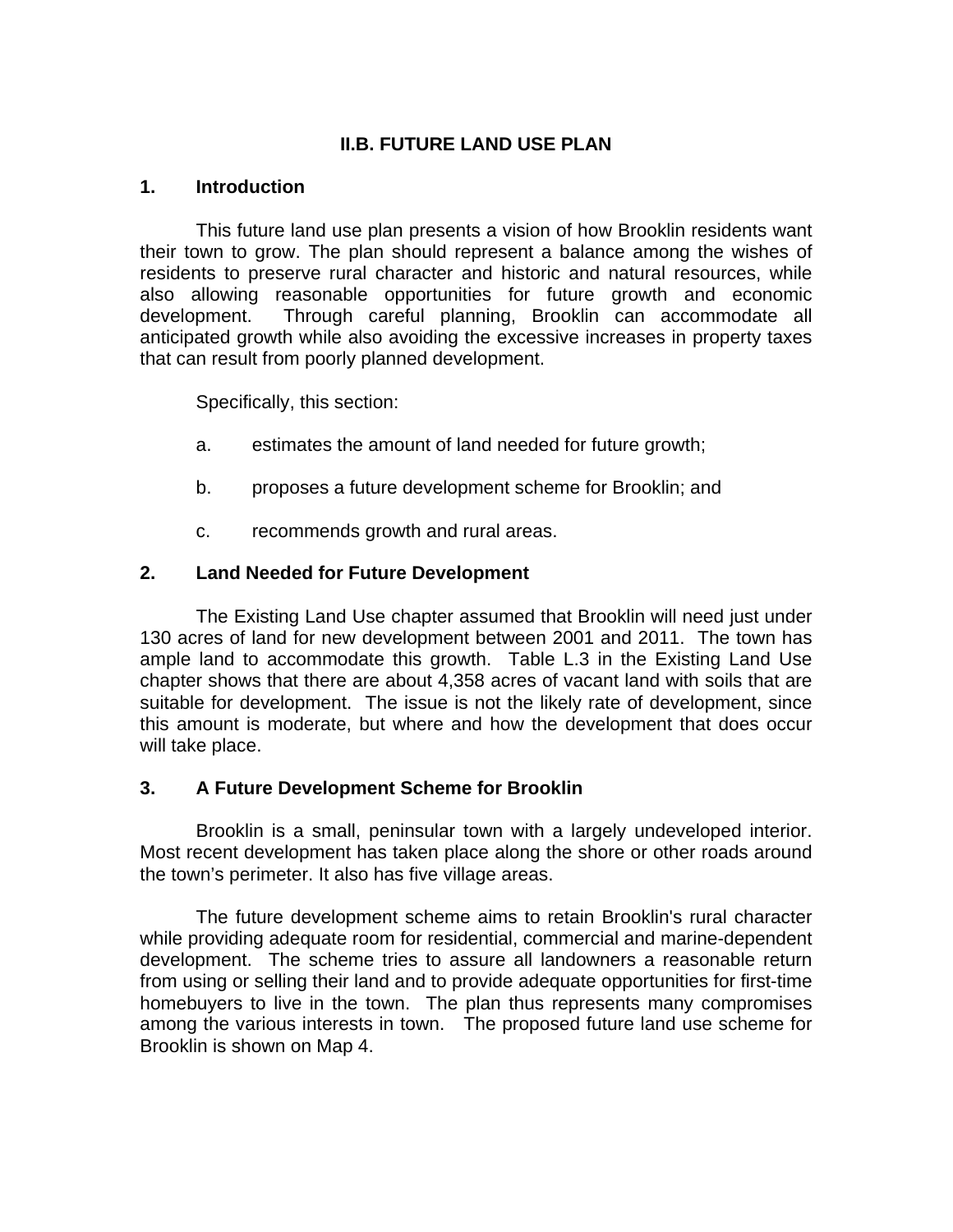It is important to review and, if necessary revise this scheme every few years. As the town changes, it may need more land for a given use. For example, if there is more residential development than is presently expected, the plan should be amended to reflect this trend.

The future land use plan is **not** a zoning ordinance and has no binding affect on landowners. If the town revises its site plan review ordinance and enacts a subdivision ordinance, the changes should be based on the recommendations of the comprehensive plan. Any land use ordinance changes will require a town meeting vote separate from a vote to adopt the comprehensive plan.

# **A. The Villages**

The Brooklin-Center Harbor village area should remain a major focus of new development. The current mixture of commercial, public (such as the school, library and town office) and residential uses should continue. North Brooklin and West Brooklin also should continue as village areas. The Naskeag and Flye Point areas also have development potential. These areas have relatively good soils and are off of Route 175 but are still within easy access of this road. Since they are close to the shore, they are a popular place for residential construction. The areas thus offer an opportunity for a country life style while not being overly remote from services. Poor soils in the West Brooklin areas limit its potential to accommodate significant additional growth.

# **B. The Shoreline**

As mentioned in the Inventory and Analysis, the shorefront areas have attracted considerable development in recent years. The plan recommends that the minimum high water line set back be increased from 75 to 100 feet and that the water frontage requirement be increased from 150 to 200 feet. The recommended extension of the shoreland zoning boundaries is from from the current 250-foot range to 3500 feet.

Other recommended changes include establishing side and road front lot minimum setbacks of 25 feet. There will be a road frontage requirement of 100 feet. The plan recommends that the current timber harvesting standards that apply within the 75 foot setback be increased to include all land within 100 feet of the shore. There will also be a 35-foot building height restriction. The purpose of these changes is to minimize the visual impact of new residential structures on the shore. In order to manage the impacts of larger homes, the current lot coverage requirement of 20 percent shall include all impervious surfaces. Under this definition driveways and other finished surfaces will be considered in the lot coverage standards.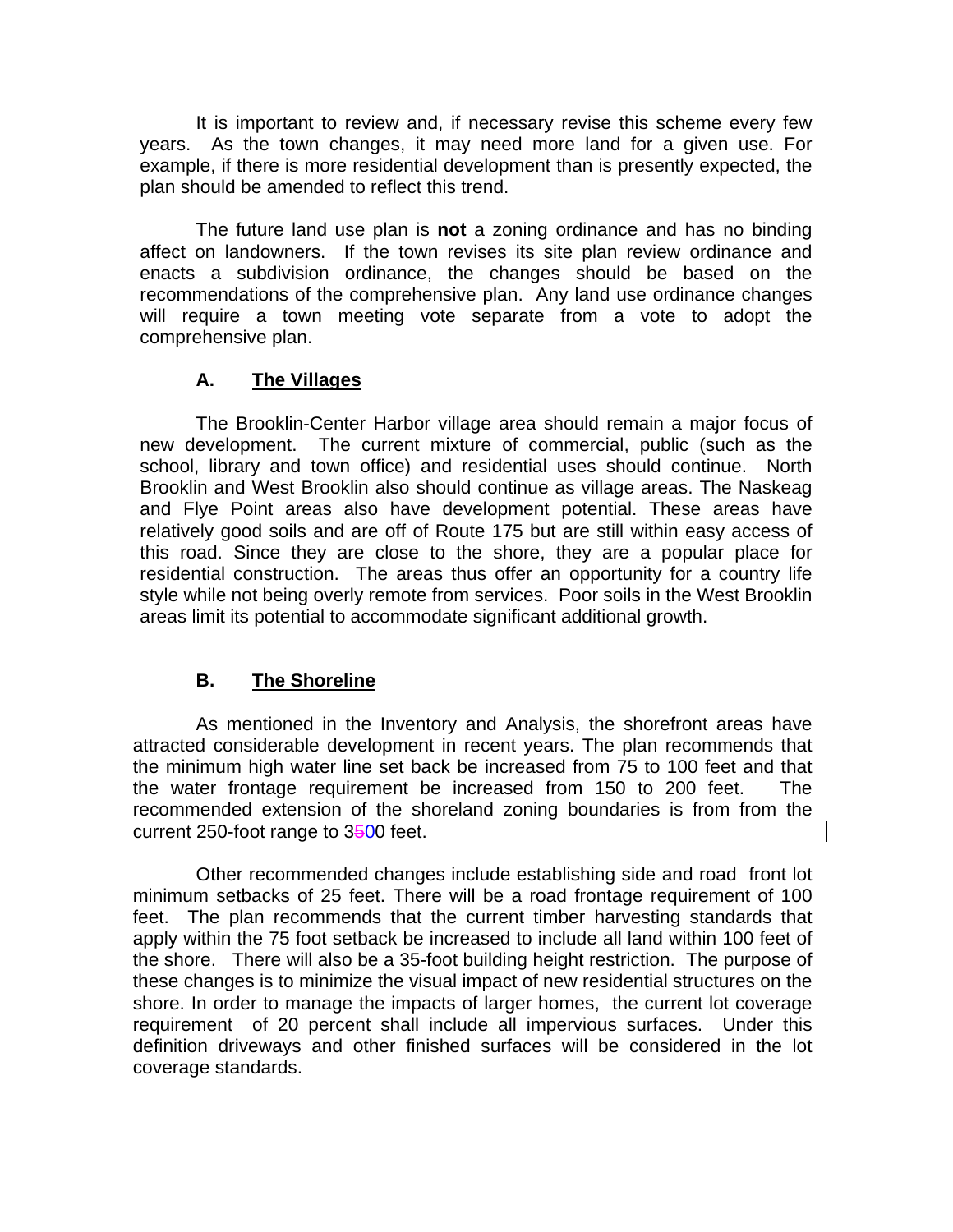Due to the importance of Naskeag Point as a working harbor, the plan recommends that the town-owned property in this area be zoned as a waterdependent use. This will restrict this area to marine-related occupations. The purpose of this recommendation is to avoid having this area converted to a nonmarine use. As with all zoning changes, this provision can be revisited in the future.

# **C. Interior Areas**

The interior areas have relatively few roads and large expanses of poor soils. Continued development in these areas could result in costly upgrades of roads and extensions of school bus service. These areas are most suited for natural resource type uses such as farming and forestry and very limited residential development.

# **4. Growth and Rural Areas**

The determination of growth and rural areas is an important part of the comprehensive planning process. Growth areas are those parts of town where most new growth is desired to occur. It is important not to have overly large growth areas in order to maintain the town's rural character. Conversely, there must be sufficient land to allow for some unanticipated growth.

Brooklin's primary growth areas are the five villages. These are North Brooklin, Brooklin village (Center Harbor), West Brooklin and Flye and Naskeag Points. The rest of town is designated either shoreland or rural *(see Map 4).*

## **5. Measures to Distinguish Growth and Rural Areas**

Brooklin does not plan to enact town-wide zoning at this time. Rather, it proposes a mixture of regulatory and non-regulatory measures to encourage growth in its villages so that less growth occurs elsewhere. The regulatory measures are revisions to the site plan review ordinance and enactment of a subdivision ordinance.

The subdivision ordinance will require that new lots have their frontage on new, rather than existing roads wherever possible. This will reduce the number of curb cuts on existing roads and help retain a rural appearance throughout town. While the plan recommends that town not accept new subdivision roads as town ways in rural areas, the town will accept the road for the affordable housing subdivision and other subdivisions in growth areas, if built to town standards.

The major non-regulatory measure to encourage growth in growth areas is the affordable housing neighborhood proposal discussed under the housing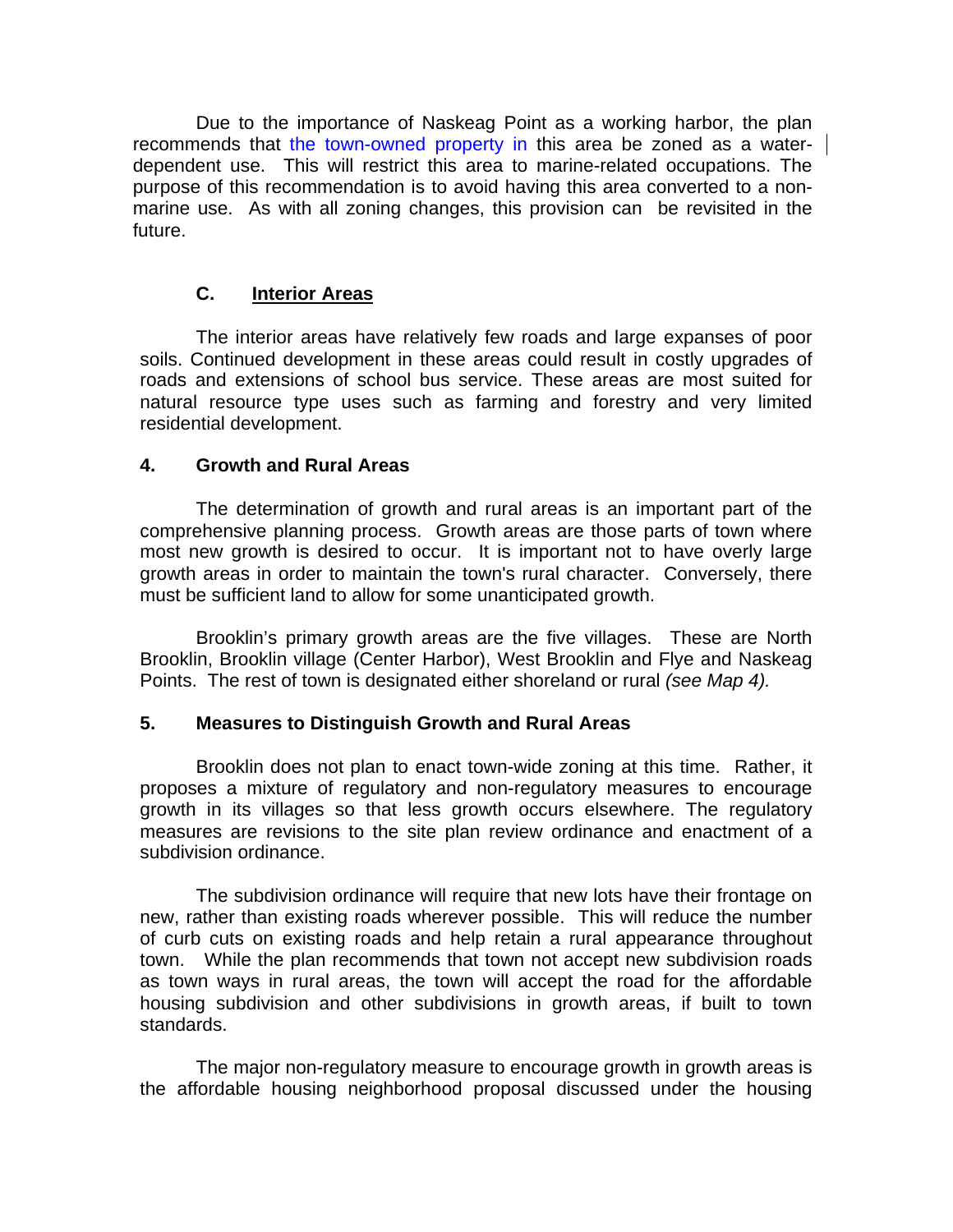goals. This will act as an incentive to bring people into a growth area by providing affordable housing rather than discourage construction through regulatory measures in the rural areas.

The town will also undertake other measures to make the growth areas, particularly, the Brooklin-Center Harbor village more attractive to development.

As mentioned under the Transportation goals, priority will be given to improving town roads in growth areas. Other measures addressed in these goals include improving off-street parking opportunities and maintaining cross walks at the library and other areas with high pedestrian traffic. By creating a more pedestrian friendly environment, the growth areas should become more attractive to commercial retail development. These incentive measures are preferable to using land use regulations to restrict commercial uses elsewhere in town.

The town will also work with area land trusts to facilitate the placing of land in undeveloped areas into voluntary conservation easements. Given the financial limitations of most land trusts and limited land owner interest, it is unlikely that a large volume of land will be placed in conservation easements. It should be possible, however, to protect certain key parcels. The plan recommends that priority be given to the following types of land: productive farm and blueberry land, areas with scenic views as identified in the comprehensive plan, the islands, prime parcels of undeveloped shoreland and the large parcels of forest land away from the main roads. This is one of the major measures proposed in the plan to protect resources in rural area while avoiding regulatory measures that actively discourage growth. Comprehensive planning committee members have already met with the Blue Hill Heritage Trust to discuss this process.

The poor soils and remoteness of the rural areas will also discourage growth. The cost of road building and extending other services into rural areas will make it very expensive to build in these areas. As discussed in the Goals and Objectives chapter, developers will be responsible for off-site road improvements that are required as a result of the traffic their development is likely to generate.

#### 6. **Summary**

The future land use plan respects Brooklin's historical development pattern by facilitating growth in the villages while discouraging growth in the more remote, rural areas. It minimizes restrictions on individual property rights by focussing more on non-regulatory techniques. It is aimed at minimizing future town expenditures due to development in areas that are costly to provide with municipal services while preserving the town's high quality of life.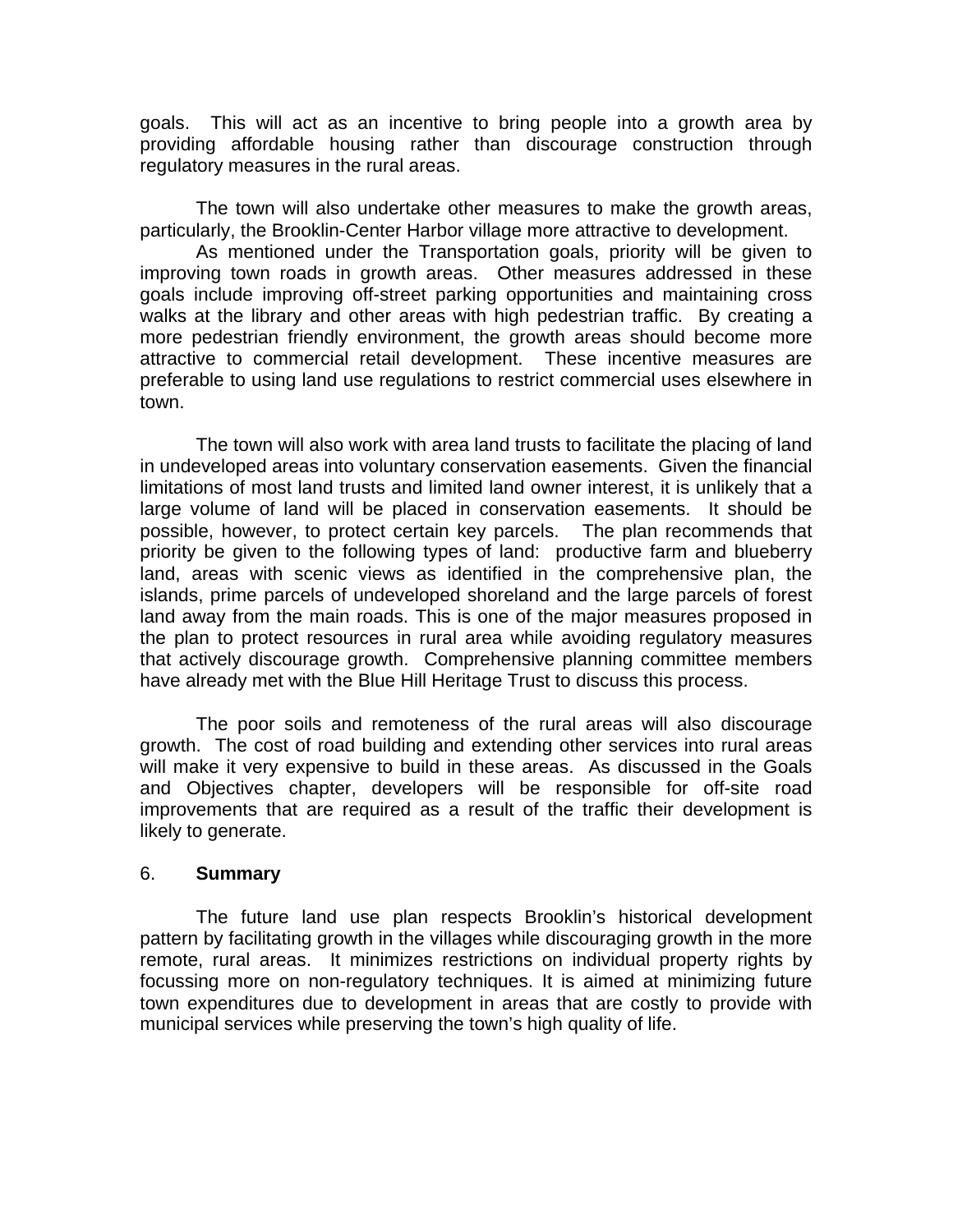# APPENDIX I

PUBLIC OPINION SURVEY AND WORKSHOP RESULTS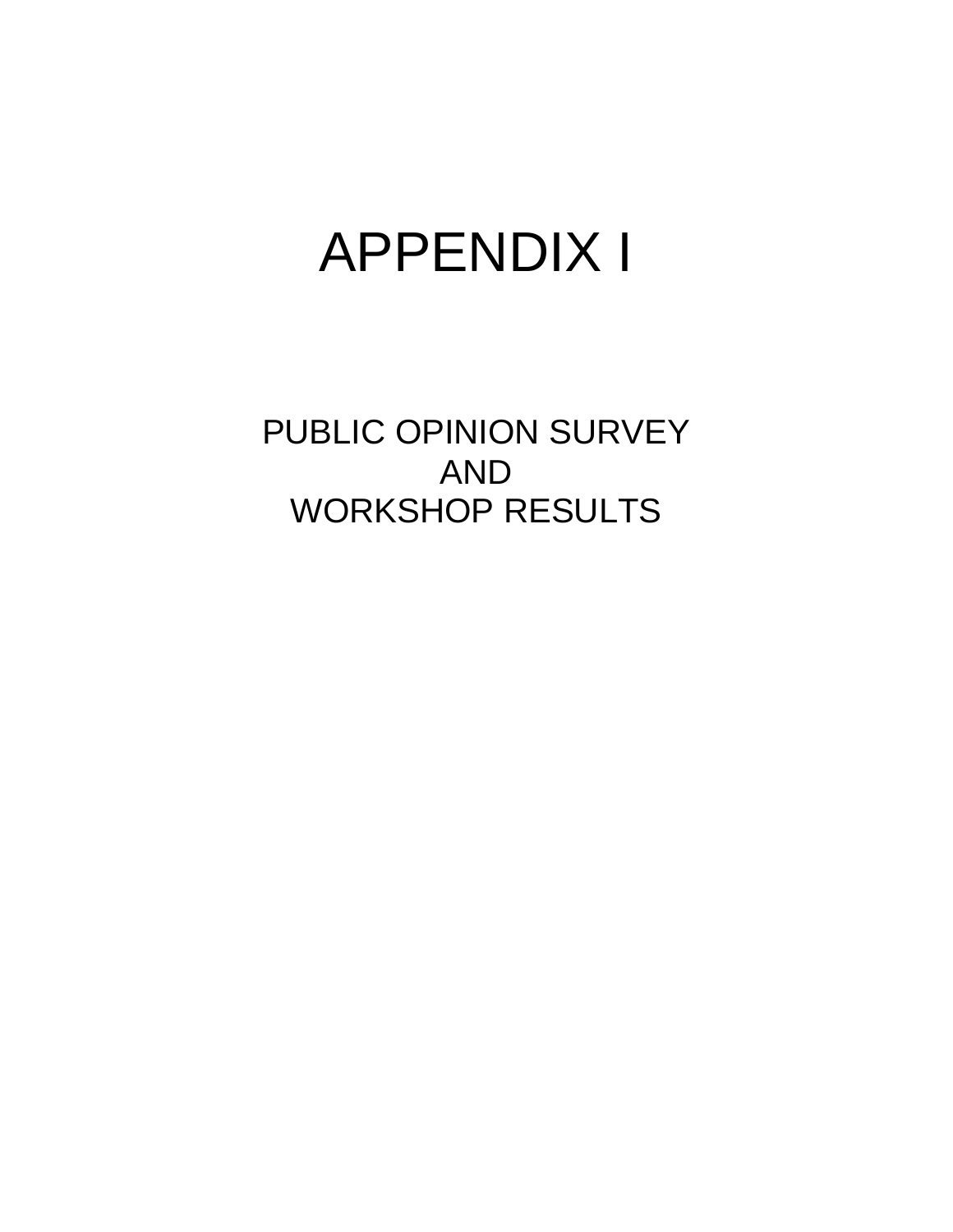#### **BROOKLIN COMPREHENSIVE PLAN SURVEY**

*If a second person in a household wishes to respond, please use a different color ink.*

#### **A. GENERAL INFORMATION**

- 1. Are you a seasonal or year-round resident?
	- a. 164 / 65.3% year-round b. 81 / 32.3% seasonal c. 5 / 2.0% neither

#### **Seasonal Residents Only:**

2. How many months/year do you live in Brooklin?

- a. month or less  $17/6.8\%$
- b. 2 months 24 / 6.8
- c.  $3$  months or more  $47/18.7\%$
- 3. Do you plan to make Brooklin your permanent residence?

a. 46 / 18.3% yes b. 34 / 13.5% no

- 4. If yes, when:
	- a. 21 / 8.4% next 5 years b. 15 / 6.0% 10 years
	- c. 8 / 3.2% 15 years d. 13 / 5.2% other
- 5. How long have you lived in Brooklin?
	- a. 11 / 4.4% less than one year d. 51 / 20.3% 10-20 years
	- b. 38 / 15.1% 1-5 years e. 105 / 41.8% 20+ years
	- c. 37 / 14.7% 6-10 years
- 6. Do you:
	- a. 234 / 93.2% own your dwelling
	- b. 9 / 3.6% rent your dwelling
- 7. What kind of dwelling do you live in? a.2 / 0.8% apartment c.225 / 89.6% single family house b.9 / 3.6%% mobile home d. 12 / 4.8% other
- 8. During the next 5 years, do you expect to: a. 8 / 3.2% move from Brooklin? d. 24 / 9.6% build a residence in Brooklin? b. 5 / 2.0% sell your home? e. 4 / 1.6% subdivide land in Brooklin? c.  $6/2.4\%$  sell undeveloped land within Brooklin? f. 10 / 4.0% start a business in Brooklin?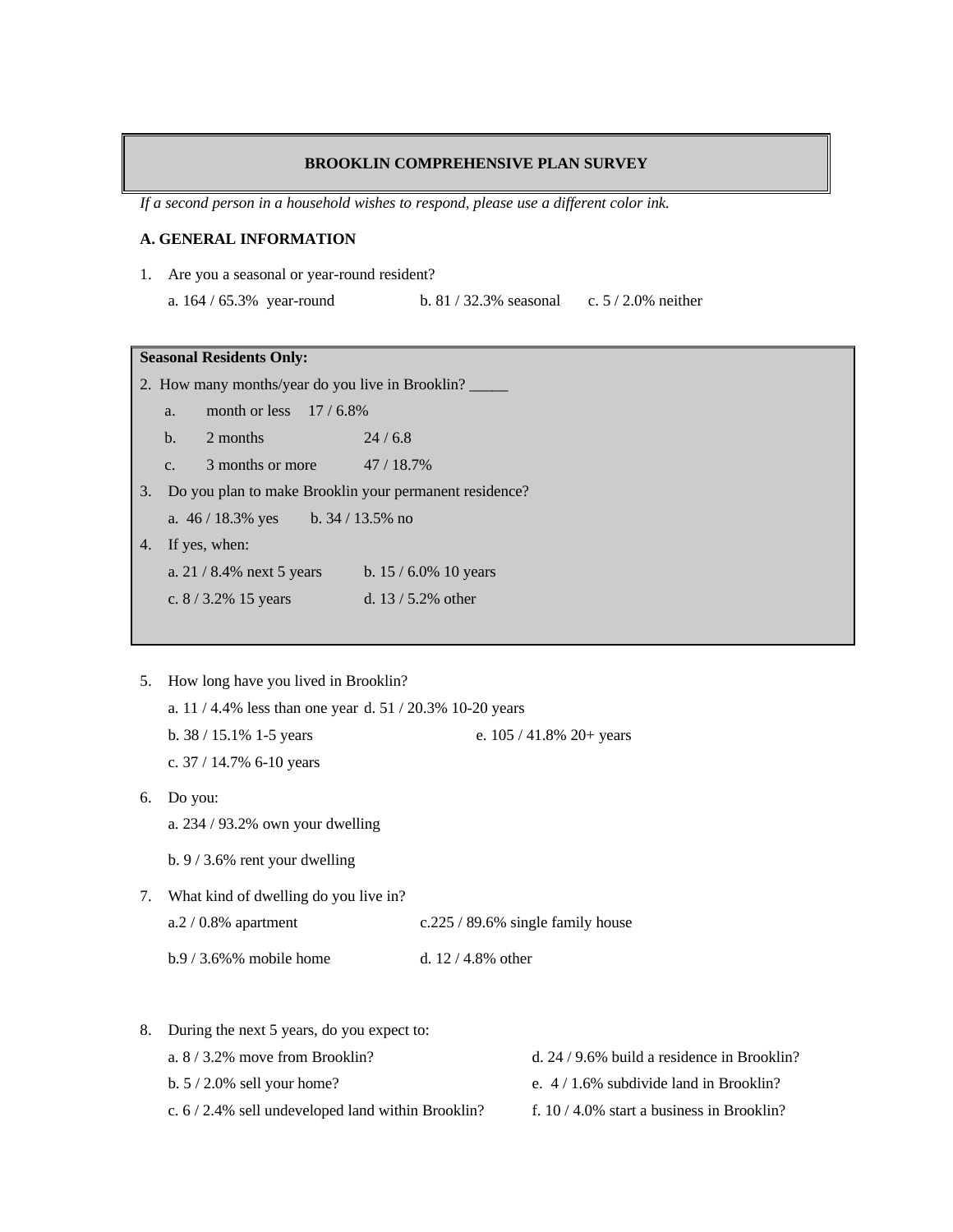|                                         |          |              |       | Would you support       |                |
|-----------------------------------------|----------|--------------|-------|-------------------------|----------------|
|                                         |          |              |       | improving or expanding  |                |
|                                         |          |              |       | through increased local |                |
|                                         |          |              |       | taxes?                  |                |
|                                         | Adequate | <b>Needs</b> | Not   | Yes                     | N <sub>o</sub> |
|                                         |          | Improvement  | Sure  |                         |                |
| Fire protection<br>a.                   | 72.5%    | 8.4%         | 15.5% | 42.8%                   | 20.0%          |
| <b>Recreational facilities</b><br>$b$   | 6.4%     | 29.5%        | 15.5% | 28.3%                   | 33.1%          |
| Recreational programs<br>C <sub>1</sub> | 39.0%    | 23.5%        | 30.3% | 25.5%                   | 32.7%          |
| Ambulance<br>d.                         | 56.2%    | 12.7%        | 25.5% | 32.7%                   | 23.5%          |
| Road maintenance<br>e.                  | 54.2%    | 36.3%        | 4.8%  | 37.8%                   | 24.7%          |
| f.<br>Snow removal/sanding              | 70.5%    | 8.8%         | 16.7% | 22.4%                   | 29.6%          |
| Public schools<br>g.                    | 61.4%    | 9.2%         | 24.7% | 32.3%                   | 20.7%          |
| h.<br>Police protection                 | 49.0%    | 24.3%        | 20.7% | 30.7%                   | 29.5%          |
| $\overline{i}$ .<br>Code enforcement    | 47.4%    | 19.1%        | 26.7% | 23.1%                   | 31.5%          |
| j.<br>Public access to the shore        | 42.2%    | 41.4%        | 12.0% | 35.9%                   | 26.3%          |
| k.<br>Town docking facilities           | 34.7%    | 39.0%        | 20.3% | 31.5%                   | 29.1%          |
| 1.<br>Library                           | 95.2%    | 0.4%         | 0.8%  | 23.5%                   | 28.3%          |
| Town office<br>m.                       | 81.7%    | 9.2%         | 4.8%  | 17.5%                   | 34.3%          |
| Youth services<br>n.                    | 45.8%    | 17.1%        | 30.3% | 30.1%                   | 23.7%          |
| <b>Elderly</b> services<br>0.           | 24.7%    | 21.1%        | 47.8% | 26.3%                   | 25.1%          |
| Solid waste disposal<br>p.              | 55.0%    | 21.5%        | 17.1% | 20.7%                   | 33.1%          |
| Pedestrian facilities<br>q.             | 41.0%    | 31.1%        | 20.3% | 26.3%                   | 30.3%          |

#### B. ADEQUACY OF EXISTING SERVICES AND FACILITIES 1. Please check your opinion of the following:

2. Do you feel that any of the following is a problem:

|    |                       | Yes   | No    |                         | Yes   | No.   |
|----|-----------------------|-------|-------|-------------------------|-------|-------|
| a. | Job opportunities     | 23.1% | 55.8% | f. Population growth    | 28.8% | 56.0% |
| b. | Affordable housing    | 39.8% | 40.6% | g. Potable water        | 15.6% | 65.6% |
| c. | Summer traffic        | 39.7% | 49.0% | h. Air or water quality | 14.7% | 68.5% |
| d. | Property taxes        | 26.3% | 57.0% | <i>i</i> . Parking      | 19.1% | 67.7% |
| e. | Public transportation | 34.3% | 49.8% | j. Other (specify)      |       |       |

3. Would you support the hiring of a harbor master, to be paid for through local tax dollars?

a. 23.9% yes b. 39.4% no c. 32.3% undecided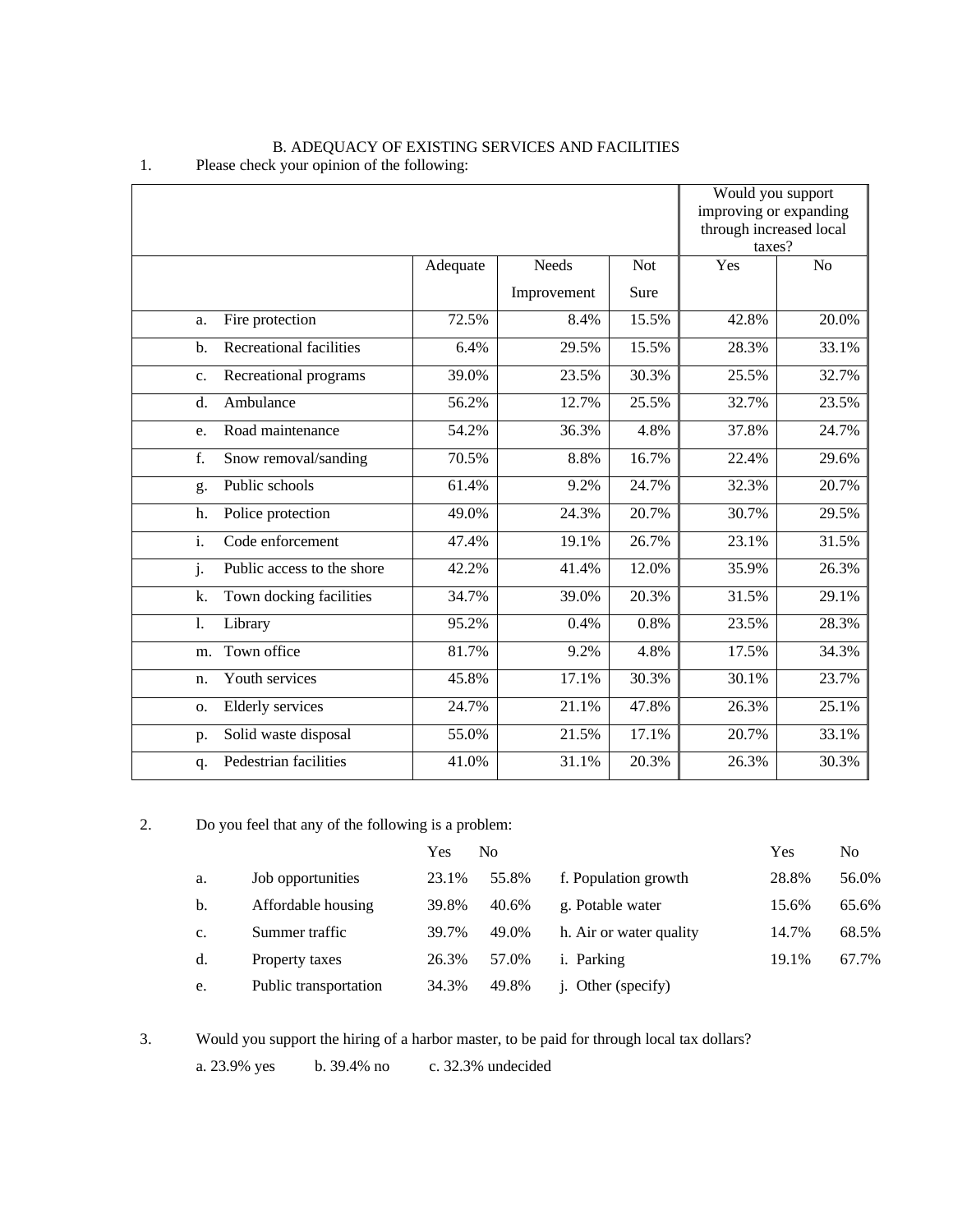4. Do you feel that the town government is responsive to your needs? 81.3% Yes 8.8% No

#### C. FUTURE GROWTH AND DEVELOPMENT

1. In the next ten years, would you like Brooklin's population to:

| a. $78.1\%$ stay the same | $b.10.0\%$ increase | c. 6.8% decrease |
|---------------------------|---------------------|------------------|
|---------------------------|---------------------|------------------|

2. If population growth does occur, should town ordinances encourage any of the following types of housing?

|                                    | $Yes$ | $\underline{\mathrm{No}}$ | Undecided |
|------------------------------------|-------|---------------------------|-----------|
| a. single family houses            | 78.5% | 10.0%                     | 5.6%      |
| b. duplexes                        | 21.1% | 51.8%                     | 12.7%     |
| c. apartments                      | 17.9% | 54.2%                     | 13.9%     |
| d. affordable housing              | 57.4% | 24.7%                     | 10.4%     |
| e, mobile homes on individual lots | 21.9% | 53.0%                     | 12.4%     |
| f. cluster (or open space) housing | 31.9% | 41.4%                     | 15.9%     |

3. State law requires the town to permit mobile home parks, but it does give towns some discretion as to where they may be located. In which of the following areas of town do you think that mobile home parks should be allowed? Please check only one.

| a. 10.8% anywhere in town         | e. 7.6% along major roads                            |
|-----------------------------------|------------------------------------------------------|
| b. 13.2% remote rural areas       | f. 3.2% anywhere but near built up residential areas |
| c. 2.0% adj't to commercial areas | g. $51.6\%$ in as few places in town as possible     |
| $d. 2.4\%$ other                  |                                                      |

| 4.             | If Brooklin continues to grow, where would you prefer to see most of the development take place? |                     |                                     |                                 |                    |           |
|----------------|--------------------------------------------------------------------------------------------------|---------------------|-------------------------------------|---------------------------------|--------------------|-----------|
|                |                                                                                                  | Anywhere<br>in town | In specifically<br>designated areas | Close to the<br>village centers | Nowhere in<br>town | Undecided |
| a.             | Residential                                                                                      | 63.7%               | 17.5%                               | 7.2%                            | 4.0%               | 5.2%      |
| $\mathbf{b}$ . | Commercial (retail &<br>service)                                                                 | 12.0%               | 22.7%                               | 50.6%                           | 8.0%               | 4.0%      |
| $\mathbf{c}$ . | Light manufacturing<br>operations                                                                | 12.7%               | 50.6%                               | 6.4%                            | 19.9%              | 7.2%      |
| d.             | heavy industrial operations                                                                      | 2.8%                | 24.7%                               | 1.2%                            | 62.5%              | 4.4%      |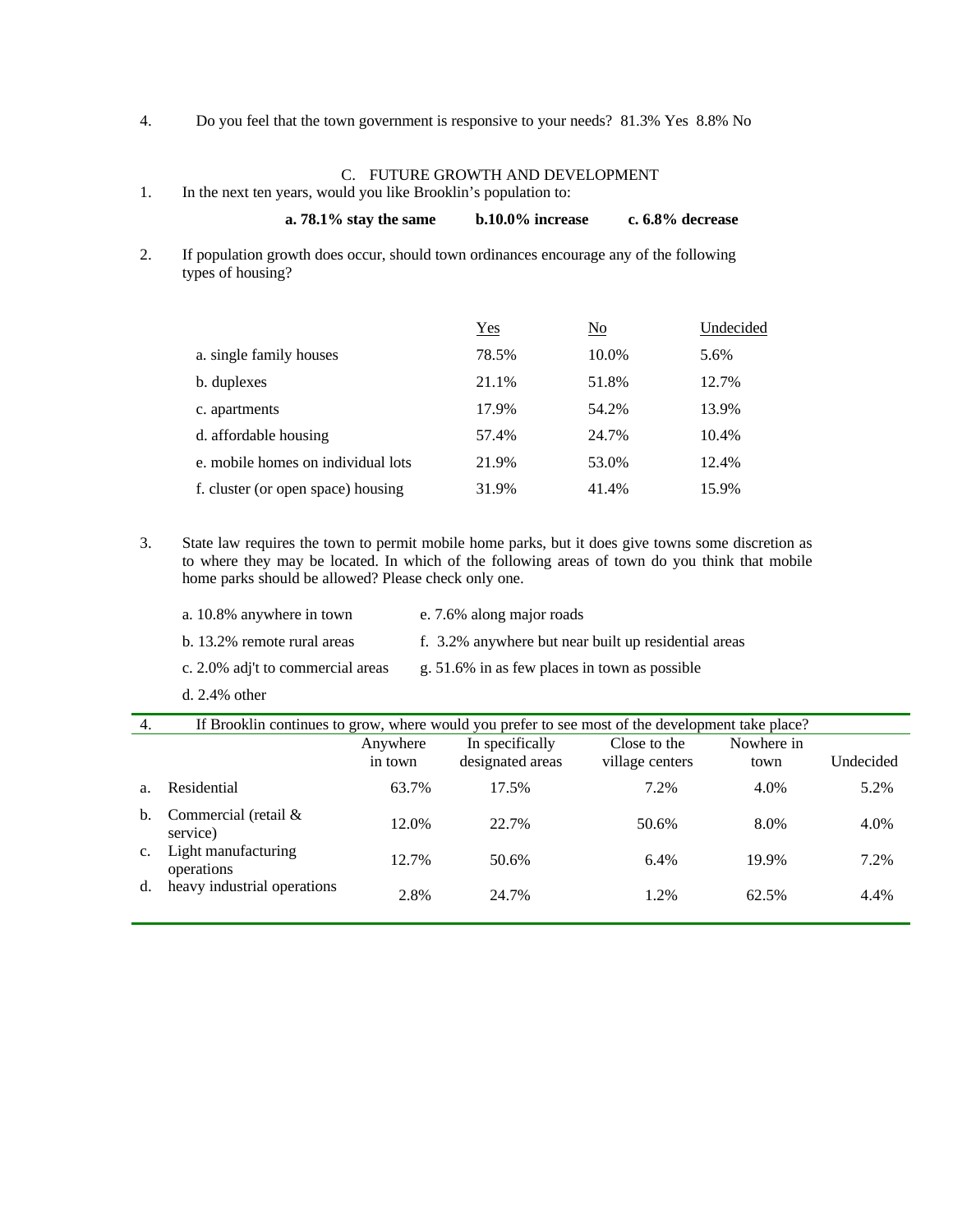5. Do you support development of ordinances and/or other measures (i.e., voluntary conservation easements) to protect the following:

|                      | Undecided<br>No.<br>Yes | Undecided<br>No.<br><b>Yes</b>                                         |
|----------------------|-------------------------|------------------------------------------------------------------------|
| a. agricultural land | 76.9% 14.3% 4.4%        | e. aquifers<br>76.5% 10.8% 6.8%                                        |
| b. forest land       | 76.1% 15.5% 4.4%        | 78.9% 12.0% 4.4%<br>f. wetlands                                        |
| c. tree growth       | 70.9% 16.7% 6.8%        | g. scenic views<br>81.3% 10.8% 5.6%                                    |
| d. wildlife habitat  | 81.3% 12.7% 3.6%        | h. protection/restoration<br>of shell fish areas $90.8\%$ 3.2%<br>4.0% |
|                      |                         |                                                                        |

| Would you support policies that promote harbor development for the following:<br>6. |                         |  |  |  |
|-------------------------------------------------------------------------------------|-------------------------|--|--|--|
| Undecided                                                                           | N <sub>o</sub>          |  |  |  |
| Yes.                                                                                | Undecided               |  |  |  |
| No.                                                                                 | <b>Yes</b>              |  |  |  |
| a. commercial fishing $61.0\%$ 21.9% 12.7%                                          | e. fish processing $\&$ |  |  |  |
| b. recreational boating 58.6% 25.9%                                                 | aqua-culture            |  |  |  |
| 10.0%                                                                               | 13.1% 70.1% 10.8%       |  |  |  |
| c. marine support serv. 49.0% 22.3%                                                 | f. residential          |  |  |  |
| 20.3%                                                                               | 29.1% 48.6% 15.1%       |  |  |  |
| d. Other (specify)                                                                  |                         |  |  |  |

| 7.                                                                     | Brooklin is fortunate to still have a substantial amount of undeveloped shoreland property. Should<br>the town enact additional measures to assure that development in the shoreland<br>zone respects this area's natural features? |  |                                             |
|------------------------------------------------------------------------|-------------------------------------------------------------------------------------------------------------------------------------------------------------------------------------------------------------------------------------|--|---------------------------------------------|
|                                                                        |                                                                                                                                                                                                                                     |  | a. 79.7% Yes b. 10.8% No c. 8.4% Undecided  |
| 8.                                                                     | Would you like to have bike lanes on Route 175?                                                                                                                                                                                     |  |                                             |
|                                                                        |                                                                                                                                                                                                                                     |  | a. 63.7% Yes b. 25.9% No c. 10.0% Undecided |
| 9.                                                                     | Do you feel that other improvements are needed to Route 175?                                                                                                                                                                        |  |                                             |
|                                                                        |                                                                                                                                                                                                                                     |  | a. 51.8% Yes b. 27.5% No c. 15.5% Undecided |
| 10.                                                                    | How important is maintaining the rural way of life in Brooklin?                                                                                                                                                                     |  |                                             |
| a. 95.2% Very important b. 2.4% Not very important c. 0.4% Unimportant |                                                                                                                                                                                                                                     |  |                                             |